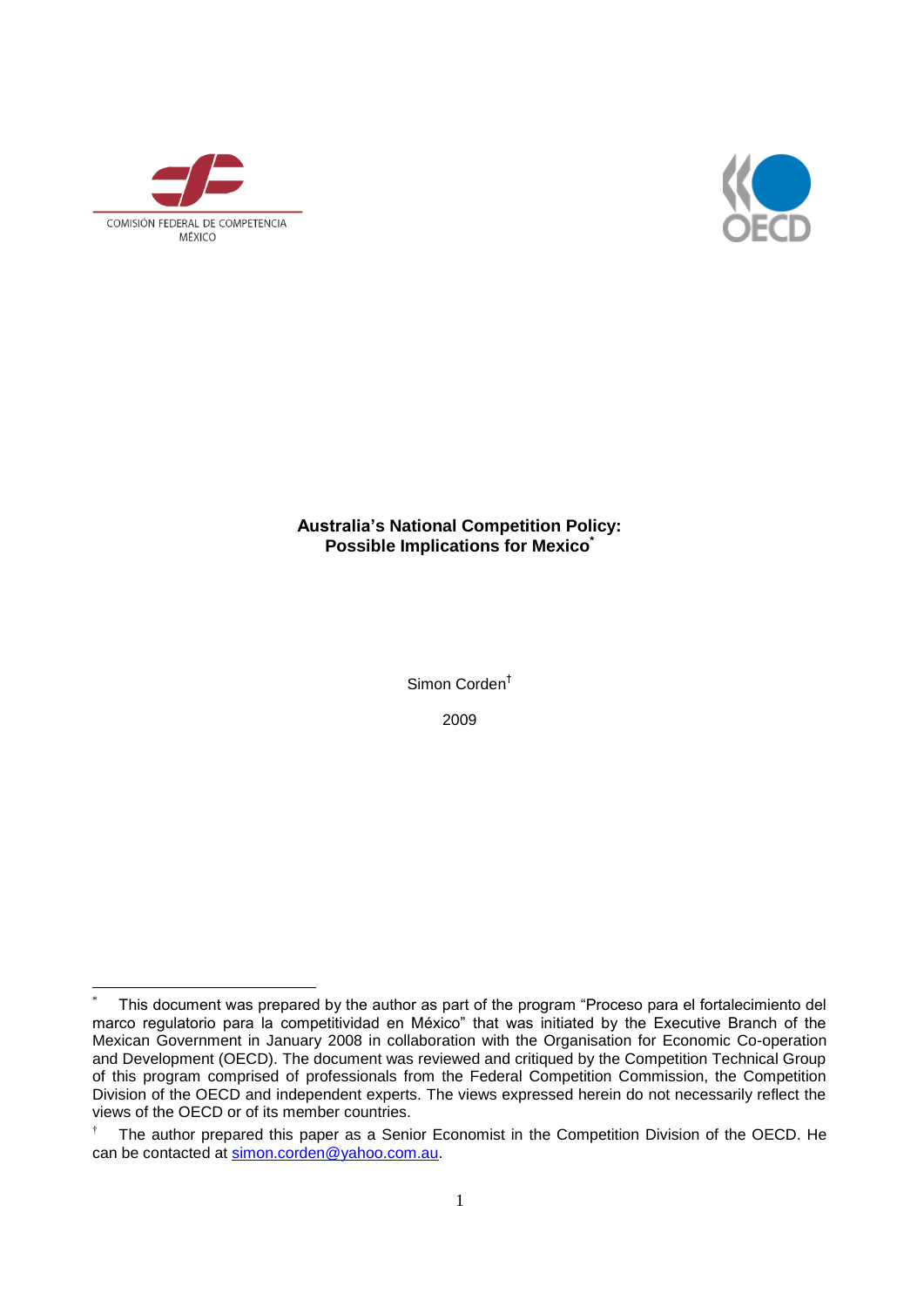# **Table of contents**

| 1.                                                                                                   |  |
|------------------------------------------------------------------------------------------------------|--|
| 2.                                                                                                   |  |
| 2.1                                                                                                  |  |
| 2.2.                                                                                                 |  |
| 2.3                                                                                                  |  |
| 2.3.1                                                                                                |  |
| Formulating the detailed agreements and establishing the formal institutions (1993-1995).12<br>2.3.2 |  |
| 2.3.3                                                                                                |  |
| 3.                                                                                                   |  |
| 3.1                                                                                                  |  |
| 3.2                                                                                                  |  |
| 3.2.1                                                                                                |  |
| 3.2.2                                                                                                |  |
| 3.2.3                                                                                                |  |
| 3.3                                                                                                  |  |
| 3.3.1                                                                                                |  |
|                                                                                                      |  |
| 3.3.2                                                                                                |  |
| 3.4                                                                                                  |  |
| 3.5                                                                                                  |  |
| 3.5.1                                                                                                |  |
|                                                                                                      |  |
| 1.                                                                                                   |  |
| 1.1                                                                                                  |  |
| 2.                                                                                                   |  |
| 2.1                                                                                                  |  |
| 2.2                                                                                                  |  |
| 2.3                                                                                                  |  |
| 3.                                                                                                   |  |
| 3.1                                                                                                  |  |
| $\overline{4}$ .                                                                                     |  |
|                                                                                                      |  |

### **Boxes**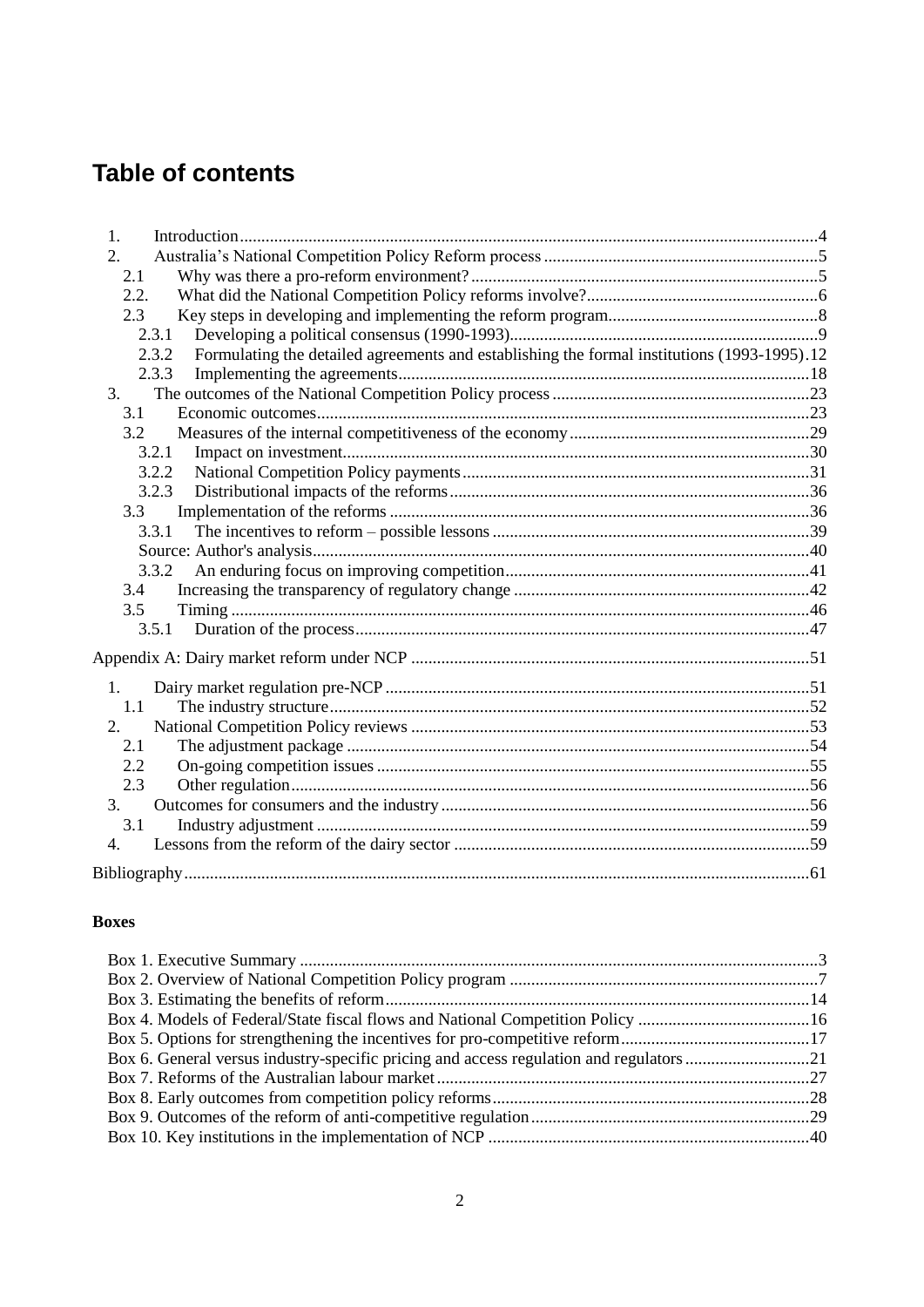### **Box 1. Executive Summary**

- The 1950s, 60s, 70s and 80s saw Australia's growth and productivity languish. The country fell from a ranking of  $5<sup>th</sup>$  in the OECD in terms of GDP per capita in 1950, to  $15<sup>th</sup>$  by 1990 (OECD 2005, p.98).
- From the mid-80s an economic reform-minded centre-left national government introduced an array of economy-wide pro-competitive reforms. Reforms at the State level were more limited, with improved governance of many state-owned utilities, and some pro-competitive reforms in some States. In the early 1990s, more fundamental pro-competitive reforms were launched by the two centre-right State Governments, in New South Wales (1988–1995) and Victoria (1993–1999), while less economic reform occurred in other States. The exceptions were some privatizations that occurred in almost every State.
- In 1995, under the auspices of the National Competition Policy Agreements, the Federal and all State and municipal governments agreed to begin a decade-long process to systematically reform key sectors and revise regulation to remove anti-competitive arrangements and strengthen pro-competitive regulation and institutions. Independent estimates were produced of the likely benefits in terms of growth, and thus tax revenues, and the Federal Government agreed to share the fiscal dividends with the States if they met their commitments, with the payments schedule outlined in the agreements.
- Progress at the implementation of the reforms was independently monitored by the National Competition Council (NCC), which was established under the auspices of all Governments, The Federal Government and all State Governments reported annually to the NCC, which rigorously examined their progress and then provided its assessment to the Federal Treasurer (Finance Minister) who published the assessment.
- The comprehensive nature of the reforms also assisted. Opponents of reforms needed to justify why they warranted special treatment when the process was being applied across all sectors and all States. Moreover, the scope of the changes meant that many stakeholders experienced both the transitional costs of reform, but shared in benefits of reforms in other sectors, for example those that lowered key input costs.
- Incentives for each jurisdiction to undertake the agreed reforms (that is, to comply with the agreement) were substantially strengthened by the prospect of being publicly criticized by an independent agency (which applied to all levels of government) and a financial incentive for the States, whose national competition policy payments were at risk if they were assessed by the NCC as non-compliant. These incentives aided each State's central agencies (its Premier's Department and its Treasury Department, and their Ministers) to get more closely involved in scrutinizing anti-competitive regulation that was the responsibility of other Ministries. The financial payments, over A\$800 million in the last years of the agreement, were relatively modest in terms of total Federal/State transfers (about 1.3 per cent of total transfers per year), and share of State revenues (about 0.6 per cent), but sufficient to motivate reformers.
- Implementation of the National Competition Policy Agreements is widely recognized to have substantially enhanced the competitiveness of the Australian economy through fostering competition, although more could still be achieved. The OECD noted, "In the last decade of the 20th century, Australia became a model for other OECD countries in … the tenacity and thoroughness with which deep structural reforms were proposed, discussed, legislated, implemented and followed-up in virtually all markets."(OECD 2005, p.11)
- Like Australia, Mexico is a federal country, where important functions are undertaken by both State and municipal governments. States and municipal governments both legislate their own regulation and play an important role in administering Federal regulation. And as the World Bank *Doing Business* Project has highlighted, there is scope for some States to make substantial improvements that would help foster competition and thus improve the competitiveness of the whole Mexican economy.
- The purpose of this paper is to identify the lessons from Australia (both what went right, and what did not) that might be relevant in the very different Mexican context.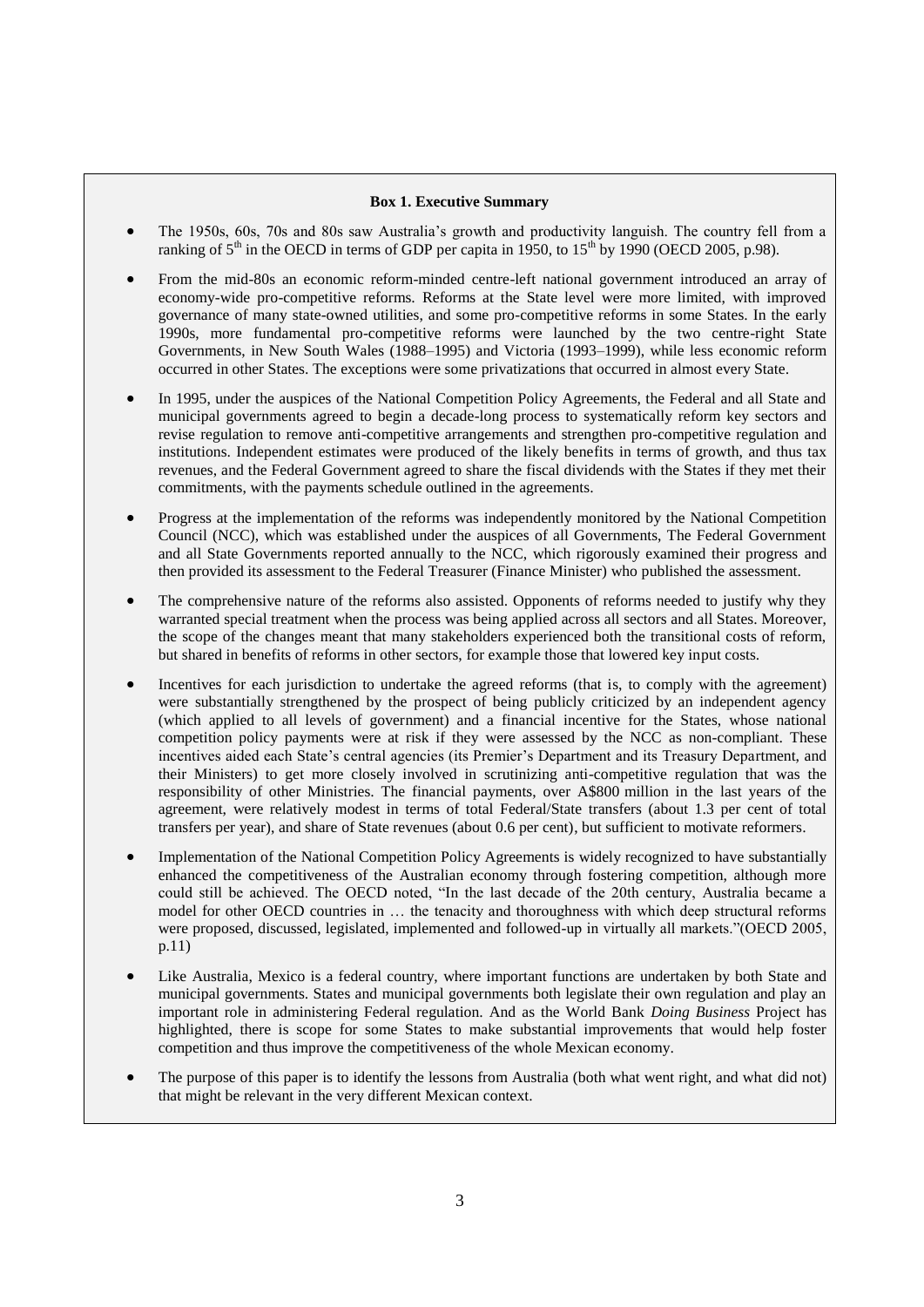### **1. Introduction**

1. This discussion paper examines the Australian experience with a comprehensive program of procompetitive regulatory reforming involving three levels of government: federal, state and municipal. The aim is to identify any lessons from this experience and to see whether there are any insights that might be relevant to Mexico. The analysis might also be relevant to other OECD member countries where regulatory functions are split between levels of government.

2. The paper has two parts. First, the process of developing and agreeing the National Competition Policy in 1995 is described, with an emphasis on the reforms that were implemented, and the institutional arrangements that supported implementation. Second, the outcomes of this process are outlined, including what went well, and lessons learnt.

3. Clearly the challenges facing Mexico, including the political and economic context, are very different to those faced by Australia in 1995. Mexico and Australia have some similarities – particularly that important regulatory functions are undertaken at all three levels of government, and substantial fiscal transfers occur from the Federal government to the States – but in other respects are very different countries (table 1). Moreover, in Australia in the 1990s the majority of the infrastructure sectors where there were clearly competition issues (gas, electricity, railways, telecommunications, water, and ports), were state-owned. In Mexico, while there may be competition issues in similar sectors, many of the key firms were privatised in the late 1980s and early 1990s.

|                                      | <b>Australia</b>         | <b>Mexico</b>                              |
|--------------------------------------|--------------------------|--------------------------------------------|
| <b>Size</b>                          | $7.7 \text{ km}^2$       | $2.0 \text{ km}^2$                         |
| <b>Population</b>                    | 21 million               | 111 million                                |
| Average per capita income            | US\$39 300 in PPP        | US\$14 400 in $PPP1$                       |
| <b>Year of independence</b>          | 1901                     | 1810                                       |
| <b>States (and territories)</b>      | 8 States and Territories | 32 States (including the Federal District) |
| <b>Population of smallest</b>        | 221 000                  | 500 000                                    |
| <b>State/Territory</b>               |                          |                                            |
| <b>Population of largest</b>         | 7 100 000                | 14 000 000                                 |
| <b>State/Territory</b>               |                          |                                            |
| <b>Municipalities</b>                | 667                      | 2453                                       |
| <b>State own-source revenues</b>     | $\sim$ 50 per cent       | $\sim$ 10 per cent                         |
| <b>Municipal own-source revenues</b> | $\sim$ 83 per cent       | $~5$ per cent                              |
| <b>Political system</b>              | Parliamentary            | Congressional                              |
| <b>Frequency of elections</b>        |                          |                                            |
| - legislature                        | $3 \text{ years}^2$      | 3 years                                    |
| - President/Governor                 | Not applicable           | 6 years                                    |
| <b>Re-election</b>                   | No restriction           | Prohibited                                 |

#### **Table 1. Comparing the Australian and Mexican Federations**

<span id="page-3-0"></span>1. PPP ~ purchasing power parity terms

<span id="page-3-1"></span>2. The Federal Parliament's lower house (which determines the Government) has an electoral term of up to three years, whereas the upper house's Senators have terms of up to six years. Each State has a somewhat different system but six of the State Parliaments' lower houses have terms of up to four years (Electoral Council of Australia undated).

*Sources: Australian Bureau of Statistics, PC 2008b, Ahmad et. al. 2007*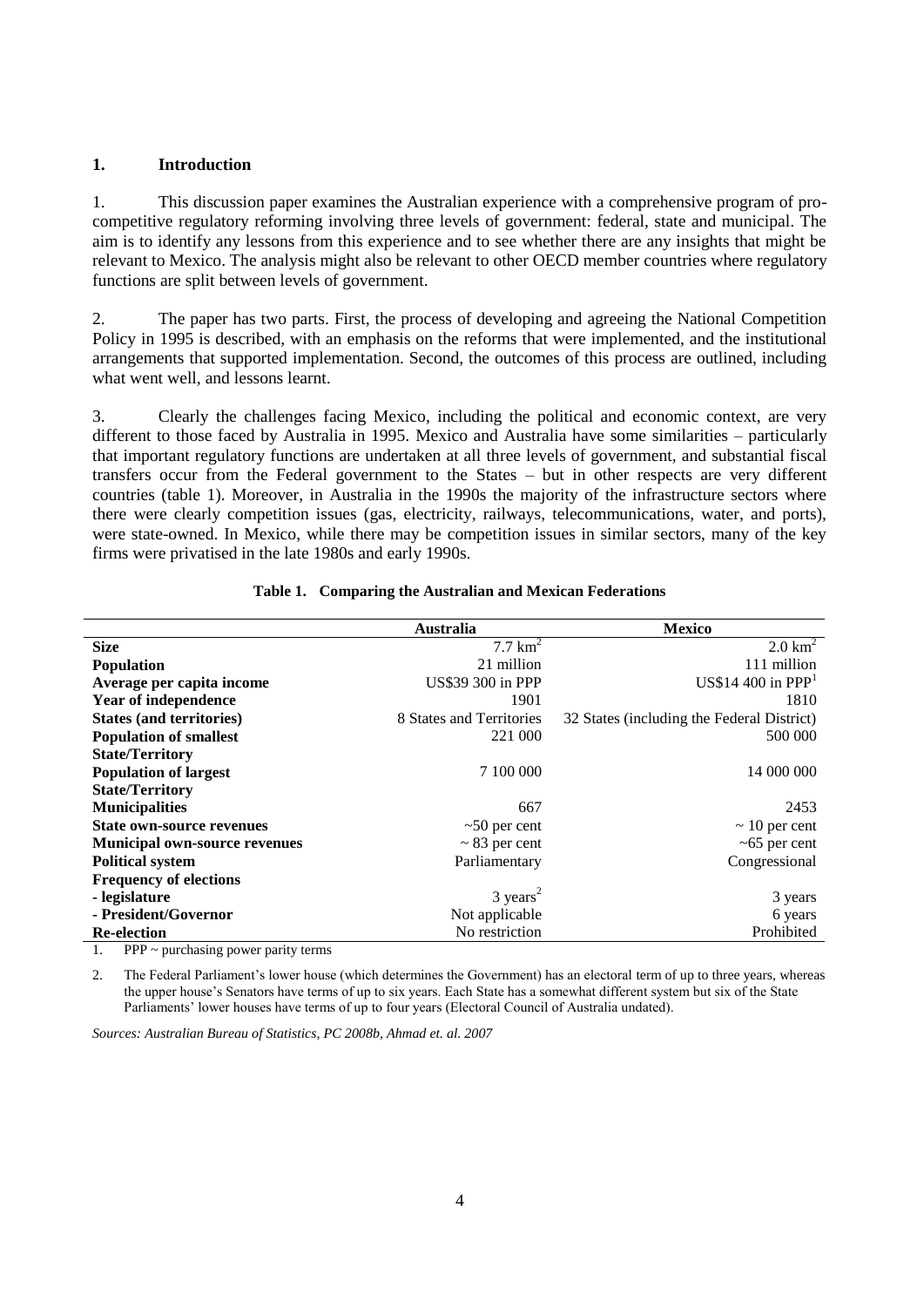### **2. Australia's National Competition Policy Reform process**

4. This section of the discussion paper has three key elements. First, the factors contributing to a pro-competitive reform environment in Australia in the early 1990s are discussed. Second, the scope of the reforms is briefly described. And finally, the key steps in developing and implementing the reform program are analysed.

# *2.1 Why was there a pro-reform environment?*

5. By 1990, Australia's level of growth in per capita incomes, and thus living standards, had been disappointing over a long period (Kelly 2000). As the OECD has highlighted, Australia fell from being ranked  $5<sup>th</sup>$  among 22 selected OECD countries in 1950, to  $15<sup>th</sup>$  by 1990 (OECD 2005, p.97). Federal Government bodies like the Industry Commission, Bureau of Industry Economics and the Economic Planning Advisory Council,<sup>1</sup> and private sector commentators, argued persuasively that insufficient competition in the domestic economy accounted for much of the slippage in the growth in Australia's productivity and living standards in the 1970s and the first half of the 1980s.

6. The sense that Australia must reform was highlighted when the then Treasurer, Paul Keating, commented on radio in May 1986 that:

*―We must let Australians know truthfully, honestly, earnestly—just what sort of an international hole Australia is in ... once you slow the growth under 3 per cent unemployment starts to rise again ... then you're gone ... then you're a banana republic.‖*

7. The Industry Commission subsequently noted that Australia's growth was falling far behind that of other regional economies. Australia averaged annual GNP per capita growth of 4.3 per cent between 1980 and 1989 in US\$ terms, while in contrast Japan, Singapore, Hong Kong and Korea were all growing at average rates of more than 10 per cent per year (IC 1990, p.6).

8. The initial economic reform focus of the Hawke Labor Government, which came to power in 1986, had been on external barriers. But as the financial and the tradeable sectors became much more exposed to international competition in the mid-1980s, the poor productivity record of government (usually State government) owned infrastructure industries received more attention: for example, the OECD reported that in 1990, productivity levels in ports, railroads and electricity generation were less than onehalf of those of Australia's trading partners, and productivity in Australia's telecommunications industry was the lowest in nine countries examined by the OECD (2005). Corporatisation reforms had led to some improvements, but a significant performance gap remained. In addition, there were extensive regulatory controls on prices and other competitive activities throughout the private sector economy.

9. The Federal Government and individual States<sup>2</sup> had been undertaking reviews of particular sectors and industries and implementing more pro-competitive arrangements. These included state-based reforms affecting sectors as varied as egg marketing, intrastate air freight, licensing of long-distance bus routes, electricity and liquor licensing, as well as Federal reforms in telecommunications and coastal

 $\overline{1}$ <sup>1</sup> These three economic policy research bodies were in the Treasury, Industry and Prime Minister's portfolios respectively. All three were merged into the Productivity Commission in 1998.

<sup>&</sup>lt;sup>2</sup> The Australian federation is made up of six States (whose leaders are Premiers) and two Territories (whose leaders are Chief Ministers). In this report, the term States refers to both the States and Territories, and Premiers to both Premiers and Chief Ministers.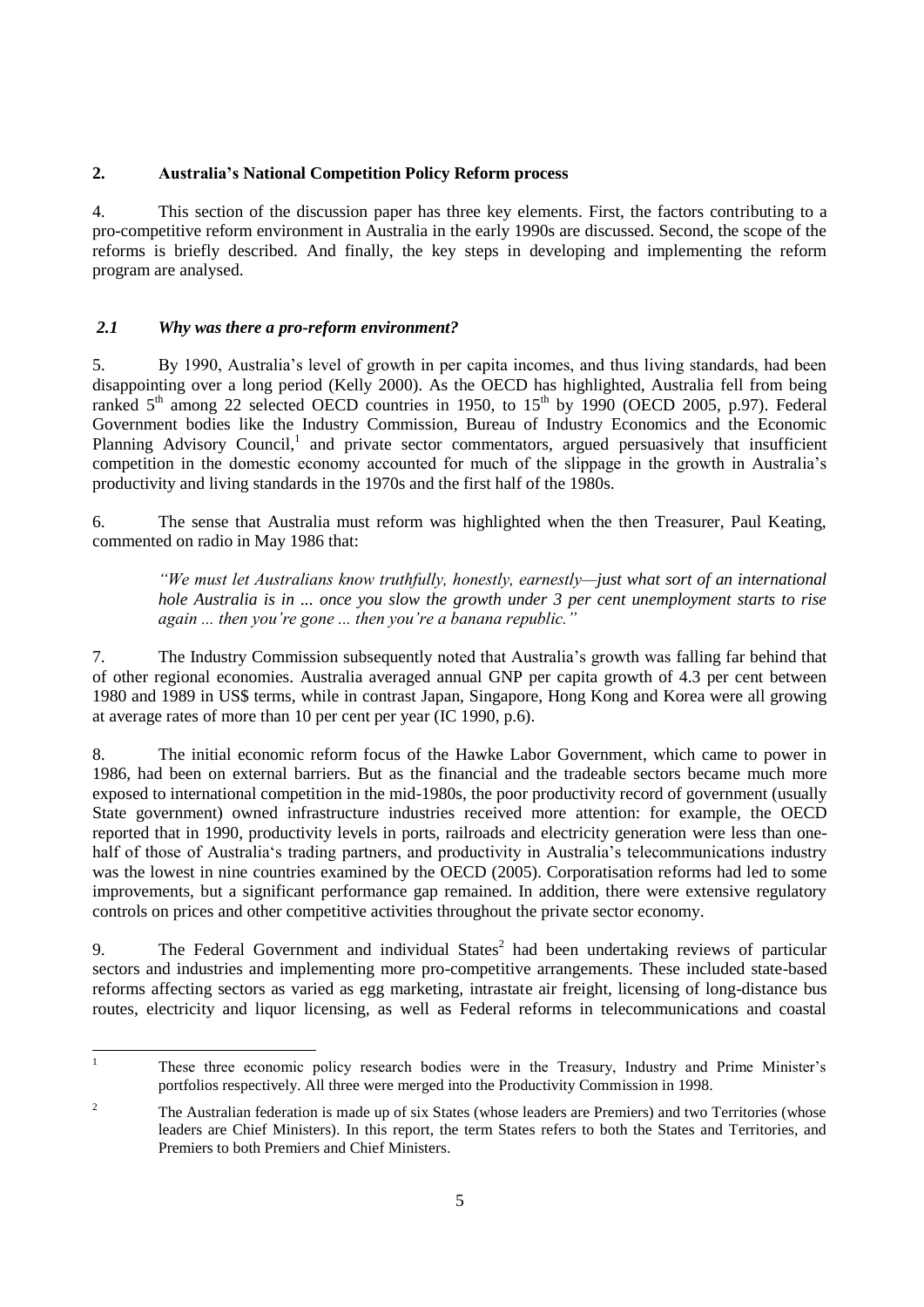shipping (IC 1990). However, the individual reforms were not connected, and the pace of reform varied across States.

10. At the Federal level, there was also support for a more pro-competitive stance from key political figures. Both the Prime Minister, Bob Hawke, and a key Minister, Simon Crean, had been involved in earlier careers as union officials in establishing a union-supported competitor to the oil companies operating in Australia, as had a key supporter, Bill Kelty, still a senior union official. Solo Petrol imported cheap petrol from Asia, and under-cut what was widely considered to be an oligopoly of mainly multinational oil companies which controlled both refining and retailing of petrol (Allan Fels, pers. com.).

11. The Government was also fortunate in that the Federal Liberal/National Party Opposition strongly supported many of the broader economic reforms, if anything arguing that the Government was being timid and should move faster (Kelly 2000). The political and economic environment was conducive to pro-competitive reform, and as will be discussed shortly, there was support from across the political spectrum, with a Federal Labour Government and pro-reform State Governments, particularly the Liberal Governments in New South Wales (led by Premier Nick Greiner) and Victoria (led by Premier Jeff Kennett). That said, other State Premiers were reportedly less enthusiastic about specific reforms or the prospect of greater Federal Government control over State activities (Painter 1998).

12. Key opinion leaders also supported broad-based reforms, particularly in the leading newspapers and some think tanks, while industry associations were particularly keen on reform of the government enterprise sector that provided key inputs, such as energy, telecommunications, rail and port services.

13. Senior bureaucrats were also strongly supportive of microeconomic reform, particularly in the Premiers' Departments of key States, and in the Prime Minister's Department.

### *2.2. What did the National Competition Policy reforms involve?*

14. The National Competition Policy (NCP) agreements covered all sectors of the economy and formed a package based on consistent principles. The agreements involved:

- A presumption in favour of competition;
- Reform obligations on National, State and Municipal Governments:
- A sharing of fiscal benefits of reform between levels of government; and
- Agreed reforms, new institutional arrangements and commitments to transparent processes.

15. The National Competition Policy program involved 5 key economy-wide elements, and specific reforms in four key sectors of the economy (box 2).

16. Some of the elements of the program could only be successful if States cooperated with each other. National markets in electricity and gas required investments in interconnecting infrastructure and agreed national rules. The road transport reforms were also intended to reduce barriers to inter-state road freight, while the water reforms were a mixture of reforms that could have occurred unilaterally in each State (for example, urban water reform) and those which related to water flows that crossed four States.

17. Other elements of the program included reforms that did not require coordinated national action, and indeed drew on prior experience of individual State reforms (relaxing liquor licensing and shop trading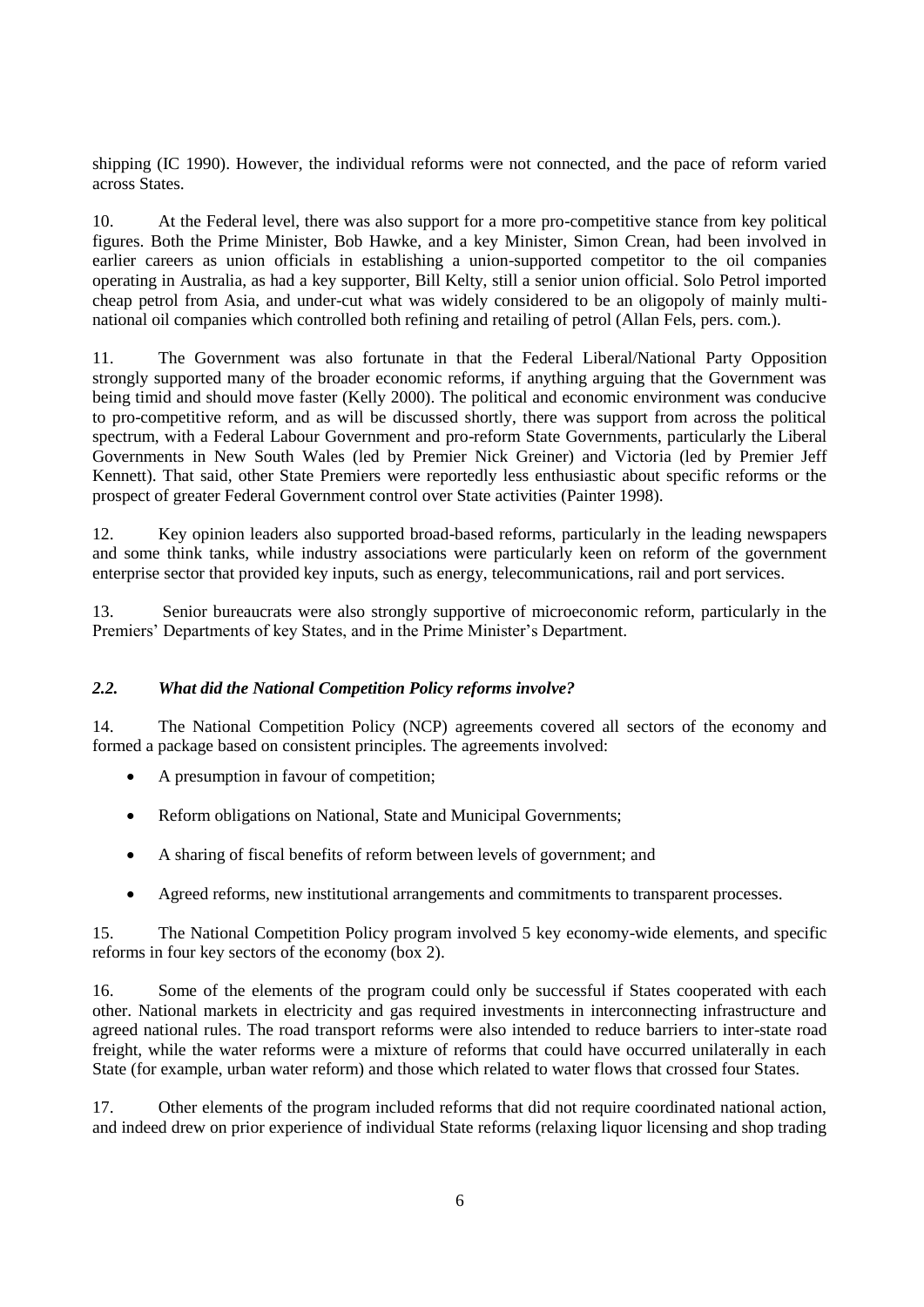hours, for example). However, these reforms had more chance of widespread adoption as part of a comprehensive reform agenda.



18. A comprehensive reform program can have three benefits: a package of reforms can exploit complementarities and thus the growth generated is greater than the sum of the separate reforms;<sup>3</sup> adverse

 $\overline{3}$ <sup>3</sup> Bean (2000) noted that a plausible argument for Australia's recent good productivity performance was that the product market and labour market reforms complemented each other. The OECD also noted that easing product market regulation may have additional positive effects on employment by inducing job-friendly reforms of labour market institutions (2009, p.181).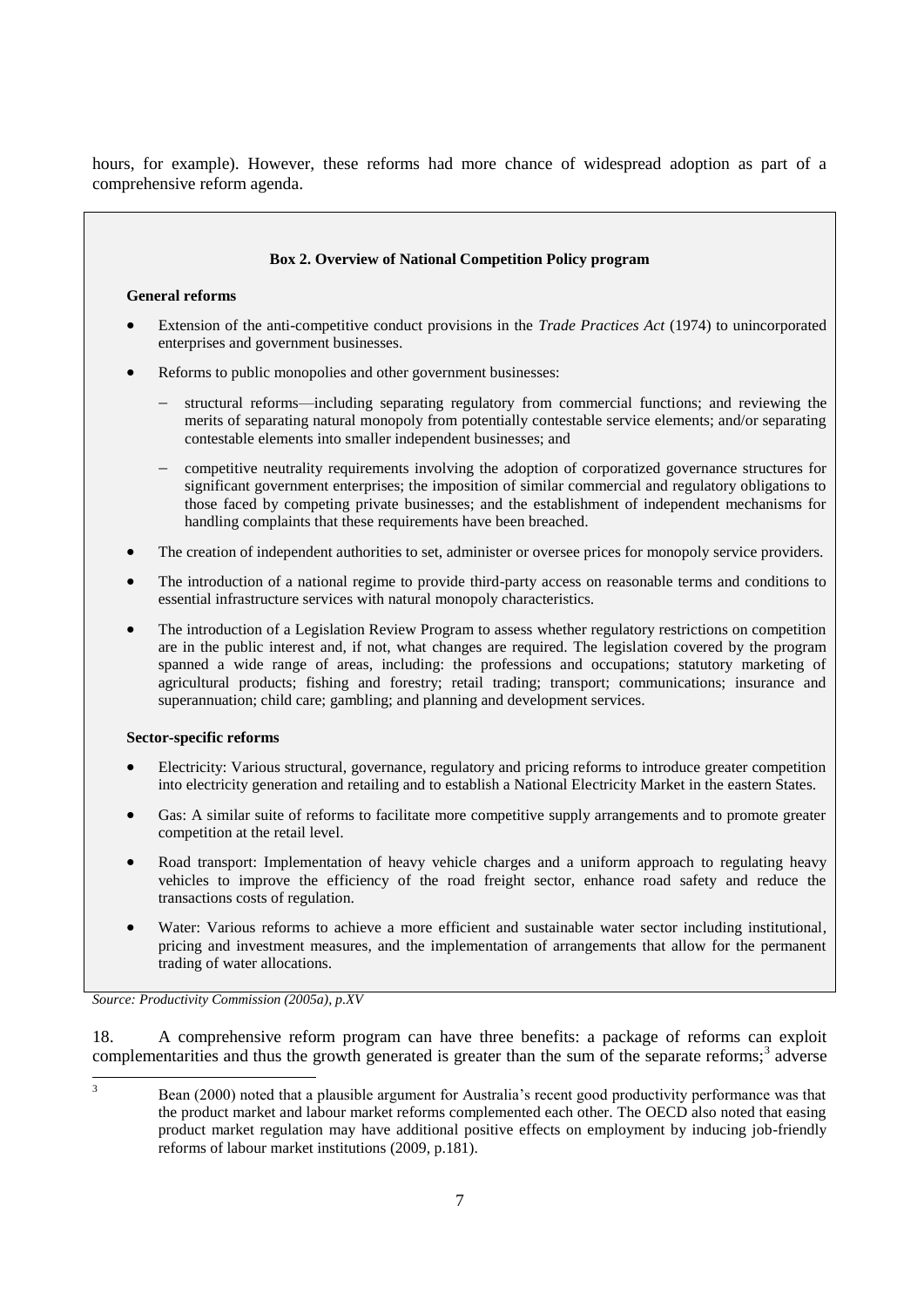distribution effects are reduced as losers from one reform benefit from other reforms<sup>4</sup>; and reforms in one sector can highlight the need for reform in related sectors.<sup>5</sup>

19. The Industry Commission noted the complementarities of the Hilmer and related reforms in its exercise to estimate the likely benefits. It gave the example of how broadening the application of the general competition law to unincorporated entities (including many family farms) could affect monopoly agricultural marketing arrangements. The impact would depend on whether the marketing arrangements were mandated by government legislation, for example, where a law provides for compulsory acquisition or vested monopoly marketing powers in a single body, or by private anti-competitive agreements between growers. The former would not be affected by extension of the general competition law. However, if the NCP's legislative review program led to the removal of mandatory schemes, then the extension of the law could become important for ensuring that arrangements under mandatory regimes were not continued through private arrangements (IC 1995).

20. Robert Kerr, the then head of staff of the Industry Commission's Canberra office, noted that the momentum of the policy reform process depended in Australia on the fact that all sectors were being asked to contribute. From that flowed the expectation that everyone would capture some benefits and incur some costs, for example, with job losses in some sectors being offset by expansions elsewhere as the economy became more flexible. Also, while not measurable, the dynamic gains were thought to be available from enhancing competition, and these might be lost if reform was too narrow (Robert Kerr, pers. com. 26 February 2009)

### *2.3 Key steps in developing and implementing the reform program*

- 21. The reform of Australia's competition policy in the 1990s had three distinct phases:
	- Developing a political consensus on the need for reform and establishing the institutional settings that fostered cooperative and coordinated action (1990-1993);
	- Formulating the detailed agreements (including the financial arrangements) and legislative changes, and establishing the formal institutions that would play key roles in implementing the reforms (1993-1995);
	- Implementing the agreements. Implementation spanned a ten-year period during which there was a change of leadership and ruling political party at the Federal level and in almost every State (1995-2005).*<sup>6</sup>*

 $\overline{A}$ <sup>4</sup> The merits of bundling reforms were implicitly acknowledged by the Mexican Government in its 18 December 2008 announcement of further trade reforms. The announcement included a commitment to address other 'competitiveness' problems in the economy to assist industry compete with enhanced international competition as a consequence of the tariff and other reforms affecting imports (Mexican Government 2008).

<sup>&</sup>lt;sup>5</sup> The ACCC noted in its review of dairy re-regulation that the artificial price controls in the dairy industry became increasingly hard to justify following the removal of government price interventions in other agricultural industries, which occurred in part due to the NCP reviews of those industries (2001, p.1).

<sup>&</sup>lt;sup>6</sup> The one exception was the Premier of New South Wales, Bob Carr, who took office on 4 April 1995, one week before the agreements were signed. He resigned one month after the payments ceased, on 3 August 2005.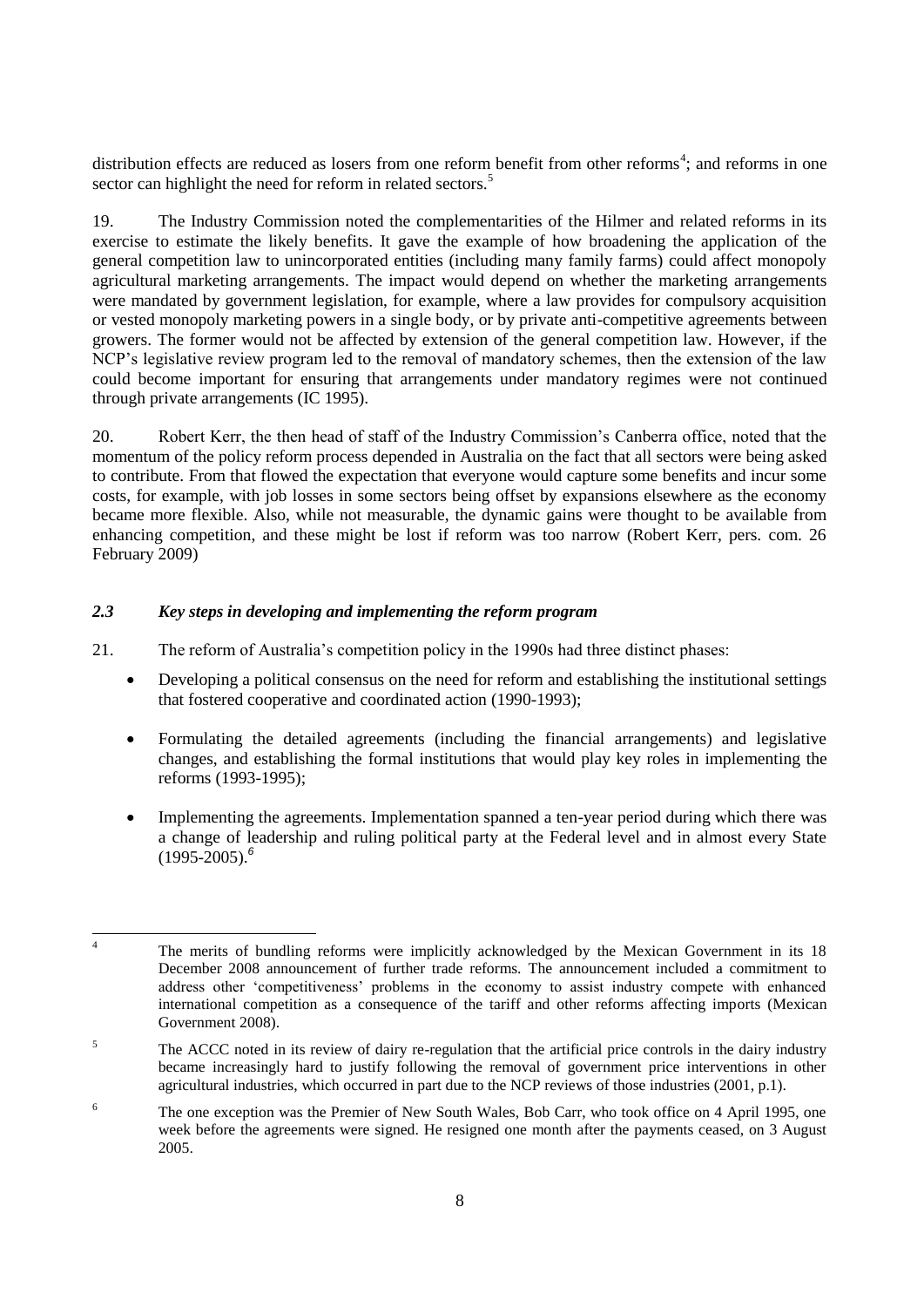### *2.3.1 Developing a political consensus (1990-1993)*

22. Prior to the 1990s, inter-governmental processes at the level of leaders had tended to focus very much on revenue issues, that is the level of transfers from the Federal Government to each State. And this was not an environment conducive to cooperation between levels of Government. As the then Premier of Queensland, Wayne Goss, recounted:

*―I went to my first Premiers financial conference in April 1990. I had been in government for only three or four months. Bob Hawke was my good mate and he said, "Come to Canberra". At 7 o'clock on the morning of the Premiers Conference they pushed the [revenue] offer under the door. Partly because I have a bit of Irish heritage and am fairly stroppy most of the time anyway, afterwards I went off my brain at Hawke and so did Nick Greiner [then Premier of New South Wales] and Bob said he would have a look at it. He did have a look at it and at the Premiers Conference he made his speech. I think Bob was on the lookout for a new idea and the Special Premiers Conference was a positive idea.‖ (cited in Federal-State Committee 1998, p 3.23)*

23. In the 1990s under the Hawke Federal Government, initiatives to re-shape Federal/State relations were prompted by the external economic pressures (Federal-State Relations Committee 1998). And according to Wayne Goss, the former Premier of Queensland, the goal of the Premiers at the time was to set in train processes that brought the States to the negotiating table as an equal partner with the Federal Government (Heyward 2004).

24. The Federal-State Relations Committee of the Victorian Parliament (1998) noted that many federal systems around the world have attempted to change how they manage intergovernmental relations in pursuit of the objectives of:

- creating a more integrated and cohesive single economic market;
- providing a more flexible and decentralised delivery system for economic and social programs;
- enhancing the ability of governments to make joint decisions;
- maintaining a balance between competition and co-operation between governments (p.3.13).

25. Advocacy groups representing areas of the economy most exposed to increased international competition, notably farmers (represented by the National Farmers Federation) and Australia's biggest businesses (the Business Council of Australia) were strong advocates of reform, particularly of government provided services such as energy and ports (Keating 2004). The then Liberal Premier of New South Wales, Nick Greiner, outlined a key theme of Australian proponents of change to the federation prior to the first special Premiers' conference in a speech entitled "Physician, Heal Thyself".

*―For over a decade, government has been telling industry that it must restructure if Australia is to compete successfully in international markets. . . Now it is government's turn. Business leaders are asking why, after they have been forced to take the tough decisions, must they put up with failing infrastructure, uncompetitive utility charges and excessive and duplicative regulation? After more than a decade of being lectured by politicians, the nation is saying to the governments*  of Australia, "Physician, heal thyself!" (quoted in Federal-State Relations Committee 1998)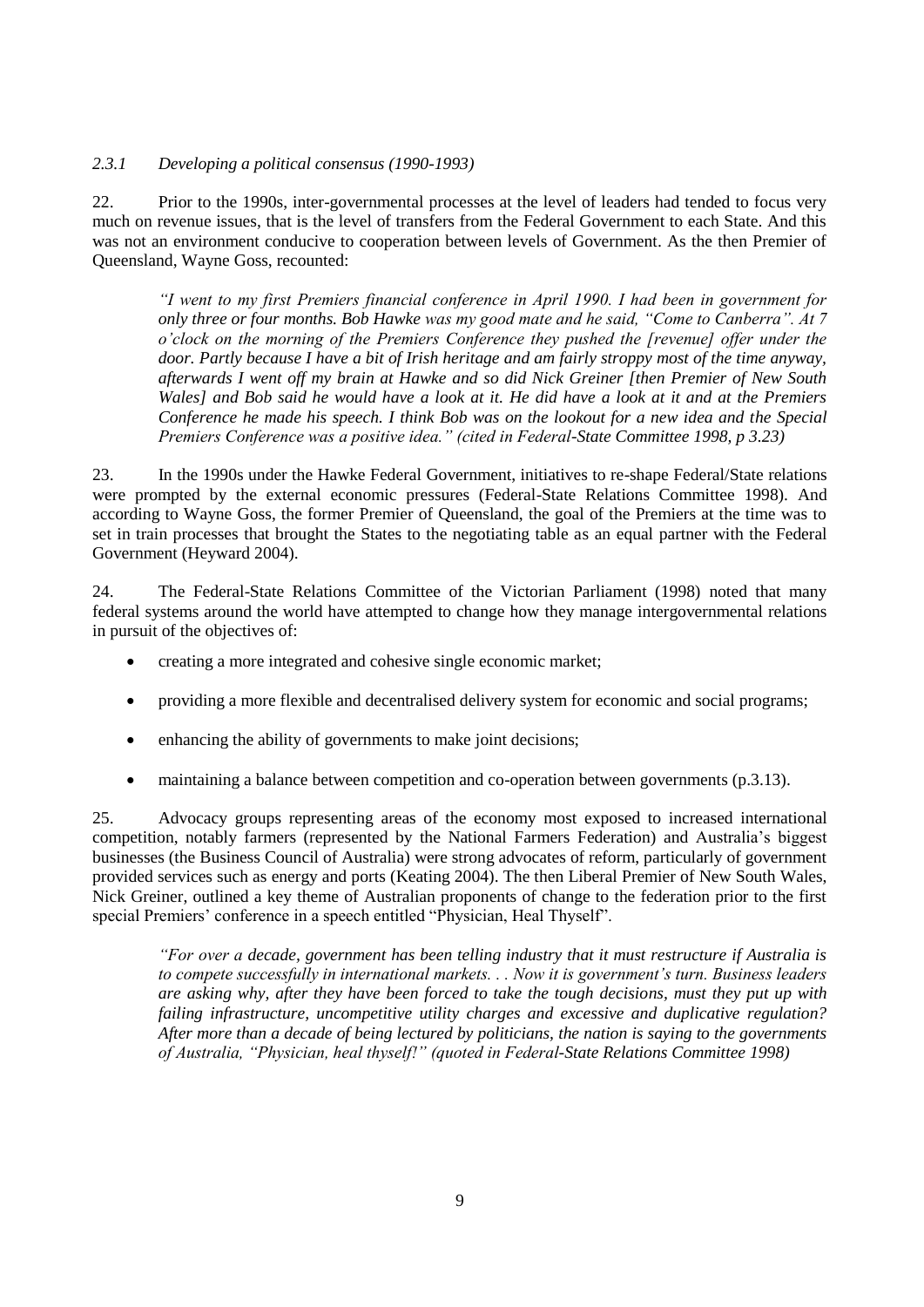26. The Federal, State and Territory Governments discussed a range of microeconomic reform<sup>7</sup> issues at the special Premiers' Conferences in October 1990 and April 1991 in a way that was described at the time as ‗unprecedented' (IC 1991b, p.3). And they started to make tangible progress with in-principle agreement at the July 1990 conference to mutual recognition of regulations that affected trade in goods and services. The October 1990 meeting communiqué stated:

*―Leaders and representatives acknowledged that past inefficiencies can no longer be tolerated and that changes are needed to make the Australian economy more competitive and flexible. An internal part of any microeconomic reform strategy is a more effective public sector. Leaders and representatives therefore declared their intention to use this unique opportunity to maximise cooperation, ensure a mutual understanding of roles with a view to avoidance of duplication and achieve significant progress towards increasing Australia's competitiveness.‖(quoted in Federal-State Relations Committee 1998)*

27. When internal Federal Government political issues led to the cancelling of a Special Premiers' conference scheduled for late 1991, the Premiers decided to meet anyway without the Prime Minister. This led to the Premiers (six Labour, one Liberal and one Country/Liberal) agreeing to adopt four specific principles intended to guide a review of Federal and State Government roles and responsibilities:

- **The Australian nation principle**: all governments in Australia recognise the social, political and economic imperatives of nationhood and will work co-operatively to ensure that national issues are resolved in the interests of Australia as a whole;<sup>8</sup>
- The subsidiarity principle: responsibilities for regulation and for allocation of public goods and services should be devolved to the maximum extent possible consistent with the national interest, so that government is accessible and accountable to those affected by its decisions;
- **The structural efficiency principle**: increased competitiveness and flexibility of the Australian economy require structural reform in the public sector to complement private sector reform: inefficient Commonwealth-State divisions of functions can no longer be tolerated;
- **The accountability principle**: the structure of intergovernmental arrangements should promote democratic accountability and the transparency of government to the electorate (Federal-State Relations Committee 1998).

28. In May 1992, the new Labour Prime Minister, Paul Keating, chaired his first special Premiers' meeting and it was agreed to create a more formal Council of Australian Governments (COAG), which included the President of the Australian Local Government Association. The Premiers' Conferences and subsequently COAG provided the necessary institutional setting for the nation's political leaders to work cooperatively on a reform agenda covering economic and non-economic issues. The political composition of these meetings was changing, but the process continued, albeit slowly. But previous in-principle agreements regarding setting up a national electricity market, and removing barriers to inter-state trade in gas, were getting bogged down and meeting resistance (Painter 1998). By Keating's third COAG meeting in June 1993, five of the eight State Premiers were from the opposition party, making negotiations even more difficult (Federal-State Committee 1998).

 $\overline{7}$ Quiggin (2004) defined microeconomic reform as "a systematic program of reform along market-oriented lines and focusing on microeconomic issues rather than macro-economic policy." (p. 3).

<sup>&</sup>lt;sup>8</sup> This could be framed more generally as the principle of acting in the national interest rather than just the interest of one State.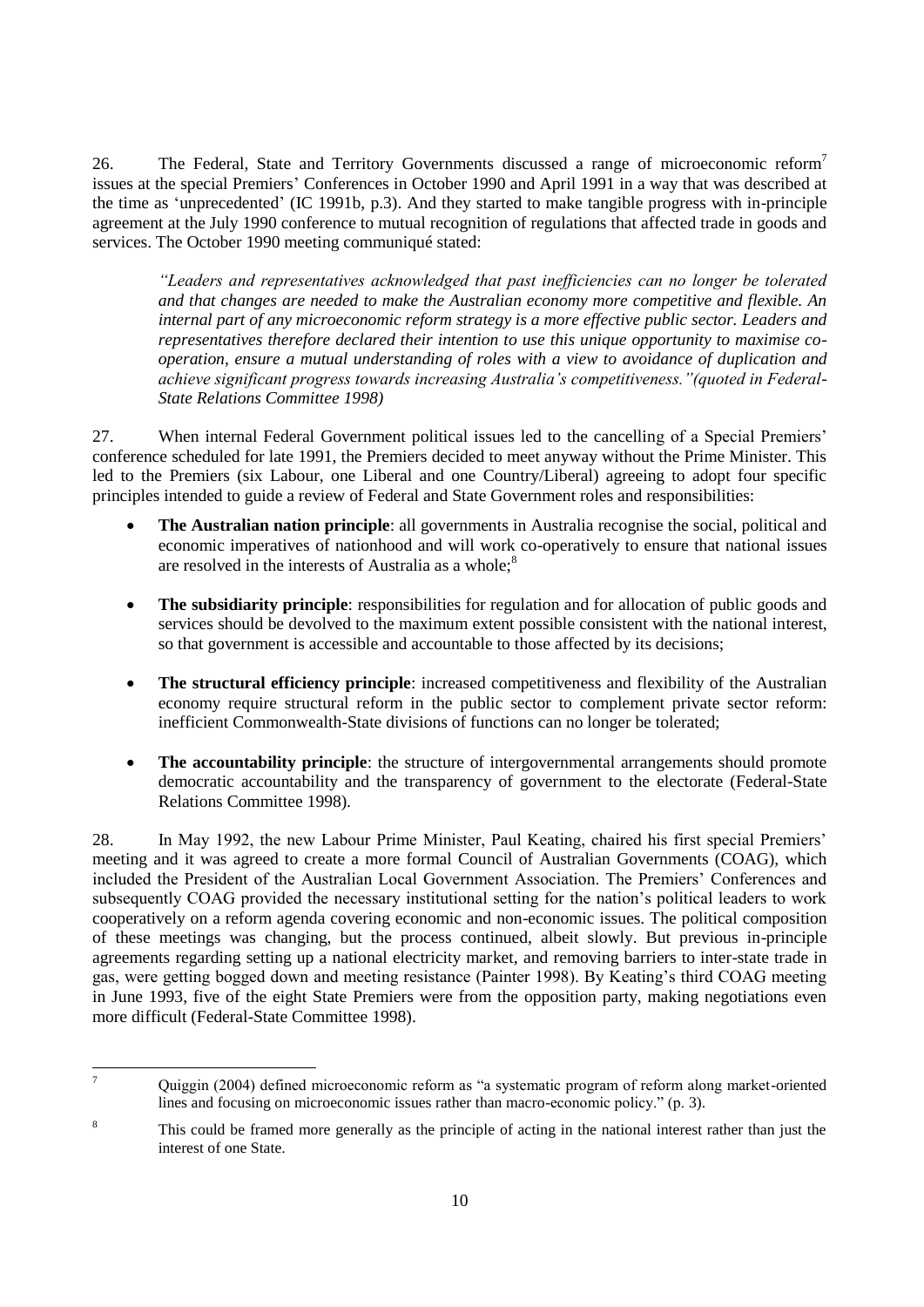29. Detailed and rigorous economic analysis had been building the case for change. Australian government research organisations had been publishing estimates of the direct gains from individual reforms and on the economy-wide gains from a broad program of microeconomic reforms (IAC 1989). This built on earlier modelling of the economy-wide impacts of trade barriers.<sup>9</sup> Estimates published in 1990 suggested that a package of reforms to shipping (both coastal and liner), rail, post and telecommunications, electricity and water supply, rural and manufacturing sector assistance, and contracting out of government services could increase Australia's GDP by up to 6.5 per cent in the longterm and create an additional 53 000 jobs (IC 1990).<sup>10</sup> Analysis was also undertaken that suggested that rural and manufacturing assistance was regressive. The taxing effect of assistance increases from 4 per cent of income for the highest income group to 12 per cent for the lowest and on the basis of estimated disposable income, (IC 1990, p.194).

30. The national significance of competition policy was recognised by the Prime Minister's establishment in consultation with State Premiers, of what became known as the Hilmer Inquiry in October 1992.<sup>11</sup> The States in particular were keen for a public inquiry, which could undertake the difficult engagement with industry associations and unions (and take the resulting flak), and allow Governments to keep some distance as a reform agenda was developed.

31. The inquiry consulted extensively, receiving nearly 150 written submissions from major business, industry, professional and consumer organisations, trade unions, small and large businesses and private individuals, and held discussions with all Australian Governments and a broad range of individuals and representative groups (Hilmer 1993). The importance of gaining the support of the States was highlighted when the Hilmer committee was given a three month extension to its reporting date to allow additional consultation with State Governments (Painter 1998). The report, which outlined the views of the key stakeholders as well as the Committee's recommendations, was published on 25 August 1993.

32. This report made the case (and the subsequent inter-governmental Agreement required) that legislation should not restrict competition unless it could be demonstrated that:

- 1. the benefits of the restriction to the community as a whole outweigh the costs; and
- 2. the objectives of the legislation can only be achieved by restricting competition.

33. The Productivity Commission noted that the presumption in favour of competition—and against regulation that restricts competition—could be seen as a logical extension of the approach taken in the competition law in relation to anticompetitive business practices. Competition law typically prohibits

 $\overline{9}$ <sup>9</sup> During this period the Federal Government's Industry Commission was commissioned to undertake public inquiries into many sectors where States played an important role, either as owners of firms (i.e. the inquiries into rail transport, energy generation and distribution, and ports) or as regulators (i.e. the dairy industry, statutory marketing arrangement for primary products, the sugar industry, intrastate aviation, and horticulture).

<sup>&</sup>lt;sup>10</sup> These estimates included two areas of pro-competitive reform that were ultimately out of scope for National Competition Policy - reductions in tariff barriers (which were already in phased decline) and the contracting out of government services.

<sup>11</sup> The *Independent Committee of Inquiry into National Competition Policy* included respected private sector experts: business school academic and former head of the consultancy McKinsey & Co in Australia, Professor Fred Hilmer (Chair); Group Executive at mining company CRA Ltd, Mark Rayner; and partner in the law firm of Baker & McKenzie, Geoffrey Taperell. The committee's membership was jointly agreed by Federal and State officials. The Australian Treasury provided a secretariat of five full-time professional staff, supported by three administrative staff, with three other staff assisting during the course of the inquiry (Hilmer 1993).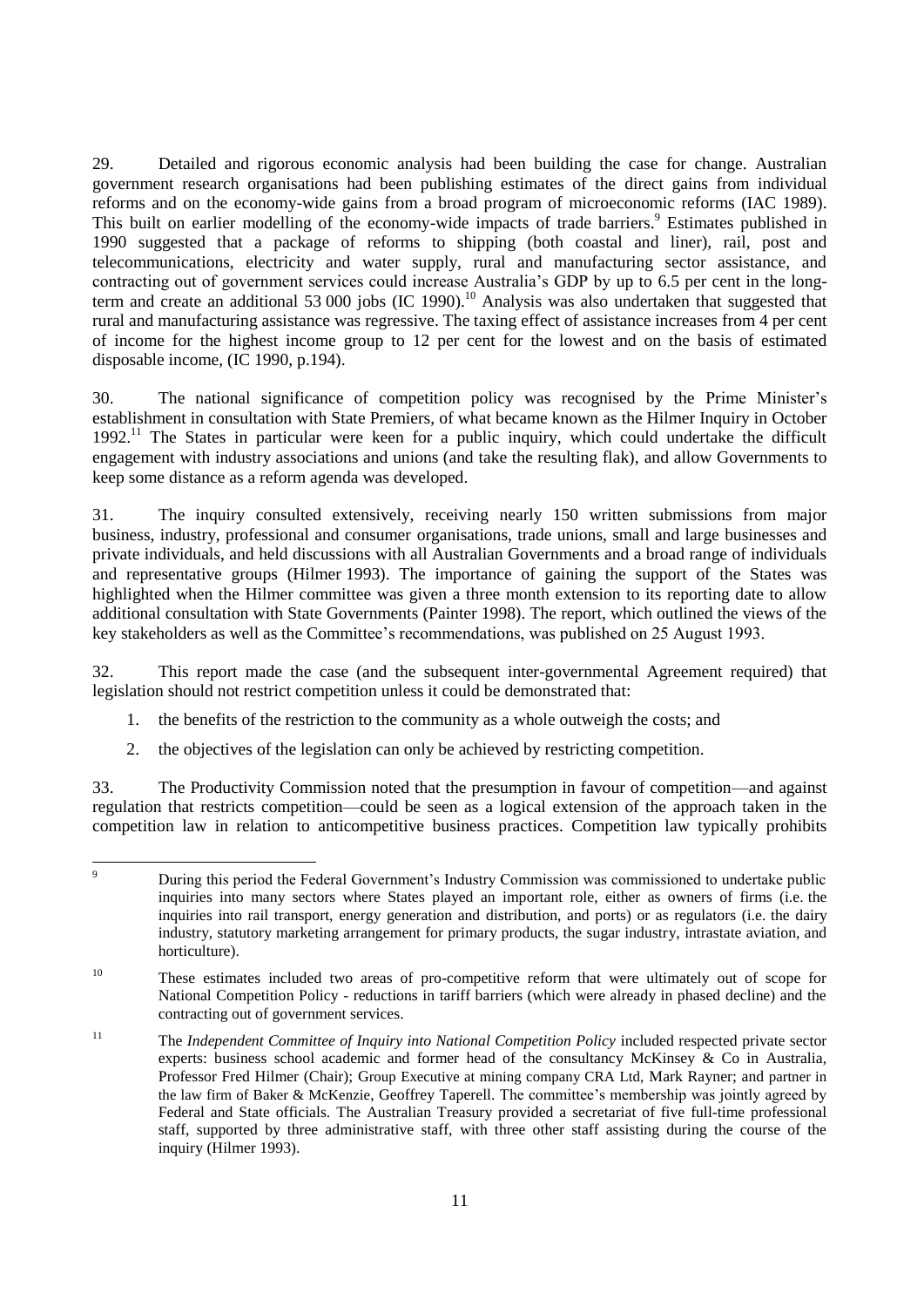anticompetitive conduct, but allows the competition agency to authorise such conduct where it can be shown to yield public benefits which exceed any anticompetitive detriment (PC 2005). However, requiring those advocating the retention of regulation that restricted competition to prove it was in the public benefit proved contentious as traditionally the onus of proof was on those seeking public policy change. But as the Commission noted: "requiring those who benefit from legislative restrictions on competition—and thus who typically have most incentive to see them retained—to address the wider community effects, can act as a counterweight to political pressure to ignore the less readily identifiable costs."  $(p. 136)$ 

34. Overall, the Special Premiers' Conferences and COAG were useful institutions of intergovernmental dialogue and cooperation, which provided a forum to work through the issues and achieve a political consensus for reform, and in-principle agreement to go forward and develop specific proposals.

# *2.3.2 Formulating the detailed agreements and establishing the formal institutions (1993-1995)*

35. The Hilmer Report outlined a package of pro-competitive reforms, but considerable work and difficult negotiations were necessary to turn these recommendations into agreements that the Prime Minister and Premiers could commit to.

36. Agreements were drafted jointly in a series of meetings involving very senior bureaucrats from the leaders' department from all Governments. COAG considering draft agreements on 19 August 1994. These were subsequently released for public comment including:

- draft legislation which would amend Part IV of the *Trade Practices Act* 1974 to apply it to all persons within State jurisdictions; establish pricing and access arrangements; and establish the Australian Competition and Consumer Commission<sup>12</sup> and the National Competition Council:
- the draft Intergovernmental Conduct Code Agreement, which included the procedures for extension of the *Trade Practices Act* and appointments to the Australian Competition and Consumer Commission; and
- the draft Intergovernmental Competition Principles Agreement, which included procedures and principles for those elements of the national competition policy which did not require a statutory basis and appointments to the National Competition Council (COAG 1994).

37. The reform program and the agreements focused on areas where there was a large degree of political and academic consensus. There was a lack of academic and ideological agreement about whether ownership (public or private) necessarily affected outcomes, but less dispute about benefits of competition (King and Maddock 1996). Consequently, the agreements focused on competition but did not require privatisation of government businesses or contracting out of government services. That said, the additional pressures on government business to perform that arose from measures to expose them to greater competition, and through the obligation to implement competitive neutrality arrangements, may have contributed to a subsequent increase in privatisations and contacting out of selected government services.

38. The commitment to review all regulation that affected competition and remove unnecessary restrictions would ultimately affect many private sector firms across most sectors of the economy. However, the winners and losers of such changes were far from clear at that stage as the reviews had yet to be undertaken. In contrast, there were specific commitments to actions that would affect State and Federal government infrastructure providers and other government businesses, and these changes had the broad support of the business community.

 $12$ 

<sup>12</sup> The procedures that ensured State input into appointments to the Australian Competition and Consumer Commission were included in the Act that established and governed the Commission.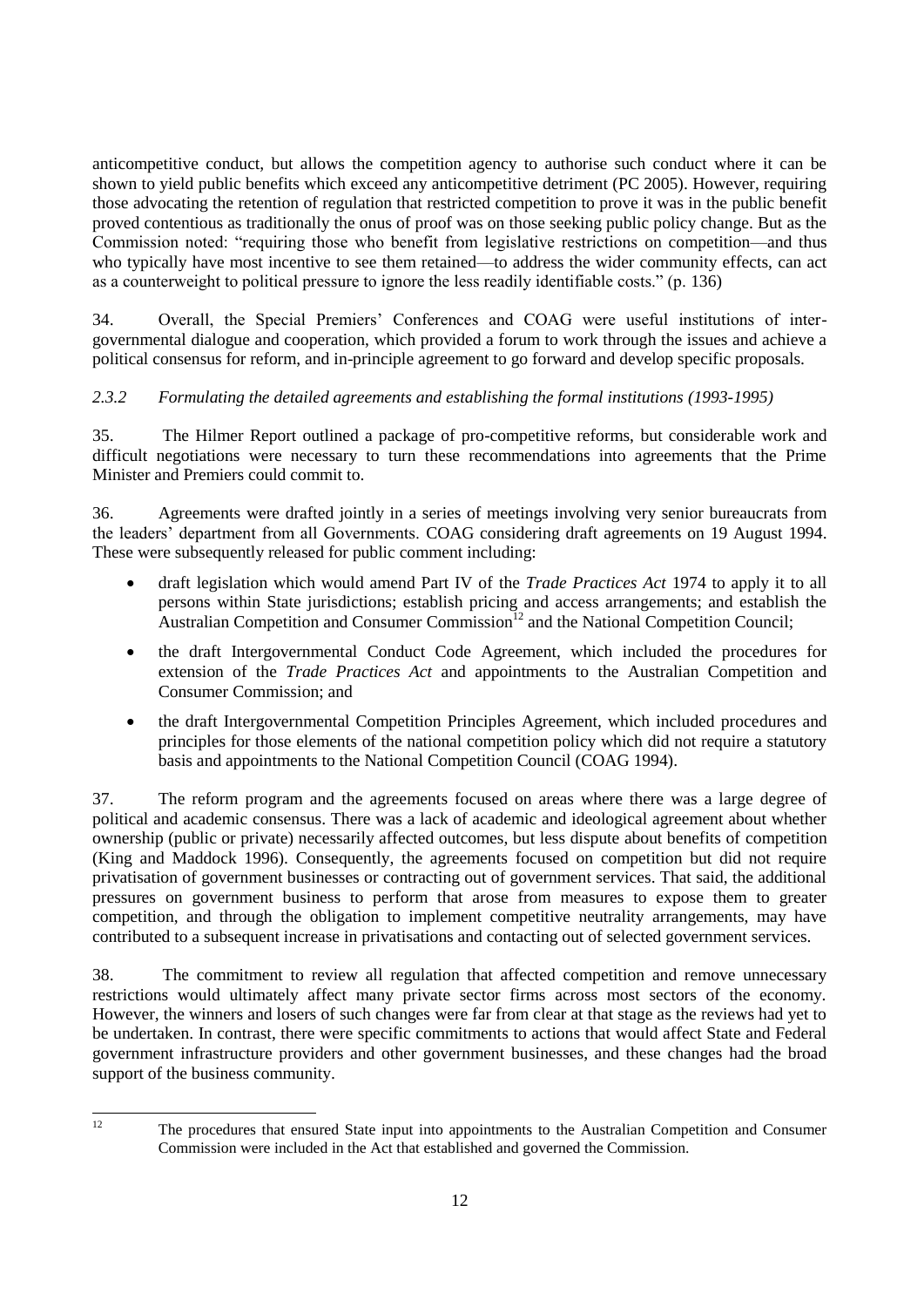39. The National Competition Policy agreements were tightly targeted at anti-competitive regulation and institutional arrangements, and so did not involve any broader commitments to improve or reduce regulation more generally. The incoming Howard Federal Government commissioned a review of red tape (Bell 1996). But the Federal Government response to the recommendations (Howard 1997) was not linked to any specific implementation mechanisms<sup>13</sup> and progress in key areas was slow, while Federal and State regulation more generally continued to grow at a rapid rate (Berg 2008).

40. Hilmer's report outlined a package of pro-competitive reforms and regulatory institutions to administer and enforce the new legislation, but did not consider how to address the political economy issues that confront such a wide-ranging reform program. Microeconomic reform is all about improving the incentives faced by producers and consumers. But to successfully implement this reform program required improvements in the incentives of the various players in governments, with an institutional structure that assist them resist the pressure from interested parties who sought to maintain the status quo.

41. This issue was given a lot of attention by the senior bureaucrats from the Federal and State Governments that were drafting the reform agreements, and they identified the need to share the fiscal benefits of reform to strengthen the incentives for implementation. At its August 1994 meeting COAG agreed that:

*―… all Governments should share the benefits to economic growth and revenue from Hilmer and related reforms to which they have contributed. An assessment of such benefits would be made by the Industry Commission on a brief provided by Heads of Treasury. This would be used to assist the Council in determining at its February 1995 meeting the increase in the Commonwealth [Federal Government] revenue which might be expected from these reforms and the appropriate percentage share which would accrue to the States, Territories and Local [Municipal] Government.‖*

42. The Industry Commission's estimates (box 3) informed the negotiations between bureaucrats and subsequently Federal and State leaders. The Commission's 'outer envelope' estimates were that the Federal revenues would increase by up to A\$4.7 billion per year as a consequence of the proposed State reforms, and the States' revenues would increase by up to A\$430 million per year from the Federal reforms. The analysis suggested that most of the benefits of the reforms came from action by the States, but most of the revenues accrued to the Federal Government. Ultimately a payment schedule was agreed that shared the benefits, rather than 'rewarding good behaviour' or compensating costs incurred. It reached A\$600 million per year in each of the last five years of the agreements, although this was indexed to inflation and population growth.<sup>14</sup> This was sufficient to achieve agreement from the States to implement reforms that were acknowledged to, in any event, benefit each State.

 $13$ The Federal Government response indicated that: "In cooperation with State and Territory Governments, the Commonwealth Government will be accelerating national reforms in the areas of food, agricultural and veterinary chemicals, building codes, occupational health and safety, workers' compensation and the environment. These reforms will reduce overlap and duplication, encourage greater national consistency and simplify processes. The result will be lower compliance costs for all businesses, large and small." (Howard 1997, p. vi). Although some progress was made, all six of these specific areas were still priorities on COAG's agenda in 2008. A\$550 million in National Partnership payments to the States over five years are now linked to progress in these and other areas, with oversight by the independent COAG Reform Council (COAG 2008).

<sup>&</sup>lt;sup>14</sup> Total national competition policy payments from the Federal Government to the States in 2005-06 were A\$820 million, after adjustments for inflation and population growth. (Commonwealth of Australia 2006).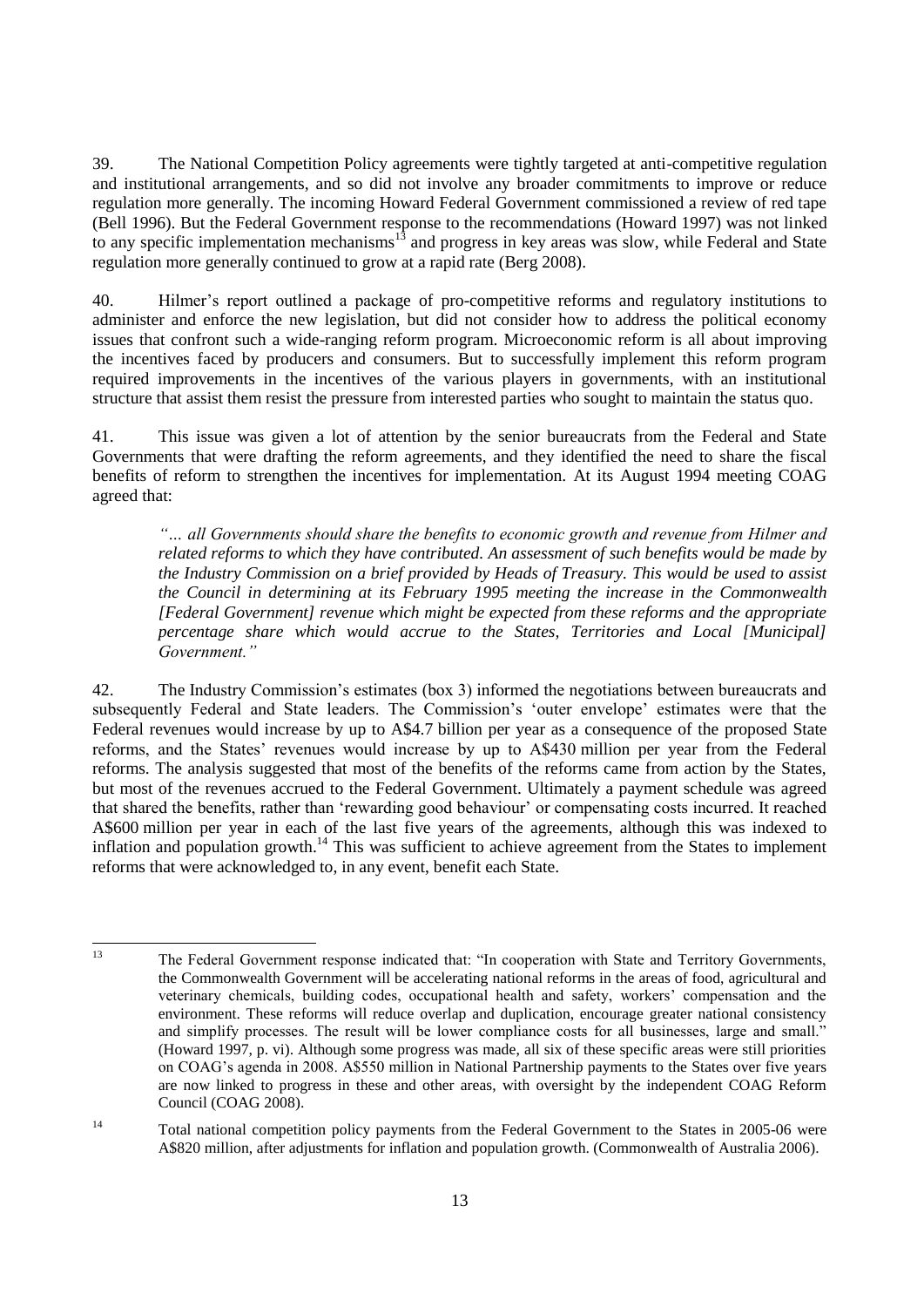#### **Box 3. Estimating the benefits of reform**

COAG asked the Industry Commission (IC) to estimate the aggregate benefits from the proposed package of Hilmer and related reforms, assign these benefits separately to State and municipal government and Federal government reforms, and determine the likely increased fiscal flows to the different levels of government. As outlined in the terms of reference, no attempt was made to model the costs of the transition to greater competition.

The Commission had a lot of experience modeling the community-wide impacts of specific reforms as part of its inquiries into particular sectors. However, it noted that the Hilmer and related reforms, in 1995 at least, were more about concerted strategies to foster a climate for improved economic prosperity than they were about implementing specific, known and tangible changes. It noted that, for example, the proposals covered reviews of anti-competitive legislation rather than specify the nature of changes in legislative or regulatory restrictions on competition. A vast number of changes could be attributed to Hilmer and related reforms. As a consequence there was more than the usual level of uncertainty about the likely impact of the reform proposals, and the Commission was given less time than usual to develop their analysis.

The estimates (table 2) were described by the Commission as largely ‗outer-envelope', and indeed, some of the reforms ultimately were not implemented (as discussed later) while some of the direct impacts were criticised by some commentators as overly optimistic. However, the Commission sought to make all its assumptions transparent and undertook sensitivity analysis on most of the key assumptions.

|                  | State and local reforms          | Federal reforms                  | Total                            |
|------------------|----------------------------------|----------------------------------|----------------------------------|
| State revenues   | \$2 600 $(3.8 \text{ per cent})$ | $$430(0.6)$ per cent)            | \$3 030 (4.5 per cent)           |
| Federal revenues | \$4 700 (4.8 per cent)           | \$1 200 $(1.2 \text{ per cent})$ | \$5 900 $(6.0 \text{ per cent})$ |

 $Total$  \$7 300 \$1 600 \$8 930 GDP contribution 1.0 per cent 4.5 per cent 5.5 per cent 5.5 per cent

#### **Table 2. Annual revenue impacts of Hilmer and related reforms (A\$ million)**

*Source: IC 1995, p.69*

The Commission's modelling was very sensitive to the labour market assumptions. The modelling's base case assumed the reforms would lead to increases in real wages, but not affect the rate of unemployment, which was assumed to remain at the 8.5 per cent (the level the economy was forecast to achieve in the next year). However, the sensitivity analysis indicated that if unemployment was to fall to 7.25 per cent (an estimate of the natural rate at that time) or if the reforms decreased the natural rate by 1 percentage point (to 6.25 per cent), then the impact of the reforms would increase to 7.3 and 8.3 per cent of GDP respectively (p. 64). As it transpired, Australia's natural rate of employment has recently estimated to have fallen from a high of 8.5 per cent in 1992 to 4.8 per cent by 2001 (Lim et. al. 2008). The fall has been attributed to the implementation of industrial relations reforms commencing in the early-90s, and by some people, to other reforms including those that affected competition (Bean 2000). This would be consistent with recent empirical work suggesting that improved labour market outcomes come from reducing product market regulation that constrains competition (OECD 2006b, p.107).

The Industry Commission's successor, the Productivity Commission (PC), undertook a similar modelling exercise in 1999 as part of its public inquiry into its *Impact of Competition Policy Reforms on Rural and Regional Australia.* In that exercise, the Commission only modelled the subset of the reforms that it considered most affected regional Australia (statutory marketing arrangements, electricity, gas, rail, water, road transport and telecommunications).This analysis, based on updated data and a new dynamic model, produced similar results (a 2.5 per cent increase in GDP, compared to 2.8 per cent in the earlier modelling for these reforms). Again the results were very sensitive to labour market assumptions, and substantially higher economic benefits were estimated if the NCP reforms affected the natural rate of unemployment.

*Sources: Bean (2000), IC (1995), Lim et. al. (2008), OECD (2006b), PC (1999b)*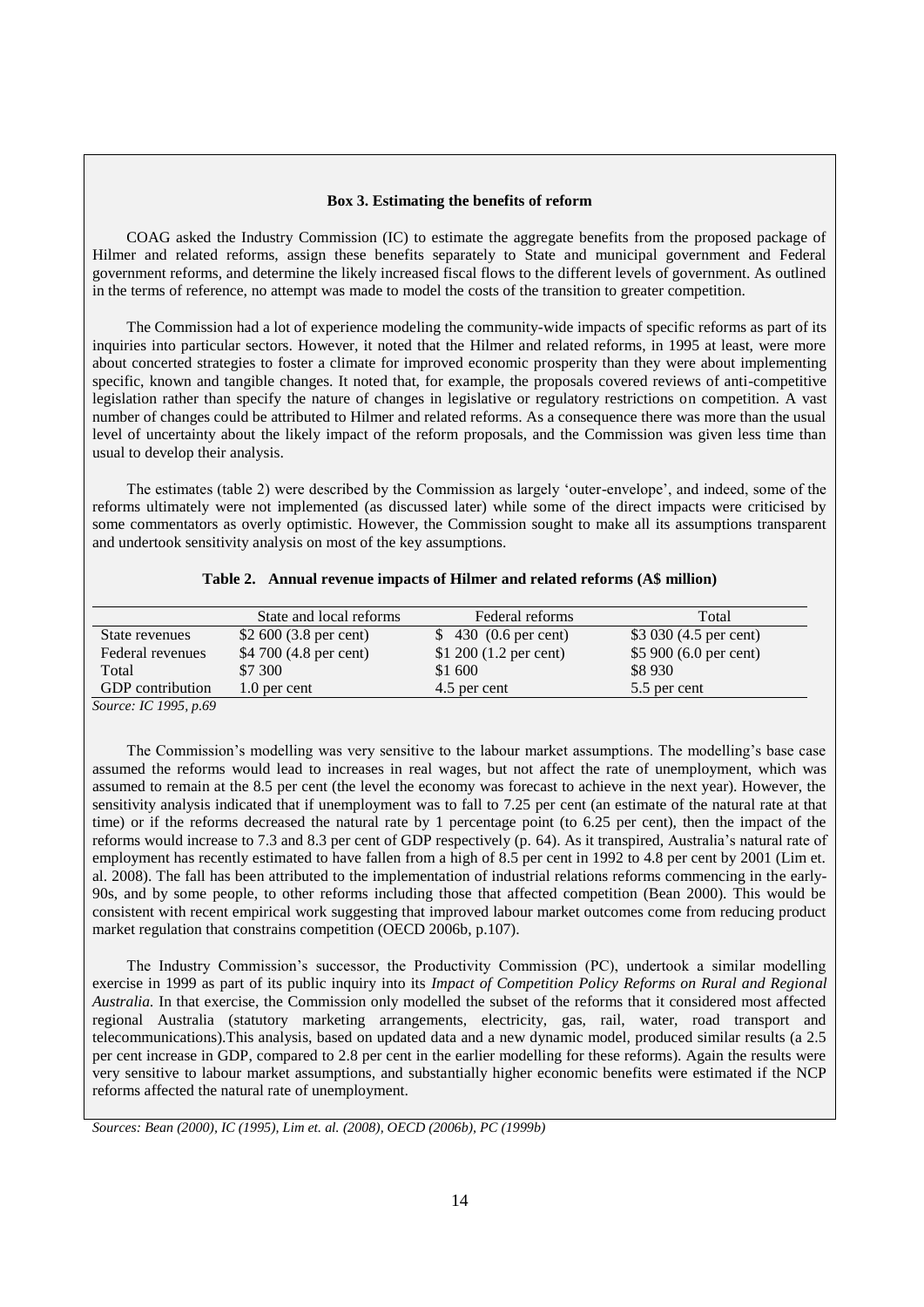43. The Federal Government was already making very substantial payments to the States under various funding programs (box 4). After the change of Federal Government in March 1996, an update of the budget estimates identified a higher expected deficit for both 1995-96 and for future years. The new Federal Government made significant cuts to a range of programs (particularly payments to the States), but the National Competition Policy payments were not re-negotiated. This is despite the agreement to make the competition payments specifically stating in its first paragraph that "The Commonwealth's commitment is on the basis that the financial arrangements will need to be reviewed if Australia experiences a major deterioration in its economic circumstances." (COAG 1995, p. 1)

44. The *National Competition Policy and Related Reforms Agreement* outlined both the payment schedules and a timetable for the achievement of specific obligations. Hilmer's report had proposed a National Competition Council which would advise the Federal Treasurer on applications from firms which sought a declaration that particular infrastructure should be declared subject to the new access regime, and that this institution would be separate from the Australian Competition and Consumer Commission which would administer the associated access arrangements.<sup>15</sup> But the new funding agreement to share the benefits required an institution to assess compliance and thus eligibility for payments. COAG agreed that the task of advising the Federal Treasurer on the quality of the implementation of these obligations by each of the parties, an issue which relied on a high degree of judgement, would be delegated to the National Competition Council.

45. The National Competition Policy agreements also led to Federal legislation that conferred powers on the soon to be created Australian Competition and Consumer Commission, that its predecessor organisations had not had. These powers affected areas that were previously the responsibility of the States (powers over unincorporated entities, such as partnership, and over the activities of government businesses) and consequently the Hilmer Report recommended an explicit role for the States in appointments to this Commission. After much negotiation about the States' role regarding appointments to the Commission, the Federal Government agreed that the *Trade Practices Act* would include a provision that appointments could only be made with the support of the majority of jurisdictions (Section 7 (3) (c)).

46. The National Competition Policy agreements imposed obligations on municipal governments because municipal governments are created under State law, and so the States accepted a specific obligation under the Agreements to require municipal governments to comply. The representative body of municipal governments, the Australian Local Government Association, was also represented at COAG (but not a party to the agreements), and was also a participant in the Microeconomic Reform Working Group of officials that developed the agreements. Municipal governments play important roles in delivering services, regulating private business and individuals, and in running their own business. Nationally, approximately 700 municipal governments employ about 170 000 people and manage an estimated A\$183 billion in assets (PC 2008b). While their functions and budget capacity differs widely, on average they raise about 83 per cent of their own revenue with the balance from Federal and State Government grants.

47. Australian Governments have used a range of funding options to strengthen the incentives and capacity of sub-national government to implement reforms. As outlined in box 5, some States distributed a share of their State's competition payments to municipal governments, based on an assessment of their compliance with the national competition policy obligations. In Victoria there was a focus on competitive neutrality and compliance with the *Trade Practices Act* 1974, as a range of government business activities—from childcare centres, to fitness centres, to cattle sale yards—competed with private businesses. These payments were based on high-level reviews of implementation, and municipal

 $15$ 

The separation of access declarations from the administration of access arrangements has similar benefits to the arrangements in Mexico where the CFC must declare a firm to be ‗dominant' before another regulatory agency can subject a firm to the pricing and inter-connect requirements.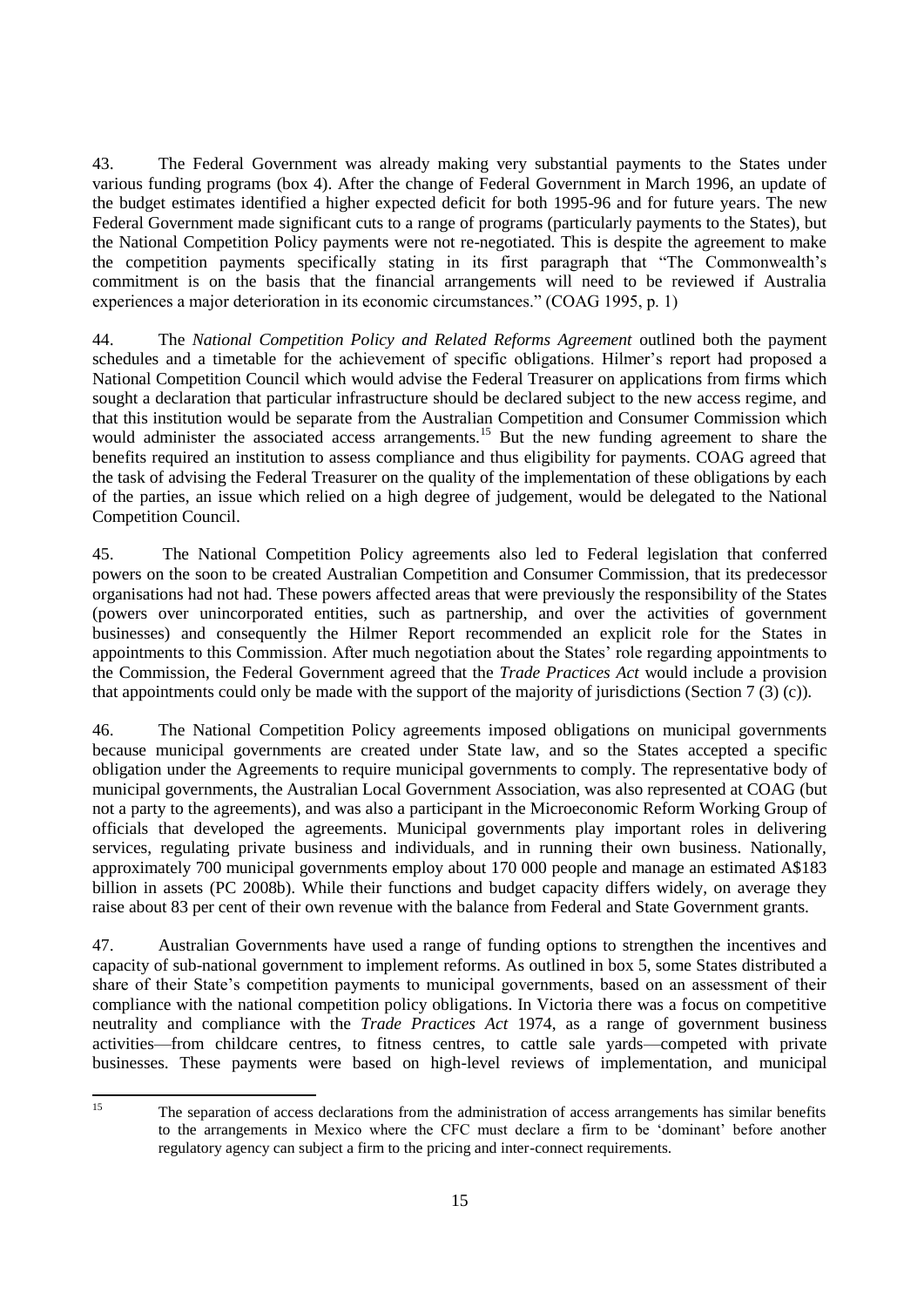government responses to any complaints by private businesses. These comparatively small payments increased the motivation of municipal governments to comply.

#### **Box 4. Models of Federal/State fiscal flows and National Competition Policy**

Most of the large fiscal flows of federal tax revenues to the States are structured in two broadly similar ways in both Australia and Mexico – general budget assistance and tied grants. Moreover, many aid or foreign loan disbursements are structured in one of these two forms. However, the National Competition Policy payments differed from both these funding models in having a greater focus on tracking outcomes rather than expenditures.

*General budget assistance*. These payments are provided to the States without restrictions on the use of the funds. In Australia they account for about 60 per cent of transfers from the Federal Government to the States (Commonwealth of Australia 2006). Higher payments per capita are made to poorer States based on a distribution methodology developed, refined and published by the Commonwealth Grants Commission. In Mexico general budget assistance accounted for about 40 per cent of transfers in 2006 (based on data in Ahmad et. al. 2007).

*Tied grants (or specific purpose payments).* These payments are provided to be spent on a specific, but broadly shared objective of the Federal and State government. Examples in both Australia and Mexico are payments for education and health care services. Funding in this form requires extensive monitoring to ensure it both flows to the intended area of expenditure and that it is spent well. Financial data is required to demonstrate that the money not only went to the State health ministry, for example, but was spent on a specific program (for example, child health), and that when it reached the ultimate providers it was spent on delivering additional services through the recruitment of more nurses and doctors, rather than more expensive cars for health administrators. However, if all the parties in the supply chain shared exactly the same objectives and priorities of the Federal Government then a tied grant would be unnecessary (the funding could be provided as general budget assistance), so the fact that it is tied implies that there are conflicting objectives. Consequently, monitoring tends to be detailed and audited, adding to program delivery costs.

In Australia, many tied grants programs have also involved requirements for co-payments (typically additional expenditure) by the State Government, which raises the challenge of ensuring that the co-payments are actually made and are additional to existing spending in that area. This has led to even more demanding accounting of expenditures, with resulting administrative cost.

*National Competition Policy payments.* These payments were provided to meet a specific objective, that is, to improve competition. However, while the actual use of the payments was unrestricted, there was robust monitoring of whether the States had taken actions to meet the agreed objective. Essentially, the funding was tied to policy outcomes, not demonstrating expenditure on specific inputs. Consequently there was no need for monitoring of State expenditures, and the incentives outlined above that tend to impose significant monitoring costs were not present. Moreover, the additional untied funding stream enhanced the ability of the States to make unilateral spending decisions, in return for constraining the scope of some of their regulatory decisions. For the Victorian State Government in the 2005-06 financial year these competition payments represented an increase in general budget assistance from the Federal Government of 2.4 per cent, or another A\$188 million of discretionary spending. Of course, the national competition policy payments were a smaller share of total Federal transfers (1.3 per cent general and tied assistance) and because States have substantial own-sourced revenues, they were only 0.6 per cent of total Victorian State income.

The Tasmanian Government noted that the competition payments gave each State government more flexibility to implement measures that improve their State's business competitiveness while benefiting businesses that may have been affected by a NCP reform. It gave the example of its the 2002-03 State Budget, which included A\$9.4 million in tax relief targeted mainly at small- to medium-sized businesses, including the abolition of lease and hire duty, the abolition of stamp duty on public liability insurance and a reduction in land tax. It also noted that the process allowed each Government to determine how best to address adjustment and distributional issues.

*Sources: Ahmad et. al. (2007), Commonwealth of Australia (2006),Tasmanian Government (2004), Victorian Government (2006b)*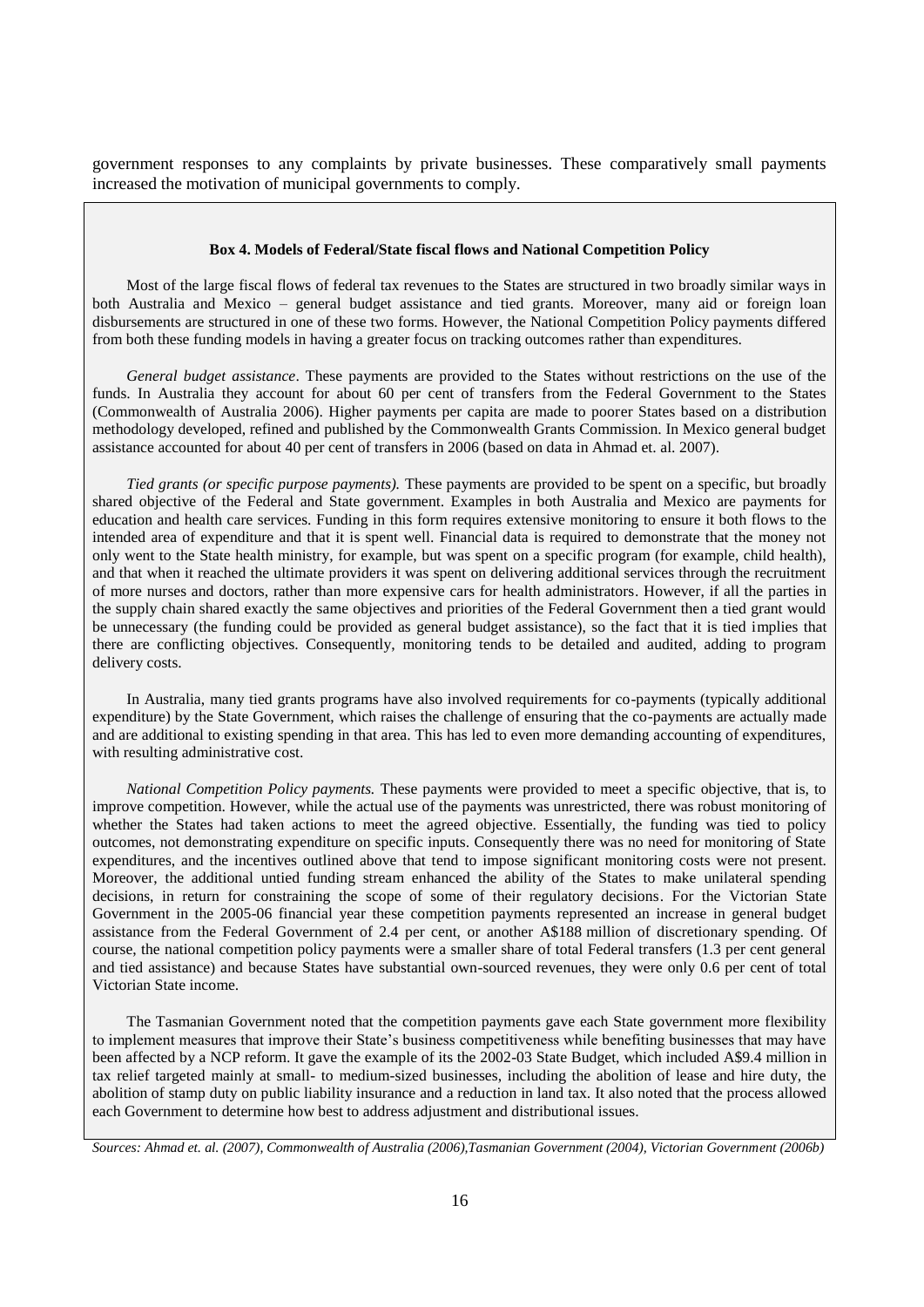48. The Western Australian Government allocated about A\$2 million from 1998-99 to its *Local Government Development Fund* to assist municipal governments with structural reform, improved efficiency and increased accountability. The Western Australian Government reported that the review of local laws by each municipal government proceeded well and led to an average of eleven restrictive local laws being repealed and two restrictive local laws being amended per municipal government (Western Australian Government 2001).

#### **Box 5. Options for strengthening the incentives for pro-competitive reform**

Governments can face many barriers to reforms, including lack of capacity, strong interests who wish to retain the status quo, or scepticism in the general community of the benefits of change, and concerns about potential costs. In addition to the National Competition Policy payments to the States that have been outlined earlier, Australian governments have implemented other schemes that use funding to encourage improvements in regulation.

- *Sharing of national competition policy payments with municipal governments* Three States Queensland, Victoria and Western Australia – shared some of their payments with municipal governments as an incentive for them to implement national competition policy reforms. For example, Victoria's 69 municipal governments received nine per cent of the State's total national competition payments. In 2002, the funding program was revised and re-launched as the *Local Government Improvement Incentive Program* which distributed funds based on compliance with national competition policy (trade practices requirements, competitive neutrality and local laws not restricting competition) as well as policies on asset management and competitive tendering. These payments exceeded A\$18 million in the 2004-05 financial year. All complying councils received a payment composed of a base grant of A\$150 000 and a component that varied with population. Accordingly, councils with small populations (and small budgets) were more reliant on this revenue to fund their recurrent activities. For several small councils, this payment equated to five per cent of their rate revenue (MAV 2005, p. 5).
- *Regulation Reduction Incentive Fund* for municipal government (DIISR undated) In 2005, the Federal Government established a A\$50 million fund with the objective of reducing regulatory burdens imposed by municipal governments on small and/or home-based businesses. Municipal governments, often as consortia, submitted proposals to the Federal Government outlining how much they required to implement their proposed improvements and the estimated costs savings to local firms. Most of the successful 31 proposals, involving 232 municipal governments, related to re-engineering administrative processes, including greater use of the internet and IT more generally, rather than any changes to regulatory requirements. Most projects related to planning approvals and licensing. While no evaluation has been published, anecdotally it was successful in assisting municipal governments implement changes, which otherwise would not have been a priority for budget-constrained organizations. This was essentially a competitive process to disburse tied grants as the funding was linked to the cost of undertaking specific projects.
- Victoria's *Reducing the Regulatory Burden* initiative involved a commitment to reduce the administrative burden of regulation by 25 per cent in 5 years (along the lines of similar programs in the Netherlands, Denmark and the United Kingdom). In 2006, the State Government announced it would be undertaking a program of reviews which it stated would be combined with incentive payments, akin to those under the National Competition Policy, to reward outcomes which reduce the regulatory burden. The initiative involved an additional A\$42 million in funding, much of which was allocated to government agencies to projects which could demonstrate specific and measurable reductions in the administrative burden (red tape) of regulation.

In addition to the use of funding to strengthen incentives to improve performance there has also been a range of benchmarking exercises. These include COAG's performance project relating to the performance of government business enterprises (SCNPMGTE); benchmarking by the Bureau of Industry Economics of telecommunications, electricity, and rail freight; ACCC benchmarking of ports; and comparisons of State workplace safety and workers' compensation insurance schemes<sup>1</sup>.

While all these programs may have an indirect effect on competition, by reducing barriers to new entry or the expansion of competitors, they were not directly focused on improving competition.

<sup>1.</sup> The Federal and State Governments have also been jointly reporting on the comparative performance of a broad range of mainly State government services (health, education, justice, housing assistance, emergency services etc.) through the Steering Committee for the Review of Government Service Provision.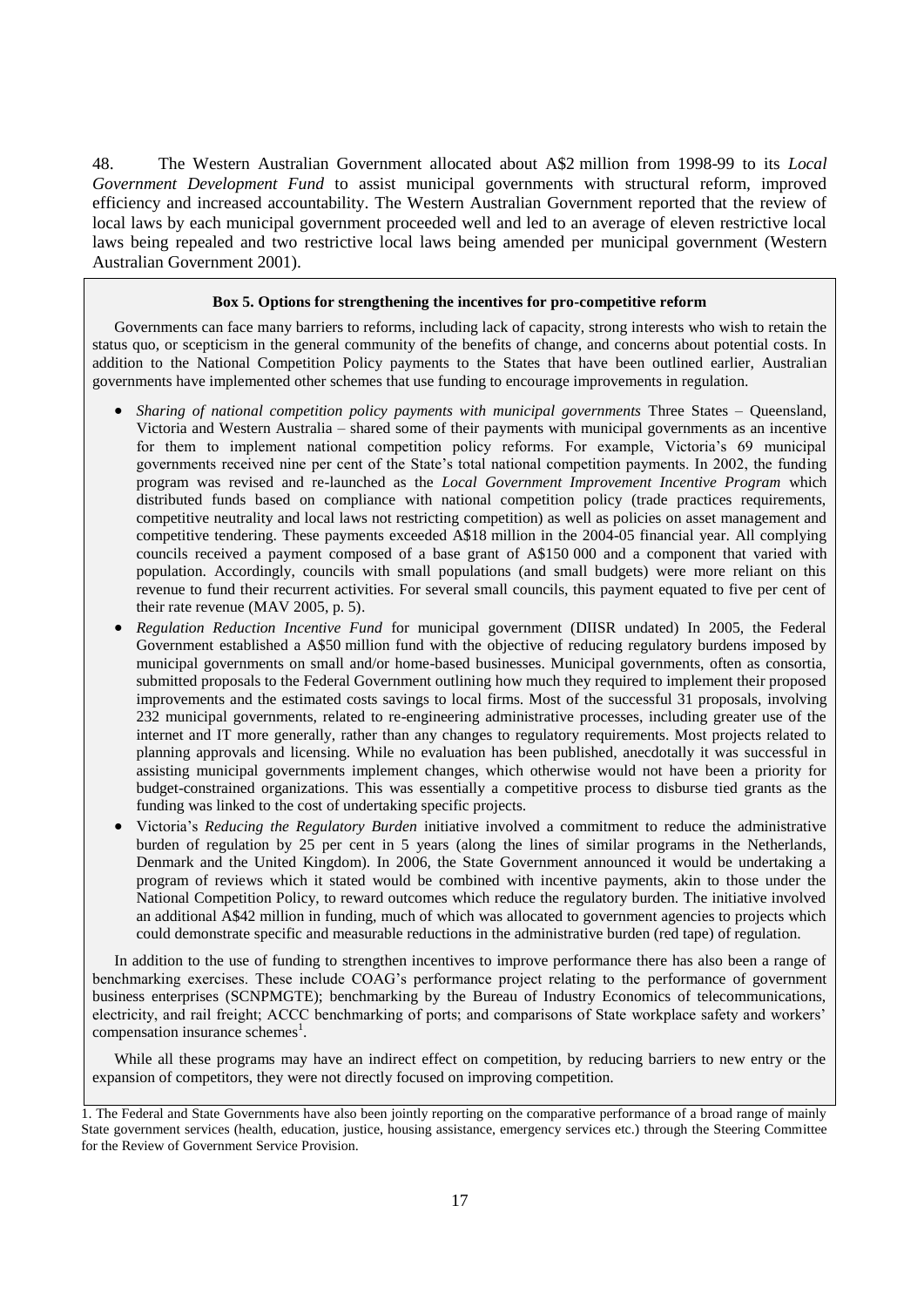*Sources: Author's analysis, ACCC 2008a, DIISR (undated), MAV (2005), SCNPMGTE (1997), Victorian Government (2006a)*

49. The Queensland Government provided A\$150 million to its municipal governments under the *Local Government Financial Incentive Payments Scheme*. In order to receive funds, councils needed to nominate new business activities for National Competition and 736 nominations were received when nominations closed on 30 March 2002. Councils nominated businesses for reforms and resolved to apply the specific reforms. Once a council's business nominations had been accepted, they were required to undertake a series of reforms to be eligible for payments from the Financial Incentive Package (DITRDLG undated). The State's utility regulator, the Queensland Competition Authority, reported annually on the implementation of competition policy reforms by local governments, including their water supply businesses, and recommended the levels of payment to municipal governments. This included compliance with competitive neutrality requirements (and Queensland municipal governments run some substantial businesses), and review of anti-competitive regulation (QCA undated). Queensland noted that the application of legislation review process resulted in over 4000 superseded and anticompetitive municipal laws being repealed (Queensland Government 2004).

### *2.3.3 Implementing the agreements*

50. The *National Competition Policy and Related Reforms Agreement* outlined tasks to be completed by specific dates. To be eligible for their share<sup>16</sup> of the first tranche of annual payments of A\$200 million (indexed for inflation and population growth) that commenced in 1997-98, each State had to meet the requirements including:

- passing the required legislation so that the Conduct Code was applied within that State jurisdiction within 12 months of the related Federal legislation being passed;
- meeting obligations under the *Competition Principles Agreement*, which included:
	- when undertaking significant business activities or when corporatising their government business enterprises, to impose on those activities or enterprises: a) full government taxes or tax equivalent systems; b) debt guarantee fees directed towards offsetting the competitive advantages provided by government guarantees; and c) those regulations to which private sector businesses are normally subject on an equivalent basis to the enterprises' private sector competitors,
	- publishing a policy statement on competitive neutrality by June 1996 and publishing the required annual reports on the implementation of the competitive neutrality principles,
	- developing a timetable by June 1996 for the review and, where appropriate, reform of all existing legislation which restricts competition by the year 2000,
	- publishing by June 1996 a statement specifying the application of national competition policy to their State's municipal government activities and functions (this statement to be prepared in consultation with municipal government); and
- effective implementation of all COAG agreements on: electricity arrangements through the National Grid Management Council; the national framework for free and fair trade in gas between and within States; and road transport reforms.

 $16$ 

The share of the total funds available to each State was based only on their share of the national population. This was in contrast to general assistance grants which were distributed based on a complicated formula that accounted for each State's revenue-raising capacity and social and other disadvantages.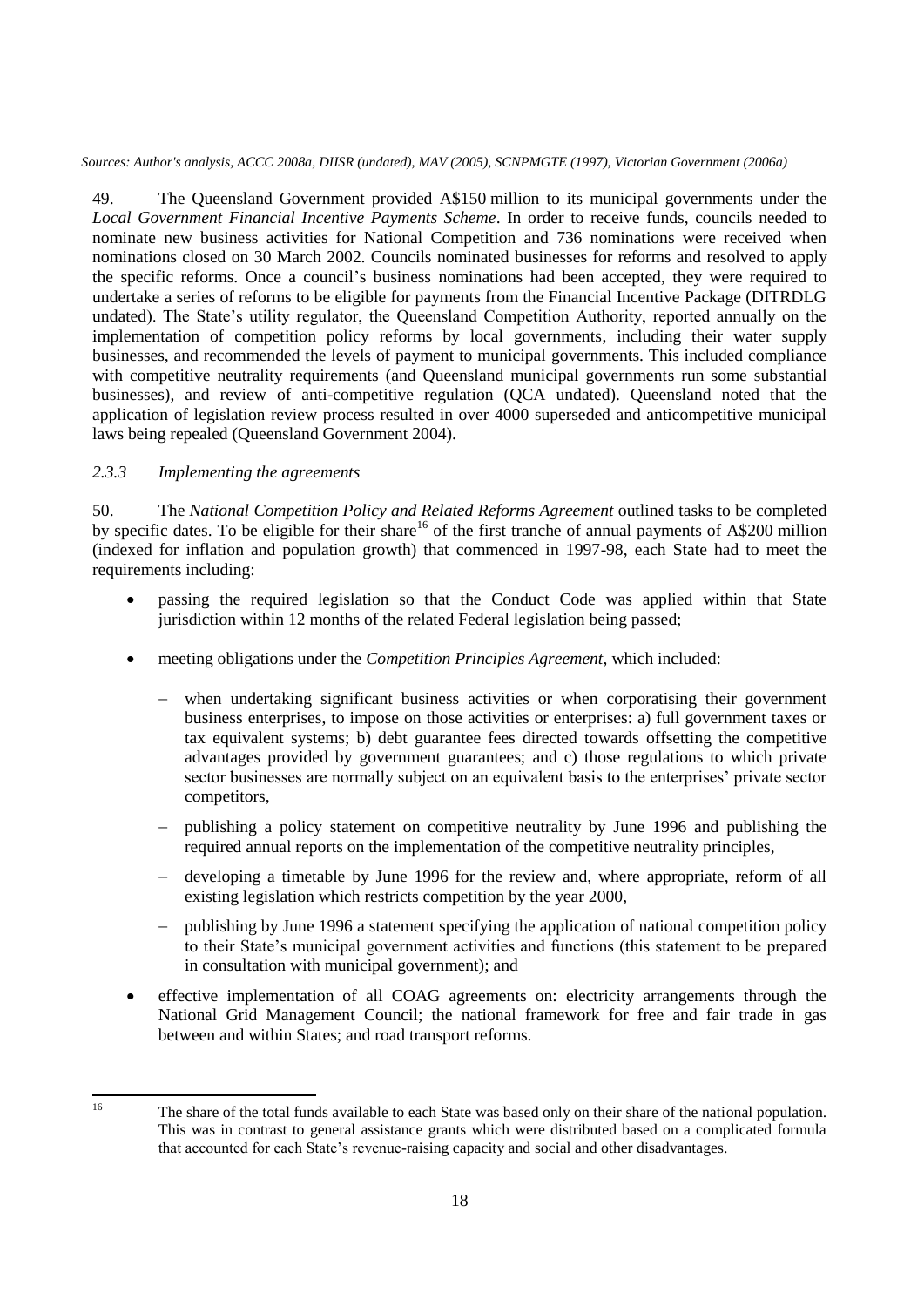51. The second tranche of annual payments of A\$200 million (indexed for inflation and population) commenced from 1999-2000 and required that:

- the State continue to give effect to the Competition Policy Intergovernmental Agreements including meeting all deadlines;
- effective implementation of all COAG agreements on:
	- the establishment of a competitive national electricity market,
	- the national framework for free and fair trade in gas, and
	- the strategic framework for the efficient and sustainable reform of the Australian water industry; and
- effective observance of road transport reforms.

52. The third tranche of annual payments of A\$600 million (indexed for inflation and population growth) commenced from 2001-02 and were paid on the basis of each State's progress on the implementation of the following reforms:

- the extent to which each State had actually complied with the competition policy principles in the Competition Principles Agreement, including the progress made in reviewing, and where appropriate, reforming legislation that restricts competition;
- whether the State had remained a fully participating jurisdiction as defined in the Competition Policy Reform Bill;
- the setting of national standards in accordance with the Principles and Guidelines for National Standard Setting and Regulatory Action and advice from the Federal Office of Regulation Review on compliance with these principles and guidelines; and
- continued effective observance of reforms in electricity, gas, water and road transport.

53. Each State Government was required under the agreements to submit an annual report to the National Competition Council which assessed each jurisdiction's progress, and the Federal Government voluntarily submitted a similar report. The Council then made recommendations to the Federal Treasurer on whether each State should get its full share of the competition payments, or whether some of these payments should be deferred or not paid at all. These recommendations were outlined in the Council's detailed assessment reports which were released when the Treasurer announced his decision.

54. The National Competition Council (NCC) had a critical role in creating the incentives for States to implement what in many cases were politically controversial reforms. The judgements as to whether a State had made adequate progress, while based on as much evidence as possible, were always going to be somewhat subjective. The agreements allowed for appointments to the Council to be jointly made by the Federal and State Governments, and it was important that the members (and the staff of the Secretariat) were both keen to advance reform, but also realistic about what was possible. It was also crucial that, as former Queensland Premier Peter Beattie explained, council members were seen to have been appointed to provide independent, professional and apolitical judgements, based on diverse experience of life across the country, rather than to represent particular States or other interests. He noted that while he had many many discussions about contentious assessments, with the Council's Chair, Graeme Samuel, he never contacted any Queenslander on the council (Peter Beattie, pers. comm.. 31 March 2009).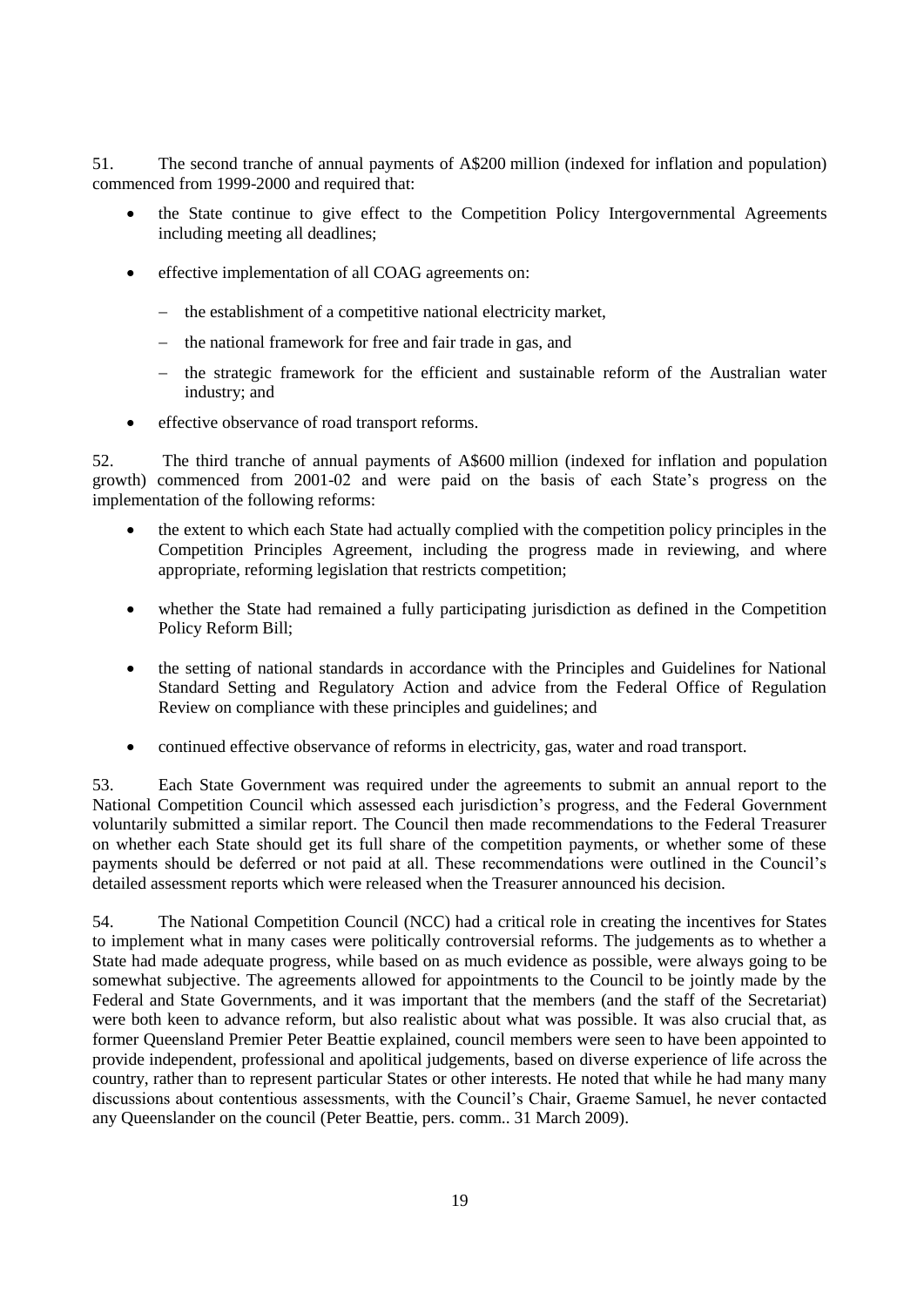55. As different States did their legislative reviews (one of the most contentious areas of assessment), the National Competition Council was able to compare the rigour of the analysis, and the conclusions, and use this to query why the most pro-competitive solution was not feasible in other jurisdictions. The National Competition Council also proved to be a strong advocate of reform, both in its assessment function, and its public communications role, and as the Productivity Commission's 1999 report highlighted, this was an important function.

56. The Treasurers and State leaders, and their central agencies (the Treasury and Premiers' departments) in each State played an essential role in coordinating the implementation, but also as advocates for pro-competitive reform outcomes. In some States it had been more common for the Treasurer, and thus Treasury, to focus almost exclusively on budget issues (tax and expenditure matters), rather than general economic advice. But the national competition policy process both gave them an incentive, and a legitimate role, to become more involved in regulatory policy issues. And the process also encouraged and empowered Premiers' departments to take a more sceptical role in critically assessing arguments in favour of retaining anti-competitive regulation put forward by portfolio ministers and their departments.

57. The National Competition Policy package affected the portfolio of virtually every Minister in Government. Because any loss of the competition payments affected the budget flexibility of the whole Government, there was a collective interest by all Ministers in their colleagues' implementation of these reforms. Moreover, because the program affected so many stakeholders – both negatively and positively – it created an incentive for Governments to remain firm when individual stakeholders sought concessions. Stakeholders were challenged to provide solid evidence that would be credible when scrutinised by the National Competition Council that what they sought was in the public interest.<sup>17</sup>

58. State Governments sometimes sought to blame the National Competition Council and the Federal Government when the Council recommended that part of their national competition payments were either suspended or permanently reduced as a consequence of the particular Government not meeting an element of its commitments under the agreements. Sometimes it was hard to discern whether the Governments genuinely did not wish to remove a restriction on competition (for which there was insufficient evidence presented to support retention, in the National Competition Council's view) or just wanted someone else to blame for the need to undertake a difficult reform when confronted by stakeholders. Regardless, the existence of a formal review investigating an issue and proposing pro-competitive reform gave greater weight to those arguing for removal of unwarranted restrictions.

59. In some respects, the external constraint on politicians created by the payments system had similarities to the European Union (EU) constraints on State aid. As the Economist magazine reported:

*―Marlo Monti, the former EU competition commissioner, recalls how finance ministers would often visit Brussels, begging him to rule against subsidies they had promised to some local company, perhaps in the heat of an electoral campaign. They were "delighted" whenever he promised to block state aid – with the understanding that, of course, they would condemn the Commission's move in public.‖ (The Economist, 1 November 2008, p.54)*

60. The Hilmer report also recommended some institutional change at the Federal level, with the merging of the existing national competition regulator (the Trades Practices Commission) with an existing

<sup>17</sup> There was a high level of opposition to the implementation of NCP, particularly in regional areas which were being buffeted by a range of forces. This opposition led the Federal Government to ask the Productivity Commission to undertake a public inquiry on this issue in which it reported that every region bar two would, on balance, be better off as a consequence of NCP (PC 1999a).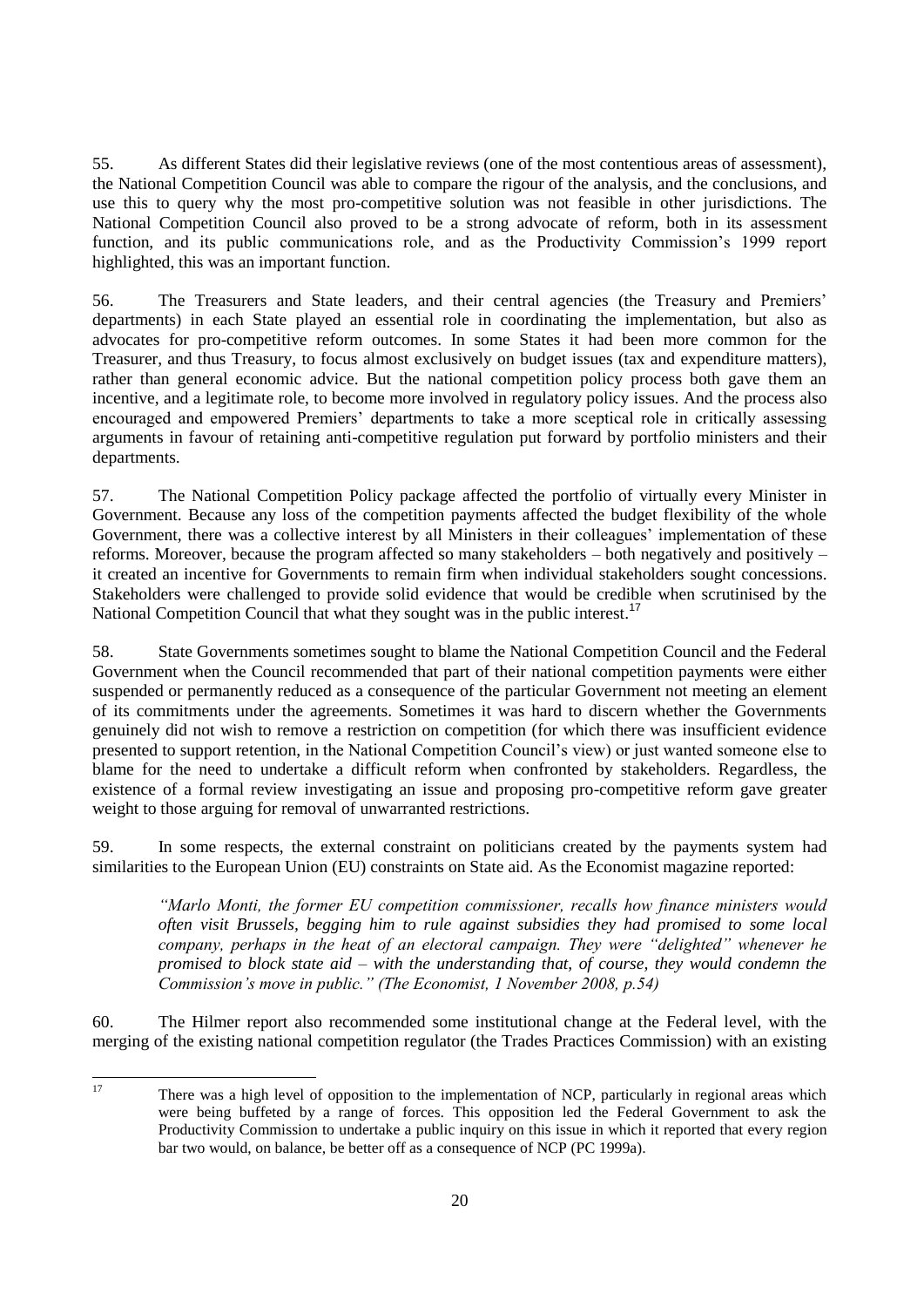pricing regulator (the Prices Surveillance Authority) to form the Australian Competition and Consumer Commission (ACCC). This involved a re-focus of the pricing activity from monitoring pricing of oligopolistic industries, to setting final prices for monopolies and access arrangements for nationally significant infrastructure providers. The ACCC ultimately took over the economic regulatory functions from the existing telecommunications regulator, Austel. The ACCC was subsequently given the task of providing the Secretariat to the new Australian Energy Regulator, which is gradually taking over the regulation of electricity and gas transmission and distribution from the State regulators. All the Australian economic regulators were general rather than industry-specific regulators (box 6).

#### **Box 6. General versus industry-specific pricing and access regulation and regulators**

The *Competition Principles Agreement* committed each jurisdiction to consider establishing 'independent sources of price oversight advice" where one did not exist. The Agreement also outlined that the Federal Government would legislate a general access regime for nationally significant infrastructure facilities, but that it would not cover services already covered by State regimes that conformed to the detailed principles and requirements outlined in the Agreement.

The Agreement required source of price oversight advice to have the following characteristics:

- 1. it should be independent from the Government business enterprise whose prices are being assessed;
- 2. its prime objective should be one of efficient resource allocation but with regard to any explicitly identified and defined community service obligations imposed on a business enterprise by the Government or legislature of the jurisdiction that owns the enterprise;
- 3. it should apply to all significant Government business enterprises that are monopoly, or near monopoly, suppliers of goods or services (or both);
- 4. it should permit submissions by interested persons; and
- 5. its pricing recommendations, and the reasons for them, should be published.

The merits of general versus industry-specific pricing and access regulators had been examined in the Hilmer report which started from the proposition that competition policy across all Australian industries should desirably be administered by a single body. In particular, the Committee noted that there were sufficient common features between access issues in the key network industries to administer them through a common body. As well as the administrative savings involved, there were undoubted advantages in ensuring regulators take an economy-wide perspective and have sufficient distance from particular industries to form objective views on often difficult issues (Hilmer 1993, pp.325-328).

More recently, in addition to highlighting the importance of the regulator being independent from vested interests and taking an economy-wide view, the ACCC noted that: "Effective institutional arrangements are underpinned by appropriate governance mechanisms that separate regulatory, policy and ownership responsibilities amongst different groups rather than combining any two of these within one entity." (ACCC 2003).

The primary reporting line for Australia's general economic regulators is to their respective Treasurers, while the policy responsibility for a sector, and in some cases individual decisions or recommendations about particular sectors may be considered by portfolio Ministers. This fosters the regulator's independence from the policy making process, and the key interested parties in each sector.

*Source: ACCC (2003), COAG (1995), and Hilmer (1993)*

61. Prior to National Competition Policy agreements some States had existing independent economic regulators, while others did not. The New South Wales Government established the Independent Pricing and Regulatory Tribunal (IPART) as a general pricing (and later access) regulator in 1992, to regulate the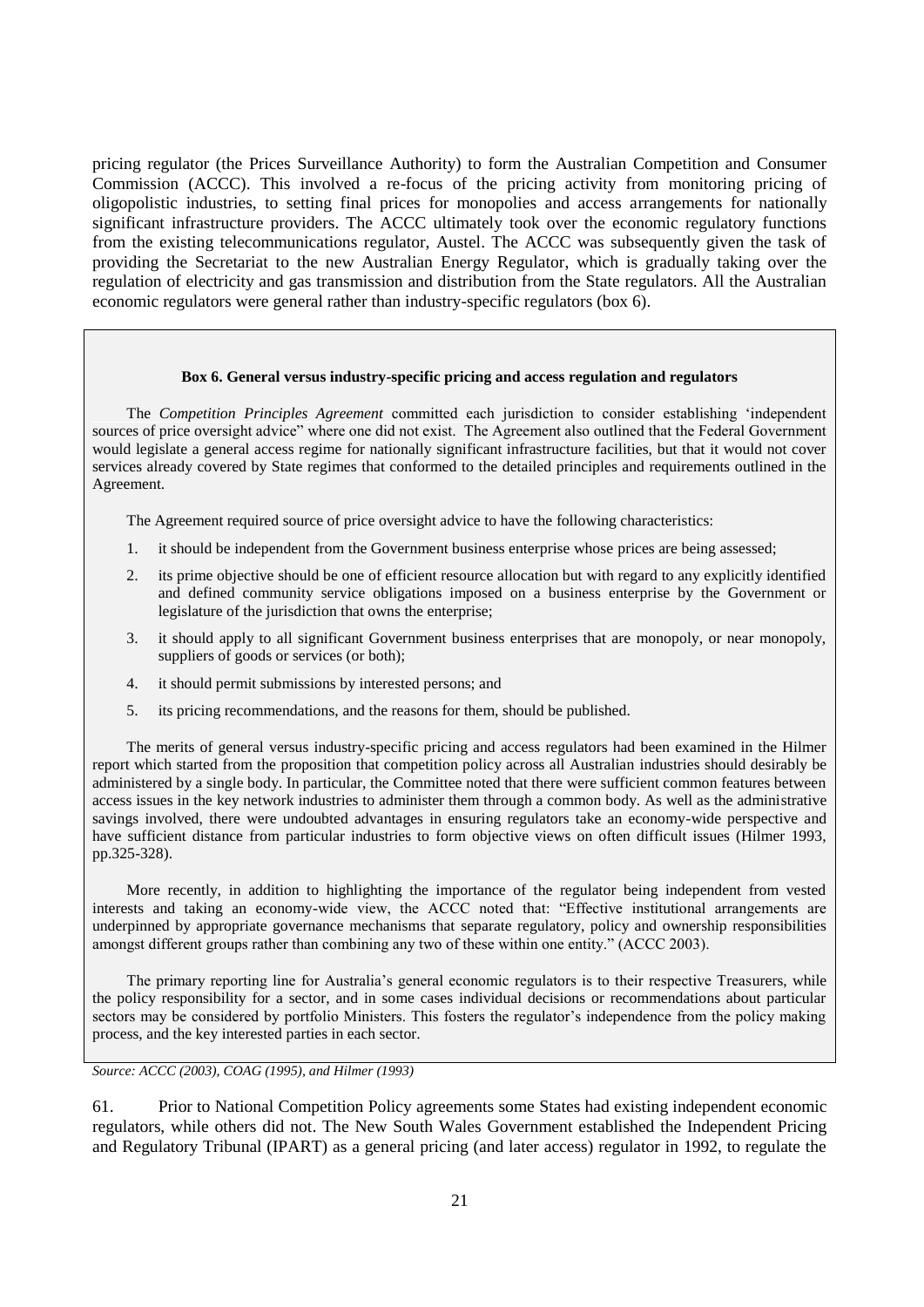maximum prices charged for monopoly services by government utilities and other monopoly businesses. The Victorian Government also established a general pricing (and later access) regulator with the Office of the Regulatory General in 1994, and this body subsequently became the Essential Services Commission of Victoria. Tasmania established the Government Prices Oversight Commission in 1996, Queensland established a general economic regulator in 1997, as did the Australian Capital Territory. The South Australian Independent Industry Regulator was established in 1999, the Northern Territory established its body in 2002, and finally Western Australia created its body in 2004. The Federal Government and all States now have general economic regulators whose scope covers pricing and access issues for multiple industries.

62. While the States all established generalist economic regulators, unlike the Federal Government they generally kept their consumer protection regulatory functions separate from the economic regulator. Typically, in each State this involved one economy-wide fair-trading regulator, and a range of other specialist regulators which also had over-lapping consumer protection functions (for example, State regulators of the building trades or health professions covered both technical competence and fair trading issues).

63. The National Competition Policy reforms explicitly acknowledged that governments have important equity and environmental objectives that need to be considered in the course of the reform process. The Australian reforms were also being implemented in an environment where considerable structural adjustment was already occurring due to other factors, including technological change, increased competition in traded goods, and changing preferences. And Australia, like other developed countries, had a well-developed social security safety net, subsidised training, and a government employment services network<sup>18</sup>. These general policies and services would reduce the immediate adverse impacts of competition reforms on social and distributional outcomes.

64. Government often faced pressure for payments to facilitate a reform. When considering any such payments the issue arose as to whether they were intended to facilitate sectoral adjustment, address equity issues or compensate for the loss of a property right. As Alan Johnson noted:

*―Fundamental to this issue is whether a change in regulation governing entry is an attack on the property right in the licence. For example, the Australian Constitution provides that landowners*  have a right to 'just compensation' should their land be compulsorily resumed, whereas other *government actions which also affect land values, such as changes in zoning or land use regulations, typically do not attract compensation. Liberalisation of entry into the taxi industry, while diminishing the value of licences, would not involve a resumption of a property right - the licences would continue to operate.‖ (2000, p.177)*

65. In very limited sectors there were some industry-specific adjustment programs. The deregulation of the dairy industry was accompanied by a system of one-off payments based on the extent to which individual farmers benefited from the existing system, with this scheme funded by a levy on drinking milk that was borne by consumers (see appendix B). The Northern Territory Government compensated the owners of taxi licences when it deregulated. The Federal Government introduced a Sugar Reform Package in 2004, which included grants for farmers exiting the industry. However, many other industries were deregulated without the existing entrants being compensated.

 18 The Labor Government introduced competition into this aspect of government services by contracting out the provision of some case management services for the unemployed in 1995, and this was extended to the majority of these services by the Howard Government in 1998 (Robinson 1999).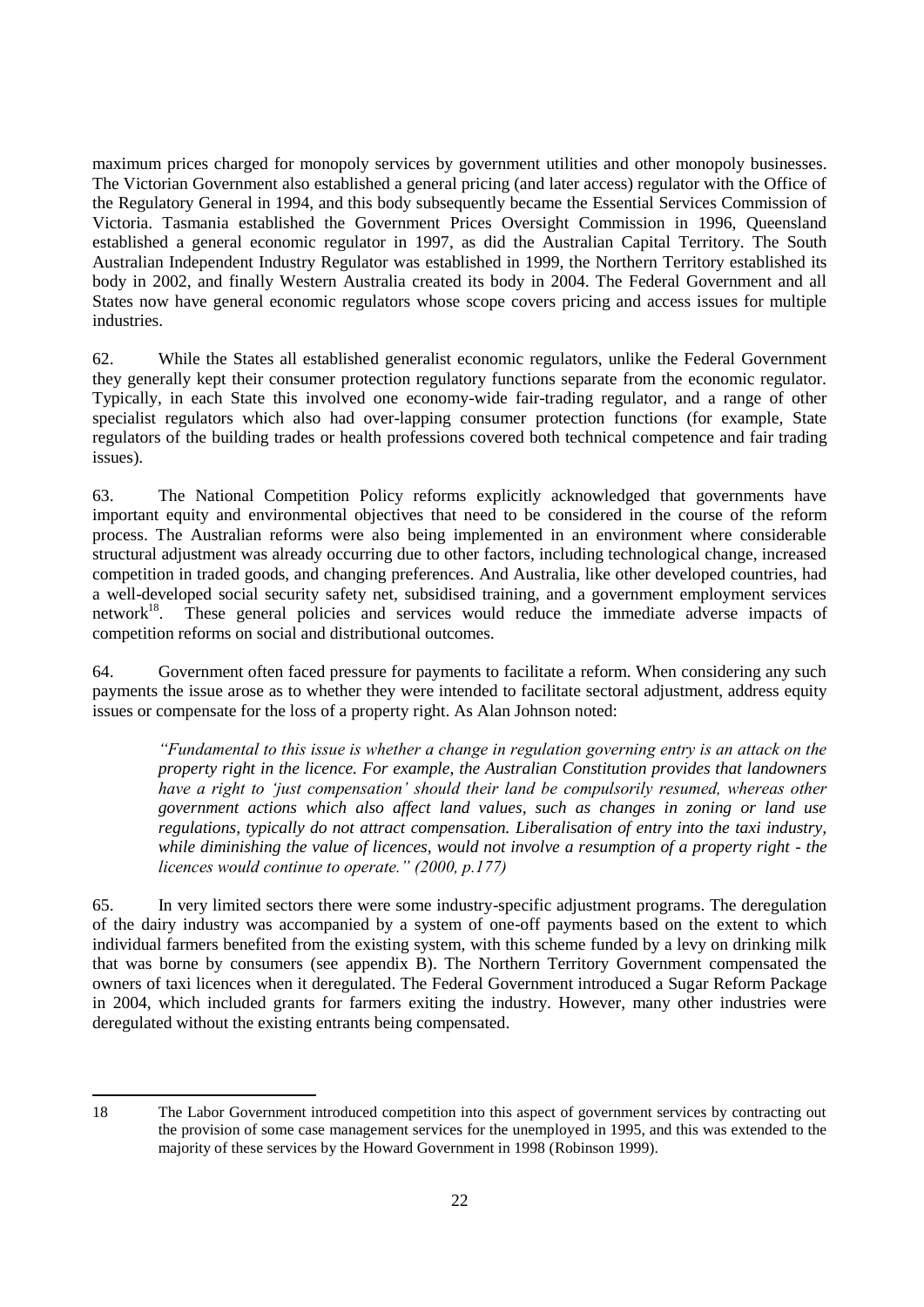66. Moreover, as Alan Johnson noted, there were risks if governments sought to ‗buy reform'. The provision of assistance can mute criticism from losers, thus helping to progress politically difficult reforms. But this can encourage those facing reform to agitate for compensation and thus stall reform or force changes that diminish the benefits to the community. This can encourage unproductive activity, including lobbying from 'rent seekers' seeking to preserve their current preferential position.

67. There is also a risk that an 'adjustment package' can involve significant costs without necessarily contributing sufficiently to adjustment. Following a National Competition Policy Review of the sugar industry the Federal Government removed tariffs on imported sugar in 1997, and the Queensland Government partly removed domestic price supports. This significantly reduced assistance to domestic cane growers and sugar millers. In July 1998 the Federal Government announced the Sugar Industry (Research) Assistance Package (of A\$13.5 million), followed in 2000 by Sugar Industry (Cane Growers) Assistance Package (of A\$65 million), and then in September 2002, the Sugar Industry Reform Program (SIRP) (of up to A\$120 million) However, only A\$26.7 million was paid out before the 2002 SIRP was superseded in April 2004 by SIRP 2004 (of A\$444 million) (PC 2005b). However, as the Productivity Commission documented, it is difficult to design these programs, as the sugar programs did not generate the anticipated level of activity to either exit the industry or improve the sustainability of farmers in this sector.

68. The Productivity Commission's 1999 inquiry into the *Impact of Competition Policy Reforms on Rural and Regional Australia* looked closely at the issues associated with facilitating change and recommended that:

*―Where governments decide that specific adjustment assistance is warranted to address any large, regionally concentrated costs, such assistance should:*

- o *facilitate, rather than hinder, the necessary change;*
- o *be targeted to those groups where adjustment pressures are most acutely felt;*
- o *be transparent, simple to administer and of limited duration; and*
- o *be compatible with general ‗safety net' arrangements. (p. 395)*

69. The National Competition Policy process essentially concluded in 2005 when the Federal Government announced that it was making the final payments under the current agreement, and not proposing to continue making payments for on-going implementation and compliance with these agreements, although it would be considering new payments in return to meeting new commitments.

### **3. The outcomes of the National Competition Policy process**

### *3.1 Economic outcomes*

70. The Australian economy has been transformed in the period since the National Competition Policy agreements were signed and implemented. It has moved from being a laggard in the OECD, to often being cited as a model. Growth in per capita gross domestic product (GDP) between 1992 and 2006 was more than double the average for the OECD and nearly matched that of the USA, while the unemployment rate plummeted from 10.4 per cent to 4.4 per cent, a rate considered unachievable only a few years before (OECD 2008, p.19). And while the labour market boomed, with a 2 percentage point increase in labour market participation since 1995, and increased productivity, the labour price index remained relatively stable. Australia's economic ranking rose rapidly (figure 1).

### **Figure 1. The fall and rise of Australia's economic ranking**

Selected OECD countries, per person GDP, purchasing power parity 1999 US\$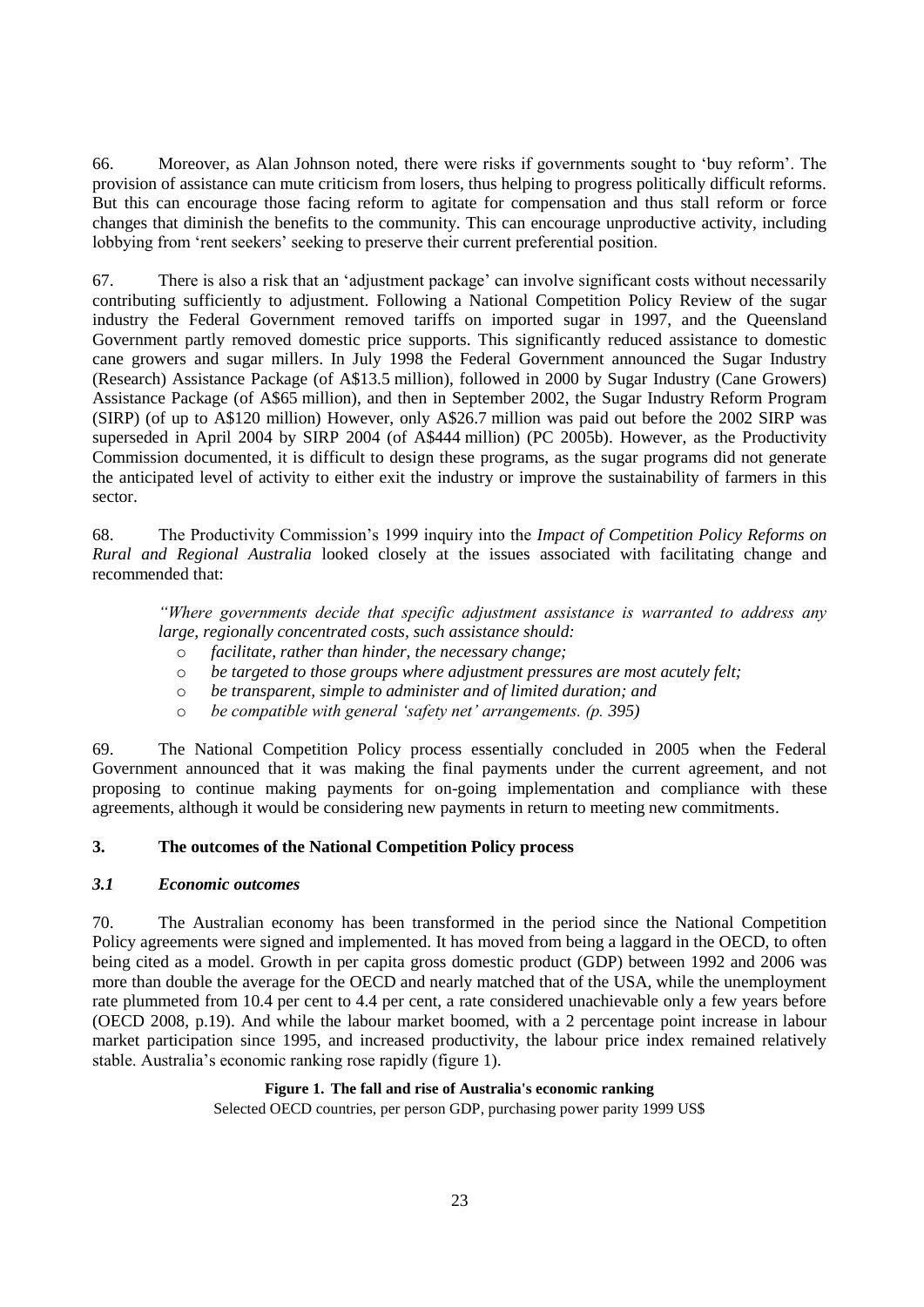

*Source: OECD 2005, based on University of Groningen, GGDC Total Economy Database*

71. Productivity growth also accelerated, particularly between 1993-94 and 1998-99 when both labour productivity and multi-factor productivity reached all-time highs (figure 2). Labour productivity, that is, the total output of the economy divided by hours worked, is not as good a measure of efficiency as multi-factor productivity because it does not account for productivity gains due to increased capital inputs. Multi-factor productivity measures the growth in economic output above that directly attributable to growth in measured capital and labour inputs. As such, it captures the influence of improvements in production-related factors such as skills, technology, and management practices that are not incorporated in official capital and labour measures (PC 2008a, p.3).





*Source: ABS 5204.0 2007-0*

72. Measured productivity growth subsequently slowed, but recent analysis suggests part of this was due to developments in the mining sector that meant that underlying productivity growth was not being adequately captured in the data (Topp et. al. 2008)<sup>19</sup>, while the agricultural sector's productivity has been

 $19$ <sup>19</sup> Mining typically accounts for about 5 per cent of Australia's GDP. Topp et. al.(2008) found that while multifactor productivity in mining declined by 24 per cent between 2000-01 and 2006-07, one third of this decrease was due to a temporary effect of long lead times between the recent surge of investment in new capacity in mining and the associated output response (mining investment grew from 13 per cent of total investment in 1998, to 17 per cent in 2008) (ABS 2008). This resulted in a temporary fall in measured productivity, unrelated to underlying efficiency, as the data indicated an increase in capital without a commensurate increase in output. Topp et. al.'s study also noted that the ongoing depletion of Australia's natural resource base had contributed to this sector's measured rate of annual multifactor productivity growth being only 0.01 per cent. In the absence of observed resource depletion, the annual rate of mining multifactor productivity growth over the period from 1974-75 to 2006-07 was estimated to have been 2.3 per cent.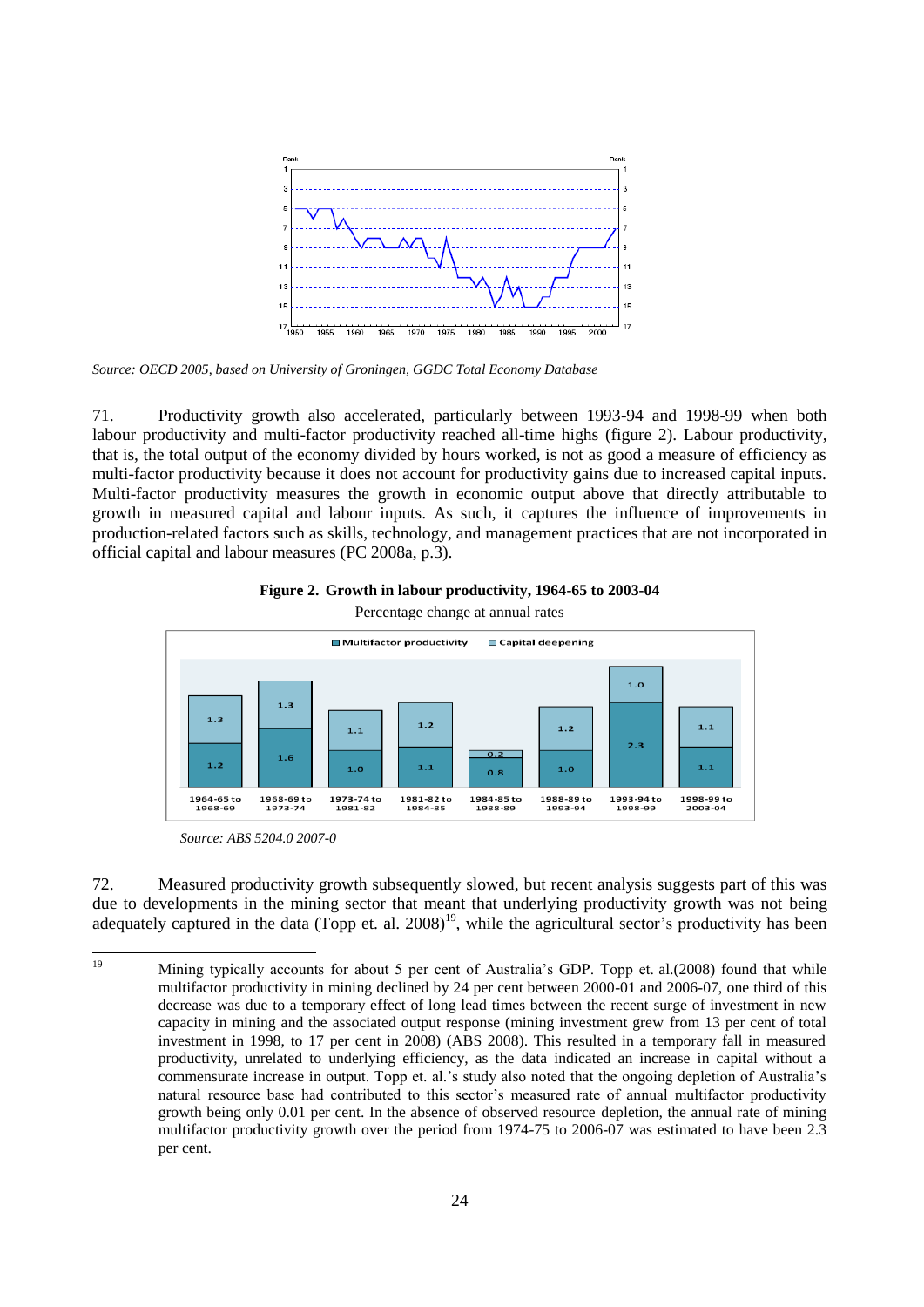affected by a prolonged drought. The Productivity Commission noted that in 2006-07 alone, the drought subtracted 1.3 per cent from market sector multi-factor productivity (2008b). The Commission estimated that combined effects of the commodity price boom and depletion of oil and gas reserves on mining productivity have subtracted 1.7 percentage points from market sector multi-factor productivity over the five years to 2006-07.

73. There has been considerable analysis of why the gains during the early 1990s appear to have been a temporary increase in the rate of growth, and what factors might have contributed to growth rates subsequent falling back to historical levels. The Productivity Commission has noted that Australia is not alone in seeing labour productivity growth slow, as it also declined in the countries of the European Union. Australia's labour productivity grew from 88 per cent of the European Union average in 1990, to 95 per cent in 1995, but subsequently has only fallen back slightly to 94 per cent (PC 2008a). The Commission also noted that the slowing in productivity growth may, in part, have been due to the extraordinary terms of trade improvement experienced during the 2000s which contributed to a greater focus on expanding production, than on finding ways to improve efficiency by cutting costs.

74. Another possible explanation is the growth in regulation more generally. The National Competition Policy reforms were very focused on regulation that directly affected competition. However, during the period the volume of regulation (at least as measured in pages of legislation and regulation) continued to grow strongly and this may have imposed costs that offset the gains from more procompetitive regulation. In addition, some of this regulation, while not directly restricting competition, would have indirectly affected competition by raising the cost of entry or of expanding a firm's operations.

75. However, it is not possible to directly attribute the improved economic performance, or its subsequent slowdown, to the competition policy reforms alone. Not only were the various elements of the National Competition Policy agreements complementary, these reforms were complementary to the broad range of other national reforms (including restructuring of public utilities, reforms to financial markets, phased reductions in barriers to international trade, labour market reforms, the introduction of mandatory private pensions, increased privatisation and fiscal consolidation at the Federal and State level—see table 11). Some commentators (for example, Quiggin 2004) argued that the gains attributed to National Competition Policy, and microeconomic reform more broadly, were significantly overstated, with much of the increase in measured productivity due to increased work intensity and a typical recovery in productivity following a recession, among other factors.

76. Improvements in the performance of the labour market clearly played a critical role in the change in Australia's economic fortunes. The Industry Commission's 1995 estimates of the likely benefits of the pro-competitive reforms were based on a conservative assumption that Australia's natural rate of unemployment was 8.5 per cent. The Productivity Commission's 2005 *Review of National Competition Policy Reforms* observed that there was an improvement in labour market outcomes (with a fall in both unemployment overall, and long-term unemployment, as well as increases in participation rates) during the period when the reforms were implemented. But the Commission only noted that these improvements occurred in parallel with the implementation of the National Competition Policy reforms, in part because of the complementary labour market reforms that occurred over the same period (box 7).

77. There now seems robust evidence that the competition policy reforms can make a crucial difference in improving growth, productivity, and even labour market outcomes. International studies, including those cited in the OECD's *Employment Outlook 2006* and the OECD's *Going for Growth 2007,* have suggested that easing anti-competitive product market regulation can contribute to increasing employment. *Going for Growth* noted three mechanisms by which this can occur: first, increased entry by new firms could increase activity levels and thus labour demand; second, more intense competition would be expected to lower prices of goods and services, thereby raising real wages; third, easing product market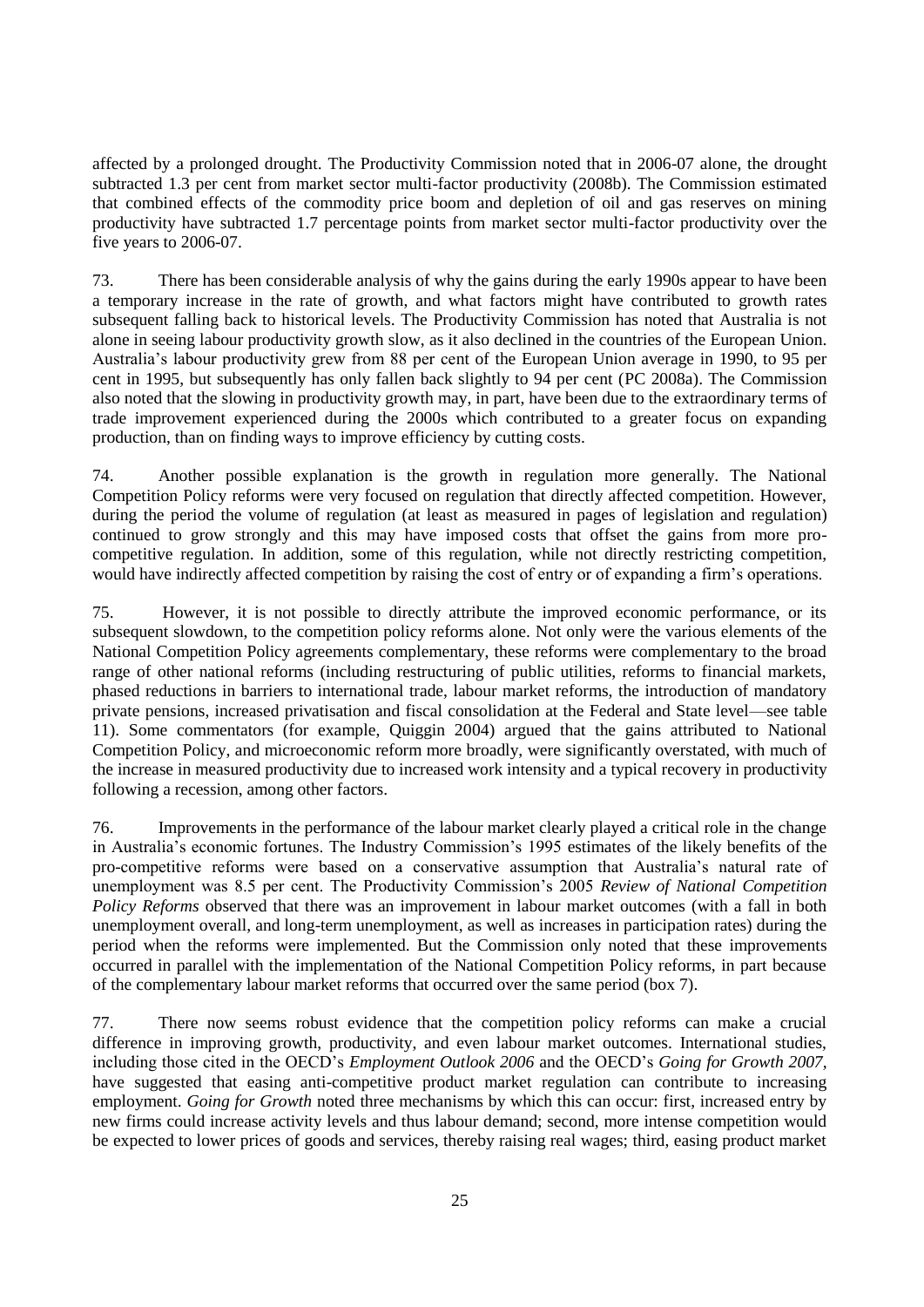regulation could be complementary to reforms to labour market regulation as increased employment and higher real wages reduce resistance to job-friendly reforms of labour market institutions (OECD 2009, p.  $181$ ).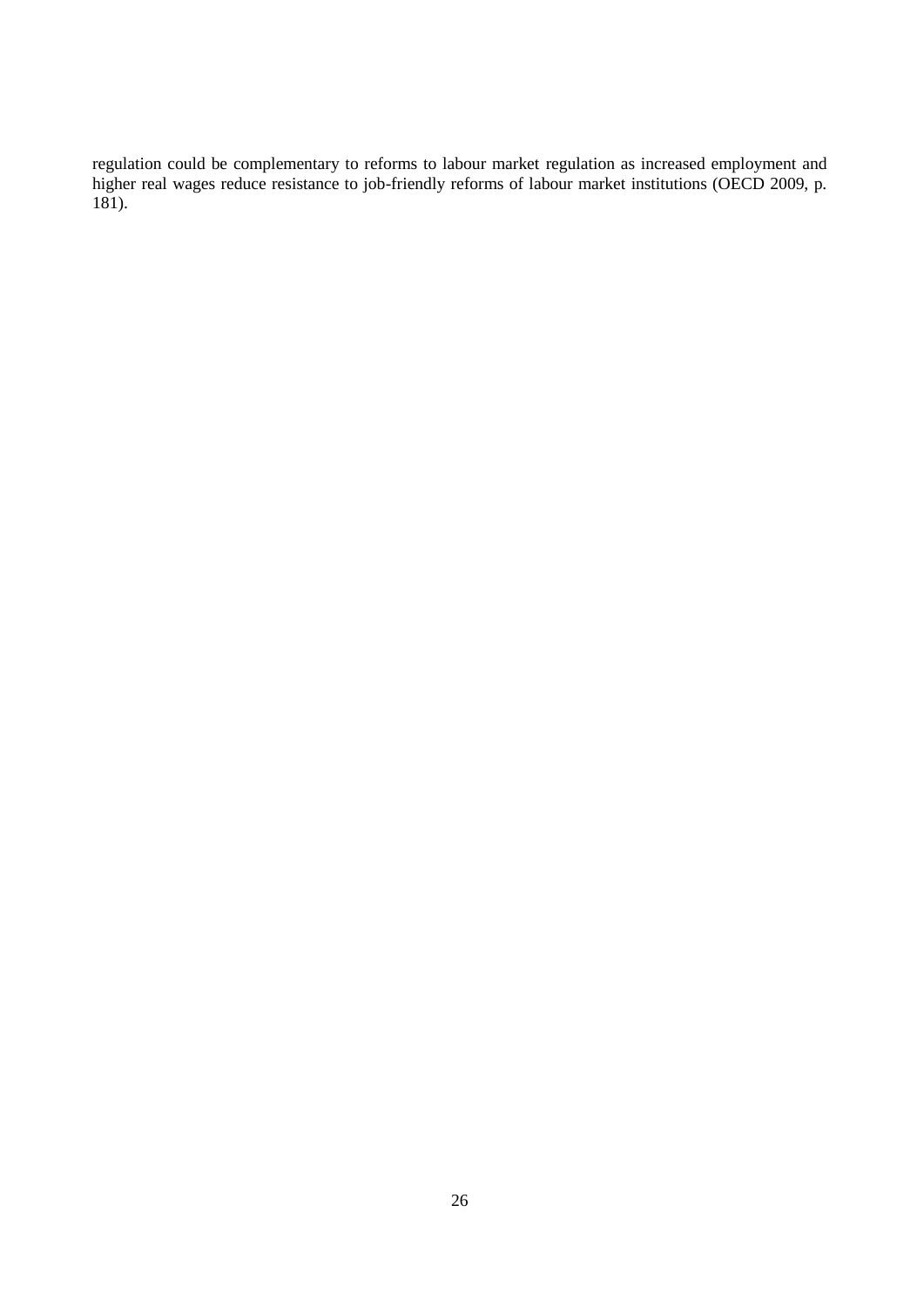#### **Box 7. Reforms of the Australian labour market**

As noted earlier, the performance of the labour market was fundamental to the extent of any gains realised from microeconomic reforms, including pro-competitive reforms. If those who become unemployed as a result of structural changes hastened by a reform do not quickly find alternative employment, the impact of reform will be reduced, or may even be negative (Quiggin 1996). Moreover, in identifying the contributions of the various reforms during the 1980s and 1990s, labour market reforms have played an important role, both by themselves, but also by complementing other reforms.

There were substantial changes in labour market regulation from 1983, right through to the end of the National Competition Policy process. The first changes in Federal labour market regulation in 1983 under the Hawke Labor Government increased the centralisation of wage setting. The Accord between the union movement and the Labor Government relied on national wage setting in national industry and occupational awards. An agreement was reached with unions not to seek additional increases in real wages, in return for increases in the 'social wage' through improvements in health and social welfare measures. This restrained real wage growth and contributed to employment growth between 1983 and 1989.

However, Wooden and Sloan argued that this highly centralised approach was not sustainable because it was incompatible with other government initiatives designed to increase the competitiveness of product markets and capital markets (such as reductions in tariffs, the floating of the dollar, and general deregulation of the financial sector), and other external competitive pressures. Gradually, initiatives designed to reward reforms implemented at the enterprise level were introduced, albeit arguably with limited success. Pressure was building for more fundamental reforms, including from the Business Council of Australia, and a study co-authored by Fred Hilmer (Hilmer et.al. 1993).

The industrial relations legislation was amended by the Labor Government in 1991, and then more substantially revised in 1993, to promote negotiation of working arrangements and wages at the enterprise level, including in worksites with few or no union members. Then in 1996, the new Liberal/National Party Government introduced new legislation that gave legal backing to agreements between individual workers and employers, without union involvement. By 1996, 64 per cent of workers covered by federal legislation were covered by enterprise agreements. However, many workers were covered by State industrial relations legislation, and during the early 1990s there had been a series of changes in State regulation. Wooden and Sloan argued that major legislative reforms had tended to occur at the State level in advance of Federal reforms, and the pattern at the State level had been towards more enterprise/workplace-based negotiations. In 2005, the Liberal/National Party Government introduced further significant changes to industrial relations legislation, extending the coverage of the Federal system to 85 per cent of the workforce (thereby substantially replacing existing State systems), substantially removing unfair dismissal provisions, and allowing individual agreements that provided for lower standards than the national award system.

Union membership was also in decline, from 50 per cent in 1976 to 31 per cent in 1996, to 19 per cent in 2007. This decline was in part due to structural change in the economy and labour force composition (particularly the increase in part-time employees) but also due to the decline in compulsory union membership. The decline also predated compulsory union membership being outlawed in 1996 in workplaces covered by Federal legislation.

Industrial disputes also declined over the period from 242 days per 1000 workers in 1982-83, to 85.1 in 1994- 95, to 28.8 in 2004-05. It subsequently fell to 17.6 in 2007-08.

In addition, during the period when National Competition Policy was being implemented, there were procompetitive reforms to delivery of active labour market assistance, which moved this from a service delivered by a government monopoly to private (for profit and not-for-profit) providers who competed to deliver services to the long-term unemployed. In 1995 there were also changes to what the OECD has described as 'reasonably generous assistance benefits' to strengthen incentives for the unemployed to take up some part-time employment until they found full-time work. In 2000, the requirements to demonstrate that claimants were actively looking for work was also strengthened.

*Source: Wooden and Sloan (1998), OECD (2001), ABS 6321.0.55.001 (Various years)*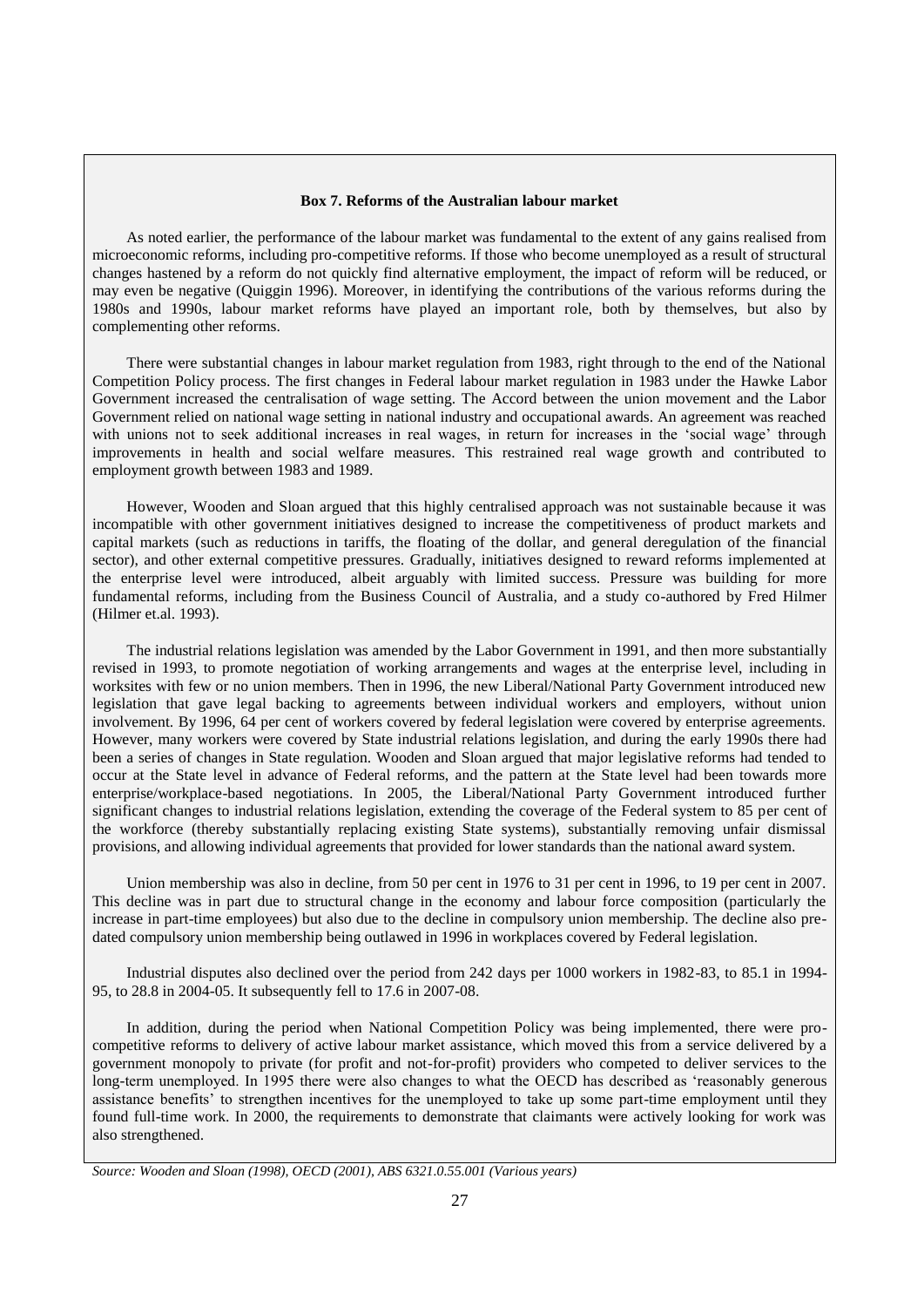78. While there may be some debate about the aggregate outcomes, there are specific examples of improvements in key sectors, in both prices and improved choice for consumers. The National Competition Council was able to report a range of early outcomes from broader competition policy reforms as early as 1997-98 (box 8).

### **Box 8. Early outcomes from competition policy reforms**

The National Competition Council's 1997-98 Annual Report listed the following early outcomes which it attributed to competition policy reform process:

- Electricity bills have fallen by around 23 to 30 per cent on average, and up to a maximum of 60 per cent, for those New South Wales (NSW) and Victorian businesses covered by the national competitive market. As well, wholesale prices in Queensland have fallen by 23 per cent since its internal competitive electricity market commenced.
- Gas prices for major industrial users fell by 50 per cent after deregulation of the Pilbara market in 1995, while gas distribution tariffs are set to fall by 60 per cent by the year 2000 in NSW.
- Rail freight rates for grain in Western Australia have fallen by 21 per cent in real terms since deregulation in 1992-93, while rail freight rates for the Perth-Melbourne route fell 40 per cent, and service quality and transit times improved, following the introduction of competition in 1995.
- Conveyancing fees in NSW fell by 17 per cent between 1994 and 1996, after the abolition of the legal profession's monopoly and the removal of price scheduling and advertising restrictions, leading to an annual saving to consumers of at least A\$86 million.
- Prices for the outputs of government trading enterprises fell on average by 15 per cent, and payments to governments doubled, in the four years to 1995-96, due partly to competition reforms.
- In Queensland, ten of the seventeen largest municipal councils implemented two-part tariffs for water, resulting in an average saving in water usage of 20 per cent in the first year.
- Following a review of business licensing in NSW that found significant duplication and overlap, some 72 licences have been repealed and more were being scrutinized. Among other changes, 44 categories were collapsed into just three.

The National Competition Policy agreements mostly included reforms that had significant competition dimensions; some reforms related more to improving regulation of public utilities, for example, improved pricing of water, than competition per se.

*Source: NCC (1998), p.3*

<sup>79.</sup> The legislative review component of the NCP program was probably the most contentious (alongside water reform) and the aspect where the National Competition Council recommended the majority of the deductions from competition payments. However, as discussed below, while not all legislation was reviewed and reformed, the vast majority was not only reviewed, but more importantly, the reforms were implemented, and this produced gains for consumers both in terms of prices and increased choice (box 9).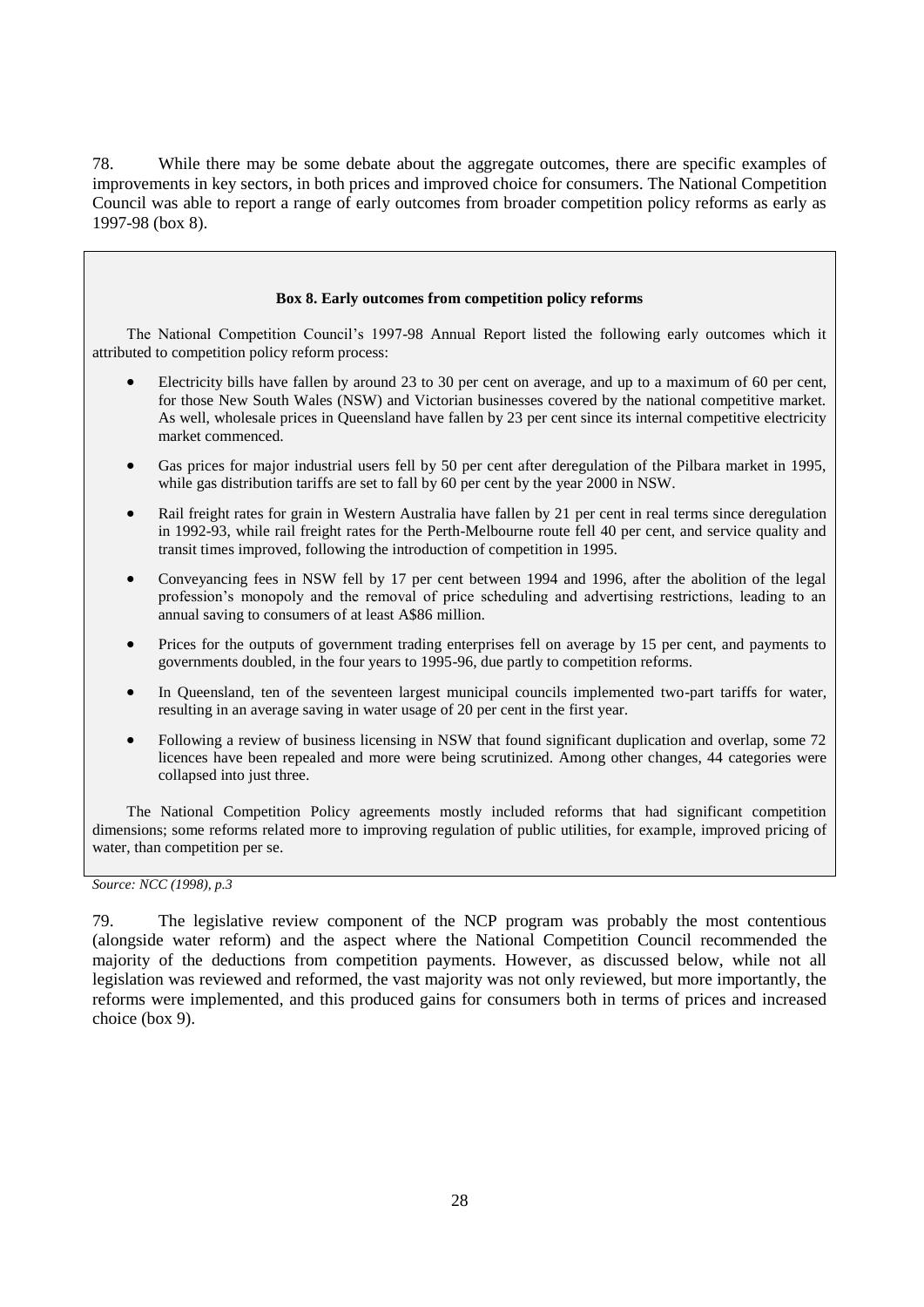#### **Box 9. Outcomes of the reform of anti-competitive regulation**

In addition to the removal of several statutory monopoly agricultural marketing schemes, there was a wide range of other reforms to regulation that had been assessed as unnecessarily hindering competition. While each of these reforms often only affected comparatively small sectors, or affected larger sectors at the margin, the cumulative impact was significant. In several cases these reforms were based on actions that had been taken by one State, but had not replicated elsewhere. An example was Victoria's 1988 deregulation of alcohol sales which reduced the barriers to entry faced by small bars and restaurants, allowing a much greater diversity of outlets (Nieuwenhuysen 2007).

*Drinking milk prices fell* following national reform of the dairy industry, despite the imposition of an 11¢ levy until 2009 on drinking milk to fund an industry adjustment levy (see appendix A).

*Shop trading hours were deregulated* by the Tasmanian Government in 2002, and while some commentators had predicted a net loss of employment, analysis by the Government had suggested employment would increase by 345 full time equivalent jobs. Since the legislation came into effect, employment in Tasmania's retail sector has increased by 9.1 per cent or 2 900 jobs. As the Government acknowledged, it is not possible to estimate how many jobs were created as a direct result of the removal of restrictions, rather than as a result of other favourable factors such as population growth, increased consumption from higher aggregate employment and the sharp increase in visitor numbers. However, there were also the less measurable gains to consumers in convenience.

*Bakeries were deregulated* The NCP Review of the New South Wales *Bread Act 1969* concluded that there was no net public benefit to restricting times for the baking and delivery of bread. The Act was repealed.

*Choice of foot treatment increased* following the NCP Review of the New South Wales *Podiatrists Act 1989* people now have the option of obtaining certain foot treatments from nurses and medical practitioners, instead of exclusively from podiatrists.

Veterinary services monopoly by the veterinary profession was removed in New South Wales and replaced with a specific list of veterinary practices that, on health, welfare and trade grounds need to be restricted to licenced practitioners, enabling a wider range of animal health care services to be provided by both vets and non-vets.

*Taxi services* This was an area where the National Competition Council found many jurisdictions noncompliant, although there was some progress compared to the recent past. For example, the Western Australian Government released new taxi licences following the NCP review, and while the numbers were modest (48 in 2003, 28 in 2004, and a further 40 between 2005 and 2008), these were the first licences released in 14 years.

*Liquor licensing controls relaxed* As a result of an NCP review, the Tasmanian Government removed a requirement that a minimum of 9 litres of wine be purchased in a single sale from specialist wine retailers, which had previously protected hotel bottle shops. New South Wales removed an anti-competitive 'needs test' that hindered the opening of new outlets, and replaced it in 2004 with a 'social impact test'. The Council expressed concerns the complexity and associated compliance costs of this new mechanism (2004, p. x), and this seems to have been borne out by experience with further reforms in New South Wales flagged in 2008, as concerns were raised about the lack of variety of small outlets that serve alcohol with or without food in Sydney compared to Melbourne.

*Sources: NCC (2004), New South Wales Government (2004), Nieuwenhuysen (2007), Tasmanian Government (2004), Western Australian Government (2004)*

### *3.2 Measures of the internal competitiveness of the economy*

80. There is a range of studies that compare the domestic business conditions in a variety of countries. The OECD's measures of product market regulation released in 2009 showed that Australian regulation had become less restrictive between 1998 and 2003 to become the fifth least restrictive in the OECD. The 2008 measures indicated that Australia's ranking had moved down to eleventh (out of 27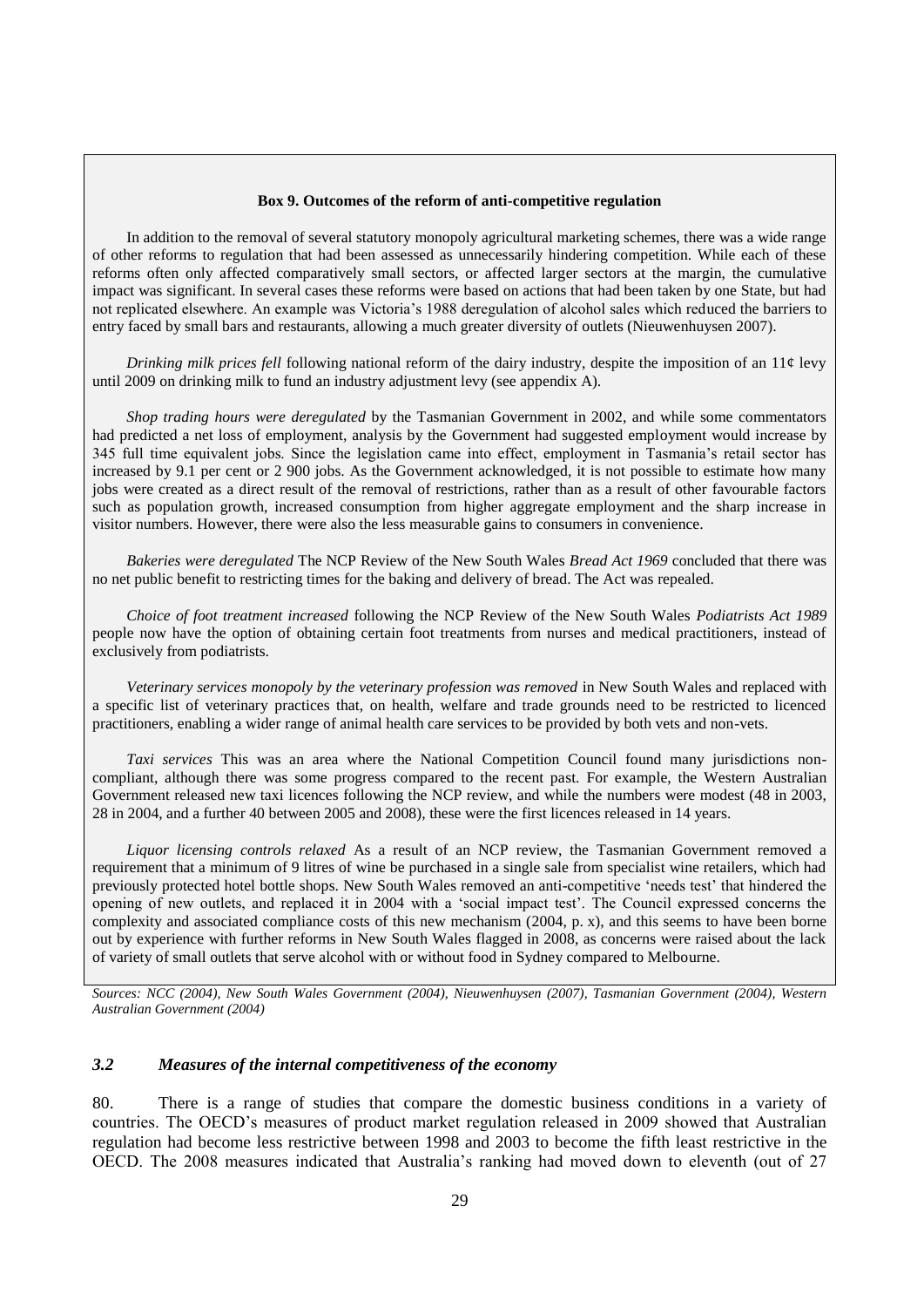reporting), as Australia's regulation apparently became more restrictive, while several other counties' regulation became less so.<sup>20</sup> Hawkins (2006) also demonstrated that Australia's ranking improved across all the relevant measures used by the World Economic Forum and IMD between 1999 and 2006. Australia ranked number seven among OECD members in the World Bank's *Doing Business 2009* indicators, and number nine overall (Singapore and Hong Kong are ranked higher).

|                                                        | 2005                  | 1999                |
|--------------------------------------------------------|-----------------------|---------------------|
| Intensity of local competition (WEF)                   | $5^{\text{th}}$ /117  | $9^{th}/59$         |
| Rarity of market dominance (WEF)                       | $15^{\text{th}}$ /117 | n/a                 |
| Regulatory framework encouraging competitiveness (IMD) | $7^{th}/51$           | n/a                 |
| Legislation preventing unfair competition (IMD)        | $2^{nd}/51$           | $8^{th}/47$         |
| Effectiveness of antitrust policy (WEF)                | $2^{nd}/117$          | 3 <sup>rd</sup> /59 |
| Lack of price controls (IMD)                           | $8^{th}/51$           | $14^{th}/47$        |
| Days to start a business (IMD)                         | 1 <sup>st</sup> /51   | n/a                 |
| Ease of starting a business (WEF)                      | 1 <sup>st</sup> /105  | $18^{th}/59$        |
| Creation of firms supported by legislation (IMD)       | $8^{th}/51$           | n/a                 |
| Absence of trade barriers (WEF)                        | $20^{th}/117$         | n/a                 |
| Absence of protectionism (IMD)                         | $10^{th}/51$          | $23^{\text{rd}}/47$ |
| Rarity of foreign ownership restrictions (WEF)         | $13^{th}/117$         | n/a                 |

### **Figure 3. Australia's ranking among countries in surveys of business opinion**

1. Analysis by Hawkins, based on World Economic Forum and IMD annual publications.

*Source: Hawkins 2006*

81. The pro-competitive reform of the 1980s and 1990s not only contributed to higher productivity and growth, but also to the economy's resilience to shocks. This was particularly evident when the 1997-98 Asian financial crisis hit, and despite these countries being key export markets for Australia, the economy did not experience a substantial slowdown. As the Australian Treasury noted:

*―…the ability of the Australian economy to adjust to the reduced export demand and lower commodity prices brought on by the Asian crisis illustrates the benefits of an economy made more responsive, flexible and resilient through microeconomic and regulatory reforms and a sound macroeconomic policy framework.‖ (1998, p.21)* 

82. More recently, OECD noted in *Going for Growth* 2009 that "structural policy settings that have tended to be most supportive of high GDP per capita are generally the same as those that are usually most helpful for economies to rebound swiftly after negative shocks." (p.21)

*3.2.1 Impact on investment*

83. The reforms at the Federal and State level introduced higher levels of scrutiny of the pricing of monopoly infrastructure providers and created national and State access regimes. As outlined earlier, the ACCC was strengthened and new general economic regulators established in every State. These

 $20<sub>0</sub>$ 

<sup>20</sup> Mexico's product market regulation was among the most restrictive in the OECD in 2008, just above Turkey and Poland, although slightly less restrictive than 2003 (note, Greece, the Slovak Republic and Ireland did not report in 2008).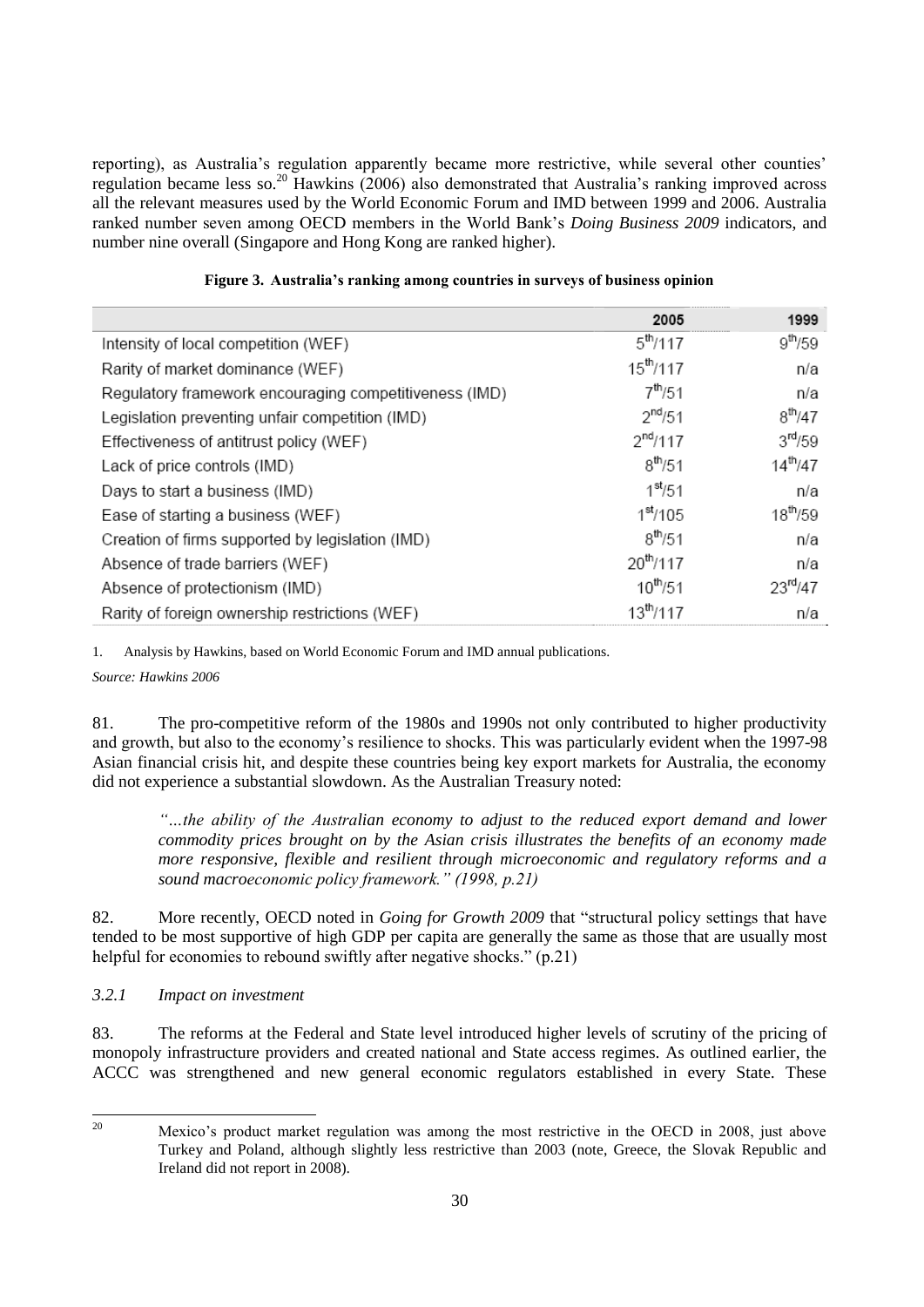institutions had the potential to drive greater efficiencies and lower prices for consumers, or to discourage essential investment if they set prices too low or imposed overly onerous access conditions.

84. There are differing views on the impact of these infrastructure regimes on different sectors. During the Productivity Commission's public *Review of the Gas Access Regime* (PC 2004), the regulator (the ACCC) and representatives of users argued the regime and its administration had been beneficial, while regulated parties argued it had discouraged some investment, particularly that which is more risky.

85. However, overall analysis by Australian Treasury economists demonstrate that the share of private sector investment in infrastructure has markedly increased since the mid-1990s, to more than offset a moderate decline in total public sector infrastructure investment during this period. They noted that as a result of rising private investment, the ratio of total Australian infrastructure investment to GDP rose from an average of around 3 per cent from 1987 to 2000 to almost 4.5 per cent by 2006 (Coombs and Roberts 2007).

### *3.2.2 National Competition Policy payments*

86. During the life of the program, the Federal Government made a total of A\$4.9 billion on National Competition Policy payments (table 3). These payments, and the associated assessment processes, were widely seen as a critical to the success of the program. However, while the amounts paid were large in aggregate, they only strengthened the other more powerful public policy basis for reforming, and for every jurisdiction represented a comparatively small proportion of total Federal payments to the States, and each State's available funds, given their own sources of revenue. For example, the A\$179 million in payments that Queensland received in 2005-06 represented 2.3 per cent of general purpose payments it received from the Federal Government, and 1.4 per cent of total payments, including tied grants.<sup>2</sup>

|  |  |  |  |  | Table 3. National Competition Payments 1997-98 to 2005-06 |
|--|--|--|--|--|-----------------------------------------------------------|
|--|--|--|--|--|-----------------------------------------------------------|

A\$ million

|                           | 1997-98  | 1998-99 |     | 1999-00 |    | 2000-01 |    | 2001-02 |    | 2002-03 |    | 2003-04 |    | 2004-05 |    | 2005-06 |
|---------------------------|----------|---------|-----|---------|----|---------|----|---------|----|---------|----|---------|----|---------|----|---------|
| <b>New South Wales</b>    | \$72     | \$73    | S   | 149     | S  | 156     | ה. | 243     | S  | 252     | \$ | 204     | \$ | 234     | \$ | 292     |
| Victoria                  | \$53     | \$54    | S   | 109     | S  | 115     | \$ | 180     | \$ | 182     | \$ | 179     | \$ | 202     | S  | 188     |
| <b>Oueensland</b>         | \$39     | \$40    | \$  | 82      | \$ | 73      | S  | 148     | S  | 139     | S  | 88      | S  | 143     | \$ | 179     |
| Western Australia         | \$21     | \$21    | \$  | 43      | S  | 46      | S  |         | S  | 72      | S  | 34      | S  | 54      |    | 67      |
| South Australia           | \$17     | \$17    | \$  | 35      | \$ | 36      | S  | 56      | \$ | 57      | \$ | 41      | \$ | 50      |    | 51      |
| Tasmania                  | \$5      | \$5     | S   |         | S  |         | \$ |         | \$ | 18      | \$ |         | S  | 20      |    | 19      |
| ACT                       | \$4      | \$4     | S   |         | S  | 8       | \$ |         | S  | 12      | \$ |         | S  | 14      |    | 13      |
| <b>Northern Territory</b> | \$3      | \$3     | \$. |         | \$ |         |    | 8       | S  | 8       |    |         |    | 8       |    | 8       |
| Total <sup>1</sup>        | $$213^2$ | \$216   |     | 439     | \$ | 448     | \$ | 733     | S  | 740     | \$ | 579     | \$ | 724     |    | 816     |

<span id="page-30-0"></span>1. Totals may not add due to rounding. Some payments differ slightly from Table 3 as adjustments were made for inflation and population between the Treasurer's announcement of his decision and the final payments

<span id="page-30-1"></span>2. In 1997-98 and 1998-99, the States also received approximately A\$200 million each year in total additional financial assistance grants (untied grants). Although these payments were not National Competition Payments, they were conditional on compliance with the *Agreement to implement National Competition Policy and Related Reform*. (PC 2005 considered these as payments associated with National Competition Policy compliance.)

*Sources: The Treasury, various years*

87. The National Competition Council completed its first assessment of compliance with the National Competition Policy agreement in June 1997, with positive recommendations of each State's progress leading to the Federal Treasurer to approve the National Competition Payments. The payments

 $21$ 

<sup>21</sup> To put this into perspective, in 2004-05 Federal Government tied grants to Queensland included \$2 015 million for health, and \$1 540 million for education (Queensland Government 2006).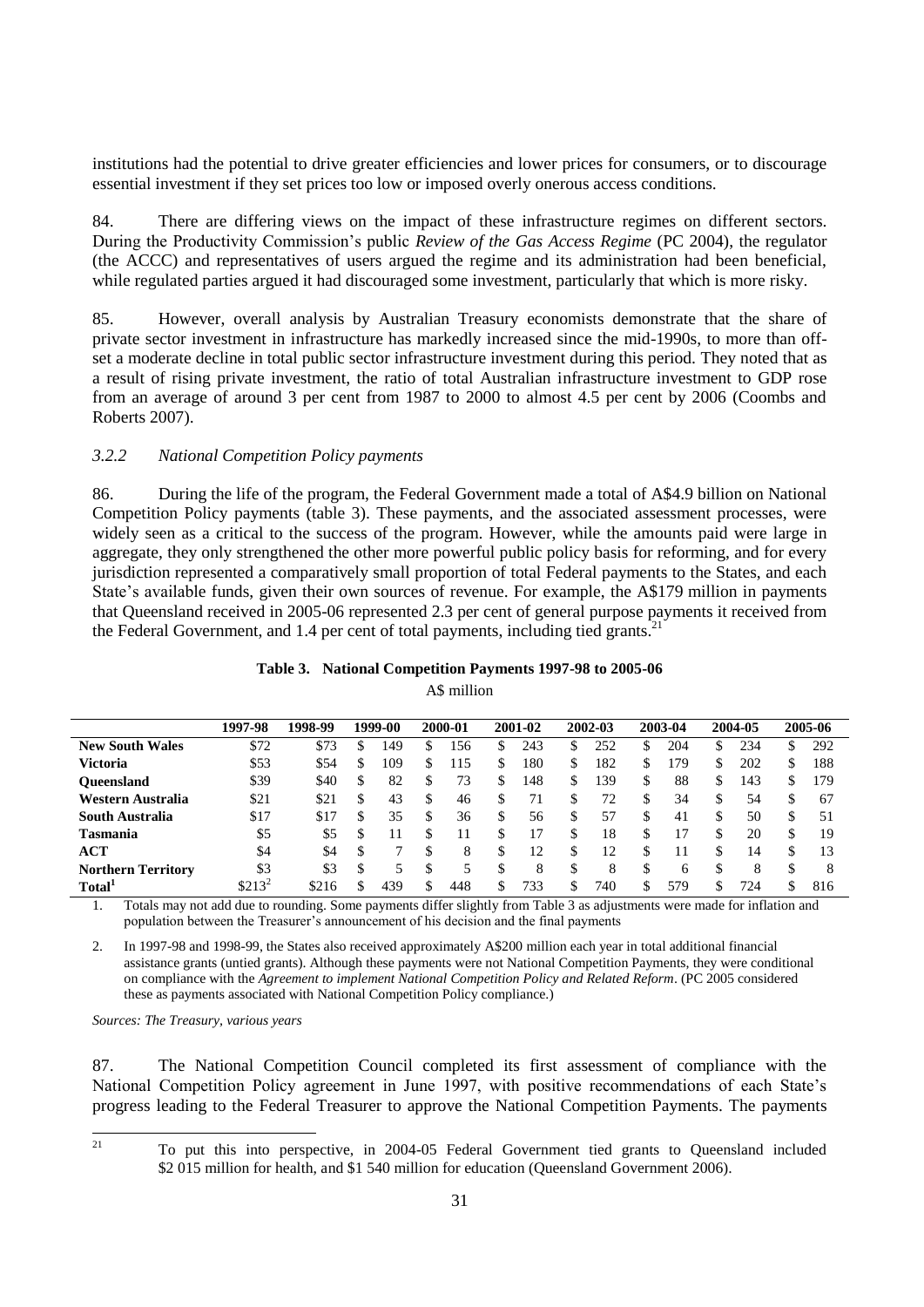were intended to recognise that the revenue dividend from economic growth accrued primarily to the Federal Government through the taxation system. However, as the Council noted, the prerequisite for States and Territories receiving NCP payments is satisfactory progress against the NCP obligations. If governments do not implement reforms as agreed there can be no reform dividends to share (NCC 2001). This left unclear whether the size of any reductions of payments should reflect an estimate of the foregone benefits of the specific policy areas, or whether larger reductions would be warranted to emphasis the importance of compliance, particularly with the legislation review process.

88. The National Competition Council had flagged its concerns with some reform actions in earlier annual assessment reports. But it only recommended limited payments be withheld, starting in the June 1998 report (NCC 1999, p.25). Two areas were particularly contentious – water reform and legislative reviews. The 2000 meeting of COAG (which followed the conclusion of the Productivity Commission's 1999 inquiry) provided an opportunity to review implementation and give the Council further guidance on the approach it should take to the assessment of progress.

89. There was concern from some States that the Council was being overly rigid is pushing what the States considered was a one-size-fits-all approach (or seeking the least restrictive approach to particular issues to be adopted by all States). In response, COAG advised the Council: "In assessing whether the threshold requirement of Clause 5 has been achieved, the NCC should consider whether the conclusion reached in the report is within a range of outcomes that could reasonably be reached based on the information available to a properly constituted review process. Within the range of outcomes that could reasonably be reached, it is a matter for Government to determine what policy is in the public interest." (COAG 2000, p. 7) But this was also accompanied by a greater focus on transparency and evidence, with COAG agreeing that when undertaking legislative reviews, governments should document the public interest reasons supporting a decision or assessment and make them available to interested parties and the public and give consideration to explicitly identifying the likely impact of reform measures on specific industry sectors and communities, including expected costs in adjusting to change.

90. There was also the contentious issue of the level of any withheld competition payments. At this November 2000 meeting, COAG advised the Council that:

*―When assessing the nature and level of the reduction or suspension that it recommends for a particular State or Territory, the Council must take into account: the extent of the jurisdiction's overall commitment to the implementation of the NCP; the effect of one jurisdiction's reform efforts on other jurisdictions; and the impact of the jurisdiction's failure to undertake a particular reform.‖ (COAG 2000, p. 8)*

91. However, even with these refinements, the States recognised that their reform payments could be at risk. The Western Australian 2003-04 budget was released in May 2003. The Budget papers noted that the National Competition Council had already indicated that failure to progress reform in a number of areas, including retail trading hours, liquor licensing regulations, the taxi industry and potato marketing arrangements, could put Western Australia's national competition payments at risk (Western Australian Government 2003, p. 153).

92. In 2003-04 the assessment process certainly got more serious when the National Competition Council recommended withholding 24 per cent of the total payments, and the Federal Treasurer accepted this recommendation. And funds were withheld from every State. Five States (New South Wales, Queensland, Western Australia, South Australia and the Northern Territory) had permanent deductions of a total of A\$53.8 million imposed, of which over A\$25 million was withheld from New South Wales. Western Australia had 55 per cent of its maximum available payments withheld, while 40 per cent of Queensland payments were withheld. A further A\$127 million in payments were suspended, which meant that if a State remedied its non-compliance in the following year the money could be reimbursed (table 4).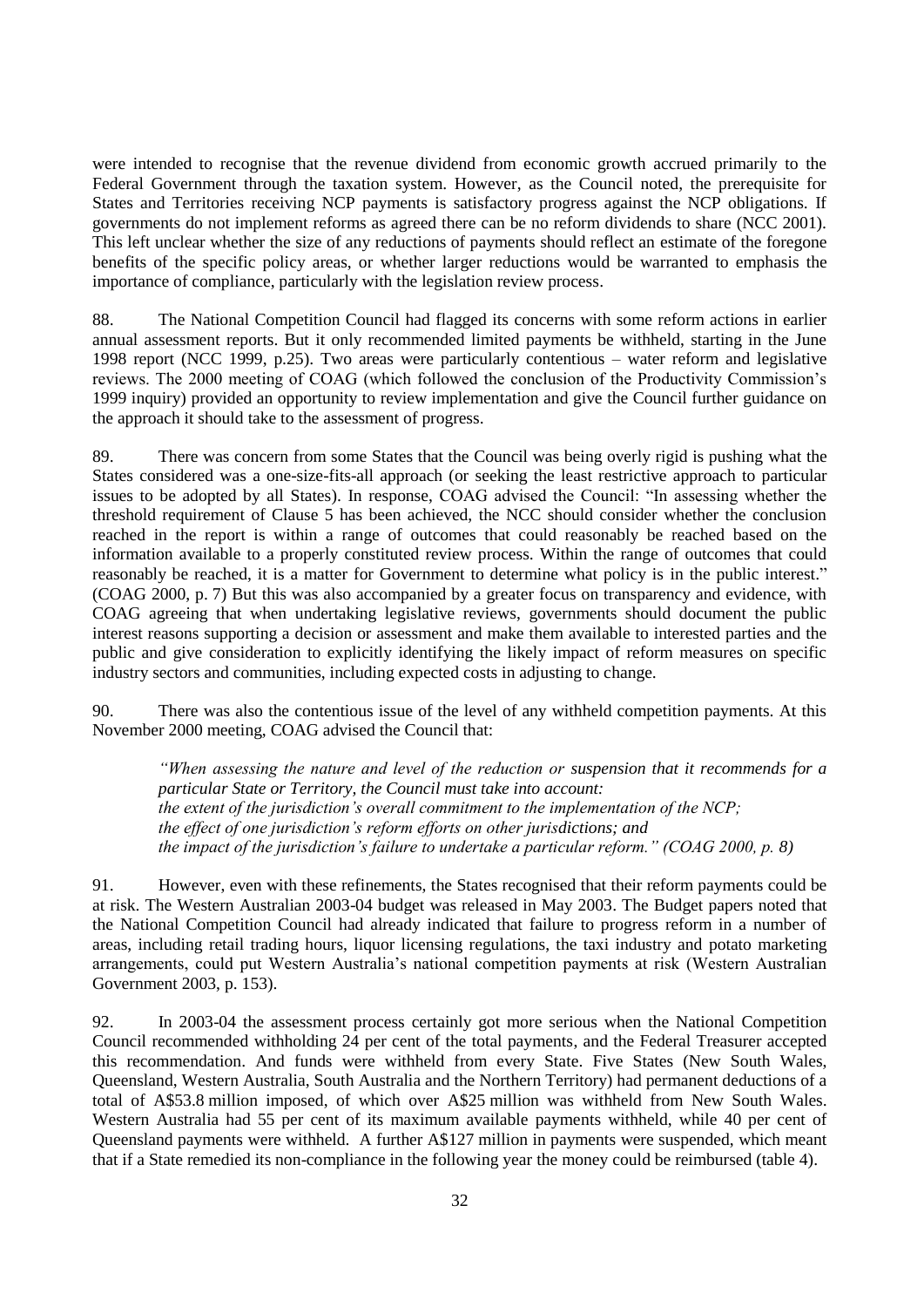93. Western Australia was advised by the Federal Treasurer in December 2003 that A\$41 million of its 2003-04 payments would be withheld. While this was a significant amount, it represented 0.3 per cent of the total A\$11 774 million in revenues expected during 2003-04 when the May 2003 budget was prepared. Moreover, Western Australian Government revenues at that time were increasing much more rapidly than expected, further reducing the impact of the penalties. This was reflected in the State ultimately receiving A\$12 753 million in 2003-04 from all sources, nearly A\$1 billion more than originally budgeted (Western Australia Government 2005).

94. Ultimately each Government had to consider its own circumstances and for each reform weigh up:

- the benefits of the reform in terms of: better economic (and sometimes social and environmental) outcomes in the medium term; demonstrating that the Government was committed to the National Competition Policy program; and additional Federal payments in the short-term; and
- the costs of the reform in terms of: the financial costs of implementing changes (typically not considered to be large) in the short-term; and the political costs as interested parties mobilise opposition (which will partly reflect the adjustments costs borne by members of the community).

95. Officials consulted for this paper noted that the ability of the Premier, Treasurer or the portfolio Ministers to argue to sectional interests that they needed to implement pro-competitive reforms to ensure the State received its competition payments was helpful when dealing with sectional interests.*<sup>22</sup>* But, as the Productivity Commission noted, this approach did undermine the message that the reforms were in the public interest in their own right, rather than being done purely for the revenue.

96. Suspending payments to strengthen the pressure for action achieved the desired results in many cases and ultimately A\$85 million of these 2003-04 withheld payments were paid in 2004-05. For example, even with its strong fiscal position, Western Australia subsequently improved the transparency of its water pricing, and New South Wales removed restrictions on poultry farming. In 2004, the then New South Wales Premier introduced National Competition Policy Amendments (Commonwealth Financial Penalties) Bill 2004, noting that it was intended to reduce the likelihood of further deductions in National Competition Payments of A\$51 million, noting "\$51 million is a lot of money. It is double the value of this year's class size reduction plan or enough money to hire 750 new nurses." (Carr 2004, p. 6172).<sup>23</sup>

97. However, it is unclear whether permanent deductions or temporary suspensions were the most effective tool. The Western Australian Government (2004) argued that in the areas where deductions occurred they diminished the incentives for fruitful negotiations between the National Competition Council because the competition payments have been lost in that year irrespective of reform progress later in that year.

98. In the last three years of payments, a total of A\$121 million of payments were permanently withheld, or 6 per cent of the payments made over that period. Western Australia had 34 per cent of its payments withheld (A\$54 million), South Australia had 12 per cent (A\$18 million), Queensland had 6 per cent (A\$23 million), the Northern Territory 8 per cent (A\$800 000) and New South Wales had 3 per cent

 $22$ <sup>22</sup> See for example, the New South Wales Parliaments' debates on the *National Competition Policy Amendments (Commonwealth Financial Penalties) Bill* and the *National Competition Policy Liquor Amendments (Commonwealth Financial Penalties) Bill 2004.* The latter Bill was introduced specifically to ensure that further deductions of \$12.7 million in National Competition Payments did not occur.

<sup>&</sup>lt;sup>23</sup> However, to put this in perspective, the New South Wales Government had total revenues of \$37.4 billion in 2003-04.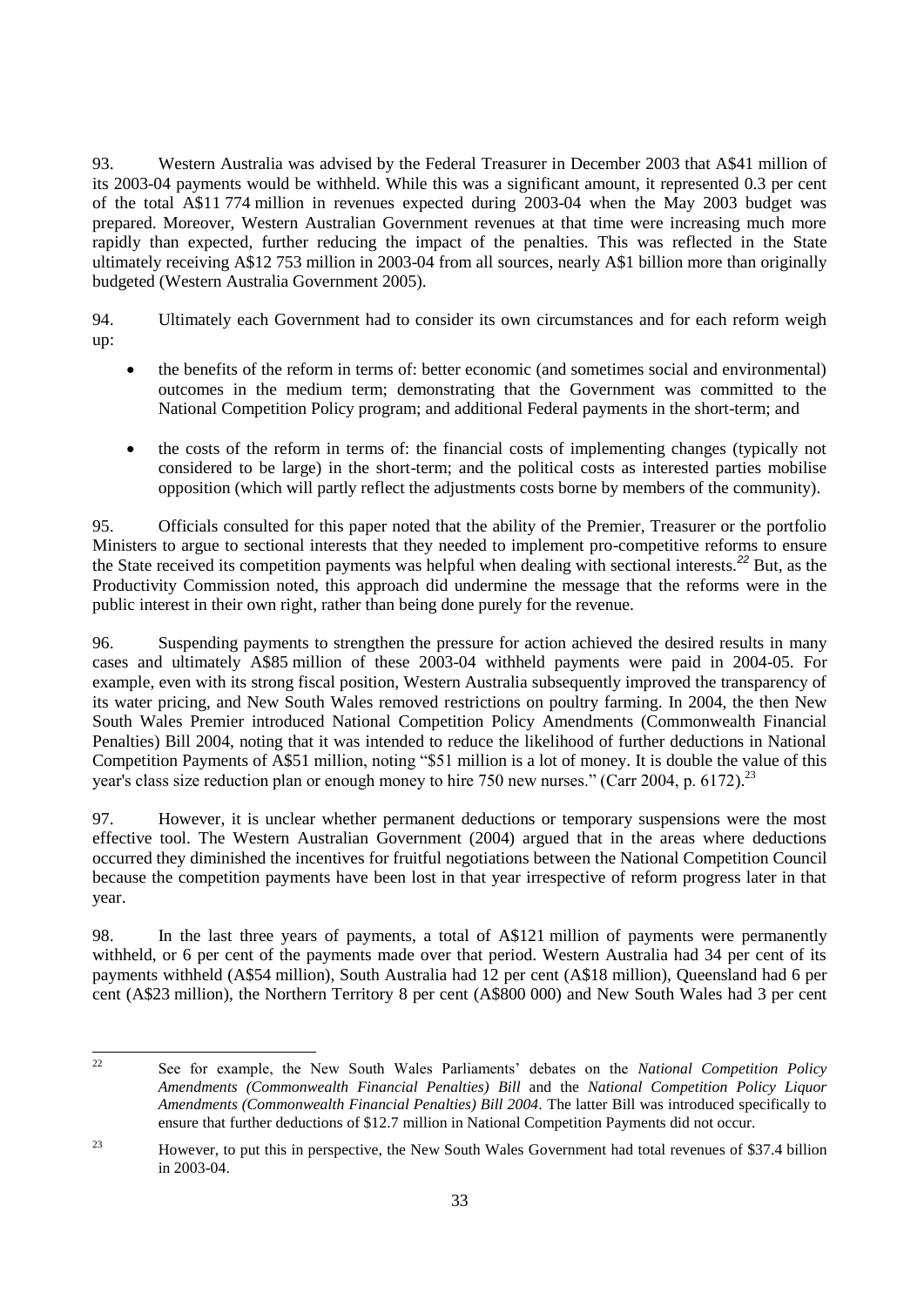(A\$25 million). In contrast, Victoria, Tasmania and the Australian Capital Territory were not subject to any deductions.

99. As the Productivity Commission (2005) pointed out, the Federal Government was also notable for the extent and significance of its compliance breaches, but it was not subject to the financial penalties that could be applied to States. That said, the Federal Government did complete a large program of reviews, and implement their recommendations, just less than that of the majority of States (table 4).

100. The use of payments linked to pro-competitive reforms also had another effect on regulatory review processes within jurisdictions. Historically, many State Treasurers and Treasuries had been more budget focused, with less focus on promoting economic reform. However, the payments process not only provided an incentive for Treasurers and their Departments to be actively involved in applying economic analysis to regulatory reform issues, it also provided them with a legitimate role to do so within government. The level of Treasurer and Treasury Department involvement is reflected both in the choice of this Minister or Department to represent the State Government in negotiations with the NCC (in the 1999 assessment, half the jurisdictions were represented in negotiations by the Premier, and half by the Treasurer), but also ultimately in the re-assignment of the regulatory reform units, and 'gatekeeper' functions that oversaw the regulatory impact statement processes to the Treasury portfolio.*<sup>24</sup>* With Treasury involvement there was greater scope for the tools of economic analysis, particularly with a focus on competition, to be used to evaluate reform options, but also a greater focus on the community-wide impacts of reforms, rather than giving undue weight to sectional interests.

 $\overline{24}$ 

<sup>24</sup> The regulatory review gatekeeper function has moved from industry and small business portfolios to the Treasury portfolio in Victoria (2004), South Australia (2007), Queensland (2007), Western Australia (2008) and created in the New South Wales Premier's Department (2007).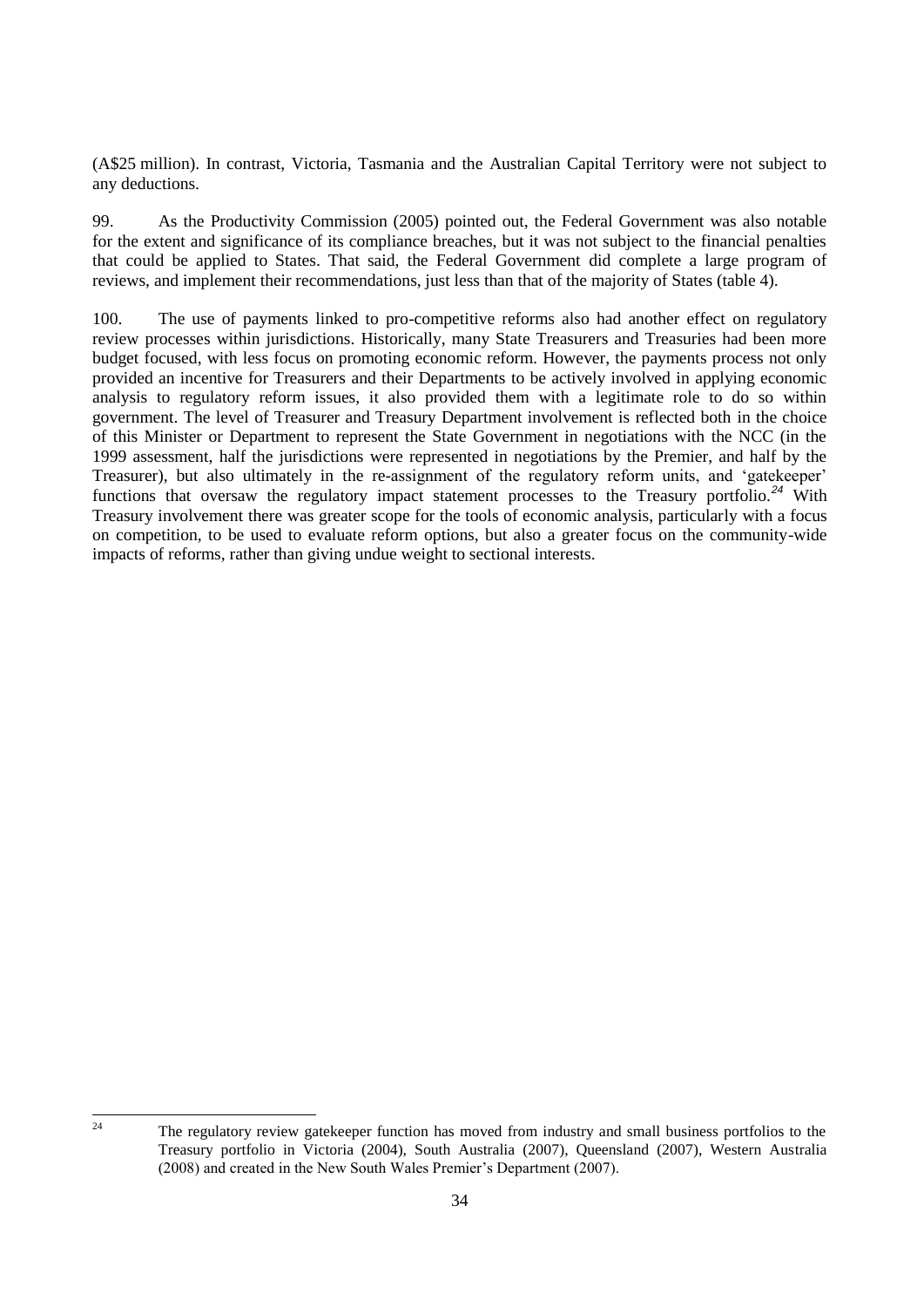|                             | <b>New</b><br>South<br><b>Wales</b> | <b>Victoria</b> | Queensland  | Western<br><b>Australia</b> | South<br><b>Australia</b> | <b>Tasmania</b> | <b>Australian</b><br>Capital<br><b>Territory</b> | <b>Northern</b><br><b>Territory</b> | <b>TOTAL</b> |
|-----------------------------|-------------------------------------|-----------------|-------------|-----------------------------|---------------------------|-----------------|--------------------------------------------------|-------------------------------------|--------------|
| 2002-03 assessment          |                                     |                 |             |                             |                           |                 |                                                  |                                     |              |
| Maximum available payments  | \$251.80                            | \$182.40        | \$139.17    | \$72.00                     | \$57.10                   | \$17.70         | \$12.40                                          | \$7.50                              | \$740.07     |
| Permanent deductions        |                                     |                 | $-$0.27$    |                             |                           |                 |                                                  |                                     |              |
| <b>Recommended payments</b> | \$251.80                            | \$182.40        | \$138.90    | \$72.00                     | \$57.10                   | \$17.70         | \$12.40                                          | \$7.50                              | \$739.80     |
| 2003-04 assessment          |                                     |                 |             |                             |                           |                 |                                                  |                                     |              |
| Maximum available payments  | \$254.40                            | \$188.10        | \$146.00    | \$74.60                     | \$58.10                   | \$18.10         | \$12.20                                          | \$7.40                              | \$758.90     |
| Permanent deductions        | $-$25.40$                           |                 | $-$7.30$    | $-$14.90$                   | $-$5.80$                  |                 |                                                  | $-$0.40$                            | $-$ \$53.80  |
| Suspensions                 | $-$25.40$                           | $-$ \$9.40      | $-$ \$51.10 | $-$26.10$                   | $-$11.60$                 | $-$0.90$        | $-$1.20$                                         | $-$1.10$                            | $-$126.80$   |
| <b>Recommended payments</b> | \$203.50                            | \$178.70        | \$87.90     | \$33.60                     | \$40.70                   | \$17.20         | \$11.00                                          | \$5.90                              | \$578.50     |
| Proportion withheld         | 20%                                 | 5%              | 40%         | 55%                         | 30%                       | 5%              | 10%                                              | 20%                                 | 24%          |
| 2004-05 assessment          |                                     |                 |             |                             |                           |                 |                                                  |                                     |              |
| Reimbursements from 2003-04 | \$25.40                             | \$9.40          | \$29.20     | \$14.90                     | \$2.90                    | \$0.90          | \$1.20                                           | \$1.10                              | \$85.00      |
| 2004-05 compliance          |                                     |                 |             |                             |                           |                 |                                                  |                                     |              |
| Maximum available payments  | \$260.10                            | \$192.20        | \$150.80    | \$76.80                     | \$59.10                   | \$18.60         | \$12.40                                          | \$7.70                              | \$777.70     |
| Permanent deductions        |                                     |                 | $-$7.50$    | $-$15.40$                   | $-$ \$3.00                |                 |                                                  | $-$0.40$                            | $-$26.30$    |
| Suspensions                 | $-$ \$52.00                         |                 | $-$ \$30.20 | $-$ \$23.00                 | $-$ \$8.90                |                 |                                                  |                                     | $-$114.10$   |
| <b>Recommended payments</b> | \$233.60                            | \$201.60        | \$143.30    | \$53.50                     | \$50.40                   | \$19.80         | \$13.60                                          | \$8.40                              | \$724.20     |
| Proportion withheld         | 20%                                 | 0%              | 25%         | 50%                         | 20%                       | 0%              | 0%                                               | 5%                                  | 18%          |
| 2005-06 assessment          |                                     |                 |             |                             |                           |                 |                                                  |                                     |              |
| Reimbursements from 2004-05 | \$26.00                             |                 | \$30.10     | \$15.40                     | \$3.00                    |                 |                                                  |                                     | \$74.50      |
| 2005-06 compliance          |                                     |                 |             |                             |                           |                 |                                                  |                                     |              |
| Maximum available payments  | \$266.50                            | \$197.90        | \$156.40    | \$79.40                     | \$60.40                   | \$19.00         | \$12.70                                          | \$8.00                              | \$800.30     |
| Permanent deductions        |                                     |                 | $-$7.80$    | $-$ \$23.80                 | $-$9.10$                  |                 |                                                  |                                     | $-$40.70$    |
| <b>Recommended payments</b> | \$292.50                            | \$197.90        | \$178.70    | \$71.00                     | \$54.30                   | \$19.00         | \$12.70                                          | \$8.00                              | \$834.10     |
| Proportion withheld         | 0%                                  | 0%              | 5%          | 30%                         | 15%                       | 0%              | 0%                                               | 0%                                  | 5%           |

### **Table 4. National competition payments 2002-03 to 2005-06, A\$ millions**

*Source: Costello 2002, 2003, 2004, 2005 and 2006, Commonwealth of Australia 2005, (Totals may not add due to rounding)*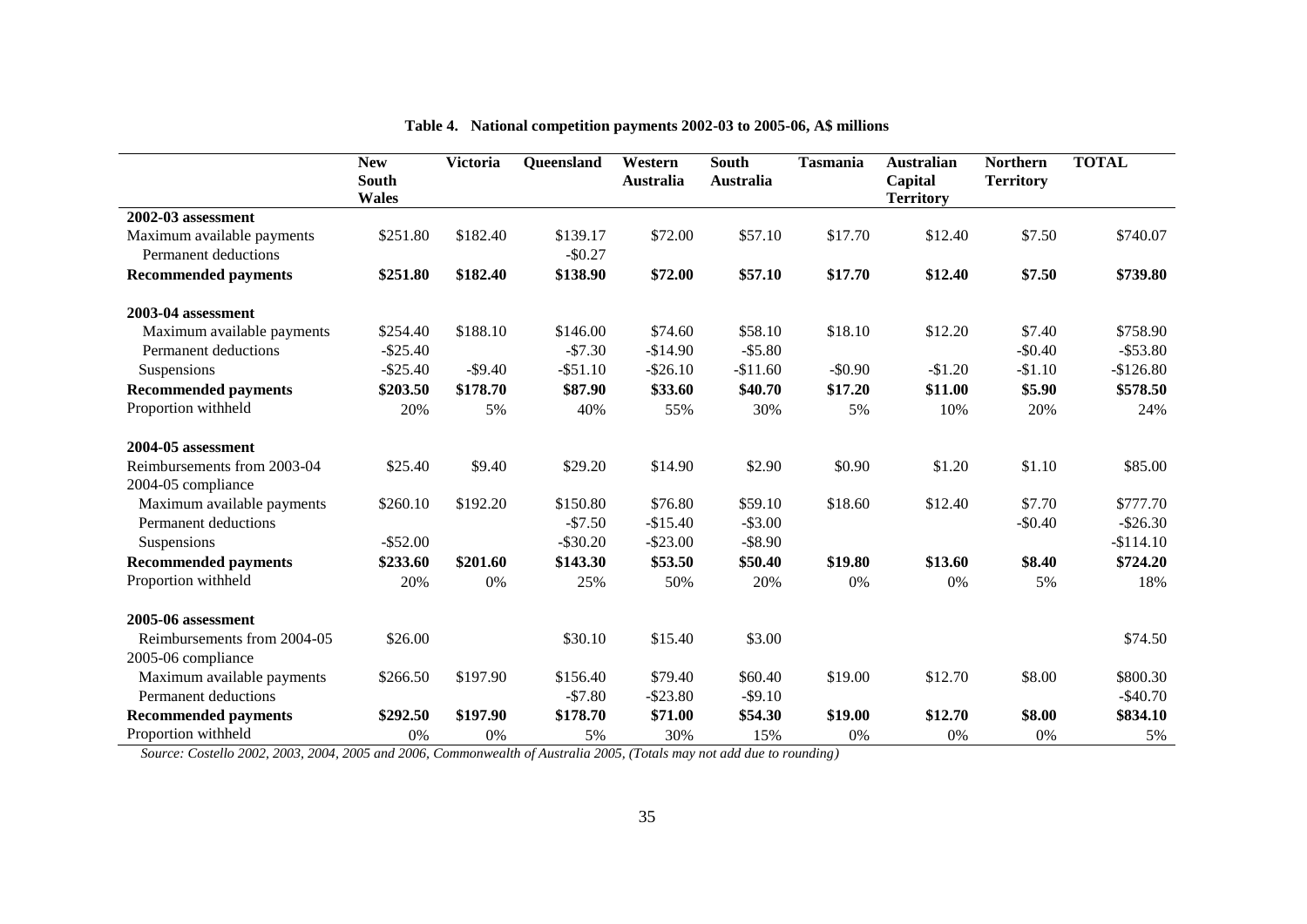## *3.2.3 Distributional impacts of the reforms*

101. The National Competition Policy reforms were driven by a centre-left Labor Federal Government, with strong support from several centre-right Liberal State Governments. The reforms were very focused on improving productivity, and efficiency more generally, rather than as a policy initiative to improve equity. However, as widely respected commentator Paul Kelly has argued, for the Hawke Government, social and economic equity was vital for the transition to market liberalism (2000, p.224). Equity objectives were to be achieved through the introduction of an array of other reforms intended to improve equity. And these welfare reforms were made affordable by higher productivity and growth. Subsequent research by Professor Ann Harding suggests that government policy in terms of the taxtransfer system during this period was highly effective in nullifying most of the income inequity arising from a more market-orientated economic system.

102. While the reform agenda was largely focused on improving efficiency, the reforms seemed to have some positive distributional consequences, and in some cases negative effects. Over the period, most commentators agreed that income inequality had worsened, but this trend had pre-dated NCP and given the multitude of factors affecting income and wealth distribution, including other reforms (see table 10), it was not possible to attribute it to competition policy reforms. For example, deregulation of the milk sector benefited the less well off consumers more than the higher income groups. In contrast, other reforms particularly affected some regional areas, such as labour shedding in areas where electricity generation was a big employer. Ultimately, the decline in unemployment, particularly long-term unemployment, and the increases in workforce participation had positive welfare effects, but as noted elsewhere in this paper, the factors contributing to improved labour market outcomes are subject to debate.

103. During the course of the reforms there was significant public concern with adverse developments in the broader economy, particularly in rural areas, which were attributed to National Competition Policy. Public disquiet was particularly acute in 1999, and the Federal Government commissioned an inquiry by the Productivity Commission (1999). The Commission received over 300 submissions, and visited over 75 rural and remote communities across Australia. The inquiry reported that many of the economic developments attributed to competition policy were due to on-going technical and demographic changes, other policy changes (such as tariff reforms), while overall the impact of the competition policy reforms were on-balance on all but one region of Australia. Even some critics of National Competition Policy noted that many of the adverse developments, such as bank closures in rural areas, were due to other factors (financial deregulation and demographic changes) (Quiggin 2004).

104. As a consequence of this rising community disquiet about the impacts of competition policy the National Competition Council, particularly its chair, Graeme Samuel, increased the effort devoted to explaining the consequences and particularly the benefits of competition policy reforms. This included speeches, simple and accessible brochures, meetings with State Ministers and Parliamentarians, and a range of other interested stakeholders. Several Australian bureaucrats consulted during the preparation of this report highlighted the importance of this communication activity and the role of the National Competition Council as an advocate for reform.

# *3.3 Implementation of the reforms*

105. The Productivity Commission's 2005 *Review of National Competition Policy Reforms* concluded that most NCP reforms had or were being implemented.<sup>25</sup> This supported the National Competition Council assessment that most of the highest impact NCP reforms were largely achieved, including in the

 $25\overline{)}$ 

<sup>25</sup> The Commission's report was finalised in February 2005, only four months before the National Competition Council was to complete its final assessment.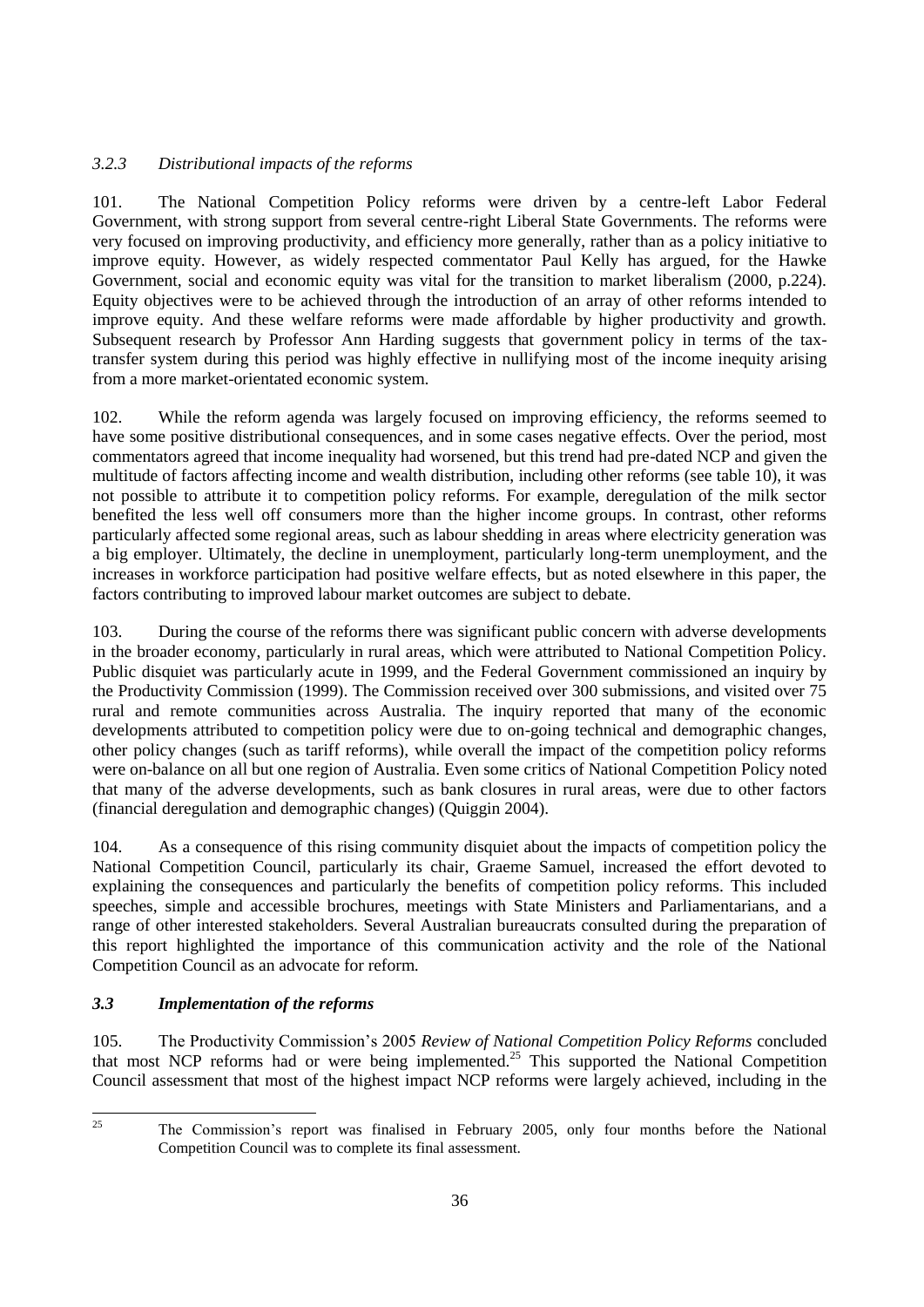reform of public utilities that restructured their operations, subjected them to independent pricing oversight, and introduced competition where feasible. But the report also noted that in some areas, implementation of the agreed NCP initiatives proved to be not sufficient to achieve their underlying objectives, the notable example being electricity, where the reforms had not yet delivered a fully competitive national market. Further reforms in electricity are being implemented in the next wave of COAG reforms, and the Productivity Commission's 2006 report examining those reforms estimated they could result in further price declines of up to 2 per cent.

106. The Productivity Commission's 2005 report noted that the main areas of unfinished business involved the completion of the legislative review program and reform in the water sector. Areas where the National Competition Council considered that compliance with the NCP agreement was not achieved differed across jurisdictions (NCC 2005). This included Federal Government regulation relating to wheat marketing, health insurance, shipping, quarantine service, and postal services. Areas subject to national reviews and/or implementation processes included regulation relating to: agricultural and veterinary chemicals, travel agents, the legal profession, pharmacies, and trade measurement. Areas that were statespecific, but where reform was limited in several jurisdictions included: fisheries (Victoria, Queensland, Western Australia, South Australia and Northern Territory), liquor licensing (Western Australia, South Australia and Northern Territory), shop trading hours (Western Australia and South Australia), and taxis (Australian Capital Territory, South Australia, and Northern Territory). Examples of areas that the National Competition Council assessed individual States as not having adequately addressed included potato marketing and hairdressing (Western Australia), and plumbing (Tasmania).

107. The Productivity Commission's 2006 report noted that the competition payments from the Federal to State Governments had been an important motivator of reform. Of course, this motivation did not apply to the Federal Government, and this might partly explain why its level of review and reform activity did not match that of most States (table 4). In addition, Western Australia, the State with the lowest level of compliance, was also one of the main beneficiaries of the mining boom, and thus less budgetconstrained than many of its counterparts.

108. In assessing whether the NCP process was an effective process to generate greater procompetitive reform at the Federal level (a key issue for Mexico given the relatively greater importance of Federal regulation), it is important to be clear about the reference point. The elements of the NCP process that applied to the Federal Government—agreement to implement a comprehensive and cooperative reform program, and transparent and independent assessment of compliance—did seem less effective at motivating Federal reform, but there were still many important Federal reforms under the auspices of the NCP program during the period. The Federal Government implemented nearly two-thirds of its priority reviews. It seems reasonable to argue that more was achieved than would have occurred otherwise.

109. The National Competition Council's final assessment report in 2005 indicated that 22 per cent of priority legislation review and reform task remained incomplete and 15 per cent of the overall legislative. Had the program continued, with on-going assessments by the Council and associated payments, some of the difficult areas (such as taxis) may have been dealt with in the second round of reviews. These were scheduled to commence ten years after the first review in any area where restrictions on competition had been found to be justified by the public interest during the earlier review.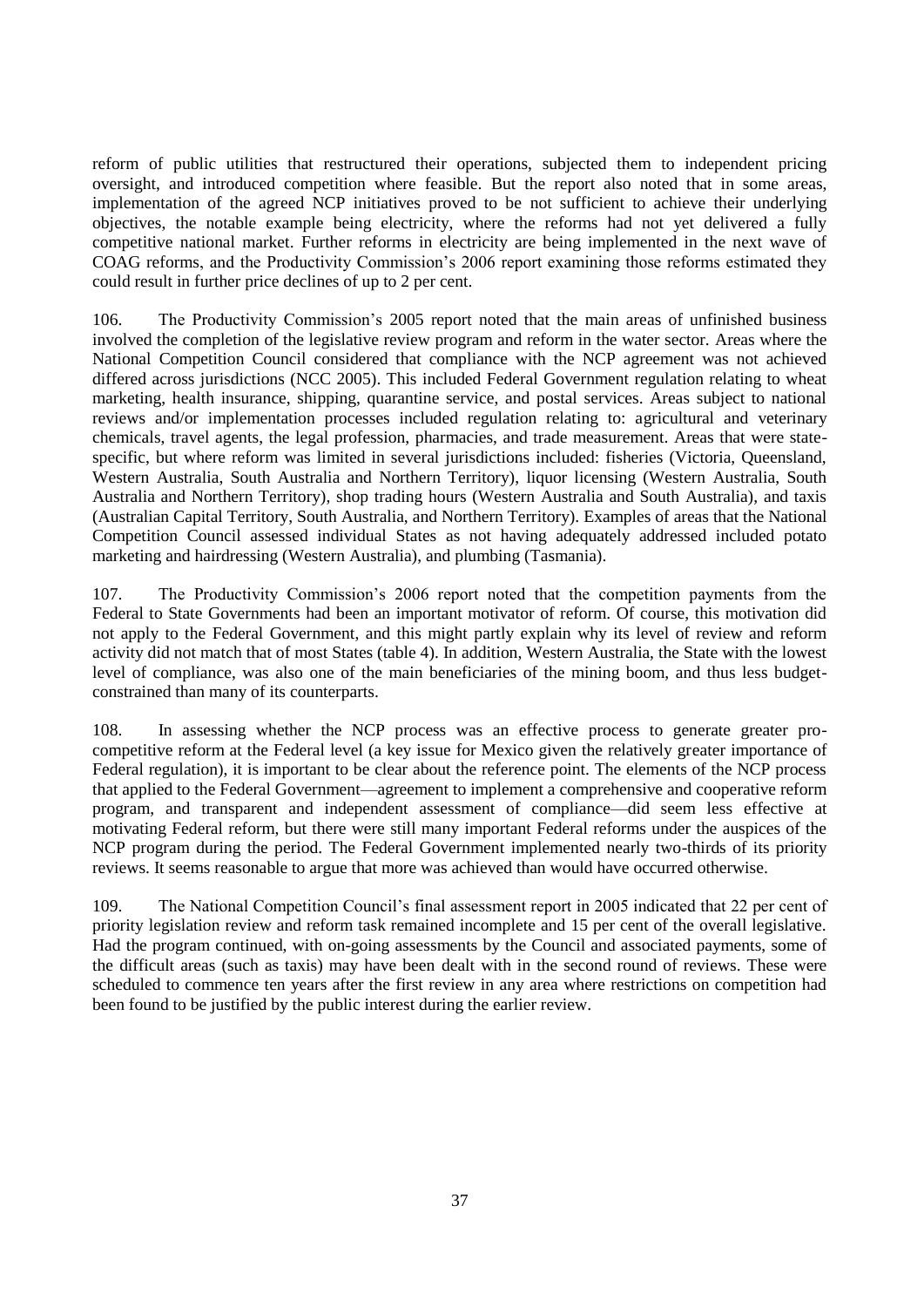|                    | Proportion of<br>priority legislation<br>complying (%) |      |      | Proportion of<br>complying (%) | non-priority legislation |      |      | Proportion of<br>total legislation<br>complying $(\%)^1$ |      |  |
|--------------------|--------------------------------------------------------|------|------|--------------------------------|--------------------------|------|------|----------------------------------------------------------|------|--|
| Government         | 2003                                                   | 2004 | 2005 | 2003                           | 2004                     | 2005 | 2003 | 2004                                                     | 2005 |  |
| Federal            | 33                                                     | 60   | 64   | 66                             | 77                       | 89   | 51   | 70                                                       | 78   |  |
| New South Wales    | 69                                                     | 83   | 88   | 79                             | 84                       | 94   | 73   | 83                                                       | 91   |  |
| Victoria           | 78                                                     | 84   | 84   | 83                             | 86                       | 91   | 81   | 85                                                       | 88   |  |
| <b>Oueensland</b>  | 61                                                     | 83   | 85   | 92                             | 92                       | 92   | 71   | 86                                                       | 87   |  |
| Western Australia  | 31                                                     | 46   | 55   | 54                             | 73                       | 77   | 44   | 62                                                       | 68   |  |
| South Australia    | 37                                                     | 60   | 69   | 82                             | 90                       | 94   | 63   | 77                                                       | 83   |  |
| Tasmania           | 77                                                     | 82   | 84   | 90                             | 95                       | 96   | 84   | 89                                                       | 91   |  |
| <b>ACT</b>         | 59                                                     | 81   | 82   | 97                             | 98                       | 98   | 85   | 93                                                       | 93   |  |
| Northern Territory | 47                                                     | 79   | 82   | 83                             | 90                       | 90   | 62   | 83                                                       | 85   |  |
| <b>Total</b>       | 56                                                     | 74   | 78   | 81                             | 87                       | 91   | 69   | 81                                                       | 85   |  |

| Table 5. Overall outcomes with the review and reform of legislation <sup>26</sup> |  |  |
|-----------------------------------------------------------------------------------|--|--|
|                                                                                   |  |  |

<span id="page-37-0"></span>1. Including areas of State regulation that were being subjected to national reviews and implementation processes.

*Source: NCC 2004a & 2005*

110. The consensus is that the NCP process led both to more reforms occurring than would have occurred in its absence, and to more rapid implementation of previously foreshadowed reforms.<sup>27</sup> The ACCC's review of the dairy reforms noted that the NCP process provided a "major fillip to deregulation" (2001, p. 5). Peter Beattie, Queensland Premier from 1998 to 2007, noted: "National Competition Policy" undoubtedly brought about significant reform within Australia, and the independent evaluation of each State's progress and the payments were fundamental to helping overcome the short-term obstacles and reduce the political pressures not to reform." (pers. comm. 31 March 2009). However, it is impossible to establish the counterfactual – what reform would have occurred without NCP process?<sup>28</sup> Painter noted in his book *Collaborative Federalism: Economic Reform in the 1990s* (1998) that "In the National Competition Policy Agreements, a set of other agreements on electricity, gas and water, which had originally contained no enforcement mechanisms and no binding institutional commitments, were locked into a timetable of implementation by a set of financial inducements and penalties." $(p.132)$ 

111. The conclusion that most of the reform gains had been realised was supported by some economic modelling. The Victorian Department of Treasury and Finance undertook some preliminary modelling of the benefits of implementing the unfinished business of the National Competition Policy reforms. This modelling estimated that the outstanding actions would yield a modest increase of 0.2 per cent per capita GDP by 2015 (Victorian Government 2005).

 $26$ <sup>26</sup> The National Competition Council advised against drawing conclusions from small differences in the proportion of complying legislation. It noted that: the estimates can reflect the differential treatment across jurisdictions—for example, a 'Chiropractors and Osteopaths Act' would be counted once, whereas separate legislation for each profession would be counted twice; and in some cases, a jurisdiction's review and reform activity for one issue might encompass several pieces of legislation—for example, reform of the Federal Government's private pensions legislation involved 10 pieces of legislation (NCC 2005, p.9.5).

<sup>27</sup> Australia had existing Ministerial forums for Commonwealth/State cooperation for many portfolios but reform was typically very slow.

<sup>&</sup>lt;sup>28</sup> Some major reform of the electricity market did precede the NCP reforms (particularly in Victoria), and the gas market reforms required new investments in inter-state gas pipelines that were already occurring before NCP.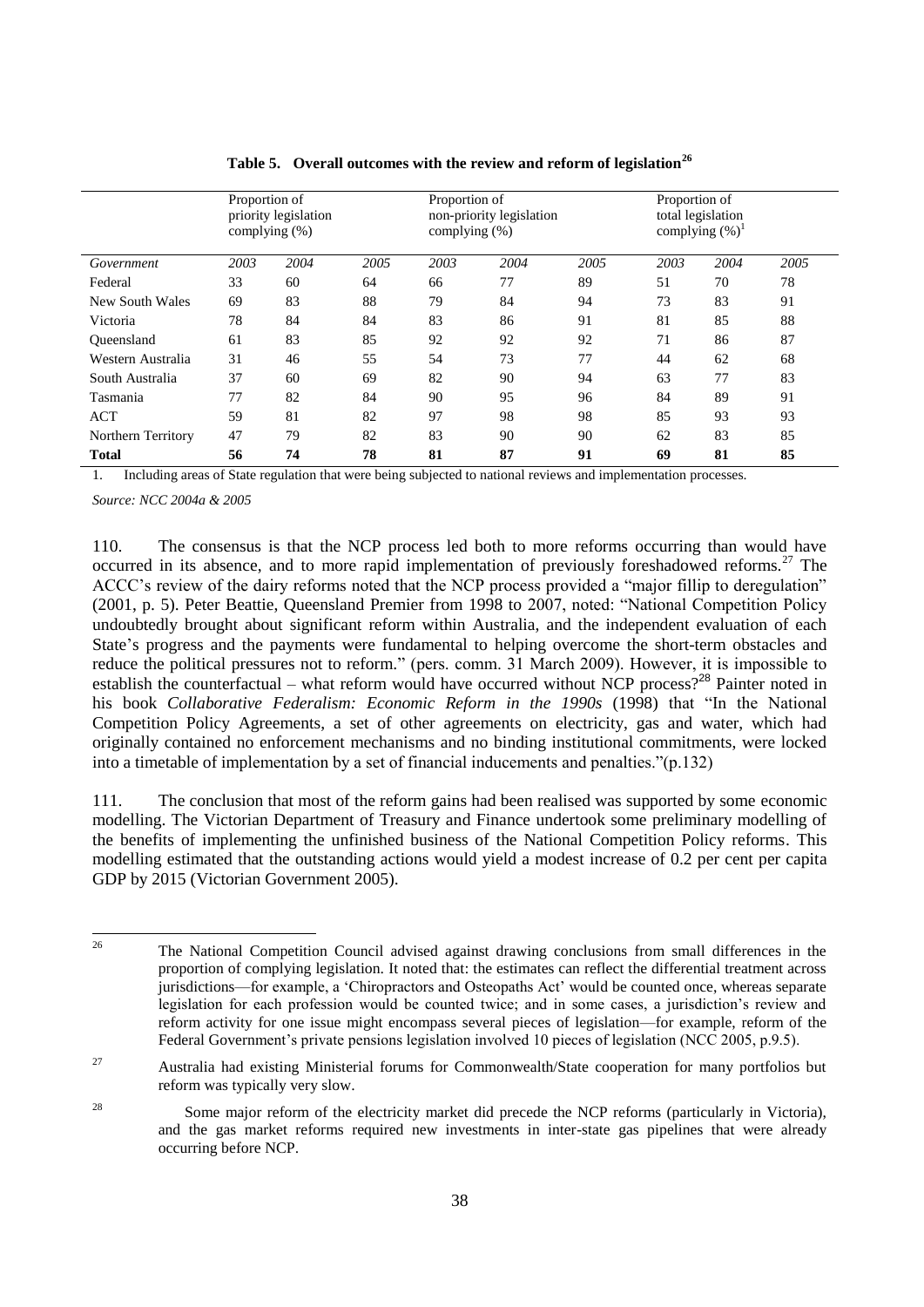### *3.3.1 The incentives to reform – possible lessons*

112. The focus of the legislative review program was mainly on reducing barriers to competition within each State's area of responsibility. While the reform of infrastructure industries focused on creating national markets, in other sectors, it was about improving each individual State market. As a consequence, in most areas each State undertook its own legislative review, often at different times. This allowed each jurisdiction (and their stakeholders) to learn from the experience of those who had gone before them. And it also allowed the National Competition Council to actively scrutinise the analysis of those jurisdictions which proposed to retain greater restrictions on competition in a particular sector than one of its inter-state counterparts.

113. A consequence of this state-by-state approach was arguably less restrictive regulation but also less consistent in many areas than would have occurred otherwise (more like the US market than the single market of the European Union).<sup>29</sup>

114. However, in some areas, national reviews were undertaken of sectors where several States had similar regulatory arrangements. While this might have been thought to encourage improved outcomes with the economies of scale allowing for more robust analysis, several officials consulted in the course of this report noted that in many cases the opposite result occurred. The National Competition Council noted that while national reviews might promote national consistency, "On the other hand, the Council has observed innovative approaches to reform in one jurisdiction being adopted by others. Reform in one jurisdiction can thus provide a catalyst for other jurisdictions to act in areas that seemed (politically) intractable (2005, p. xii). *<sup>30</sup>*

115. The Western Australian Government noted that with national reviews the "outcomes had been mixed at best." (2004, p.5) The problem was that when a national review was convened, it was often the Federal Government that chaired the process. And it has been argued that the Federal Government was less resistant to stakeholder pressure to retain restrictions because, unlike any individual State, it was not subject to the financial costs of not reforming. The most notable example was the national review of pharmacy regulation, where the then Prime Minister intervened to overturn the recommendations of the national review that would have relaxed some restrictions on competition (Queensland Government 2004).

 $29$ <sup>29</sup> Patrick Messerlin (2007) argued that 83 per cent of European Directives had the goal of establishing common norms, while only 9 per cent were aimed at improving competition, with the balance having mixed goals.

<sup>&</sup>lt;sup>30</sup> The then Premier of Queensland, Peter Beattie, cited learning from other States as one of the factors that led his government to revise its position on increasing competition in electricity through introducing retail contestability (Beattie 2005).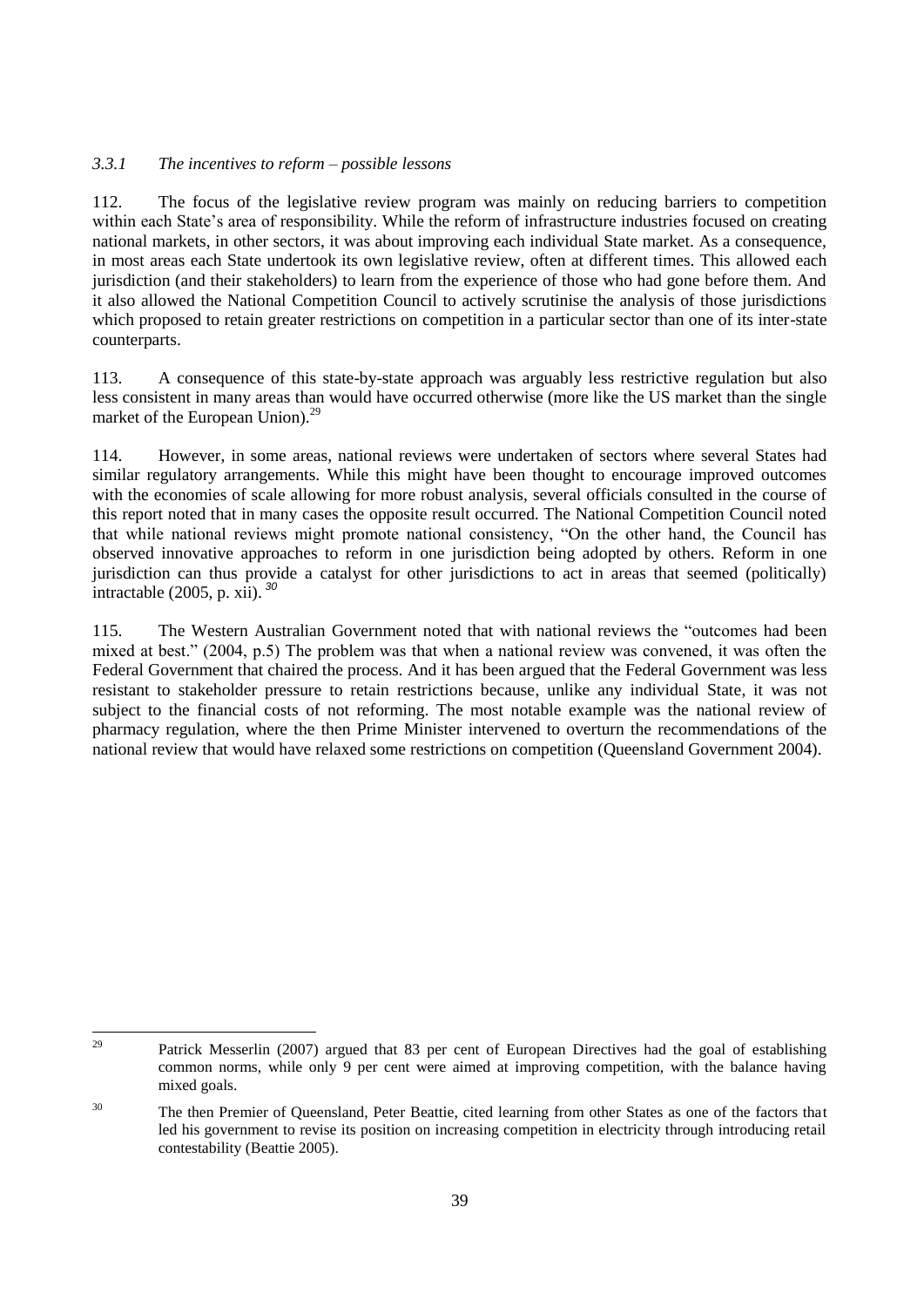#### **Box 10. Key institutions in the implementation of NCP**

#### **National Competition Council**

The National Competition Council was established under Federal legislation, but the legislation required that a member of the Council cannot be appointed unless a majority of the States and Territories that are parties to the Competition Principles Agreement support the appointment.

The National Competition Council's first annual report noted "A key implicit responsibility is to support and promote the National Competition Policy, and this is done in conjunction with all our other work. We both make and take opportunities to promote and explain the issues. Unless the National Competition Policy reforms and their benefits are understood widely in the community, there is a high risk that people will equate competition reform with job loss in particular sectors, rather than see key benefits such as increased employment opportunities overall arising from a growing economy. Accordingly, we see explaining and promoting competition reform as one of our most important tasks." (NCC 1996, p.1)

During the implementation phase of the National Competition Policy, the Council had responsibility for both assessing compliance with the National Competition Policy agreements, and issues relating to access to essential facilities. It is estimated that about 60 per cent of the time of its 20 staff was spent on the compliance assessment activities. The four Councillors and the Chair were all part-time appointments, and it is estimated that the Chair spent about 1 to 2 days a week on these issues, while for the rest of the Council it was about 10 days per year (Campbell pers. com.).

#### **Australian Competition and Consumer Commission and its State counterparts**

The ACCC was assigned broader responsibilities than its predecessors, the Trades Practices Commission (the then national antitrust and consumer protection regulator) and the Prices Surveillance Authority. The ACCC gained coverage of the activities of State Government businesses and the unincorporated sector, and was involved in setting prices and access arrangements for significant monopoly activities. These new responsibilities affected the States, so in recognition of this, the States achieved agreement that the Federal legislation establishing the ACCC provided for the Federal and State Government to jointly determine the membership of the Commission. Each State established independent pricing and access regulators that dealt with natural monopoly activities within their State, such as electricity and gas distribution, intra-state rail, and ports. Some of these bodies subsequently became involved in other price setting, such as the taxi and public transport fares, water prices, and premiums of government-owned workers' compensation insurers.

#### **Productivity Commission (and its predecessors, the Industry Assistance Commission, Industry Commission, Bureau of Industry Economics, and Economic Planning Advisory Commission).** This organisation:

- undertook public inquiries at the request of the Federal Government of areas of both State and Federal regulation which highlighted the opportunities for reform, and the size of the performance gaps
- estimated the economy-wide benefits of individual reforms and packages of reforms (PC 1999a, PC 2005), and the associated fiscal flows to the Federal and State Governments (IC 1995)
- undertook some national reviews under the Legislative Review program on behalf of the States, and reviewed some areas of Federal regulation at the request of the Federal Government.

#### **Federal and State Central agencies**

Two departments played key roles in the implementation of the agreements. The first was the department that supports each Government's leader (i.e. Premier or Prime Minister). The second was the department that supports each Government's Treasurer (which combined the role of finance minister and minister for the economy in most jurisdictions). Both of these departments also worked in concert with the National Competition Council.

The NCP payments and associated assessment processes both required central coordination and provided a rationale for these central departments to take an active interest in the regulatory work of the line agencies. Governments in Australia also publish estimates of their revenues (and expenses) for the next four years in their annual budgets, and thus future NCP payments were already factored in, making any threat to them being paid an issue for each State's Treasury. Each State established a Competition Policy Unit, and this role was seen as extremely important, as they:

- compiled the schedule of legislation for review;
- monitored implementation of specific reform commitments, including facilitating necessary legislative changes through internal government approval processes;
- developed guidelines for the conduct of legislative reviews;
- coordinated reviews, and performed a quality control role;
- submitted annual reports to the National Competition Council on implementation progress;
- negotiated with line agencies to ensure timely implementation (and thus reduce the risk of payments being withheld) and with the National Competition Council; and

briefed their government's leaders on progress, and any barriers to progress (Deighton-Smith 2001).

*Source: Author's analysis*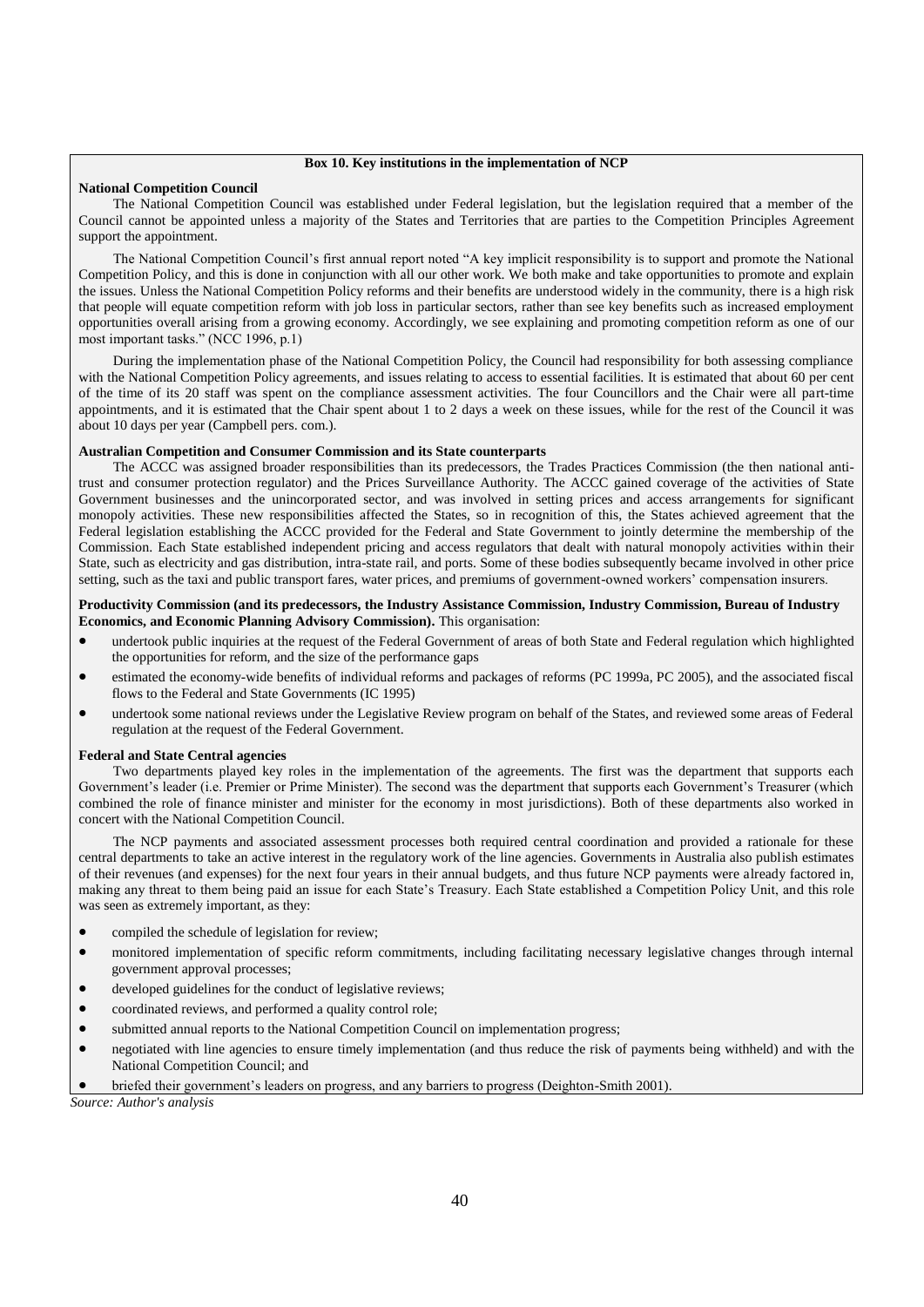### *3.3.2 An enduring focus on improving competition*

116. A major success of the NCP is that the implementation of the reform process continued for the full ten years, despite change of leader and ruling party federally and in almost every State<sup>31</sup>, and significant stakeholder resistance. Moreover, these microeconomic reforms continued despite the different reform focus of the new Federal Government which came to power in 1996. Its economic reform focus was mainly in the areas of fiscal consolidation, privatisation, contracting-out of government services, taxation and labour markets. Indeed, some commentators argued that microeconomic reform pretty much ground to a halt under the Howard Government (Gittins 2008), although it is probably fairer to say that new economic reform initiatives involving cooperation with the States were a lower priority. It continued supporting the National Competition Policy, despite strong pressure from stakeholders to weaken the process.

117. Collective action on competition reforms has remained a priority for the States at COAG, and more recently for the Federal Government. As the end of the National Competition Payments approached, Victoria proposed a *Third Wave of National Reform,* based on the success of the National Competition Policy reforms, and the principle of sharing the benefits and costs. This reform agenda was broader, focusing on improving workforce participation and productivity through complementary health and education reforms, but also included further reforms in competition and regulation more broadly. It also noted that modelling by its Department of Treasury and Finance highlighted that under the current arrangements most of the fiscal benefits would again accrue to the Federal Government (Victorian Government 2005).

118. More recently, COAG has made progress in a number of areas where national NCP reviews had not been completed and/or implemented, including in the areas of: agricultural and veterinary chemicals; mutual recognition; food safety; trustee corporations; consumer credit; and trade measurement. This work has been coordinated by the COAG's Business Regulation and Competition Working Group (chaired by the Federal Finance minister). The Working Group has been working on 27 ‗hot spots', most of which are aimed at creating a 'seamless national economy', with a focus on removing inconsistencies among States in their regulatory requirements. The implementation work in these areas will be underpinned by a new national agreement relating to regulation reform, which again has an independent assessment process, and payments from the Federal to State Governments. The focus to date has been on consistency, rather than reducing regulation, including that which impedes competition. The focus on consistency could pose the risk of Governments settling on common, but more restrictive, regulation (at least more restrictive than that which currently exists in some States). This is a criticism that sometimes seems to be levelled at the European Union. The rigor of the regulatory impact processes for setting these new national standards and of the independent assessment of progress implementing reforms (which will not be undertaken by the NCC, but a new body, the COAG Reform Council), will affect the extent to which this risk is mitigated.

119. Concerns about rising food prices led the Federal Government to commission an inquiry from the general competition regulator, the ACCC, in 2008, which focused on ways to remove any remaining restrictions on competition in the grocery sector, including planning (zoning) barriers that affect new entrants. Further work in this area is likely to be undertaken by the Working Group, and this will likely lead to an examination of how planning regulation is implemented by municipal governments.

120. There have also been initiatives by individual States and the Federal Government to introduce greater competition since the end of the National Competition Policy program, including some progress in

 $31$ 

<sup>31</sup> Australian Governments are not time limited, as in Mexico (where there is no re-election). But, there were many changes of leadership and party over the 15 year period during which the National Competition Policy was developed and implemented, with 34 Federal and State leaders ultimately involved (table 12).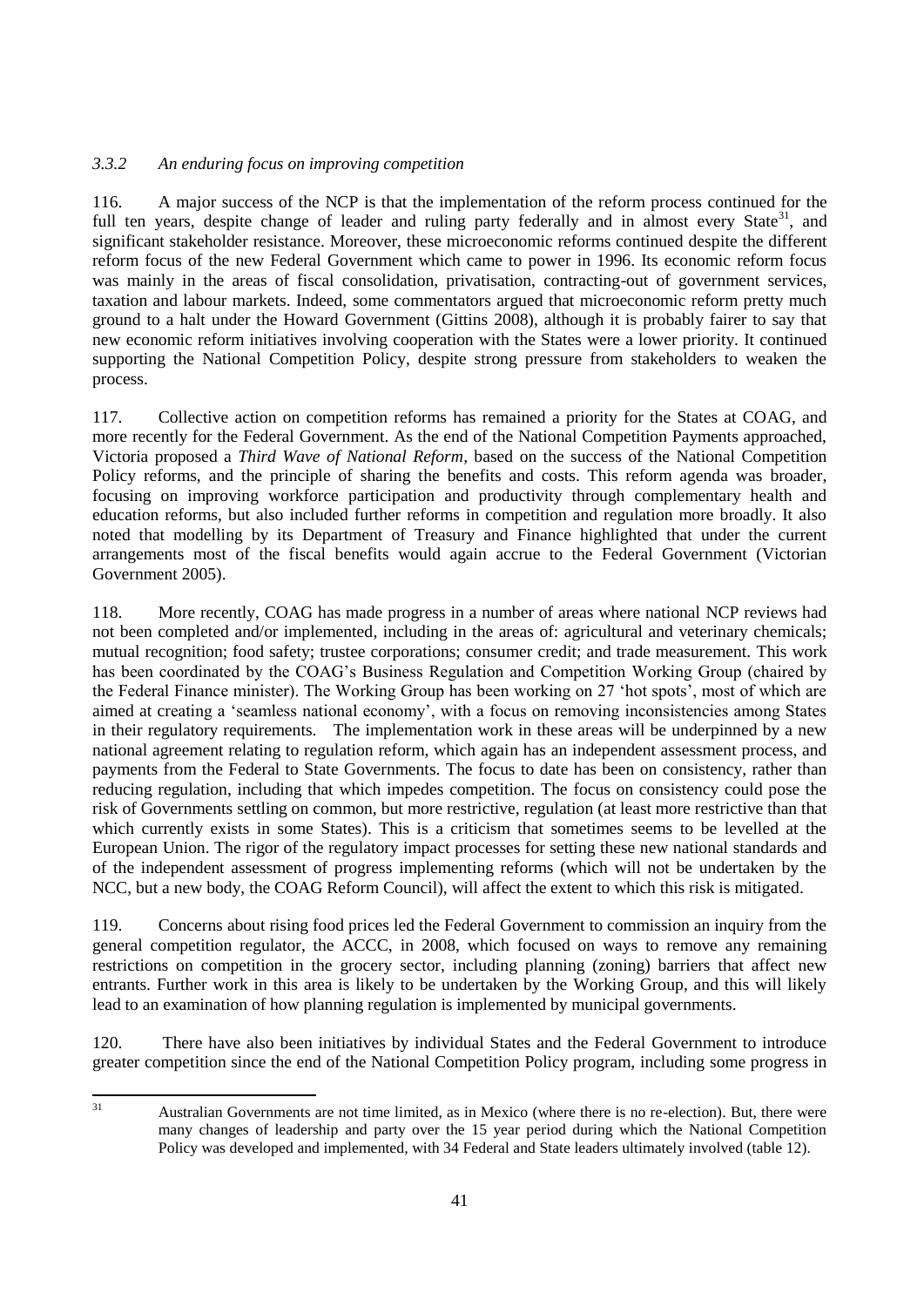areas where reform was not achieved during the period of the NCP assessment and payment process. The Rudd Government has reformed the monopoly export wheat marketing arrangements, $32$  commenced reviews of the restrictions on the parallel importation of books and of anti-dumping arrangements (although it will be some time before it is clear that the Government will implement any recommendations that may arise from these two reviews). And while liquor retailing was a contentious matter for many assessments of compliance by the National Competition Council, New South Wales has chosen to remove further restrictions on competition in this sector since the end of the NCP program (see box 9). The Victorian Government has also continued to look at ways of harnessing competition, including through introducing a new funding model for its vocational education and training sector which is intended to allow greater competition from private providers and encourage all providers to be more demand driven.

121. Since the conclusion of the arrangements to minimise the amount of anti-competitive regulation overseen by the National Competition Council there seems to have been very few, if any, reversals of specific reforms. There have been new licences introduced in some areas, for example, of solariums, but these have been subject to the regulation review arrangements designed to achieve the public policy objectives while minimising adverse affects on competition. However, without the annual assessment process overseen by the Council, there is no comprehensive overview of developments in terms of procompetitive regulation.

122. The gains made in removing regulation that directly affected competition did not lead to reduction in the amount of regulation more generally. Indeed, the amount of regulation (at least, measured by crude measures such as pages of legislation) grew even faster. Some of this was as a direct consequence of measures to increase competition, as the new electricity and gas markets took on roles that were previously undertaken within government utilities through administrative means. Water trading required new rules to define property rights. However, the on-going growth in regulation in areas such as health and safety, consumer protection and protection of the environment, have led to more regulation, much of which would be expected to have some impact on competition, if only because it is typically harder for smaller firms to comply. That said, there is no comprehensive measurement of the impact of the stock of regulation. Some existing regulation would be expected to become less costly to comply with over time (for example, the costs of fitting seat belts or purchasing safer machines might fall as the technology becomes standard), while in other areas new regulation has been introduced. The net result is that there is no robust evidence regarding the absolute change in the costs of regulation.

123. There has been significant concern expressed by the main business groups about the growth of regulation, and this has led to major Federal (Banks et. al. 2006) and State (IPART 2006, VCEC various years) reviews, and the establishment of new bodies such as the Victorian Competition and Efficiency Commission (which is an independent body, and in many respects is similar to the Productivity Commission, but operating at the State level), and the Better Regulation Office in New South Wales (which sits within the Premier's Department), and the strengthening of regulatory impact statement processes, and the regulatory watchdog bodies generally. Four States, Victoria, South Australia, Queensland, and New South Wales have set targets to reduce the administrative and/or compliance costs of State regulation, and put in place mechanisms to report on progress.

# *3.4 Increasing the transparency of regulatory change*

124. The Legislation Review element of the *Competition Principles Agreement* required each jurisdiction to review all legislation (including Acts, enactments, Ordinances or regulations) that restricted

 $32$ 

Previously, AWB, a private company partly controlled by wheat growers, had a statutory monopoly on exporting wheat. The previous Federal Government was not prepared to remove this restriction on competition despite critical assessments from the National Competition Council.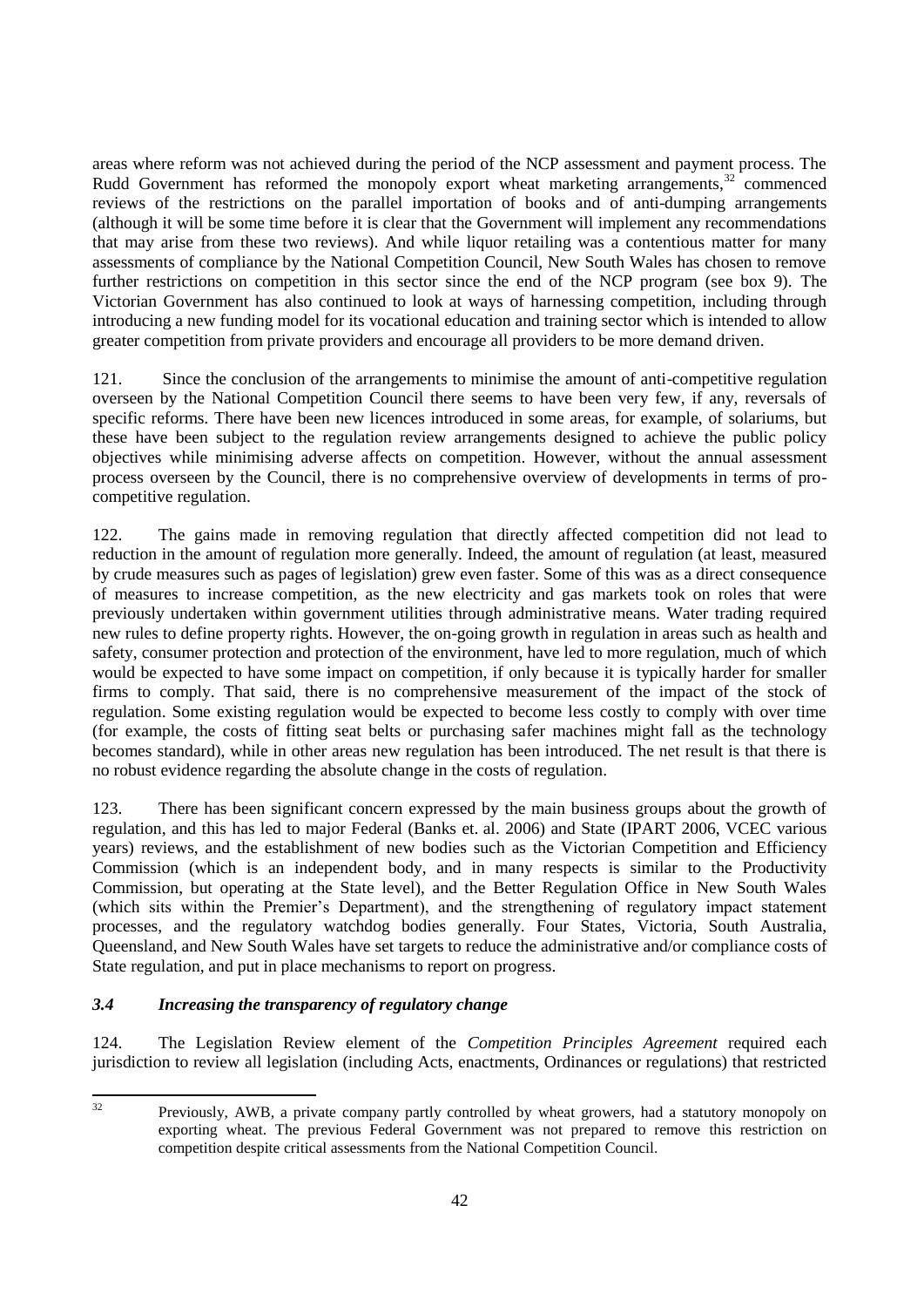competition. Jurisdictions were required to develop a timetable by June 1996 for the review, and where appropriate, reform of all existing legislation that restricts competition by the 2000 (this was subsequently extended to June 2002). Ultimately, the Federal Government and the eight States identified about 1 800 Acts that required review, although on closer examination some were found to have no material impact on competition.

125. The National Competition Council recognised the burden on governments from conducting reviews and implementing reforms, and that the greatest community benefit would arise from prioritising legislation with the greatest impact on competition. The Council nominated 800 pieces of priority legislation which it scrutinised in more detail and monitored outcomes in a further 1000 non-priority areas (National Competition Council 2003).

126. The Agreement providing guidance on the analytical framework for the Reviews as it required that "Without limiting the terms of reference of a review, a review should:

- 1. clarify the objectives of the legislation;
- 2. identify the nature of the restriction on competition;
- 3. analyse the likely effect of the restriction on competition and on the economy generally;
- 4. assess and balance the costs and benefits of the restriction; and
- 5. consider alternative means for achieving the same result, including non-legislative approaches" (COAG 1995).

127. The Agreement did not specify the process by which these reviews were to be undertaken and was explicit that each jurisdiction was free to determine its own agenda for the resulting reforms of legislation. However, each jurisdiction was required to submit annual reports outlining its progress in removing unnecessary restrictions on competition. In its first Annual Report, the National Competition Council stressed that is was going to focus on on-time delivery of reform commitments and prioritising areas where there would be big gains (NCC 1996). The National Competition Council flagged in its first annual report that its judgment of satisfactory progress envisaged it would assess whether legislation reviews involved an examination in good faith of the community costs and benefits of reform by jurisdictions, and subsequent reform action consistent with review outcomes (NCC 1996, p.3).

128. All States published their own guidance for their Portfolio Departments on undertaking legislative reviews. They addressed the analytical and methodological issues, much the same way as the *OECD's Competition Assessment Toolkit* (2007a) does, though consistent with the National Competition Policy Agreements, the States' guidance included the strong presumption in favour of competition. They also focused on the important issue of establishing the right process to undertake the Review. For example, the Victorian Government published its *National Competition Policy: Guidelines for the Review of Legislative Restrictions on Competition* (1996), and outlined four review models (table 6).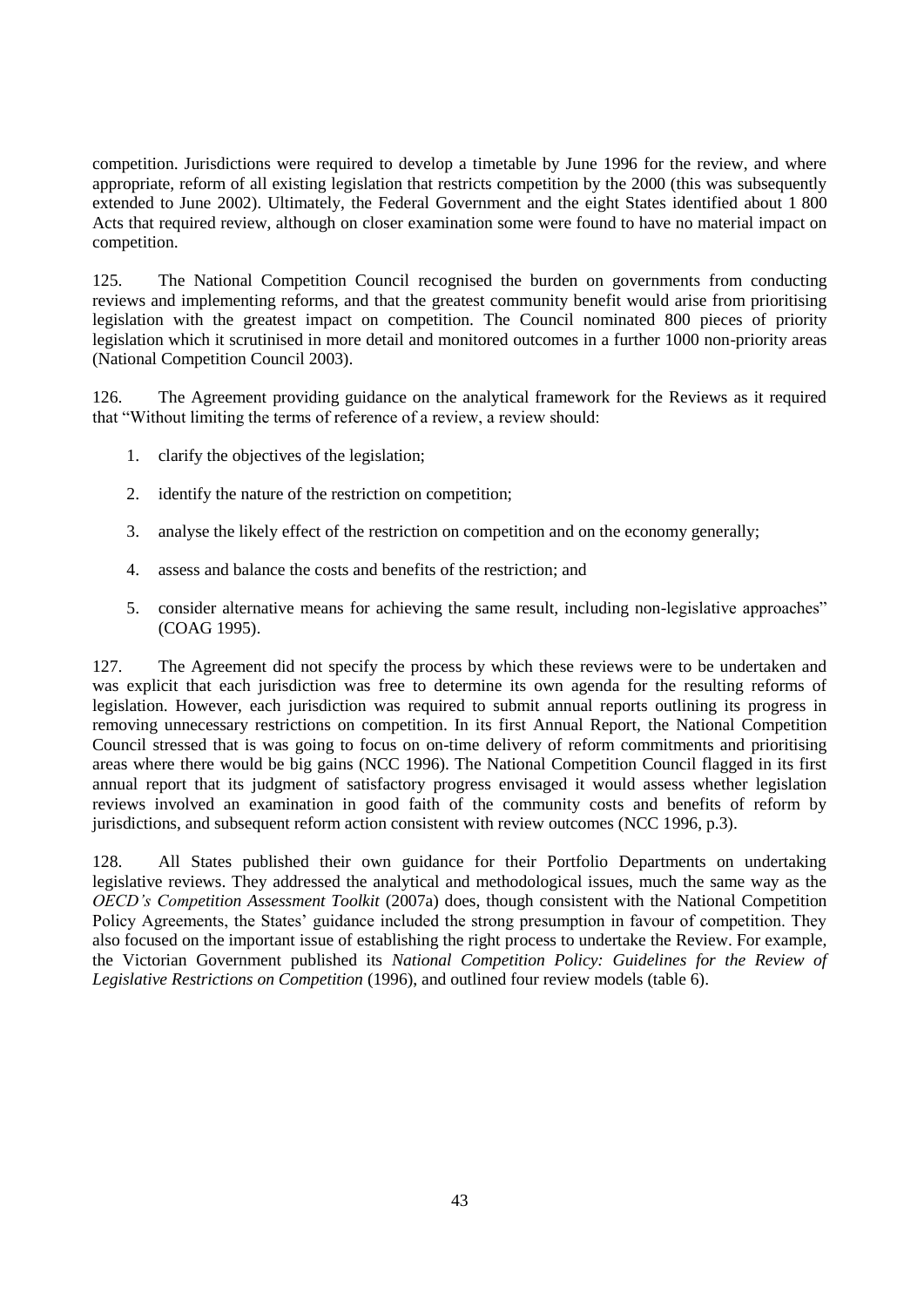| <b>Review/model</b>               | Scale/priority                                                      | Independence                                                                                                                                               | <b>Consultation</b>                                                                                                                                                         |
|-----------------------------------|---------------------------------------------------------------------|------------------------------------------------------------------------------------------------------------------------------------------------------------|-----------------------------------------------------------------------------------------------------------------------------------------------------------------------------|
| 1. Public review                  | - major scale<br>- high or medium priority<br>reviews               | All reviewers not engaged<br>in the area under review; $\&$<br>department/government<br>agency reviewers<br>constitute the majority of<br>the review panel | Public notification and call<br>for submissions that are<br>available to the public;<br>possible public inquiry<br>process                                                  |
| 2. Semi-public review             | - complex-minor scale $&$<br>high or medium priority<br>reviews     | All reviewers not engaged<br>in the area under review; $\&$<br>non-department/<br>government agency<br>reviewers majority on<br>review panel               | Public notification of<br>review and call for<br>submissions; targeted<br>consultation with interest<br>groups at the discretion of<br>the panel                            |
| 3. Combined review $\&$<br>reform | - simple-minor review<br>scale & high or medium<br>priority reviews | Reviews may be internal to<br>department but must be<br>independent of the activity<br>under review and may use<br>external consultants                    | Consultation at the<br>discretion of panels; may<br>focus on reform options<br>rather than benefits of the<br>status quo; consultation<br>draft report may be<br>considered |
| 4. In-house Review                | - all low priority reviews                                          | As for 3, above                                                                                                                                            | No minimum consultation<br>requirement                                                                                                                                      |

### **Table 6. Review models**

*Source: Victorian Government 1996*

129. In 1999, at about the halfway point through the legislation review program, the National Competition Council asked respected consultants, the Centre for International Economics (CIE), to produce guidance on best practice reviews, drawing on the Federal and State guidance but also the experience to date (CIE 1999). Like the existing guidance, the Centre's guidance placed a lot of importance on the process of the review—selection of appropriate reviews, extent of consultation, publication of submissions—as this was seen as fundamental to achieving positive review outcomes that focused on the community benefit (figure 4).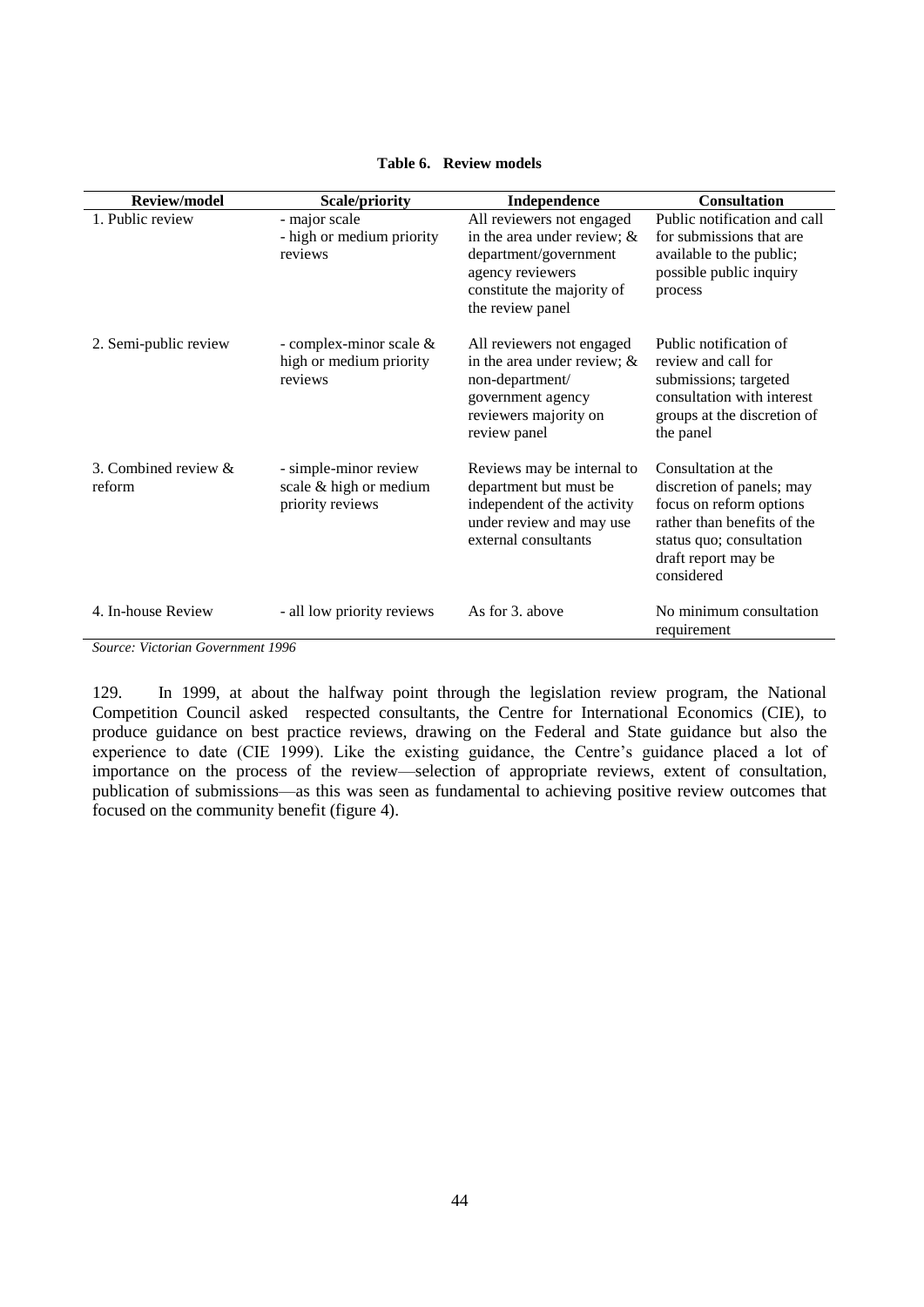| Requirements<br>or tasks to                              | Task A               | Task B                                         | Task C                                | Task D                                    | Task E                                                                           | Task F                                                                                |
|----------------------------------------------------------|----------------------|------------------------------------------------|---------------------------------------|-------------------------------------------|----------------------------------------------------------------------------------|---------------------------------------------------------------------------------------|
| overcome<br>problems<br>Typical<br>problems of<br>review | Assess<br>importance | Ensure<br>independent<br>steering<br>committee | Select<br>appropriate<br>review model | Draw up<br>detailed terms<br>of reference | <b>Ensure</b><br>independent,<br>innovative<br>and<br>experienced<br>review team | Ensure<br>transparent<br>public<br>process<br>requiring<br>stakeholder<br>involvement |
| 1. Resistance from vested<br>interests                   |                      |                                                |                                       |                                           |                                                                                  |                                                                                       |
| 2. Lack of data for analysis                             |                      |                                                |                                       |                                           | ✓                                                                                | ✓                                                                                     |
| 3. Lack of independent<br>analysis                       | ✓                    | ✓                                              |                                       |                                           | ✓                                                                                | ✓                                                                                     |
| 4. Lack of resources and<br>framework                    | ✓                    |                                                | ✓                                     | ✓                                         |                                                                                  | ✓                                                                                     |
| 5. Benefits of change                                    |                      |                                                |                                       | ✓                                         | ✓                                                                                |                                                                                       |
| 6. Lack of incentive to<br>comply                        |                      |                                                |                                       |                                           |                                                                                  |                                                                                       |

**Figure 4. Establishing a legislative review**

*Source: CIE 1999*

130. The Centre noted that where the political sensitivities to implementation are strong, a comprehensive process of public debate may be crucial to educate the electorate of the need for change and to counter resistance from vested interests. There was a presumption that the final report, and the government's responses would be publicly released, and in many cases a draft report for comment. Often public meetings or hearings were held to discuss the issues, and possible options for reform.<sup>33</sup>

131. While this sort of structured public process had been common for public inquiries commissioned by the Federal Government from the Industry Commission (and its successor, the Productivity Commission), and is often the model used by competition and utility regulators for key aspects of their work, it was not common at that time for many reviews of legislative or substantial changes. Moreover, the standard analytical framework—focusing on tightly defining the policy objectives, and testing all the options to achieve that objective (with empirical analysis of the costs and benefits from the perspective of the community, rather than just the industry directly affected)—was also not explicitly used in many reviews.

132. The Tasmanian Government noted:

*―NCP has brought about major changes to Government regulation. … In the past, such legislation may have been adopted across all jurisdictions with little concern as to the potential impact on competition and, in many cases, without assessing the impact on business activities. Under the current NCP arrangements, whenever it is considered that proposed legislation contains a significant restriction on competition or a significant impact on business, the administering agency is required to prepare a regulatory impact statement (RIS) and conduct a mandatory public consultation process. This ensures that there is a systematic and transparent* 

 $33$ 

The Tasmanian Government noted that it is not possible to measure the benefit of this change in public policy processes, particularly the impact of some new regulation avoided by such processes (2004, p. 3)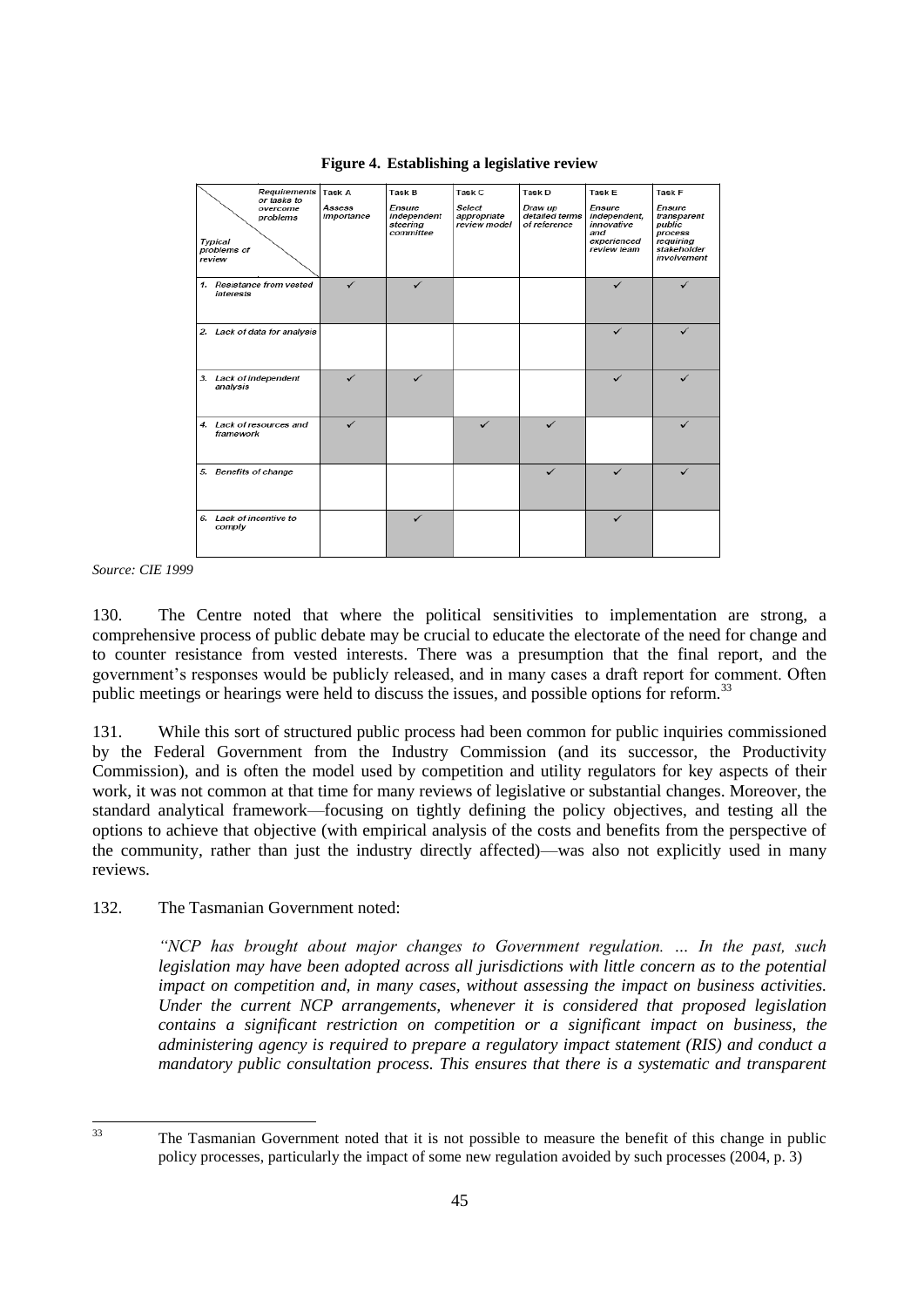*approach to assessing and documenting the impact of regulatory proposals on the community and acts as a deterrent to unnecessary regulation of markets within the State.‖ (2004, p.2)*

133. The National Competition Policy process did not require public processes, but *encouraged* public processes for regulation review and *required* that price oversight bodies consider public submissions. The National Competition Council *encouraged* transparency in its processes, advocating that States publicly release their annual reports (or failing that, it released them when it finalised its own assessment), and that they make their review reports publicly available. It also stated that when it was assessing whether a review of anti-competitive legislation was adequate, it looked for public participation, as well as a review panel that was independent from interested parties (NCC 2005). COAG's 2000 supplementary guidance on legislative reviews also *requested* that governments document the public interest reasons supporting their reform decisions and make this reasoning publicly available. The public processes were part of educating the community of the true cost and benefits of the status quo and reform options, and allowed external scrutiny of the arguments made in favour and against reform.

134. Submissions to the Productivity Commission's 2005 review of NCP emphasised the importance of transparency. The Western Australian Government (2004) noted:

*―Transparent processes are crucial when assessing the public interest. Without transparency it is extremely difficult to gain the community's confidence that public interest considerations have been examined in an impartial manner and that it is the community's interest that is the overriding concern rather than any particular sectional interest group when deciding whether a reform should or should not be progressed.* "(pp.5-6)

135. The NCP presumption in favour of competition was reflected in the burden of proof and thus the level of public participation and scrutiny that the Council sought. In its 2005 assessment it noted that the agreements did not require a full public review process before reforming restrictions on competition. If preliminary scrutiny shows the legislation provides no public benefit, then repeal without further review or consultation would still be consistent with the NCP agreements.

136. However, many reviews, even those relating to controversial topics were not made public though they were provided to the National Competition Council. One of the recommendations of the Productivity Commission's 2005 review of NCP was mandating greater transparency in the review processes, although this needed to be targeted at the high impact reviews.

### *3.5 Timing*

137. As indicated earlier (table 5), while the original legislative review schedules for each State were published in 1996, there was still a rush in 2003, 2004 and 2005 to complete the reviews and more importantly to implement those recommendations that were supported by Governments. The reviews were often largely public processes, with extensive consultation to develop recommendations. Often this was followed with further consultation associated with implementation, including any legislative changes. In some cases governments also sought to reduce the transitional costs either by providing a delay before implementation to allow firms and individuals to adjust to the forthcoming changes, or by phasing the implementation.

138. As noted earlier, the original legislation review timetable proved not to be achievable. It would seem that this target, with the benefit of hindsight, was overly ambitious, given the scope of the work that needed to done. There was apparently a lot of learning by doing, and so while a shorter timetable may have been feasible, the revised timetable probably reflected a more realistic timeline.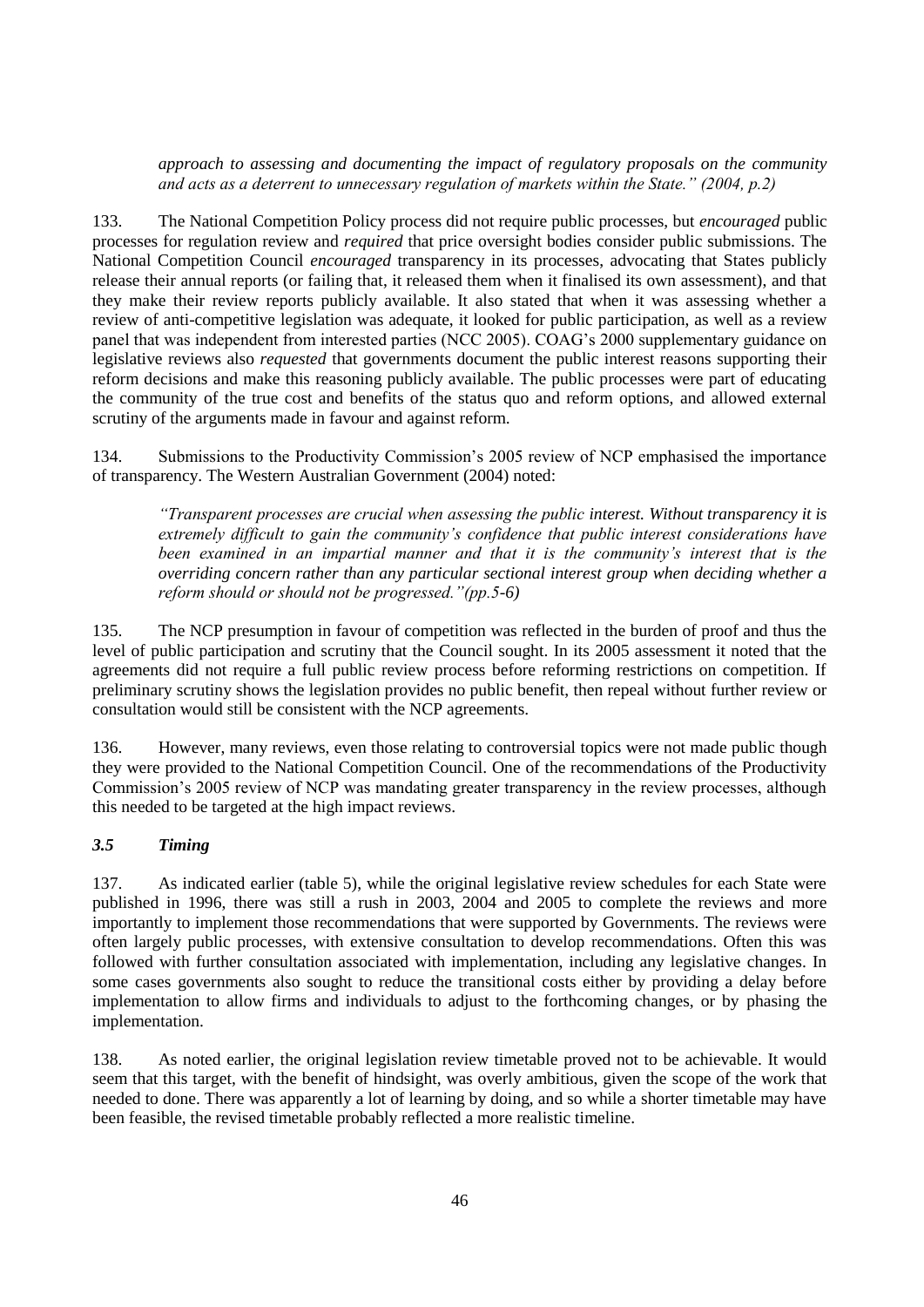# *3.5.1 Duration of the process*

139. The robustness of the National Competition Policy reform process is reflected in the fact that the process endured through 10 years, when almost every jurisdiction's leader and government changed. And while oppositions were typically very negative about national competition policy, reflecting the community disquiet about the impacts of change, these oppositions did not seek to withdraw from the process once in Government.

140. The States argued the National Competition Policy agreements were intended to be on-going, even though in the original agreement the Federal Government only outlined a schedule of payments until  $2005-06$ <sup>34</sup> The agreements envisaged both on-going monitoring within each State (new regulation, competitive neutrality compliance oversight, independent pricing agencies) and on-going reform (ten year cycle of reviewing anti-competitive regulation for continuing need).

141. When the payments ceased, so did the annual public reporting by States on national competition policy issues and the National Competition Council's rigorous monitoring role. So there is limited evidence on how much on-going activity has continued. The State watchdogs on new regulation have been strengthened, although their focus is broader as it is on better regulation (particularly implementation of the regulatory impact statement process) rather than just pro-competition. This encompasses analysis of any restrictions on competition, but with less focus on this aspect. The independent pricing agencies remain in place, and in some jurisdictions their roles have increased. The Productivity Commission continues to report on the commercial activities of government business enterprises. It notes that these businesses often continue to achieve below commercial returns, suggesting an issue with competitive neutrality compliance. There is no evidence that the ten year cycle of reviewing regulation that retains anti-competitive aspects is under way.

142. The National Competition Council's role as a strong public advocate for reform, which was prepared to make robust judgement of progress, undoubtedly contributed to the acceleration of implementation as the end of the program approached. However, antagonism from many States meant that the National Competition Council's assessment role was subsequently transferred to a new institution, the Sydney-based COAG Reform Council, which is to assess progress with COAG's new wave of cooperative reform that extends to human capital (health and education) reform as well as on-going work on competition and regulation.

143. The new COAG agenda in competition and regulation retains the key elements of the NCP process—common national agreements, independent oversight of progress, and untied payments that share the rewards. As noted above, the new agenda includes completing a significant amount of the unfinished business relating to the national legislative reviews. However, the new agenda does not at this stage seem to include commitments and processes to embed those parts of the early NCP agreements that could be seen as on-going, particularly those relating to the continuing cycle of reviewing regulation that continues to restrict competition every ten years to see if it remains in the public interest, nor retention of oversight of the competitive neutrality mechanisms.

 $34$ 

<sup>34</sup> Anecdotally there seem two reasons why the payments ceased, rather than being re-negotiated (probably at a lower rate) for a further period. First, some say the then Federal Treasurer did not agree with making payments to the States to undertake reforms he considered they should have done anyway (Willis 2003, Parliament of New South Wales 2004). Second, some States were highly critical in political forums of any reduction in payments due to the annual assessment process. The Federal Government saw little benefit in continuing to support a process which allowed these State Governments to criticise it, when the States were the ones not delivering on their commitments.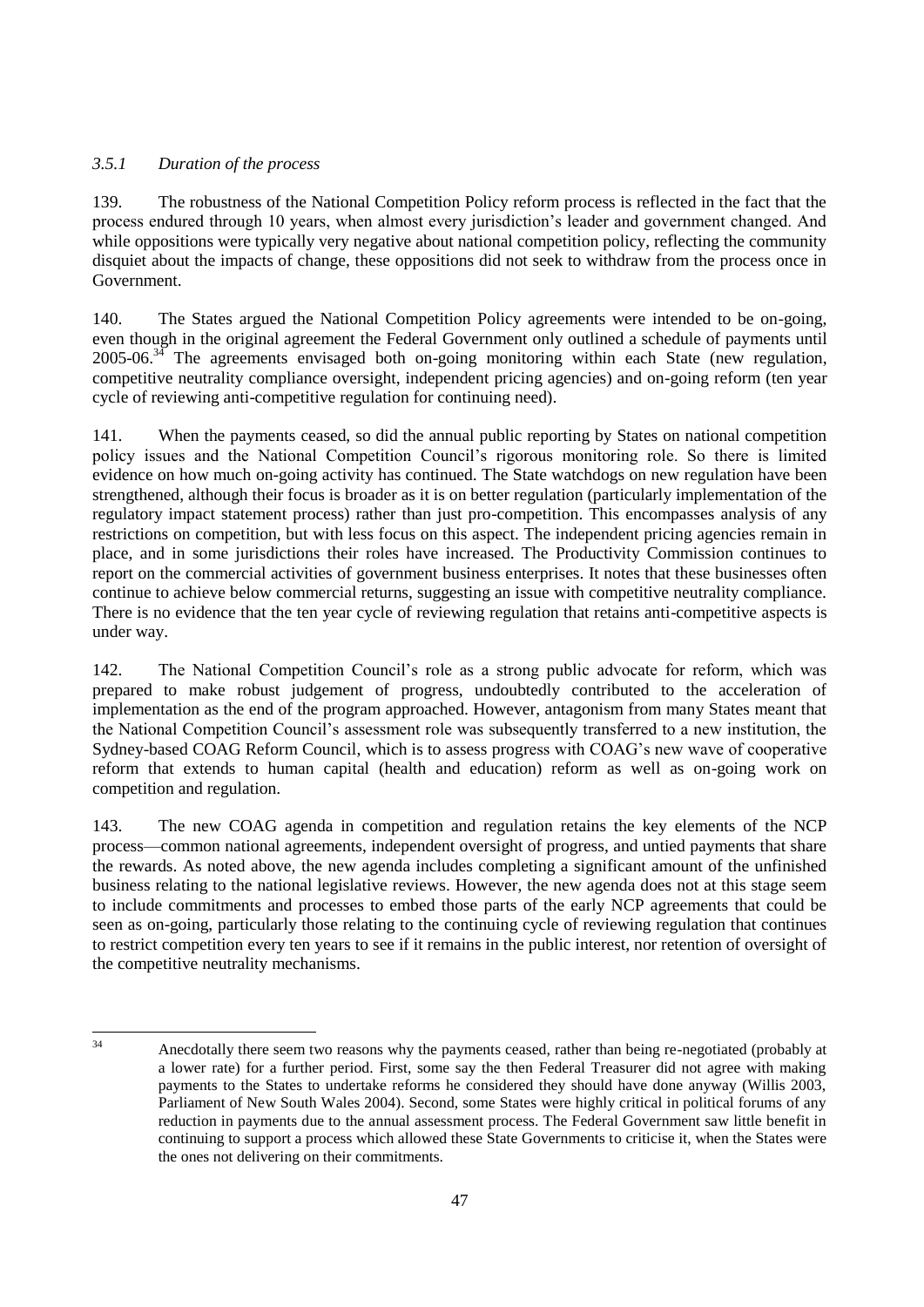| Date             | <b>Event</b>                                                                                                       |
|------------------|--------------------------------------------------------------------------------------------------------------------|
| 30 October 1990  | Special Premiers' Conference establishes joint Commonwealth-State committee on microeconomic reform.               |
| 12 March 1991    | Prime Minister Bob Hawke observed that expanding the scope of the Trade Practices Act would provide significant    |
|                  | benefit (in Building a Competitive Australia statement to Parliament).                                             |
| 30 July 1991     | Special Premier's Conference agrees that competitive markets would benefit Australia, and that a national approach |
|                  | to competition policy would be important.                                                                          |
| 4 October 1992   | Independent Committee of Inquiry into a National Competition Policy for Australia established, chaired by          |
|                  | Professor Fred Hilmer.                                                                                             |
| 7 December 1992  | First meeting of the Council of Australian Governments (COAG).                                                     |
| 25 August 1993   | Report of Independent Committee of Inquiry into a National Competition Policy for Australia released (Hilmer       |
|                  | Report).                                                                                                           |
| 25 February 1994 | Council of Australian Governments agrees to accelerate microeconomic reform, endorsing the Hilmer Report           |
|                  |                                                                                                                    |
|                  | principles.                                                                                                        |
| 19 August 1994   | COAG agrees in principle to competition policy reform process and releases draft agreements.                       |
| 11 April 1995    | COAG signs the agreements to implement national competition policy.                                                |
| 11 April 1995    | Industry Commission's assessment of growth and revenue implications of Hilmer and related reforms published.       |
| 6 November 1995  | National Competition Council (NCC), Australian Competition and Consumer Commission and Australian                  |
|                  | Competition Tribunal created.                                                                                      |
| 30 June 1997     | NCC finalises its first independent Assessment of State and Territory Progress with Implementing National          |
|                  | Competition Policy and Related Reforms.                                                                            |
| 14 October 1999  | PC report on Impact of Competition Policy Reforms on Rural and Regional Australia released                         |
| 26 July 1999     | NCC assessment report (second tranche) is released, and Treasurer accepts a recommendation to defer a              |
|                  | A\$15 million payment (25 per cent) to Queensland.                                                                 |
| 3 November 2000  | COAG agrees: to provide further guidance to the NCC on how to interpret compliance with the legislative review     |
|                  | requirements; that the timeframe for completing the National Competition Policy program should be extend to        |
|                  | 2005; and that the NCC should undertake annual assessments of implementation progress.                             |
| 14 December 2001 | NCC's 2001 assessment report (third tranche) released.                                                             |
| 6 December 2002  | NCC's 2002 assessment report (third tranche) released.                                                             |
| 8 December 2003  | NCC's 2003 assessment report (third tranche) released.                                                             |
| 25 June 2004     | COAG's agreement on a National Water Initiative transferred the 2005 National Competition Policy assessment of     |
|                  | progress with water reform to the new National Water Commission.                                                   |
| 21 December 2004 | NCC's 2004 assessment report (third tranche) is released.                                                          |
| 14 April 2005    | Productivity Commission's Review of National Competition Policy Reforms is released.                               |
| 3 June 2005      | COAG agrees to a new reform agenda.                                                                                |
| 15 December 2005 | Federal Treasurer announces the final National Competition Payments to States and releases the NCC's final         |
|                  | National Competition Policy assessment. This assessment contained a snapshot of outcomes from the National         |
|                  | Competition Policy program over the period 1995-2005 and final payments recommendations.                           |
| 10 February 2006 | COAG agrees to the National Reform Agenda with the objective of enhancing Australia's human capital and to         |
|                  | continue competition and regulatory reform. COAG agrees in principle to establish a COAG Reform Council            |
|                  | (CRC) which would replace the NCC in reporting to COAG annually on progress in implementing the National           |
|                  | Reform Agenda.                                                                                                     |
| 20 April 2006    | The National Water Commission provided the 2005 National Competition Policy assessment of progress with            |
|                  | water reform.                                                                                                      |
| 13 April 2007    | COAG agrees that the CRC's role is to monitor progress in implementing National Reform Agenda reforms and to       |
|                  | assess the costs and benefits of reforms referred to it unanimously by COAG. COAG also amends the Competition      |
|                  | Principles Agreement.                                                                                              |
| 20 December 2007 | COAG establishes the Business Regulation and Competition Working Group to hasten progress on a new agenda of       |
|                  | regulatory reform                                                                                                  |
| 29 November 2008 | COAG agrees to National Partnership to create 'Seamless national economy' with A\$550 million in payments          |
|                  | linked to outcomes over six years                                                                                  |
|                  |                                                                                                                    |

**Table 7. Timeline for National Competition Policy**

*Source: King & Maddock (1996), Smith (1996), CRC (2008), NCC undated<sup>35</sup>, Federal-State Committee (1988)*

 $\overline{35}$ 

[http://www.ncp.ncc.gov.au/pages/timeline.](http://www.ncp.ncc.gov.au/pages/timeline)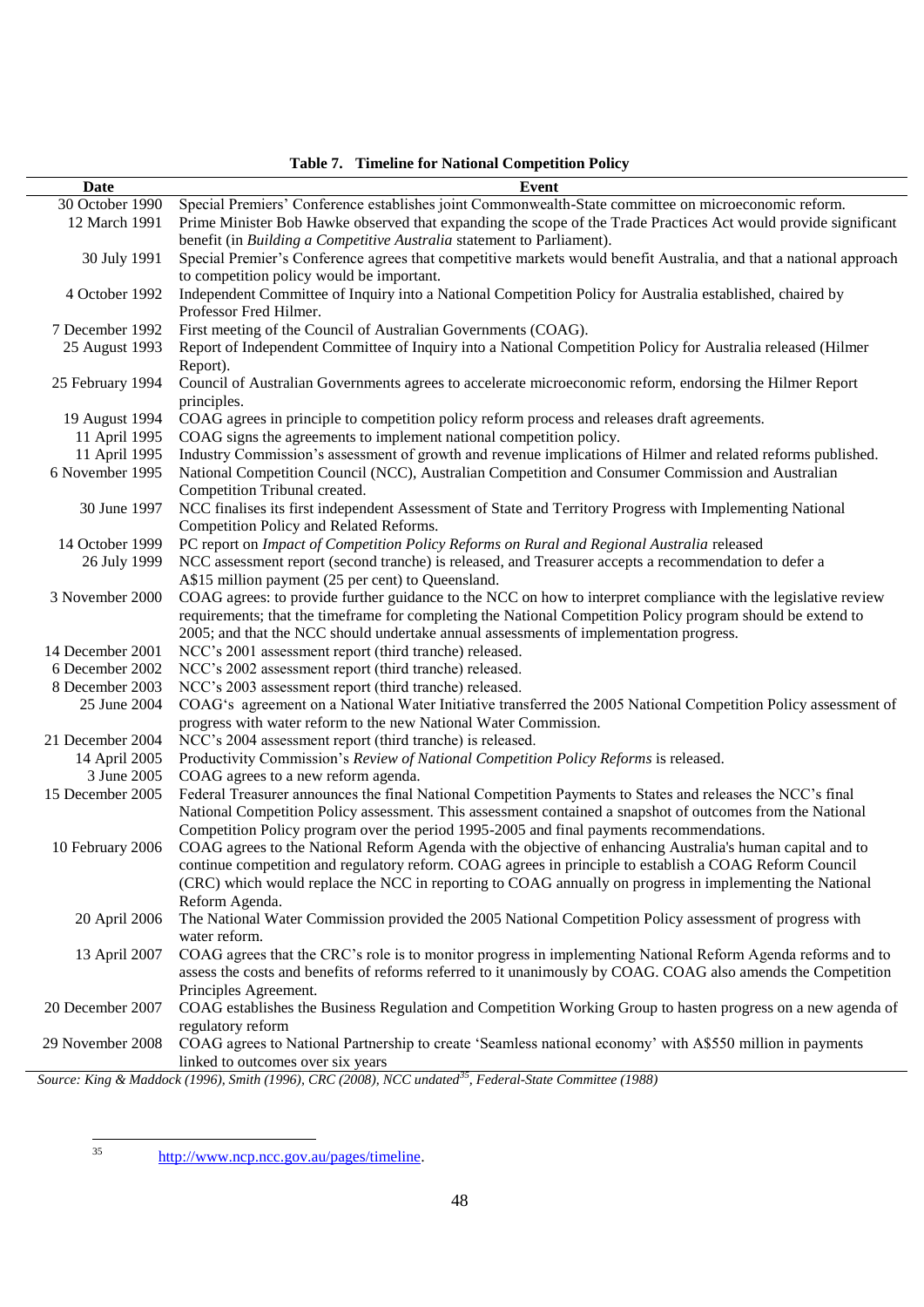# **Table 8. Making Australia's economy more open, competitive and flexible<sup>36</sup>**

|       | Macro-economic,<br>monetary and taxation<br>reforms                                                                             | Labour markets                                                                                                                                                                     | Pro-competitive<br>regulation                                                                                                                                                              | Trade and industry<br>policy                                                                                                                               |
|-------|---------------------------------------------------------------------------------------------------------------------------------|------------------------------------------------------------------------------------------------------------------------------------------------------------------------------------|--------------------------------------------------------------------------------------------------------------------------------------------------------------------------------------------|------------------------------------------------------------------------------------------------------------------------------------------------------------|
| 1970s |                                                                                                                                 |                                                                                                                                                                                    | Loosening of interest<br>rate controls<br><b>Trade Practices Act</b>                                                                                                                       | Reductions in<br>protection, including<br>move from quotas to<br>tariffs                                                                                   |
| 1980s | Currency floated and<br>capital inflow controls<br>removed<br>Tax reform<br>Compulsory<br>contributory private<br>pensions      | Government, union and<br>business industrial<br>relations accord                                                                                                                   | Financial market<br>deregulation<br>Services and product<br>market deregulation <sup>1</sup><br>Corporatisation of<br>national and state<br>government owned<br>utilities<br>Water trading | Foreign bank entry<br>Systematic unilateral<br>reduction in protection<br>Car, steel and clothing<br>sector plans<br>Free trade agreement<br>(New Zealand) |
| 1990s | Central bank<br>independence<br><b>Fiscal</b> consolidation<br>Goods and services tax<br>and removal of selected<br>state taxes | Dismantling of<br>centralised wage fixing<br>Waterfront reform<br>Building sector specific<br>industrial relations<br>reforms<br>Contracting out of<br>labour market<br>assistance | Foreign provision of<br>coastal shipping<br>Privatisation &<br>contracting out <sup>2</sup><br><b>National Competition</b><br>Policy (NCP)<br>Reform of financial<br>regulation            | On-going tariff<br>reductions                                                                                                                              |
| 2000s | Sovereign wealth fund                                                                                                           | Federal takeover and<br>deregulation of<br>industrial relations                                                                                                                    | Implementation of NCP<br>Wheat export<br>monopoly removed                                                                                                                                  | On-going tariff<br>reductions<br>Free trade agreements<br>(Singapore, Thailand,<br>USA, Chile)                                                             |

### **- the key policy reforms -**

<span id="page-48-0"></span>1. Examples include: introduction of second phone company, eliminating price controls for domestic airlines, and barriers to entry to new domestic airlines, and removal of some protections of the post office.

<span id="page-48-1"></span>2. Examples include: the sale of banks and insurance companies; airlines, electricity and gas companies; the introduction of privately operated prisons, rail and tram operations, labour market assistance, information technology, and municipal services.

*Source: Forsyth (2000); Gruen and Stevens (2000); IC (1998c); McKinsey & Co. (2007); PC (1996); PC (2005); RBA (1997)*

 $36$ 

Reforms in italics were implemented by States or both State and Commonwealth Governments.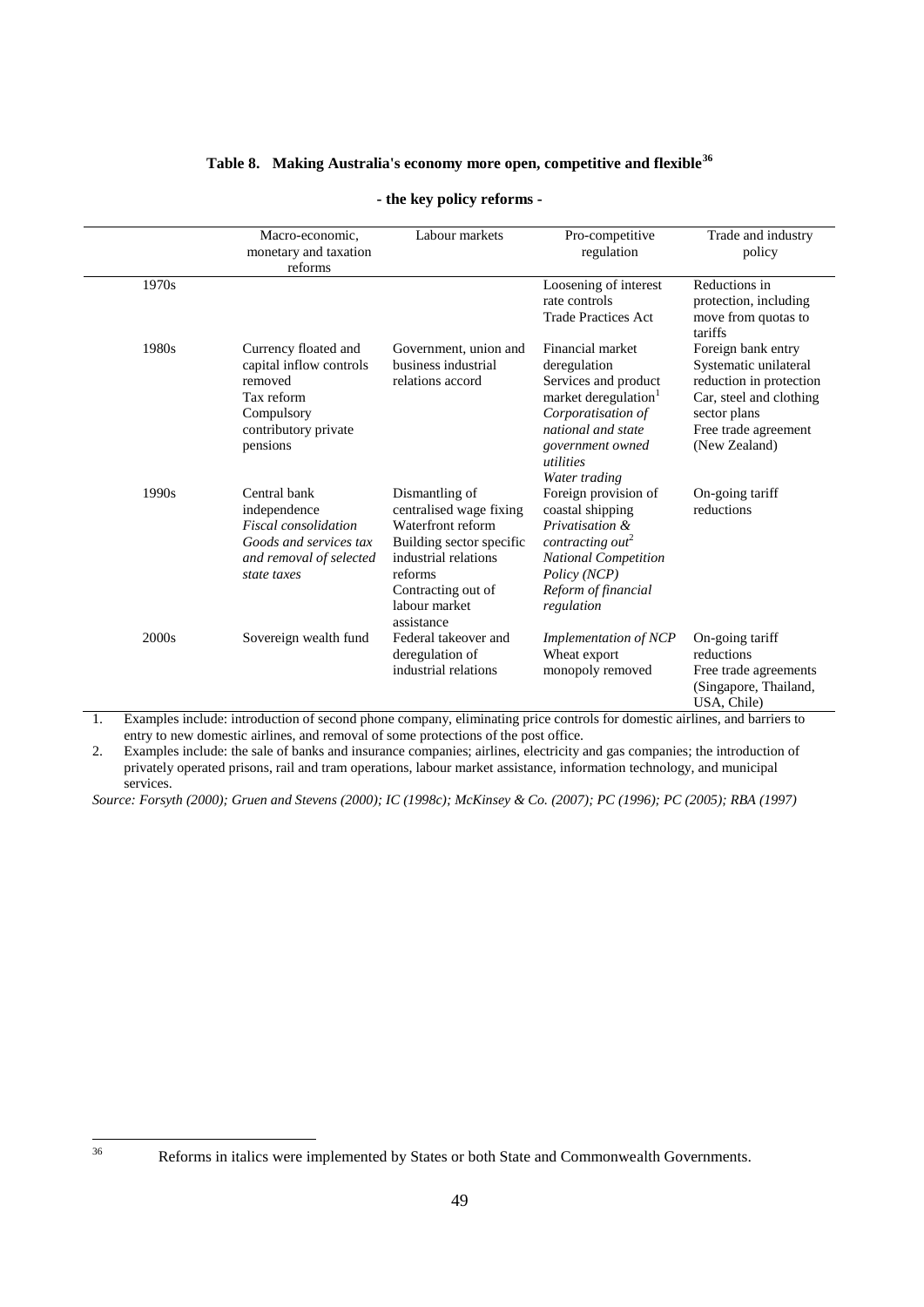|                                     | Federal        | New<br>South<br>Wales | Victoria       | Queensland      | Western<br>Australia | South<br>Australia | Tasmania         | Terrritory Capital | Northern Australian<br>Territory |
|-------------------------------------|----------------|-----------------------|----------------|-----------------|----------------------|--------------------|------------------|--------------------|----------------------------------|
| Special Premiers' Conference        | Hawke          | <i><b>Greiner</b></i> | <b>Kirner</b>  | Goss            | Lawrence Bannon      |                    | Field            | Perron             | Kaine                            |
| October 1990                        | <b>ALP</b>     | <b>Liberal</b>        | <b>ALP</b>     | <b>ALP</b>      | <b>ALP</b>           | <b>ALP</b>         | <b>ALP</b>       | CLP                | <b>Liberal</b>                   |
| Special Premiers' Conference        | Hawke          | Greiner               | Kirner         | Goss            | Lawrence Bannon      |                    | Field            | Perron             | Follett                          |
| une 1991                            | <b>ALP</b>     | Liberal               | <b>ALP</b>     | <b>ALP</b>      | <b>ALP</b>           | <b>ALP</b>         | <b>ALP</b>       | <b>CLP</b>         | <b>ALP</b>                       |
| <b>Special Premiers' Conference</b> | Hawke          | Greiner               | Kirner         | Goss            | Lawrence Bannon      |                    | Field            | Perron             | Follett                          |
| November 1991                       | <b>ALP</b>     | <b>Liberal</b>        | <b>ALP</b>     | <b>ALP</b>      | <b>ALP</b>           | <b>ALP</b>         | <b>ALP</b>       | <b>CLP</b>         | <b>ALP</b>                       |
| Premiers' meeting                   | Hawke          | Greiner               | Kirner         | Goss            | Lawrence Bannon      |                    | Groom            | Perron             | Follett                          |
| April 1992                          | <b>ALP</b>     | <b>Liberal</b>        | <b>ALP</b>     | <b>ALP</b>      | <b>ALP</b>           | <b>ALP</b>         | <b>Liberal</b>   | <b>CLP</b>         | <b>ALP</b>                       |
| Heads of Government meeting         | <b>Keating</b> | Greiner               | Kirner         | Goss            | Lawrence Bannon      |                    | Groom            | Perron             | Follett                          |
| May 1992                            | <b>ALP</b>     | <b>Liberal</b>        | <b>ALP</b>     | <b>ALP</b>      | <b>ALP</b>           | <b>ALP</b>         | <b>Liberal</b>   | <b>CLP</b>         | <b>ALP</b>                       |
| Council of Australian               | Keating        | Fahey                 | <b>Kennett</b> | Goss            | Lawrence Arnold      |                    | Groom            | Perron             | Follett                          |
| Governments (COAG) meet<br>Dec 1992 | <b>ALP</b>     | <b>Liberal</b>        | <b>Liberal</b> | <b>ALP</b>      | <b>ALP</b>           | <b>ALP</b>         | <b>Liberal</b>   | <b>CLP</b>         | <b>ALP</b>                       |
| COAG meeting                        | Keating        | Fahey                 | Kennett        | Goss            | Court                | Arnold             | Groom            | Perron             | Follett                          |
| June 1993                           | <b>ALP</b>     | Liberal               | <b>Liberal</b> | <b>ALP</b>      | <b>Liberal</b>       | <b>ALP</b>         | Liberal          | <b>CLP</b>         | <b>ALP</b>                       |
| COAG meeting                        | Keating        | Fahey                 | Kennett        | Goss            | Court                | <b>Brown</b>       | Groom            | Perron             | Follett                          |
| February 1994                       | <b>ALP</b>     | <b>Liberal</b>        | Liberal        | <b>ALP</b>      | <b>Liberal</b>       | <b>Liberal</b>     | Liberal          | <b>CLP</b>         | <b>ALP</b>                       |
| COAG meeting                        | Keating        | Fahey                 | Kennett        | Goss            | Court                | <b>Brown</b>       | Groom            | Perron             | Follett                          |
| <b>July 1994</b>                    | <b>ALP</b>     | Liberal               | <b>Liberal</b> | <b>ALP</b>      | <b>Liberal</b>       | Liberal            | Liberal          | <b>CLP</b>         | <b>ALP</b>                       |
| COAG meeting                        | Keating        | Fahey                 | Kennett        | Goss            | Court                | <b>Brown</b>       | Groom            | Perron             | Follett                          |
| August 1994                         | <b>ALP</b>     | <b>Liberal</b>        | Liberal        | <b>ALP</b>      | <b>Liberal</b>       | Liberal            | <b>Liberal</b>   | <b>CLP</b>         | <b>ALP</b>                       |
| COAG meeting                        | Keating        | Fahey                 | Kennett        | Goss            | Court                | <b>Brown</b>       | Groom            | Perron             | Follett                          |
| November 1994                       | <b>ALP</b>     | <b>Liberal</b>        | <b>Liberal</b> | <b>ALP</b>      | <b>Liberal</b>       | Liberal            | Liberal          | <b>CLP</b>         | <b>ALP</b>                       |
| COAG meeting                        | Keating        | Fahey                 | Kennett        | Goss            | Court                | <b>Brown</b>       | Groom            | Perron             | Carnell                          |
| February 1995                       | <b>ALP</b>     | Liberal               | <b>Liberal</b> | <b>ALP</b>      | <b>Liberal</b>       | Liberal            | Liberal          | <b>CLP</b>         | <b>Liberal</b>                   |
| COAG meeting                        | Keating        | Carr                  | Kennett        | Goss            | Court                | <b>Brown</b>       | Groom            | Perron             | Carnell                          |
| April 1995                          | <b>ALP</b>     | <b>ALP</b>            | <b>Liberal</b> | <b>ALP</b>      | <b>Liberal</b>       | <b>Liberal</b>     | <b>Liberal</b>   | <b>CLP</b>         | <b>Liberal</b>                   |
| COAG meeting                        | Keating        | Carr                  | Kennett        | <b>Borbidge</b> | Court                | <b>Brown</b>       | Rundle           | <b>Stone</b>       | Carnell                          |
| April 1996                          | <b>ALP</b>     | <b>ALP</b>            | <b>Liberal</b> | $\bf NP$        | <b>Liberal</b>       | Liberal            | <b>Liberal</b>   | CLP                | <b>Liberal</b>                   |
| COAG meeting                        | Howard         | Carr                  | Kennett        | <b>Borbidge</b> | Court                | <b>Brown</b>       | Rundle           | Stone              | Carnell                          |
| June 1996                           | <b>Liberal</b> | <b>ALP</b>            | <b>Liberal</b> | NP              | <b>Liberal</b>       | Liberal            | Liberal          | <b>CLP</b>         | Liberal                          |
| COAG meeting                        | Howard         | Carr                  | Kennett        | <b>Borbidge</b> | Court                | Olsen              | Rundle           | Stone              | Carnell                          |
| November 1997                       | Liberal        | <b>ALP</b>            | <b>Liberal</b> | <b>NP</b>       | <b>Liberal</b>       | <b>Liberal</b>     | <b>Liberal</b>   | <b>CLP</b>         | Liberal                          |
| COAG meeting                        | Howard         | Carr                  | Kennett        | <b>Beatttie</b> | Court                | Olsen              | <b>Bacon ALP</b> | <b>Burke</b>       | Carnell                          |
| April 1999                          | Liberal        | <b>ALP</b>            | Liberal        | <b>ALP</b>      | <b>Liberal</b>       | Liberal            |                  | CLP                | Liberal                          |
| COAG meeting                        | Howard         | Carr                  | <b>Bracks</b>  | <b>Beatttie</b> | Court                | Olsen              | <b>Bacon ALP</b> | Burke              | <b>Humphries</b>                 |
| November 2000                       | Liberal        | <b>ALP</b>            | <b>ALP</b>     | <b>ALP</b>      | <b>Liberal</b>       | Liberal            |                  | CLP                | <b>Liberal</b>                   |
| COAG meeting                        | Howard         | Carr                  | <b>Bracks</b>  | Beatttie        | Gallop               | Olsen              | Bacon ALP        | <b>Burke</b>       | Humphries                        |
| June 2001                           | Liberal        | <b>ALP</b>            | <b>ALP</b>     | <b>ALP</b>      | <b>ALP</b>           | <b>Liberal</b>     |                  | CLP                | Liberal                          |
| COAG meeting                        | Howard         | Carr                  | <b>Bracks</b>  | Beatttie        | Gallop               | Rann               | Bacon ALP        | <b>Martin</b>      | <b>Stanhope</b>                  |
| April 2002                          | Liberal        | <b>ALP</b>            | <b>ALP</b>     | <b>ALP</b>      | <b>ALP</b>           | <b>ALP</b>         |                  | <b>ALP</b>         | <b>ALP</b>                       |
| COAG meeting                        | Howard         | Carr                  | <b>Bracks</b>  | Beatttie        | Gallop               | Rann               | Bacon ALP        | Martin             | Stanhope                         |
| December 2002                       | Liberal        | <b>ALP</b>            | <b>ALP</b>     | <b>ALP</b>      | <b>ALP</b>           | <b>ALP</b>         |                  | <b>ALP</b>         | <b>ALP</b>                       |
| COAG meeting                        | Howard         | Carr                  | <b>Bracks</b>  | Beatttie        | Gallop               | Rann               | Bacon ALP        | Martin             | Stanhope                         |
| August 2003                         | Liberal        | <b>ALP</b>            | <b>ALP</b>     | <b>ALP</b>      | <b>ALP</b>           | <b>ALP</b>         |                  | <b>ALP</b>         | <b>ALP</b>                       |
| COAG meeting                        | Howard         | Carr                  | <b>Bracks</b>  | Beatttie        | Gallop               | Rann               | Lennon ALP       | Martin             | Stanhope                         |
| <b>June 2004</b>                    | Liberal        | <b>ALP</b>            | <b>ALP</b>     | ALP             | <b>ALP</b>           | <b>ALP</b>         |                  | <b>ALP</b>         | <b>ALP</b>                       |
| COAG meeting                        | Howard         | Carr                  | <b>Bracks</b>  | Beatttie        | Gallop               | Rann               | Lennon ALP       | Martin             | Stanhope                         |
| June 2005                           | Liberal        | <b>ALP</b>            | <b>ALP</b>     | ALP             | <b>ALP</b>           | <b>ALP</b>         |                  | <b>ALP</b>         | <b>ALP</b>                       |

**Table 9. Political leadership during the consensus building and implementation phases<sup>37</sup>**

*Source*s: Federal-State Committee (1988), COAG website, various State Government websites

 $37$ 

This table provides an indication of the level of political change, both of leadership and of the dominant ruling party, during the NCP period. Names in italics are new leaders.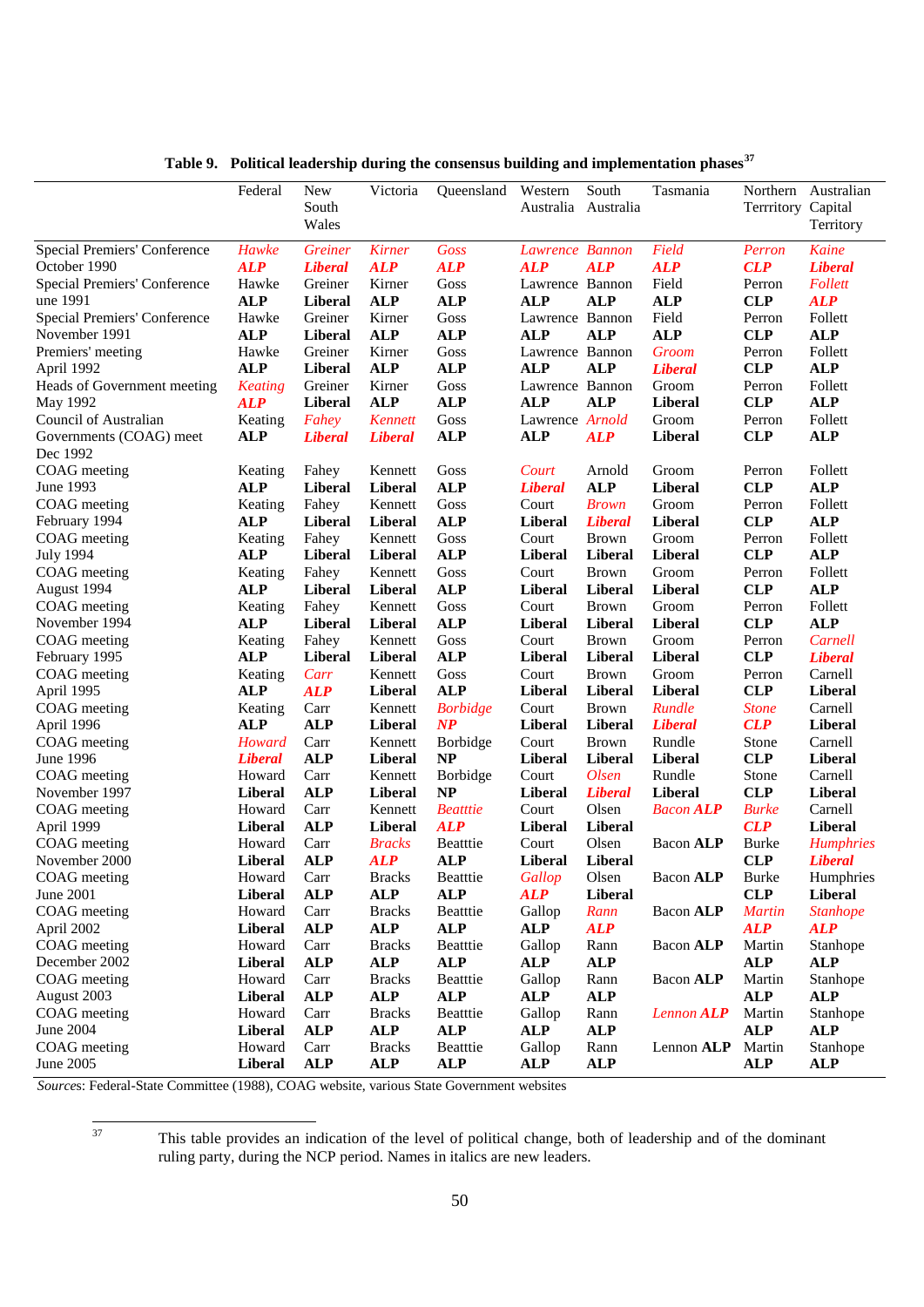# **APPENDIX A: DAIRY MARKET REFORM UNDER NCP**

### **1. Dairy market regulation pre-NCP**

1. The dairy sector was one of the sectors reformed as part of the National Competition Policy process. This case study illustrates the nature of the reform, and the process undertaken, including the transitional arrangements that were put in place to achieve this politically challenging reform.

2. In 1991 the Australian dairy market was highly regulated by both the Federal and all State Governments. The interventions included:

- regulated farm-gate prices for fresh milk $38$  in all States;
- pooled proceeds from fresh milk and milk used for manufacturing, or supply quotas for drinking milk;
- regulated processing and distribution of fresh milk in most States, including set price margins for processors, distributors, retailers and vendors;<sup>39</sup>
- regulated retail prices for fresh milk in all States except Western Australia;
- restricted interstate trade in fresh milk between some States;
- a levy on all milk production which was used to subsidise exports of dairy products, thereby increasing the domestic prices of those products;
- a tariff quota which restricts imports of cheese;
- Federal Government underwriting of export returns on certain bulk dairy products; and
- export controls enforced by a Federal Government statutory body (IC 1991a, p. XIII).

3. The result was, as the Industry Commission put it, an "... industry [is] replete with government interventions. These cause inefficient resource use and increased consumer prices for fresh milk and dairy products. The result is a reduction in the total welfare of the Australian community." The Commission estimated the efficiency cost to the Australian economy of A\$29 million per year.

4. Moreover, the Commission estimated that the industry arrangements resulted in annual transfers of A\$280 million from consumers to the dairy industry in 1991, and subsequent analysis estimated it had increased to A\$500 million by 1997, or about 20¢/litre for New South Wales consumers (IC 1997). And this most affected the poor as they spent a higher proportion of their income on milk products than the

 $38$ <sup>38</sup> The term used for fresh milk sold for domestic consumption was 'market milk', and milk used for other purposes was described as 'manufactured milk'.

<sup>&</sup>lt;sup>39</sup> The Australian Capital Territory had controls which led to the home delivery sector being cross-subsidised by the retail sector by an amount equivalent to 2.5  $\phi$ /litre.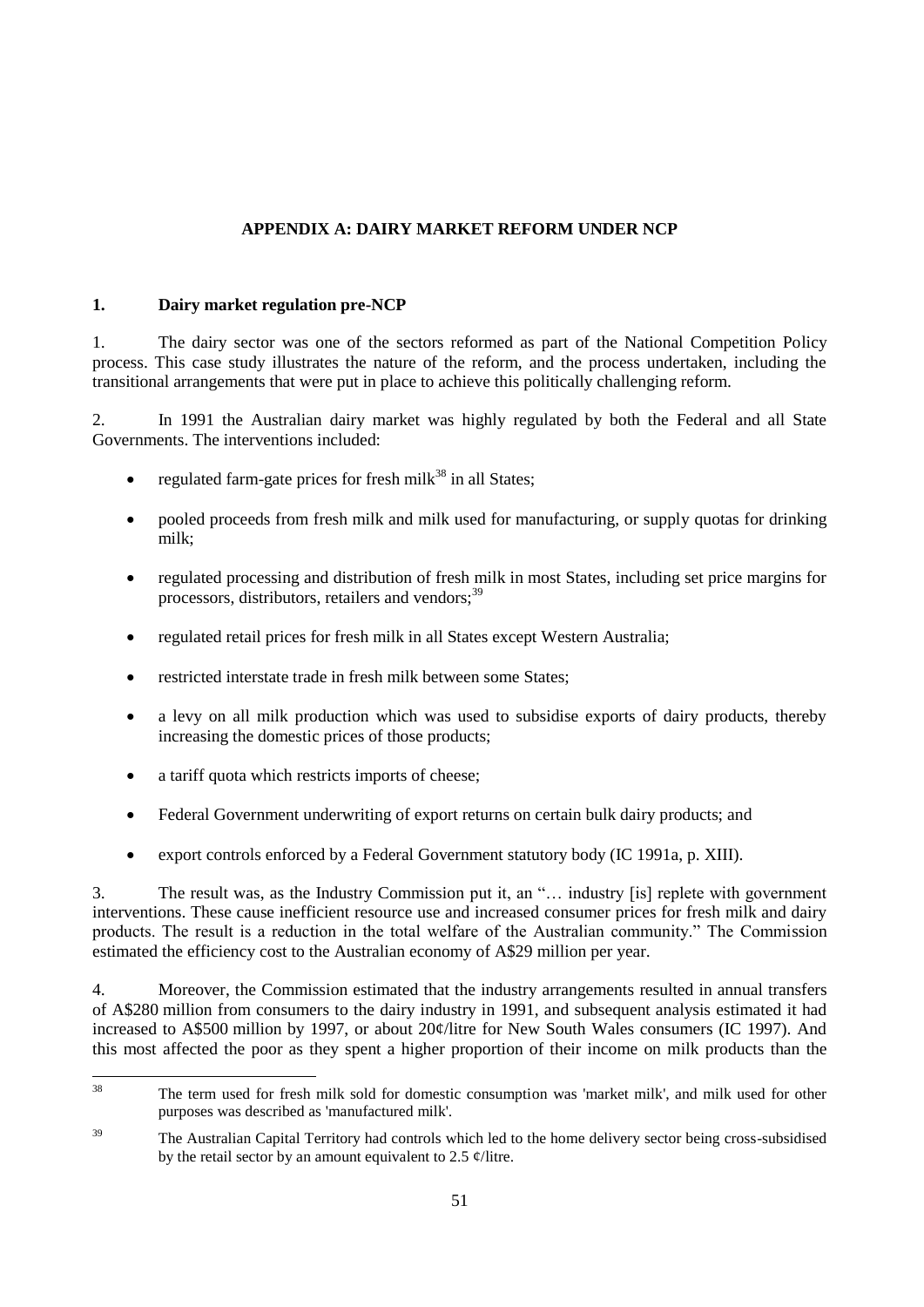wealthy—the poorest 20 per cent of Australian spent 1.9 per cent of their income on dairy products, whereas the wealthiest spent about 1.2 per cent. $40$ 

5. The objectives of these restrictions on competition were unclear, concluded the Commission's final inquiry report after an extensive public inquiry. The Commission noted that objectives appeared to include ensuring year-round supply of fresh milk, sourced within that State at stable prices, and to provide assistance to the dairy industry. Participants in the Commission's inquiry also argued that government pricing controls were necessary given the imbalance between small farmers and large processors.

6. The Commission noted that many State regulations dated from an era when refrigeration and transport facilities were inferior by today's standards, making local supply more critical. Moreover, the Commission noted that the issues of market power are best dealt with through the general competition law, recognising that some of the dairy regulation pre-dated the introduction of national competition law in 1974.

7. In the early 1990s, all governments, except the ACT, agreed to remove their post-farmgate arrangements, including regulation, price and margins, throughout the processing, vending and retail chain, but retained the other extensive regulation.

# *1.1 The industry structure*

8. The dairy industry was Australia's fourth largest rural industry in 1999. It had developed on a state-based model, with very little trade across State borders. The Victorian industry accounted for more than 60 per cent of output, while New South Wales, the second largest, accounted for less than 15 per cent.

9. Each State had a statutory market authority which controlled domestic sales, as did the Federal Government for exports. States had had responsibility for the regulation and control of milk from vat to consumer, to ensure the quality and availability of milk supplies year round.

10. The industry, both at the farm level and the processors, had been gradually consolidating for decades, in response to technical and market changes. In 1986 the Federal Government reformed its assistance to make the dairy manufacturing sector more exposed to international market developments, and each firm more dependent on the success of their own production and marketing activities. This led to a process of rationalisation in the manufacturing sector, with the smaller cooperatives merging to achieve increased economies of scale in both processing and marketing. Cooperatives still play a large role in the Australian dairy industry, but they are significantly fewer in number and larger in size (Dairy Australia undated).

11. Australia and New Zealand were very low cost producers by international standards, even before the reforms (figure 5). But the complex regulatory arrangements somewhat dulled the incentives for farmers and processors to seek out further efficiency gains, and for processors to develop new markets and innovative products.

 $40^{\circ}$ 

Author's calculations based on 1998-99 ABS data (ABS 2000).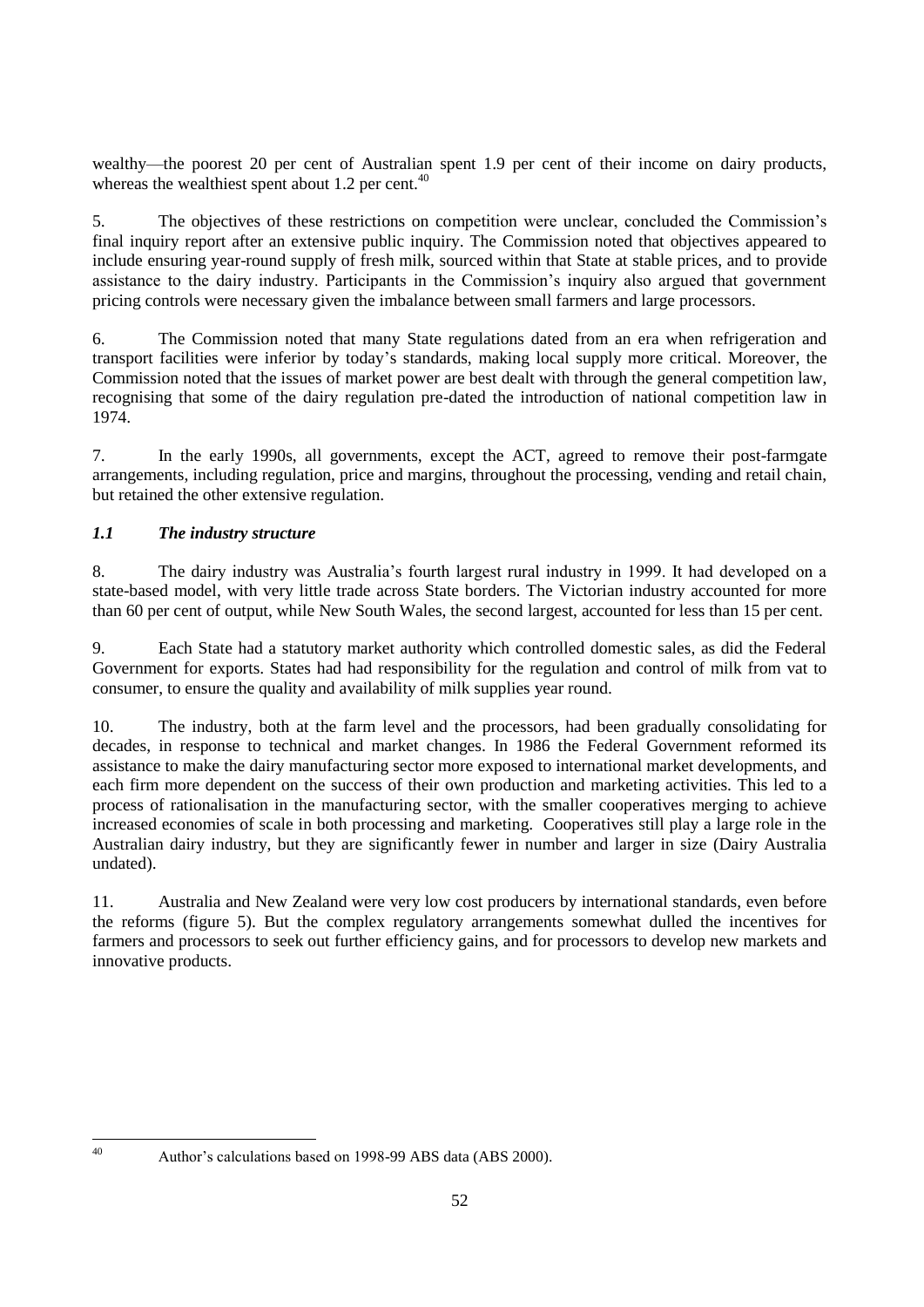| Country or region | 1995   | 1996  | 1997  | 1998  | 1999   |
|-------------------|--------|-------|-------|-------|--------|
| EU-15 average     | 55.58  | 48.09 | 45.20 | 52.82 | 45.76  |
| United States     | 39.62  | 40.08 | 38.35 | 53.85 | 46.65  |
| Canada            | 52.24  | 47.84 | 51.86 | 57.76 | 54.39  |
| Japan             | 142.36 | 96.59 | 96.12 | 96.28 | 103.54 |
| New Zealand       | 30.75  | 26.08 | 25.18 | 24.15 | 24.59  |
| Australia         | 29.35  | 27.88 | 27.17 | 26.43 | 24.90  |

**Figure 1. International farm-gate milk prices (A\$ per 100kg milk)**

*Source: Australian Dairy Commission 2000 cited in ACCC 2001*

12. And Australia had become a more efficient producer as the sector consolidated to fewer larger farms.

### **2. National Competition Policy reviews**

13. The Industry Commission's 1991 inquiry had not led to the wholesale reform it recommended. Consequently after the National Competition Policy agreements were agreed, the State and Federal Governments had to subject the various Acts that restricted competition in the dairy industry to National Competition Policy reviews starting in 1997 (see table below). New South Wales and Queensland undertook public reviews, receiving submissions from a range of interested parties, and developing estimates of the extent of the transfers from consumers to the producers due to the State regulation. However, these reviews were undertaken by joint government-industry panels, with the industry members perhaps not surprisingly recommending retention of the restrictions. Agriculture Western Australia conducted its review, overseen by the Treasury, but also supported by an industry working party, which recommended retention of regulation controls. In contrast, the Victorian Government's review was undertaken by an independent consultant, consistent with the Victorian *National Competition Policy: Guidelines for the Review of Legislative Restrictions on Competition* (Victorian Government 1996).

14. In its 1999 assessment of States compliance with the Legislative Review Requirements, the National Competition Council noted there was also perception within the industry that, of all of the States, Victoria was the most likely to fully deregulate its dairy industry arrangements following its current review.<sup>41</sup> If this occurred, it was widely understood to be likely to have ramifications for dairy regulation in other States, particularly on the Eastern seaboard (NCC 1999). Should Victoria deregulate, it would become increasingly difficult for other jurisdictions to sustain any remaining price and market restrictions, due to the competitiveness of Victorian producers, processors and manufacturers, the operation of the *Mutual Recognition Act* and the threat of inter-state trade.

 $41$ 

<sup>41</sup> Victorian and Tasmanian dairy farmers benefited the least from restrictions that increased the price of milk destined for sale as drinking milk as only 8 and 9 per cent of their production went to this market, whereas in the other States the share was between 31 and 49 per cent of milk production. In addition, more of Victoria and Tasmania's milk went into export products—about 66 per cent and 59 per cent respectively whereas for other States it was typically only 20 per cent. Consequently it was not surprising that the Victorian dairy farmers supported ‗orderly' deregulation. (United Dairy Farmers of Victoria, 1998)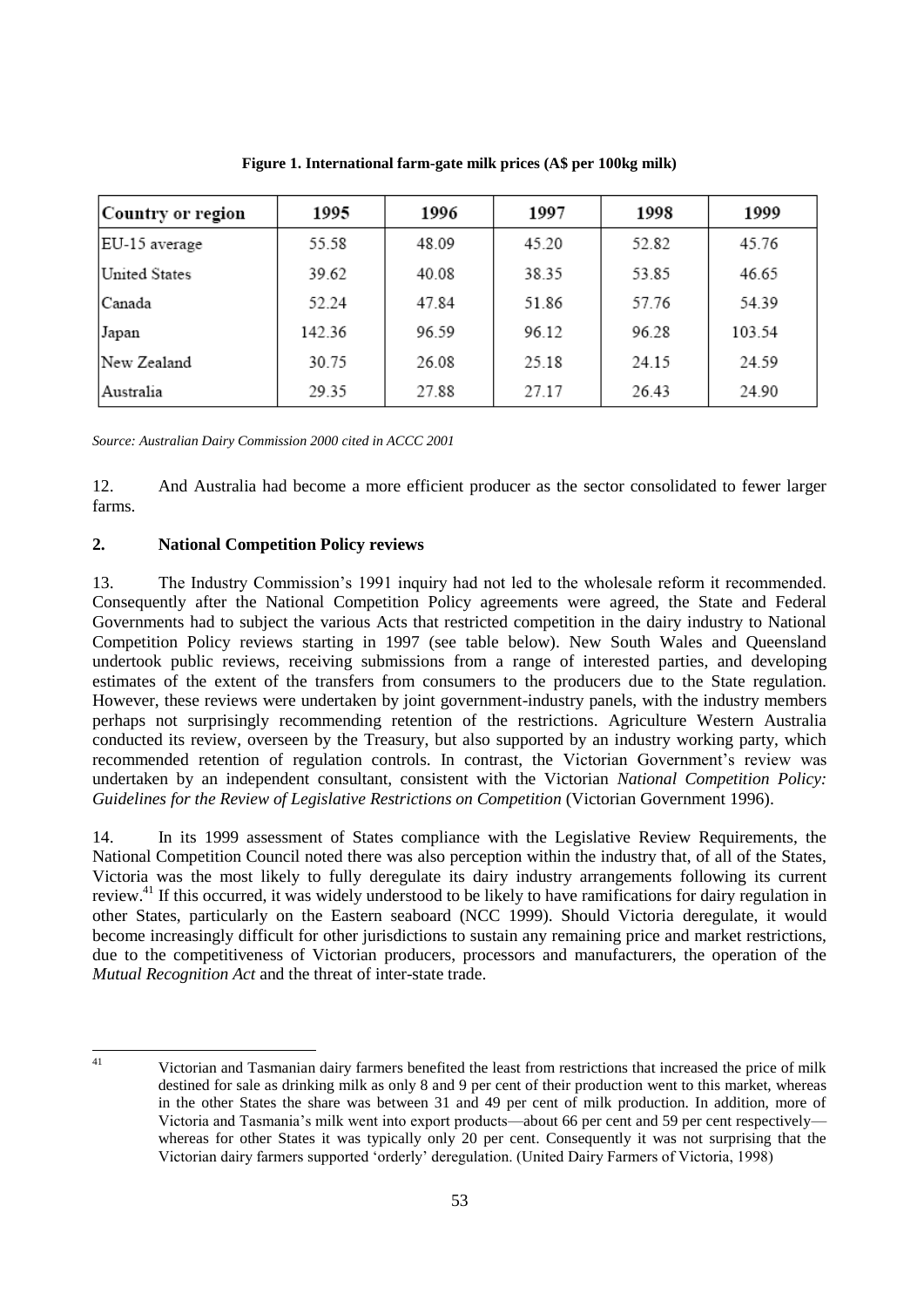15. The Victorian Government was one of the strongest advocates of competition policy, so it was not completely unexpected that it would be more receptive to reform. And, as the National Competition Council predicted, once it committed to deregulate, and thus remove controls on exports to other States (which were of questionable legality given the Australian Constitution's guarantee of free trade in goods between the States) the other adjacent States knew that their existing arrangements were unsustainable. (see ACCC 2001, p.6 for discussion of reviews and Victorian Government plebiscite)

#### **Table 1. Dairy industry legislative reviews**

| <b>State</b>              | Review Activity                                                                                                                                                                                                                                                                                                                                              |
|---------------------------|--------------------------------------------------------------------------------------------------------------------------------------------------------------------------------------------------------------------------------------------------------------------------------------------------------------------------------------------------------------|
| <b>New South Wales</b>    | Publicly reviewed in November 1997 by a joint government-industry panel. Chair (from the<br>New South Wales Department of Agriculture) and industry members recommended<br>retention of restrictions subject to review again in 2003. Other government members<br>recommended removal of restrictions within $3 - 5$ years if national reform did not occur. |
| Victoria                  | Publicly reviewed in 1999 by independent consultant. The review recommended the<br>removal of all restrictions except those that safeguard public health. It further recommended<br>third party auditing of dairy food safety subject to acceptance of importing countries.                                                                                  |
| Queensland                | Reviewed in 1998 by a joint government/industry panel. The review recommended:<br>retention of farmgate price regulation for five years to December 2003, but reviewed again<br>before 1 January 2001; and extension of quota arrangements from South into Central and<br>North Queensland for five years.                                                   |
| Western<br>Australia      | Reviewed in 1998 by officials, assisted by an industry working party. The review<br>recommended repeal of the Act upon deregulation by Victoria.                                                                                                                                                                                                             |
| South Australia           | Price-setting restrictions publicly reviewed in 1999 by officials. The review recommended<br>removal of these. Food safety provisions remain under review by officials.                                                                                                                                                                                      |
| Tasmania                  | Publicly reviewed in 1999 by a government-industry panel. The review recommended<br>deregulation after five years subject to outcome of Victoria's dairy legislation review and<br>national reforms.                                                                                                                                                         |
| <b>ACT</b>                | Reviewed in 1998 by officials. The review recommended: separation of Authority's<br>regulatory and commercial roles; retention of retail price controls until mid-2000; reform of<br>home vending arrangements; and retention of compulsory acquisition of ACT milk.                                                                                         |
| Source: NCC 2001, p. 13.7 |                                                                                                                                                                                                                                                                                                                                                              |

# *2.1 The adjustment package*

16. In early 1999, as it became clear that deregulation was inevitable, the industry's peak policy body, the Australian Dairy Industry Council (ADIC), approached the Federal Government with a plan for an orderly, national approach to the deregulation of the drinking milk sector in conjunction with the end of manufacturing milk price support. The industry sought support during this adjustment period to ensure that uncertainties and short-term declines in income did not destabilise the industry and adversely impact on its longer-term growth potential (DAFF). The Federal Government was very conscious of the impacts of dairy industry deregulation on farmers and local dairy communities and it was clear from the Government's perspective that, once the State market milk regulations were removed, a considerable number of dairy producers would experience significant and abrupt income losses, and without assistance many would have difficulty adapting to the new market conditions.

17. On 28 September 1999, the Federal Government announced it would implement the Dairy Structural Adjustment Program (DSAP). On 1 July 2000, the Federal Government made available an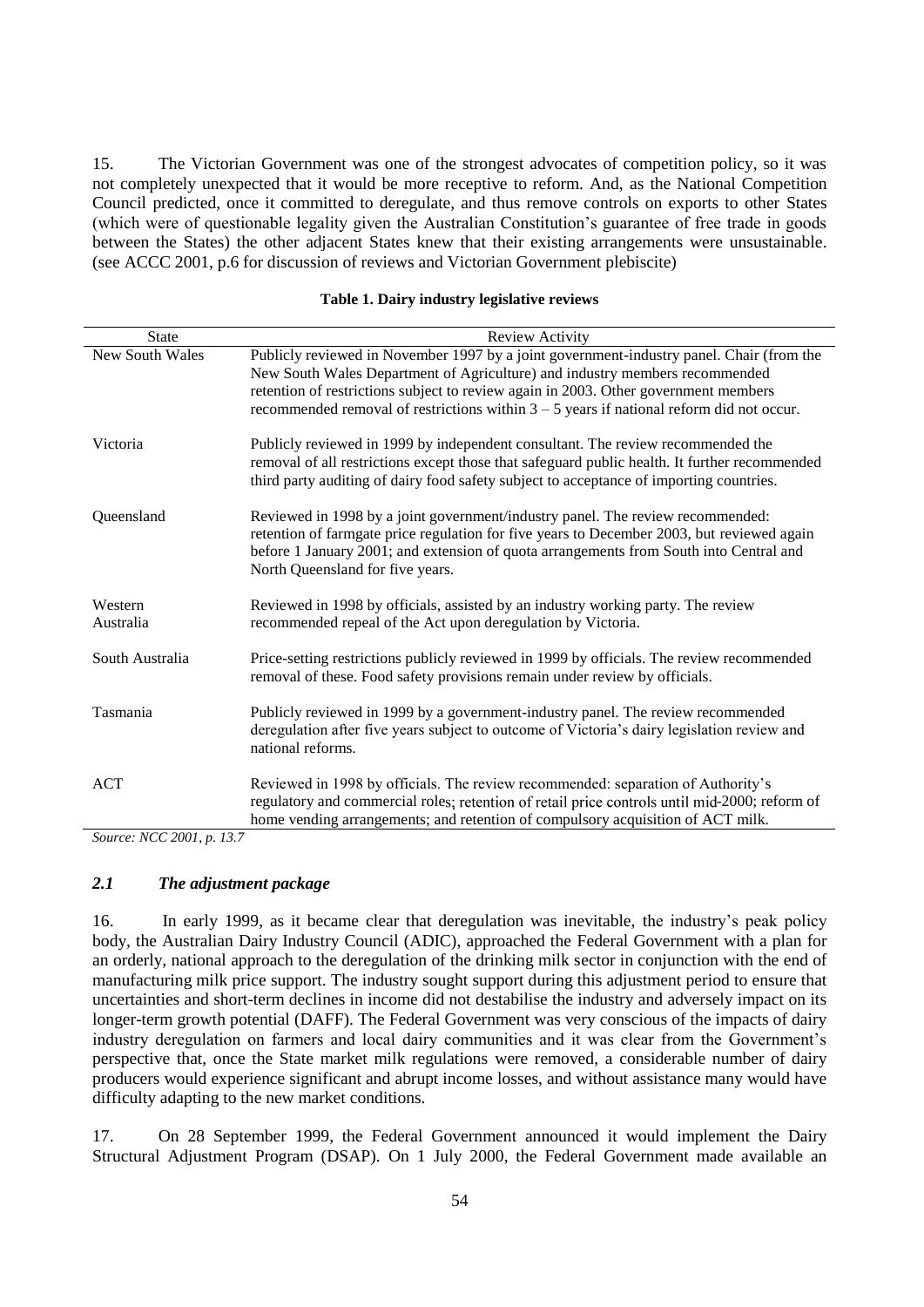industry adjustment package worth A\$1.78 billion to assist the dairy industry and dairy communities make the transition to a deregulated environment. In addition, in May 2001 a further A\$159 million supplementary assistance package was announced, bringing the total amount of Government assistance for restructure of the dairy industry to A\$1.94 billion. This was the largest amount ever provided by the Federal Government for rural adjustment (DAFF undated).

18. The industry proposal for transition assistance was based on five years of the estimated 1998-99 value of the regulations, with estimates of the initial income effects of deregulation ranging from around 10 per cent in the export sector to more than 25 per cent for producers focused on fluid milk sales (Harris 2005). DSAP grants were fixed amounts based on the amount of drinking milk (paid at 46¢/litre) produced in 1998-99. The initial effects of deregulation showed the industry proposal had underestimated the regulated component of the fluid milk price premium, and ultimately the grants were equivalent to the loss of 2-3 years of the income obtained from the regulations. DSAP grants were considerably higher in States where drinking milk sales were a high proportion of total milk output. The average per farm payment was worth A\$196,000 in New South Wales and A\$143,000 in Queensland, compared with A\$97,000 per farm in Victoria.

19. The industry adjustment package was funded by a Federal Government (retail) Dairy Adjustment Levy of 11 cents per litre on retail sales of drinking milk which started on 8 July 2000 and is estimated to run until 2010.

20. The levy funds quarterly DSAP payments (over eight years) to Australian dairy farmers, to assist them to make the adjustments to a deregulated environment, with minimal social and economic disruption. Farmers could use the funds to exit the dairy industry, or to re-invest in improving the productivity of their dairy operations. At the outset, the dairy industry and Government agreed that it was most appropriate for the consumer to pay the levy given it was the consumer that was most likely to benefit significantly from lower costs for fresh milk and greater choice.<sup>42</sup>

21. As noted by Harris (2005), the levy arrangement was equivalent to a two step phasing out of the drinking milk price support mechanisms. The levy was set at a rate that would achieve a significant reduction in retail milk prices once deregulation had occurred. It was based on industry estimates about the extent of the decline in farmgate prices and the flow-on effect for supermarket prices of generic brand milk. When the levy is ultimately removed in 2010, consumers should see a second price fall.

# *2.2 On-going competition issues*

22. As noted earlier, some industry participants argued that government price controls were needed due to the market power of the large processors, and the large supermarket chains. While the processors did have market power, they may have been reluctant to exercise it as they had strong incentives to promote continued investment by farmers to ensure the processors had secure supply for their plant. Moreover, and in many case the processors were cooperatives so exploiting their market power by buying milk at low prices would have been merely exploiting their owners.

23. However, one of the objectives of the National Competition Policy reviews was to remove duplicative or unnecessary regulation, and since 1995, the Australian Competition and Consumer Commission (ACCC) had capacity under the general competition law, the *Trade Practices Act* 1974, to

 $42$ While the levy was on retail sales, the final incidence depends on the elasticity of supply and demand. It would seem reasonable to assume that demand for drinking milk is very price inelastic at typical incomes in Australia (recent estimates suggest an own price elasticity of -0.17 for liquid whole and skim milks in the United Kingdom (Lechene 2000)), and has limited competition from imports (and thus relatively inelastic supply), so the final incidence of the levy has been largely on consumers.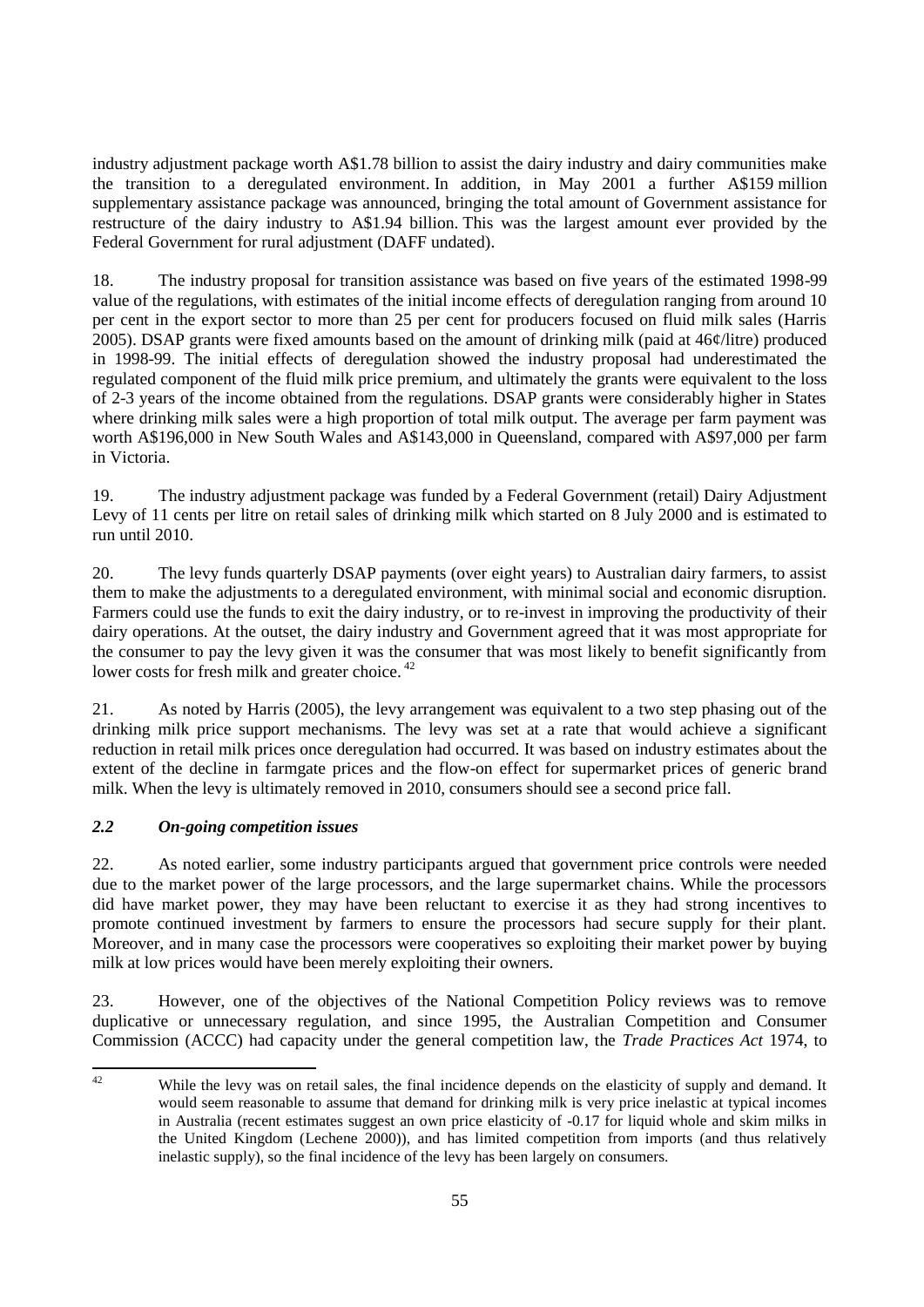grant permission for collective bargaining, which it did for groups of dairy farmers in 2002. The Federal Government then funded a series of workshops in 2003 to help dairy farmers understand the rules and the processes applying to the formation of groups and the potential benefits of collective bargaining as a farm risk management tool. A team of State and national dairy industry representatives, an ACCC representative and a consultant specialising in dairy pricing and marketing ran the two hour workshops using specific local and regional knowledge in 13 regional locations around Australia.

24. The second issue in terms of competition was the high level of market power of Australia's supermarket chains, which are a major distribution channel for milk $43$ . The two major supermarket chains, Woolworths and Coles, account for around 30 and 25 per cent of total packaged groceries respectively, and collectively between 40 and 50 per cent of fresh product categories (ACCC 2008b). All supermarkets (which includes the smaller supermarket chains) share of milk sales increased from 49 per cent in 1999-00 to 55 per cent in 2007-08, with own-brand sales growing strongly over the period from 25 per cent to 56 per cent of their sales (Dairy Australia 2008).

# *2.3 Other regulation*

25. The removal of restrictions on competition did not negate the need for arrangements to ensure the safety of milk, and other regulation relating to dairy production, particularly that related to the environment. The National Competition Policy reforms were very focused on removing unnecessary regulation that affected competition, but there was less focused attention to minimising the unnecessary imposts that were targeted at achieving the other policy objectives. The dairy industry's March 2008 submission to the Productivity Commission inquiry *Regulatory Burdens on Business - manufacturing and distributive trades* argues these imposts have grown subsequently (Australian Dairy Products Federation et. al. 2008) and this could be expected to affect the competitive position of the industry.

# **3. Outcomes for consumers and the industry**

26. As Dairy Australia notes, Australian dairy farmers now operate in a completely deregulated industry environment where international prices are the major factor in determining the price received by farmers for their milk (Dairy Australia undated). However, in moving from the previously highly regulated arrangements to a deregulated market, there were three primary concerns:

- $\bullet$  there would be a large reduction in supply;
- stability of supply throughout the year would be compromised; and
- the reduction in milk prices at the farmgate would be captured by processors or retailers.

27. The reform was essentially overnight rather than phased deregulation. But the impact on producers was reduced by the adjustment payments, while the benefits to consumers were phased as they initially bore the costs of the adjustment levy. However, as figure 6 shows, even with the  $11¢$ /litre levy consumers received cheaper milk, particularly if they bought the generic milk that the large supermarket chains offered. Moreover, the generic share of sales increased after the reforms, further benefiting consumers.

28. The reform did not generate a substantial change in overall output, and indeed no more than typically occurred year-on-year due to weather patterns. Harris noted that the most dramatic farm level adjustment occurred in the first two years after deregulation, with some older farmers retiring, some

 $43$ 

<sup>43</sup> ACCC analysis found that the Australian supermarket sector was more heavily concentrated that the UK, Ireland, Canada, but less than New Zealand and Austria (ACCC 2008b).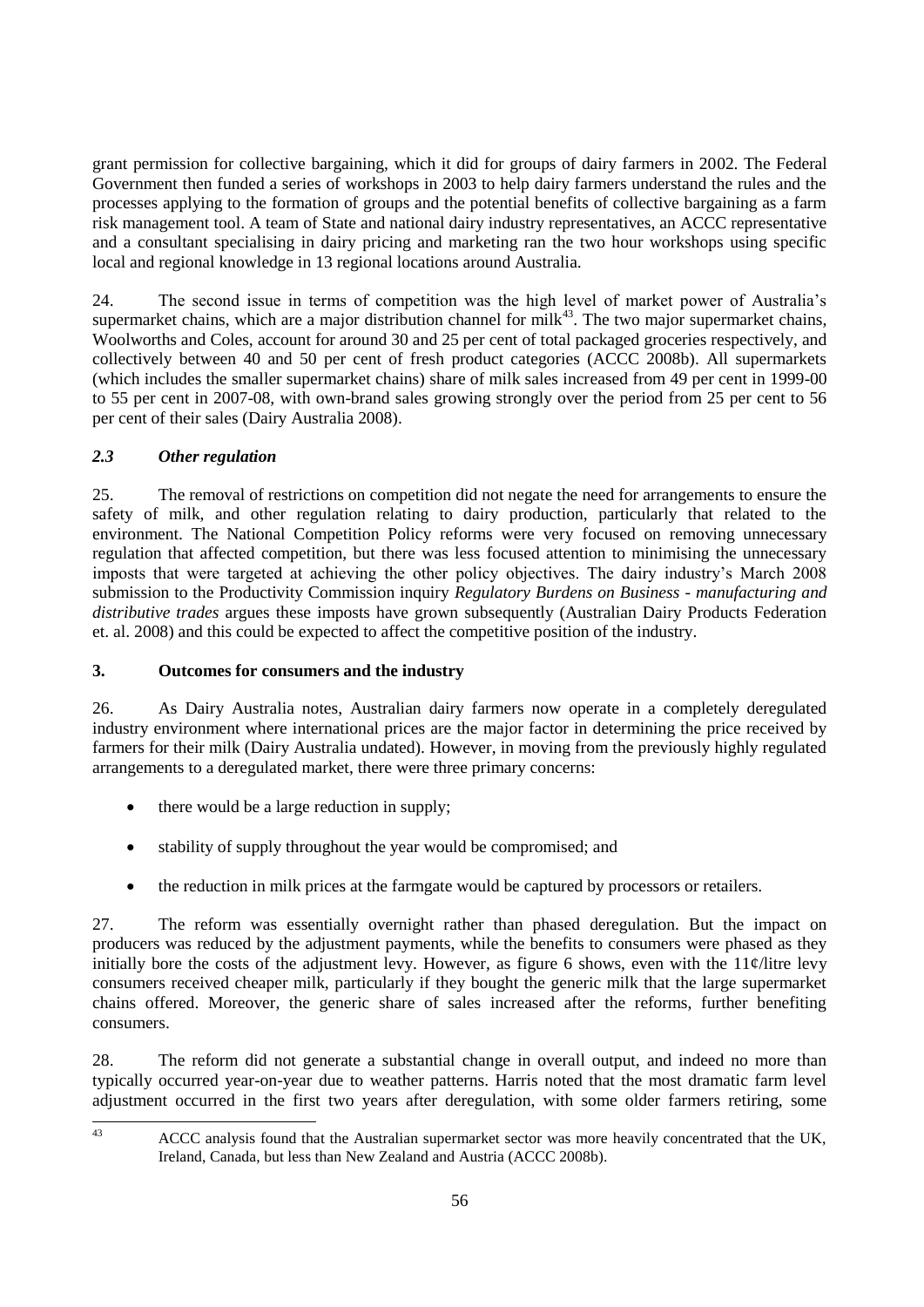switching into alternative farm products and others finding jobs outside of agriculture. But he noted that the remaining farmers invested the adjustment funds in improving the efficiency of their farms, mainly by improving pasture and other measures to improve yields, rather than increasing herd sizes or land devoted to dairying (Harris 2006).

29. There were two reasons to be concerned about stability of supply. First and foremost was assuring a constant supply of fresh drinking milk to consumers. Second, was ensuring sufficient supply throughout the year to manufacturers using milk as a raw material. While there were significant reductions in the number of farms in some States in the first year after deregulation (falling 20 per cent in New South Wales and 15 per cent in Queensland), this did not affect drinking milk supplies, as it remained well over the amount needed for this market segment (Harris 2006).

30. Prior to deregulation, there were political concerns that the benefits of lower prices at the farmgate would not flow through to consumers. To address this issue, the Federal Government gave the ACCC (which has competition, consumer protection and pricing responsibilities) a monitoring function to see that the expected reductions in farmgate prices were not used to increase margins at the processor and retail level. The ACCC's report concluded that consumers were broadly better off, and the fall in prices at the farm gate had not been captured by processors or retailers. Indeed, it increased competition in the retail milk markets from the major retail chains as they discounted generic milk to increase traffic through their stores (Fels 2000).

|                                                  | Regular whole milk   |          |               | <b>Reduced fat milk</b> |                      |          |               |           |
|--------------------------------------------------|----------------------|----------|---------------|-------------------------|----------------------|----------|---------------|-----------|
|                                                  | <b>Branded sales</b> |          | Generic sales |                         | <b>Branded sales</b> |          | Generic sales |           |
| Year ending 30 June                              | A\$/litre            | % change | A\$/litre     | % change                | A\$/litre            | % change | A\$/litre     | % change  |
| 1998-99*                                         | 1.26                 | 2.4      | 1.22          | 1.7                     | 1.39                 | 3.5      | 1.34          | 12.6      |
| 1999-00                                          | 1.33                 | 5.6      | 1.26          | 3.3                     | 1.47                 | 6.1      | 1.37          | 22        |
| 2000-01 **                                       | 1.27                 | $-4.5$   | 1.06          | $-15.9$                 | 1.49                 | 1.4      | 1.20          | $-12.4$   |
| 2001-02                                          | 1.36                 | 7.1      | 1.08          | 1.9                     | 1.56                 | 4.7      | 1.23          | 2.5       |
| 2002-03                                          | 1.40                 | 2.9      | 1.11          | 2.8                     | 1.62                 | 3.8      | 1.27          | 3.3       |
| 2003-04                                          | 1.42                 | 1.4      | 1.11          | 0.0                     | 1.64                 | 1.2      | 1.27          | 0.0       |
| ACCC survey of quarterly price changes in 2000 ^ |                      |          |               |                         |                      |          |               |           |
| March Otr                                        | 1.34                 | $\sim$   | 1.25          | $\sim$                  | 1.66                 | $\sim$   | 1.30          | $\ddotsc$ |
| June Otr                                         | 1.36                 | 1.5      | 1.27          | 1.6                     | 1.68                 | 1.2      | 1.31          | 0.8       |
| September Qtr                                    | 1.30                 | $-4.4$   | 1.15          | $-9.4$                  | 1.65                 | $-1.8$   | 1.21          | $-7.6$    |
| December Otr                                     | 1.19                 | $-8.5$   | 1.08          | $-6.1$                  | 1.63                 | $-1.2$   | 1.18          | $-2.5$    |

### **Figure 2. Consumer milk prices before and after deregulation**

# National average price of supermarket milk sales.

\* Prior to 1999-00 prices of reduced fat milk were based on sales of modified milk.

\*\* Deregulation on 1 July.

^ ACCC data series for 2 litre containers.

#### *Source: Harris 2005*

31. After 2000, prices increased, but far less so for the generic milk sold by supermarkets which were expanding their market share. These price increases in large part reflected the impact of the drought on supply, and the flow on of increased export prices (in large part due to increased demand from developing economies) as a consequence of domestic prices becoming more close linked to world market prices.

Source: DA, 2004; ACCC, 2001.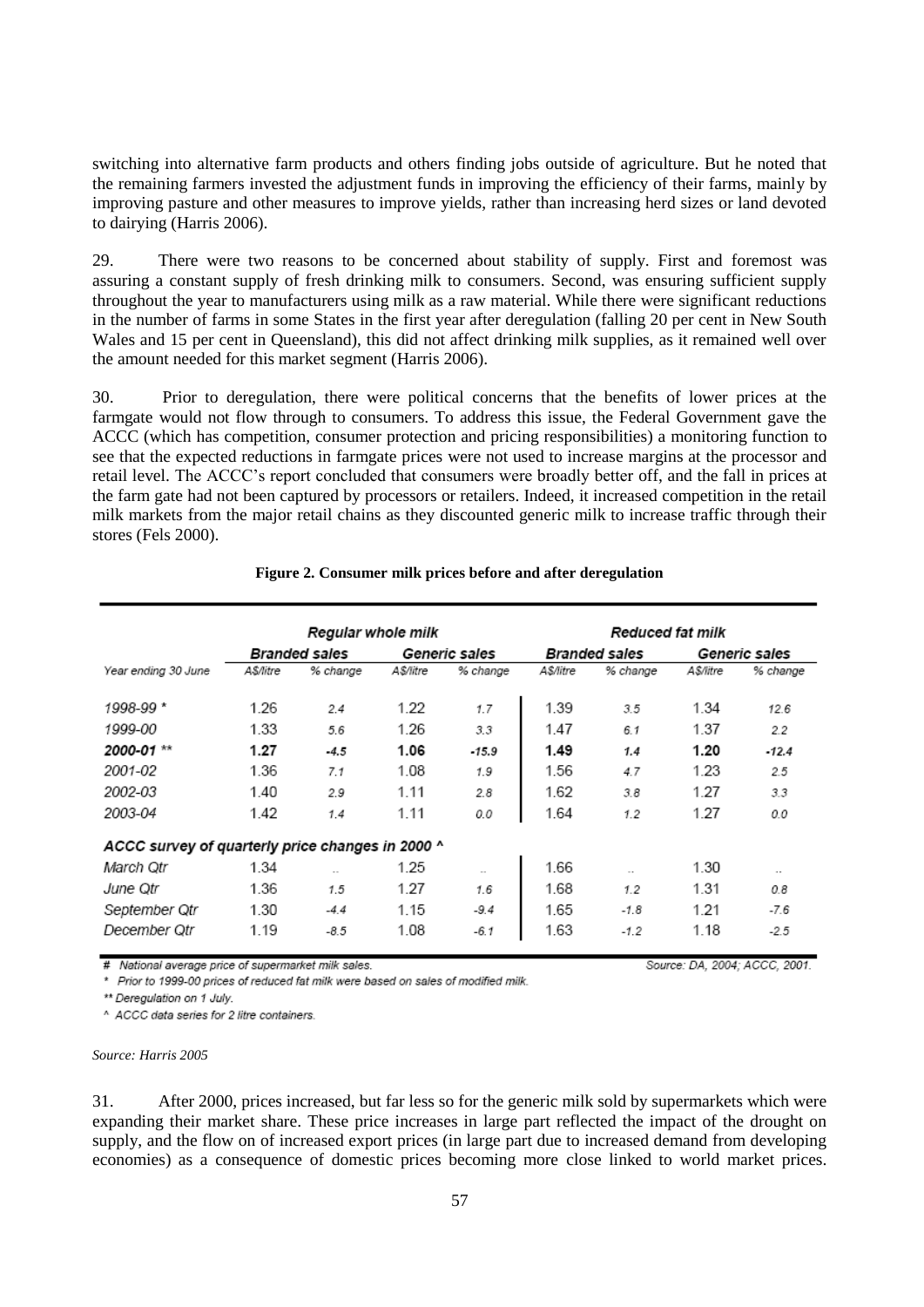However, milk prices were expected to fall by  $11¢$ /litre from February 2009 after the levy to fund the adjustment package was removed, while recent reductions in international prices should also flow through to the domestic market.

32. The ACCC also reported that price differences across States declined following deregulation. A few months after deregulation, a major retail chain announced standard nation-wide prices for its generic move, and the other main chains quickly followed suit (ACCC 2001, p.xvi). As the Commission noted, prior to this announcement there had been separate state-based markets for milk and significant price differences.

33. More recently, while the price of branded milk seems to be more closely linked to farmgate prices, competition among supermarkets has kept the prices of their generic milk more stable (table 16)

|                     | <b>Branded</b> | Supermarket label |
|---------------------|----------------|-------------------|
| <b>June 2008</b>    | 1.83           | 1.19              |
| <b>January 2008</b> | 1.70           | 1.19              |
| <b>June 2007</b>    | 1.53           | 1.16              |
| <b>January 2007</b> | 1.52           | 1.15              |
| <b>June 2006</b>    | 1.45           | 1.15              |
| <b>January 2006</b> | 1.52           | 1.13              |

*Source: DAFF (undated) Based on 2 litre containers*

34. Farmgate prices fell in all States following deregulation (figure 7) but much less in those States with the lowest cost of production, and as a result prices converged. However, they remained higher in Queensland, reflecting the higher costs of production and the costs of transport and timing issues associated with bringing fresh milk from the lower-cost southern States.

| <b>State</b>      | Farmgate prices    |                      | <b>Estimated post-</b><br>deregulation change<br>(°) |
|-------------------|--------------------|----------------------|------------------------------------------------------|
|                   | 1999–2000(p) (c/l) | $2000 - 01(s)$ (c/I) |                                                      |
| New South Wales   | 36.0               | 25.4                 | $-29$                                                |
| Victoria          | 26.0               | 25.1                 | $-3$                                                 |
| Queensland        | 39.3               | 30.0                 | $-24$                                                |
| South Australia   | 28.0               | 24.2                 | $-14$                                                |
| Western Australia | 36.0               | 25.0                 | $-30$                                                |
| Tasmania          | 25.9               | 24.0                 | $-7$                                                 |
| Australia (a)     | 28.8               | 25.4                 | $-12$                                                |

### **Figure 3. Farmgate milk prices by State - all milk**

Note: (p) Projections based on information provided by farmers and major dairy companies in November 2000. (a) estimated prices are not adjusted for State and Commonwealth levies including adjustments related to the Domestic Market Support Scheme which terminated on 30/6/2000.

*Source: ABARE and ACCC (cited in ACCC 2001)*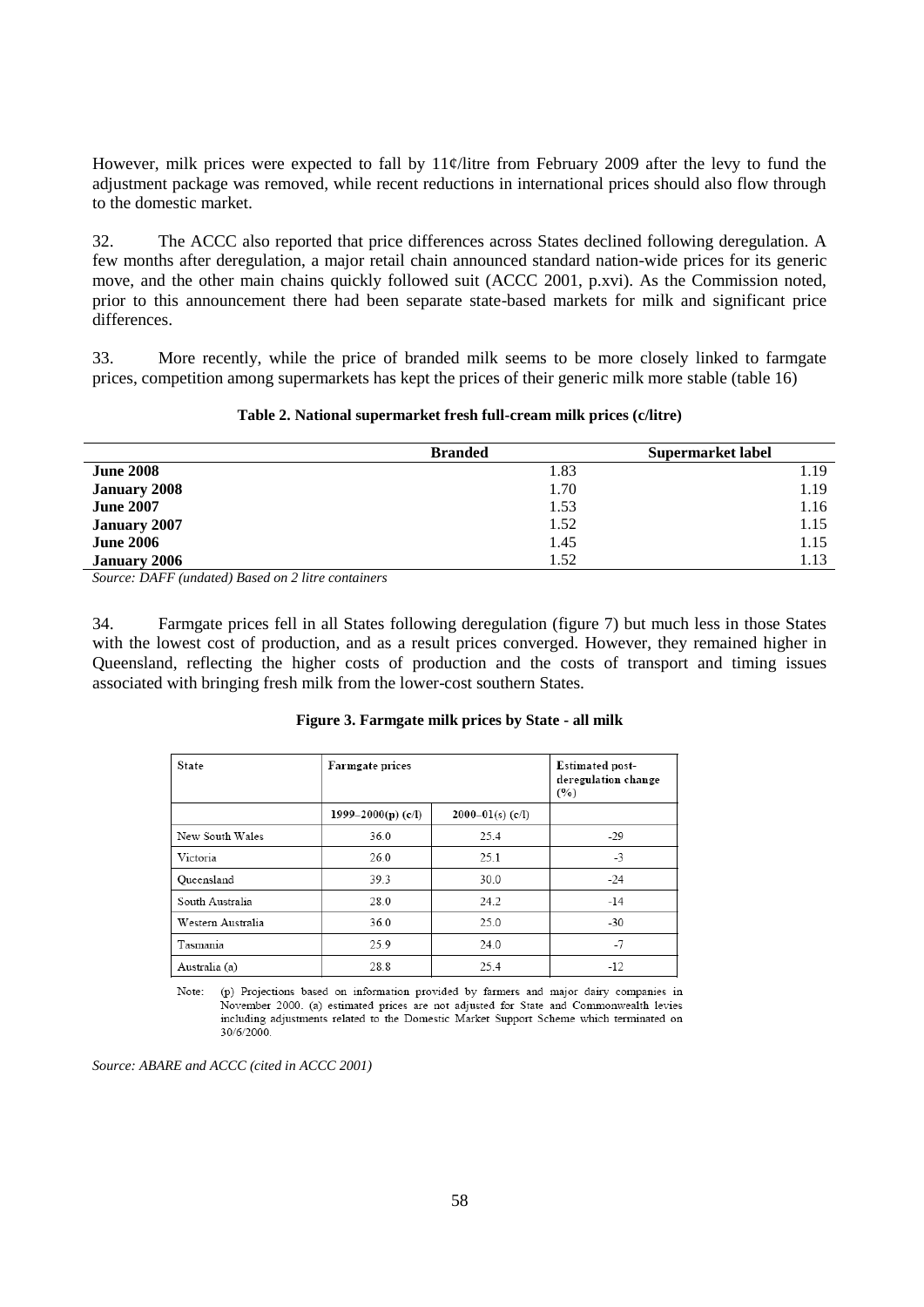# *3.1 Industry adjustment*

35. The dairy industry has been consolidating for decades, in line with technological change and market developments. The number of dairy farms in Australia shrank by 30 per cent between 1980 and 1990, and a further 16 per cent in the decade to 2000. Since the 2000 reforms the rate of consolidation has accelerated, and the number of farms had shrunk a further 38 per cent by 2007 (Dairy Australia, *Cows and Farms*). The Australian dairy sector remains predominately owner-operated, with 18 per cent of farms operated by share-farmers (essentially renting) and only 2 per cent operated by corporations.

36. The number of cows per Australian farm has increased over the last three decades—from an average of 85 cows per farm in 1979-80, to over 200 in 2007-08. There are no readily available reliable data on the herd size distribution in Australia, but anecdotally the increase in herd size is a function of the smaller, less efficient producers exiting, as the more efficient producers farm their land more intensively and in some cases buy additional land. This process has apparently accelerated since deregulation.

37. However, the average herd size and the rate of change has been smaller than in New Zealand, another low-cost producer where milk production is largely based on cows grazing on pasture. In 1979-80 the average New Zealand dairy herd was 124 cows, and it has grown to 351 in 2007-08 (LIC and Dairy NZ 2008). This is partly explained by the growth in very large farms with over 1000 cows, with these farms now accounting for about 10 per cent of the New Zealand herd. These farms have been established in areas new to dairying on land formerly used for larger beef cattle and sheep on the South Island, and represent major investments in this sector.

38. The growth in the USA of very large herds has been even more dramatic with herds of over 1000 cows growing from approximately 10 per cent of the total dairy herd in 1992, to over 35 per cent in 2006. These large herds are largely based on dry-lot feedyards, often with purchased feed, rather than cows grazing in pastures (McDonald et. al. 2007). USDA data suggests that these larger herds are substantially more profitable, and indeed based on US production systems, costs and farmgate prices, on average only farms with more than 500 cows fully covered their costs. However, these intensive farming systems do pose environmental challenges with the manure having to be carefully managed.

39. The total number of cows has stayed relatively stable overall (with variations largely due to drought), but the geographic distribution of dairying and average farm size has changed. Victoria has continued to dominate the industry, in 2007-08 accounting for 68 per cent of farms and 65 per cent of the herd, compared to 60 per cent and 63 per cent in 1999-00. Queensland's share of farms has declined from 12 per cent in 1999-00 to 8 per cent (and from 9 per cent of the herd to 6 per cent). But the increase in average herd sizes has been largest in South Australia and Western Australia where herd sizes have almost doubled over the period to approximately 300 cows per farm, while in Victoria they increased only 15 per cent to remain about 200 cows. Larger farms have grown in importance, with the 8 per cent of farms with herds of over 500 cows accounting for 25 per cent of total milk production (Dairy Australia 2008).

40. Australia remains a major dairy exporter, but is now based on very low levels of government assistance. Around 45 per cent of Australian milk production is exported—primarily as manufactured products—at international market prices for a value of \$A2.9 billion in 2007-08. Australian dairy products now account for about 11 per cent of world trade (Dairy Australia 2008).

### **4. Lessons from the reform of the dairy sector**

41. Ultimately it appears that the anti-competitive regulation that characterised Australia dairy industry was brought down largely by commercial pressures. That is, the lower cost Victorian producers did not have an interest in pushing for the retention of that State's restrictions, and once the Victorian market deregulated, the existing model was unsustainable.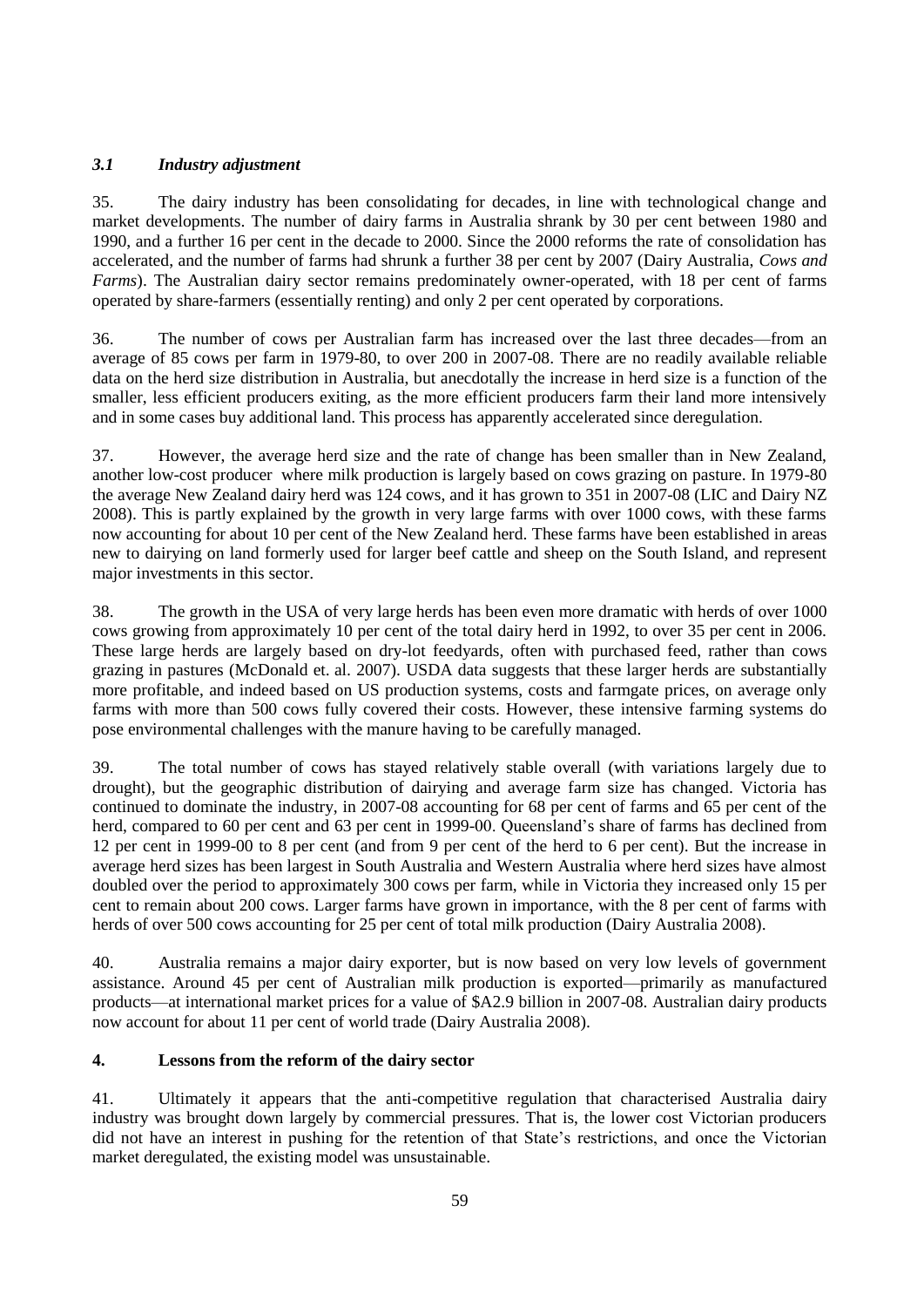42. The national competition policy requirements provided a catalyst for reform, but were not critical to its achievement because of the strong commercial interests in deregulation in this sector.

43. The importance of ensuring robust review processes, with independent review panels, and armslength engagement with key interests was critical.

44. A transitional package has eased adjustment for farmers and their local communities. It gave some of the benefits of deregulation to consumers in the short-term, while delaying them the full benefits for about a decade.

45. Harris has noted that the overnight policy change made the full impact transparent (2006). It sharpened the incentive for farmers to make decisions about their future. He suggested the package helped to speed up the gains in per farm performance that typically flow from policy reforms. The experience suggests transitional assistance works better if it's a transparent, one-off, unconditional grant that allows producers to make decisions that suit their circumstances. Moreover, the transitional package arguably ensured that producers that would be viable in the longer term stayed in the industry, thereby reducing the transitional costs to the community as a whole, as well as the political costs of reform.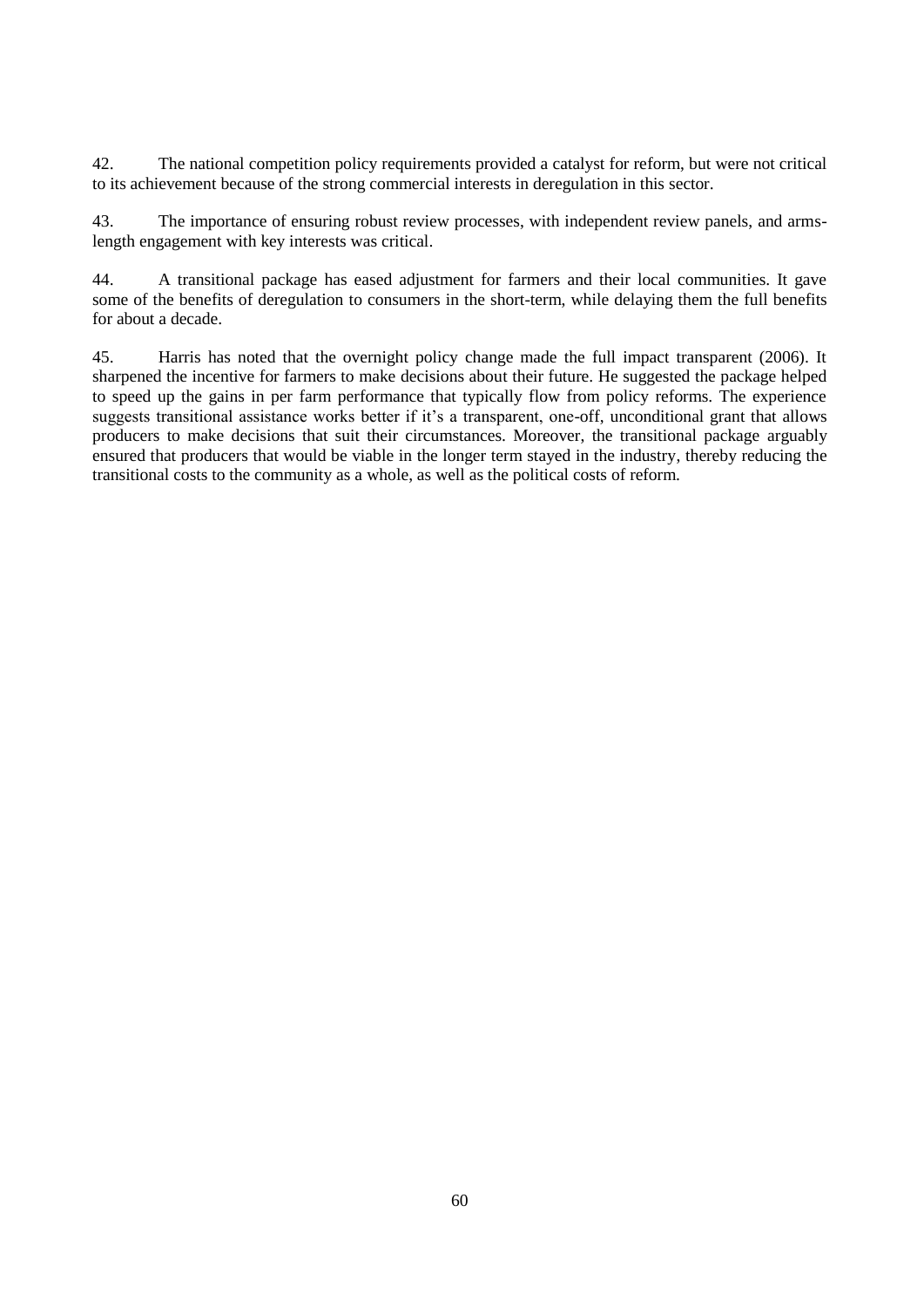### **BIBLIOGRAPHY**

- ABS (Australian Bureau of Statistics) 2000, *1998-99 Household Expenditure Survey, Australia: Detailed Expenditure Items - companion data Cat No. 6535.0*, Canberra <http://www.abs.gov.au/AUSSTATS/abs@.nsf/DetailsPage/6535.01998-99?OpenDocument> (accessed 23 February 2009)
- ABS 2007, *6310.0 Employee earnings, benefits and trade union membership*, August 2007, Australian Bureau of Statistics, Canberra
- ABS 2008, *5204.0 - Australian System of National Accounts, 2007-08*, Australian Bureau of Statistics, Canberra [http://www.abs.gov.au/AUSSTATS/abs@.nsf/DetailsPage/5204.02007-](http://www.abs.gov.au/AUSSTATS/abs@.nsf/DetailsPage/5204.02007-08?OpenDocument) [08?OpenDocument](http://www.abs.gov.au/AUSSTATS/abs@.nsf/DetailsPage/5204.02007-08?OpenDocument) (accessed 6 March 2009)
- ABS 6321.0.55.001 (Various years), *Industrial Disputes, Australia*, Canberra
- ACCC (Australian Competition and Consumer Commission) 2001, *Impact of farmgate deregulation on the Australian milk industry: study of prices, costs and profits,* Canberra
- ACCC (Australian Competition and Consumer Commission) 2003, *Submission to the Productivity Commission Review of the Gas Access Regime,* ACCC, Canberra [http://www.pc.gov.au/\\_\\_data/assets/pdf\\_file/0010/52120/sub048.pdf](http://www.pc.gov.au/__data/assets/pdf_file/0010/52120/sub048.pdf) (accessed 27 February 2009)
- ACCC (Australian Competition and Consumer Commission) 2008a, *Container stevedoring Monitoring report no. 10*, Canberra, October [http://www.accc.gov.au/content/item.phtml?itemId=847651&nodeId=82d50f02267bb572226570781](http://www.accc.gov.au/content/item.phtml?itemId=847651&nodeId=82d50f02267bb57222657078196bd8b&fn=2008%20ACCC%20stevedoring%20monitoring%20report%20no%2010%20(public).pdf) [96bd8b&fn=2008%20ACCC%20stevedoring%20monitoring%20report%20no%2010%20\(public\).p](http://www.accc.gov.au/content/item.phtml?itemId=847651&nodeId=82d50f02267bb57222657078196bd8b&fn=2008%20ACCC%20stevedoring%20monitoring%20report%20no%2010%20(public).pdf) [df](http://www.accc.gov.au/content/item.phtml?itemId=847651&nodeId=82d50f02267bb57222657078196bd8b&fn=2008%20ACCC%20stevedoring%20monitoring%20report%20no%2010%20(public).pdf)
- ACCC (Australian Competition and Consumer Commission) 2008b, *Report of the ACCC inquiry into the competitiveness of retail prices for standard groceries,* Canberra
- Australian Dairy Products Federation, Australian Dairy Farmers Ltd and Dairy Australia 2008, *Australian Dairy Industry submission to the Productivity Commission second annual review of Regulatory Burdens on Business - manufacturing and distributive trades*, Melbourne [http://www.dairyaustralia.com.au/~/media/Documents/Our%20Dairy%20Industry/Submissions/Sub](http://www.dairyaustralia.com.au/~/media/Documents/Our%20Dairy%20Industry/Submissions/Submission%20to%20Productivity%20Commission.ashx) [mission%20to%20Productivity%20Commission.ashx](http://www.dairyaustralia.com.au/~/media/Documents/Our%20Dairy%20Industry/Submissions/Submission%20to%20Productivity%20Commission.ashx) (accessed 10 February 2009)
- Australian Treasury 1998, "1997-98 In Review: A Resilient Australian Economy", *Economic Roundup*, Spring 1998, pp.21-36.
- Banks, G. (Chair), R. Halstead, R. Humphry, and A MacRae 2006, *Rethinking Regulation,* Report of the Taskforce on Reducing Regulatory Burdens on Business, Canberra
- Banks G. 2007, *Public inquiries in policy formulation: Australia's Productivity Commission*, Productivity Commission, Canberra<http://www.pc.gov.au/speeches/cs20070903>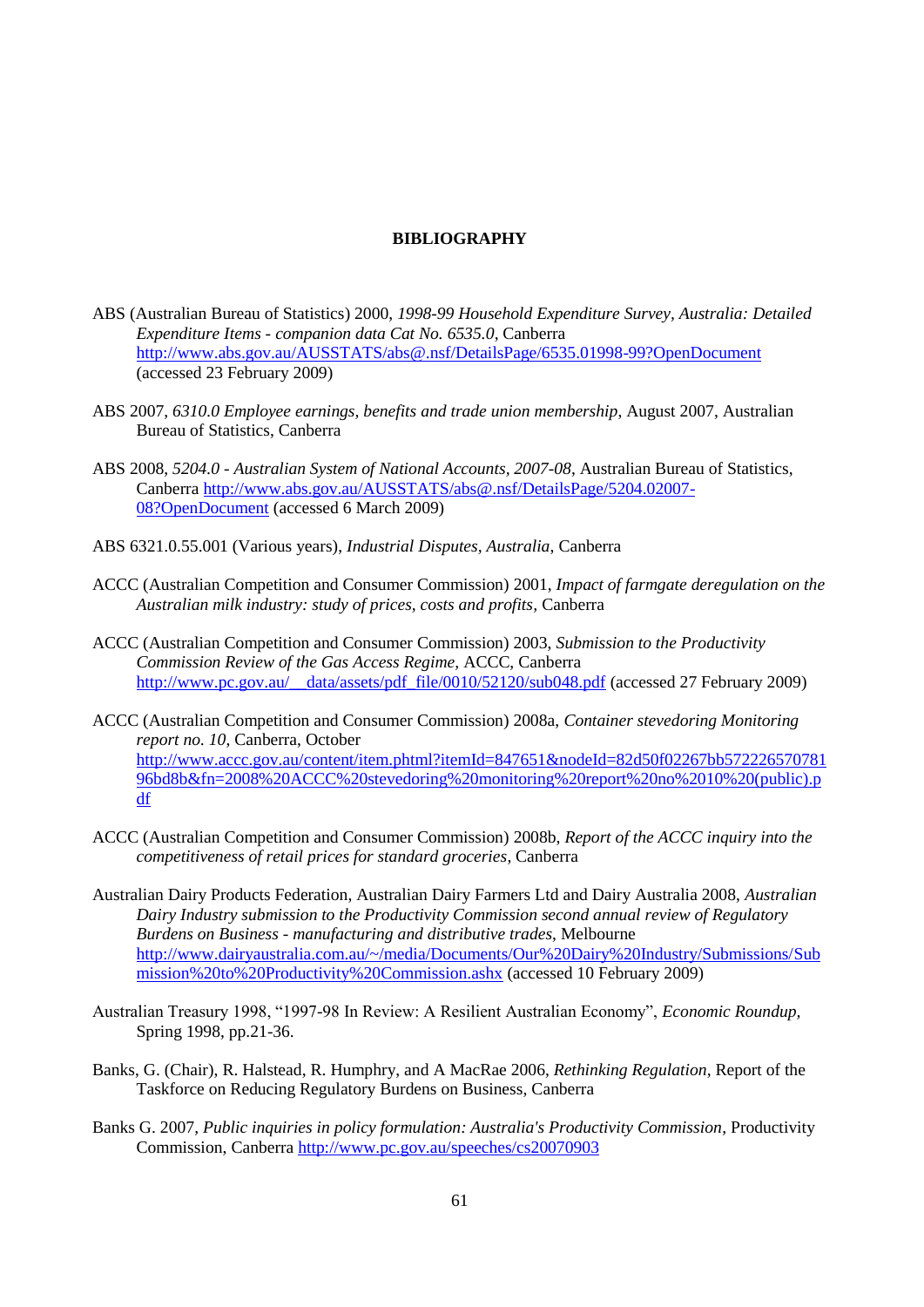- Banks, G. 2008, *Structural Reform Australian-Style: Lessons for Others?* Productivity Commission, Canberra [http://www.pc.gov.au/\\_\\_data/assets/pdf\\_file/0004/7663/cs20050601.pdf](http://www.pc.gov.au/__data/assets/pdf_file/0004/7663/cs20050601.pdf) (accessed 30 January 2008)
- Bean, C. 2000, "The Australian Economic 'Miracle': A View from the North" in *The Australian Economy in the 1990s: Reserve Bank of Australia 2000 Conference 2000* (eds. David Gruen and Sona Shrestha) Reserve Bank of Australia, Sydney <http://www.rba.gov.au/PublicationsAndResearch/Conferences/2000/Bean.pdf> (accessed 18 February 2009)
- Beattie, P. 2005, "Choice Comes To Queensland Electricity Consumers", Media Release, Queensland Government, Brisbane <http://statements.cabinet.qld.gov.au/MMS/StatementDisplaySingle.aspx?id=42823> (accessed 10 February 2009)
- Bell C. et.al. 1996, *Time For Business* (report of the Small Business Deregulation Taskforce), Canberra.
- Berg, C. 2008, *The growth of Australia's regulatory state,* Institute of Public Affairs, Melbourne [http://www.ipa.org.au/library/publication/1207807254\\_document\\_berg\\_regulation.pdf](http://www.ipa.org.au/library/publication/1207807254_document_berg_regulation.pdf) (accessed 24 February 2009)
- Carr, B 2004, Second Reading Debate 17 February 2004, *National Competition Policy Amendments (Commonwealth Financial Penalties) Bill 2004,* Hansard, New South Wales Parliament <http://www.parliament.nsw.gov.au/prod/PARLMENT/hansArt.nsf/V3Key/LA20040217034> (accessed 22 March 2009)
- CIE (Centre for International Economics) 1999, *Guidelines for NCP Legislation Reviews*, National Competition Council, Melbourne<http://www.ncc.gov.au/pdf/LEGu-001.pdf> (accessed 30 January 2009)
- COAG 1994, *Council of Australian Governments' Communiqué, 19 August 1994*, Canberra [http://www.coag.gov.au/coag\\_meeting\\_outcomes/1994-08-19/index.cfm#ncp](http://www.coag.gov.au/coag_meeting_outcomes/1994-08-19/index.cfm#ncp) (accessed 18 February 2009)
- COAG 1995, *Agreement to implement the national competition policy and related reforms*, Council of Australian Governments, Canberra, April
- COAG 2000, *Council of Australian Governments' Communiqué, 3 November 2000*, Canberra <http://www.ncc.gov.au/pdf/OINcpReCo-001.pdf> (accessed 1 April 2009)
- COAG (Council of Australian Governments) 2006, *National Competition Policy Review – COAG Decisions*, Canberra. [http://www.coag.gov.au/coag\\_meeting\\_outcomes/2006-02-](http://www.coag.gov.au/coag_meeting_outcomes/2006-02-10/docs/attachment_b_ncp_review.rtf) [10/docs/attachment\\_b\\_ncp\\_review.rtf](http://www.coag.gov.au/coag_meeting_outcomes/2006-02-10/docs/attachment_b_ncp_review.rtf) (accessed 12 January 2008)
- COAG 2008, *Council of Australian Governments meeting 29 November 2008 Communiqué*, Canberra. [http://www.coag.gov.au/coag\\_meeting\\_outcomes/2008-11-29/docs/communique\\_20081129.pdf](http://www.coag.gov.au/coag_meeting_outcomes/2008-11-29/docs/communique_20081129.pdf) (accessed 12 January 2008)
- COAG Reform Council (CRC) 2008, *Report to the Council of Australian Governments*, COAG, March [http://www.coag.gov.au/coag\\_meeting\\_outcomes/2008-03-](http://www.coag.gov.au/coag_meeting_outcomes/2008-03-26/docs/CRC_report_to_COAG_2008.pdf) [26/docs/CRC\\_report\\_to\\_COAG\\_2008.pdf](http://www.coag.gov.au/coag_meeting_outcomes/2008-03-26/docs/CRC_report_to_COAG_2008.pdf) (accessed 9 November 2008)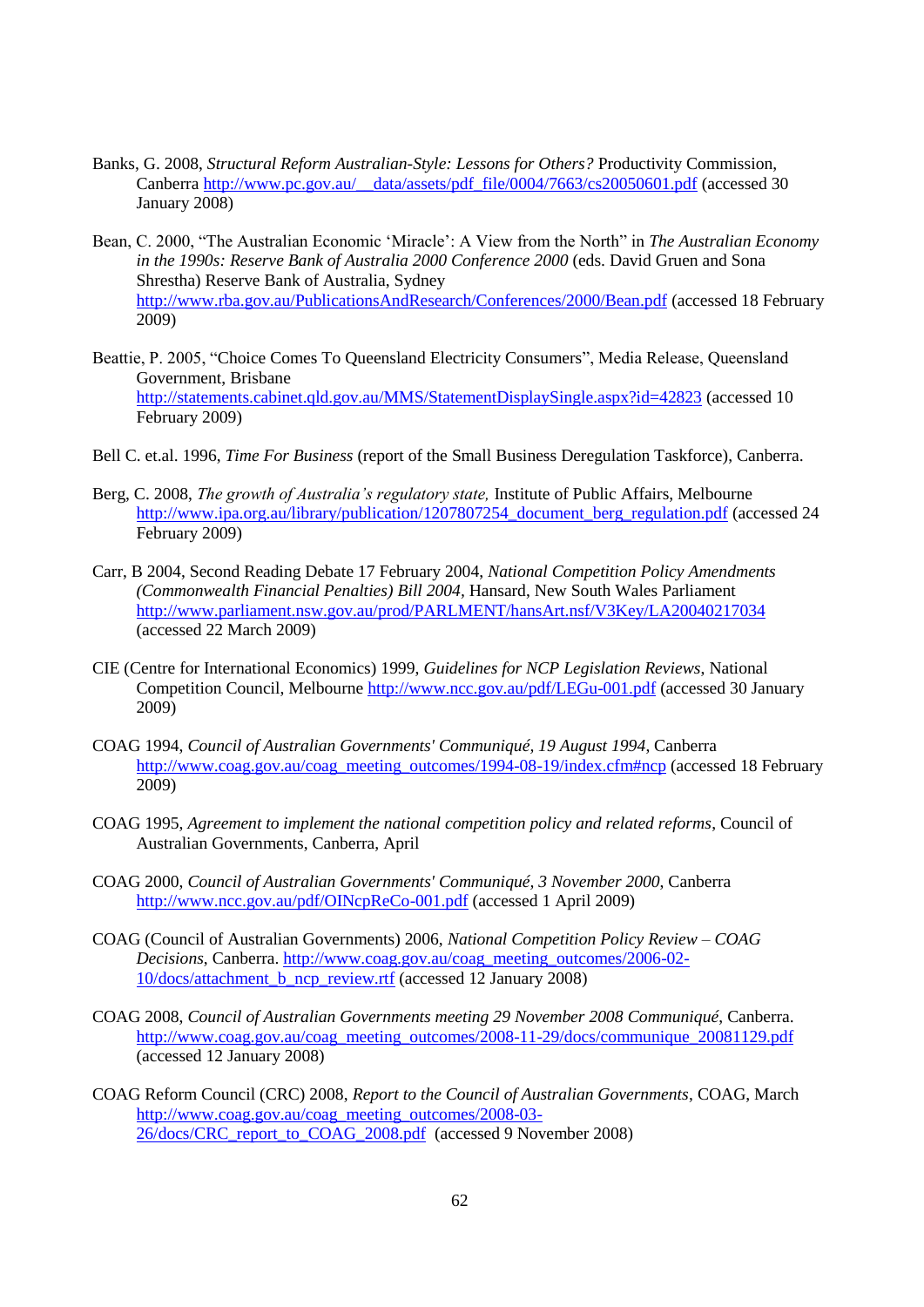- Commonwealth of Australia 1996, *Statement 1 – Summary of the 1996-97 Budget*, Canberra <http://www.budget.gov.au/1996-97/State1/bst01.pdf> (accessed 12 February 2009)
- Commonwealth of Australia 2005, *Commonwealth-State Financial Relations: 2004-05 Budget Paper No. 3*, Canberra [http://www.budget.gov.au/2004-05/bp3/download/BP3\\_CSFR.pdf](http://www.budget.gov.au/2004-05/bp3/download/BP3_CSFR.pdf) (accessed 8 March 2009)
- Commonwealth of Australia 2006, *Federal Financial Relations 2006-07*: *2006-07 Budget Paper No. 3*, Canberra<http://www.budget.gov.au/2006-07/bp3/download/bp3.pdf> (accessed 7 February 2009)
- Coombs, Greg and Chris Roberts 2007, "Trends in infrastructure", *Economic Roundup*, September 2007, The Treasury Canberra, pp. 1-16 [http://www.treasury.gov.au/documents/1221/PDF/01\\_public\\_infra.pdf](http://www.treasury.gov.au/documents/1221/PDF/01_public_infra.pdf) (accessed 8 March 2009)
- Costello, the Hon. P (Treasurer), 2005, 'National Competition Payments to States and Territories for 2005', Media release, 15 December<http://www.ncc.gov.au/pdf/AST7PRTr-001.pdf>(accessed 9 November 2008)
- Cutbush, G. & Martin, G. 2000, *Professional regulation: its impact on rural Australia*, Rural Industries Research and Development Corporation, Barton<http://www.rirdc.gov.au/reports/GLC/00-159.pdf> (accessed 15 February 2009)
- Dairy Australia undated, *A History of Dairy Industry Regulation in Australia,* [http://www.dairyaustralia.com.au/Our-Dairy-Industry/The-Australian-Dairy-](http://www.dairyaustralia.com.au/Our-Dairy-Industry/The-Australian-Dairy-Industry/Deregulation.aspx)[Industry/Deregulation.aspx](http://www.dairyaustralia.com.au/Our-Dairy-Industry/The-Australian-Dairy-Industry/Deregulation.aspx) (downloaded 8 February 2009)
- Dairy Australia 2008, *Australian Dairy Industry In Focus 2008,* Dairy Australia, Melbourne.
- Deighton-Smith, R. 2001, "National Competition Policy: Key lessons for policy-making from its implementation", *Australian Journal of Pubic Administration*, 60 (3), September
- DIISR (Department of Innovation, Industry, Science and Research) undated, *Regulation Reduction Incentive Fund (RRIF)* Canberra [http://www.innovation.gov.au/Programsandservices/RegulationReductionIncentiveFund/Pages/defa](http://www.innovation.gov.au/Programsandservices/RegulationReductionIncentiveFund/Pages/default.aspx) [ult.aspx](http://www.innovation.gov.au/Programsandservices/RegulationReductionIncentiveFund/Pages/default.aspx) (accessed 9 February 2009)
- DIISR undated, *RRIF (Regulation Reduction Incentive Fund) case studies,* Canberra [http://www.business.gov.au/Business+Entry+Point/Information/About+business.gov.au/RRIF+case](http://www.business.gov.au/Business+Entry+Point/Information/About+business.gov.au/RRIF+case+studies.htm) [+studies.htm](http://www.business.gov.au/Business+Entry+Point/Information/About+business.gov.au/RRIF+case+studies.htm) (accessed 9 February 2009)
- DITRDLG (Department of Transport, Regional Development, and Local Government) undated, *Improving the efficiency and effectiveness of local government*, Canberra [http://www.infrastructure.gov.au/local/publications/reports/2002\\_2003/C3.aspx](http://www.infrastructure.gov.au/local/publications/reports/2002_2003/C3.aspx) (accessed 23 March 2009)
- DPC (Department of Premier and Cabinet) (Victoria) undated, *The history of the national reform agenda*, Melbourne. [http://www.dpc.vic.gov.au/CA256D800027B102/Lookup/NationalReformAgendaHistory/\\$file/The](http://www.dpc.vic.gov.au/CA256D800027B102/Lookup/NationalReformAgendaHistory/$file/The%20History%20of%20the%20NRA%20For%20Website.pdf) [%20History%20of%20the%20NRA%20For%20Website.pdf](http://www.dpc.vic.gov.au/CA256D800027B102/Lookup/NationalReformAgendaHistory/$file/The%20History%20of%20the%20NRA%20For%20Website.pdf) (accessed 9 February 2009)
- The Economist 2008, *Europe's baleful bailouts* (Charlemagne column), 1 November, p.54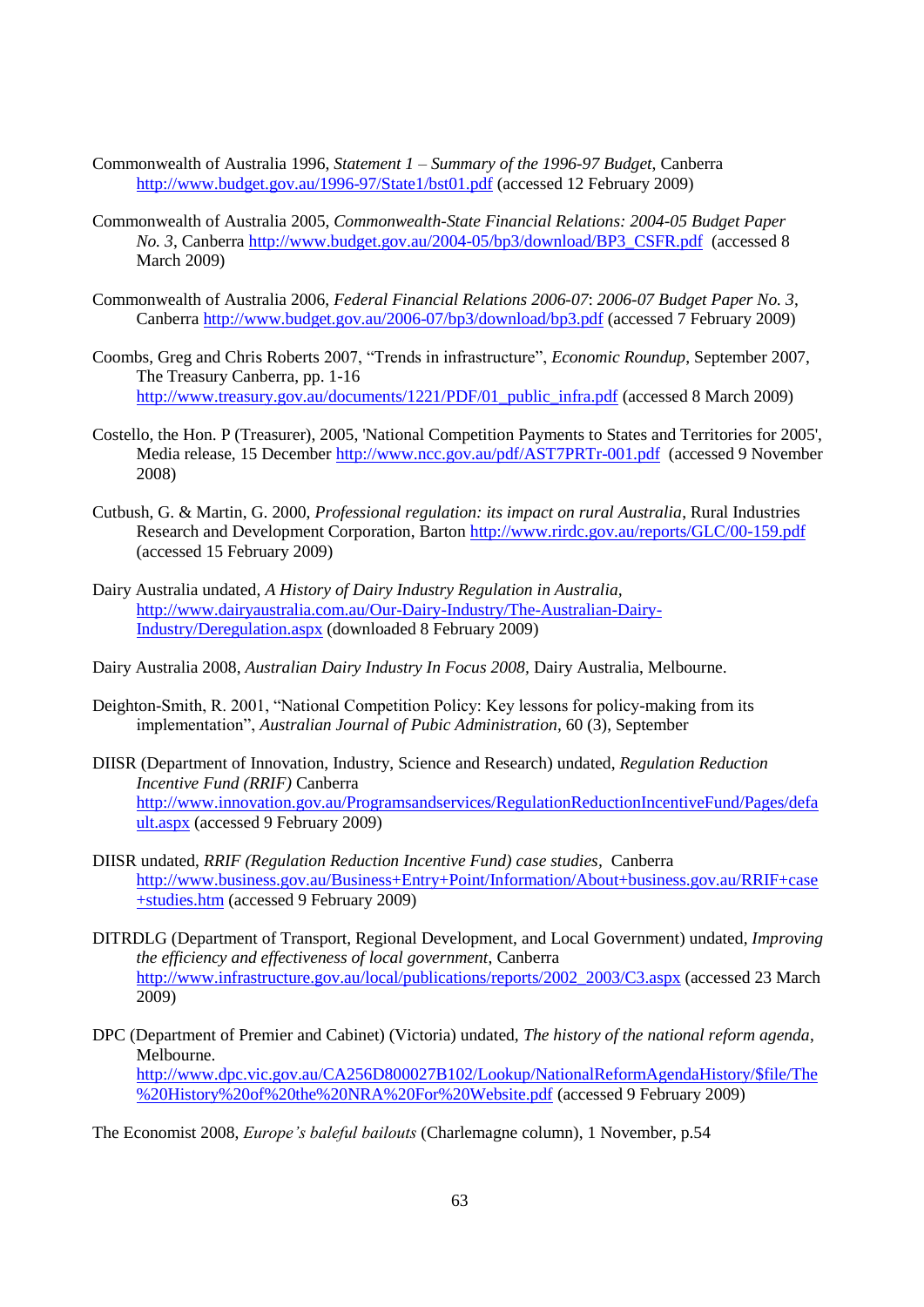- Electoral Council of Australia undated, *Electoral Systems,* Canberra [http://www.eca.gov.au/systems/australia/by\\_category/terms\\_members.htm](http://www.eca.gov.au/systems/australia/by_category/terms_members.htm) (accessed 29 March 2009)
- Ergas, H. 2008, *Should the States Be Paid to Do the Right Thing?*, Green Whiskers, [http://www.greenwhiskers.com.au/publishgw/opinion\\_pieces\\_comp\\_policy/Should\\_the\\_States\\_Be\\_](http://www.greenwhiskers.com.au/publishgw/opinion_pieces_comp_policy/Should_the_States_Be_Paid.shtml) [Paid.shtml](http://www.greenwhiskers.com.au/publishgw/opinion_pieces_comp_policy/Should_the_States_Be_Paid.shtml)
- Federal-State Relations Committee of the Parliament of Victoria 1998, *Australian Federalism: the role of the States*, Parliament of Victoria, Melbourn[e http://www.parliament.vic.gov.au/fsrc/default.htm](http://www.parliament.vic.gov.au/fsrc/default.htm)  [see chapter 3, "New Federalism and new inter-governmental bodies" [http://www.parliament.vic.gov.au/fsrc/report2/body/chapter3.htm#ch3sub2c\]](http://www.parliament.vic.gov.au/fsrc/report2/body/chapter3.htm#ch3sub2c) (accessed 8 February 2009)
- Fels, Allan (ACCC Chairman) 2000, *Trade Practices Act and the Food Sector,* presentation to the OUTLOOK 2000 ABARE OUTLOOK CONFERENCE, 2 March, ACCC, Canberra
- Gittins, R. 2008, "Federal-state liaisons: the new front line of reform", Sydney Morning Herald, March 29, [http://business.smh.com.au/business/federalstate-liaisons-the-new-front-line-of-reform-20080328-](http://business.smh.com.au/business/federalstate-liaisons-the-new-front-line-of-reform-20080328-227d.html?page=-1) [227d.html?page=-1](http://business.smh.com.au/business/federalstate-liaisons-the-new-front-line-of-reform-20080328-227d.html?page=-1) (accessed 17 February 2008)
- Gruen, D. and Stevens, G. 2000, ‗Australian Macroeconomic Performance and Policies in the 1990s', in D. Gruen and S. Shrestha (eds), *The Australian Economy in the 1990s*, Reserve Bank of Australia, Sydney, pp. 37–72 <http://www.rba.gov.au/PublicationsAndResearch/Conferences/2000/GruenStevens.pdf>
- Harris D. 2005, *Industry Adjustment to Policy Reform A case study of the Australian dairy industry*, Rural Industries Research and Development Corporation, Canberra
- Harris D. 2006, *Australian dairy market deregulation: Coping with policy change*, Paper prepared for the 25th Western Canadian Dairy Seminar 6-9 March 2006 Capri Centre, Red Deer, Alberta, Canada
- Haugh, D. Roselyne Jamin and Bruno Rocha 2008, *Maximising Mexico's gains from integration in world economy*, OECD Economics Department Working Paper, OECD, Paris [http://www.olis.oecd.org/olis/2008doc.nsf/LinkTo/NT00007A46/\\$FILE/JT03257651.PDF](http://www.olis.oecd.org/olis/2008doc.nsf/LinkTo/NT00007A46/$FILE/JT03257651.PDF) (accessed 30 January 2009)
- Hawkins, J 2006, *The Concept of Competitiveness*, Treasury Working Paper 2006 02, The Treasury, Canberra, April [http://www.treasury.gov.au/documents/1097/PDF/Treasury\\_Working\\_Paper\\_2006-](http://www.treasury.gov.au/documents/1097/PDF/Treasury_Working_Paper_2006-02_Competitiveness.pdf) [02\\_Competitiveness.pdf](http://www.treasury.gov.au/documents/1097/PDF/Treasury_Working_Paper_2006-02_Competitiveness.pdf) (accessed 14 February 2009)
- Heyward, B. 2004, *National policy implementation in Queensland: the politics of National Competition Policy in Queensland in the 1990s,* unpublished Ph.D theses submitted to James Cook University, Townsville
- Hilmer, F (Chair), Mark Rayner and Geoffrey Taperell 1993 [in text as Hilmer 1993], *Report of Independent Committee of Inquiry into a National Competition Policy for Australia*, Australian Government Publishing Service, Canberra <http://www.ncc.gov.au/publication.asp?publicationID=219&activityID=39> (accessed 9 November 2008)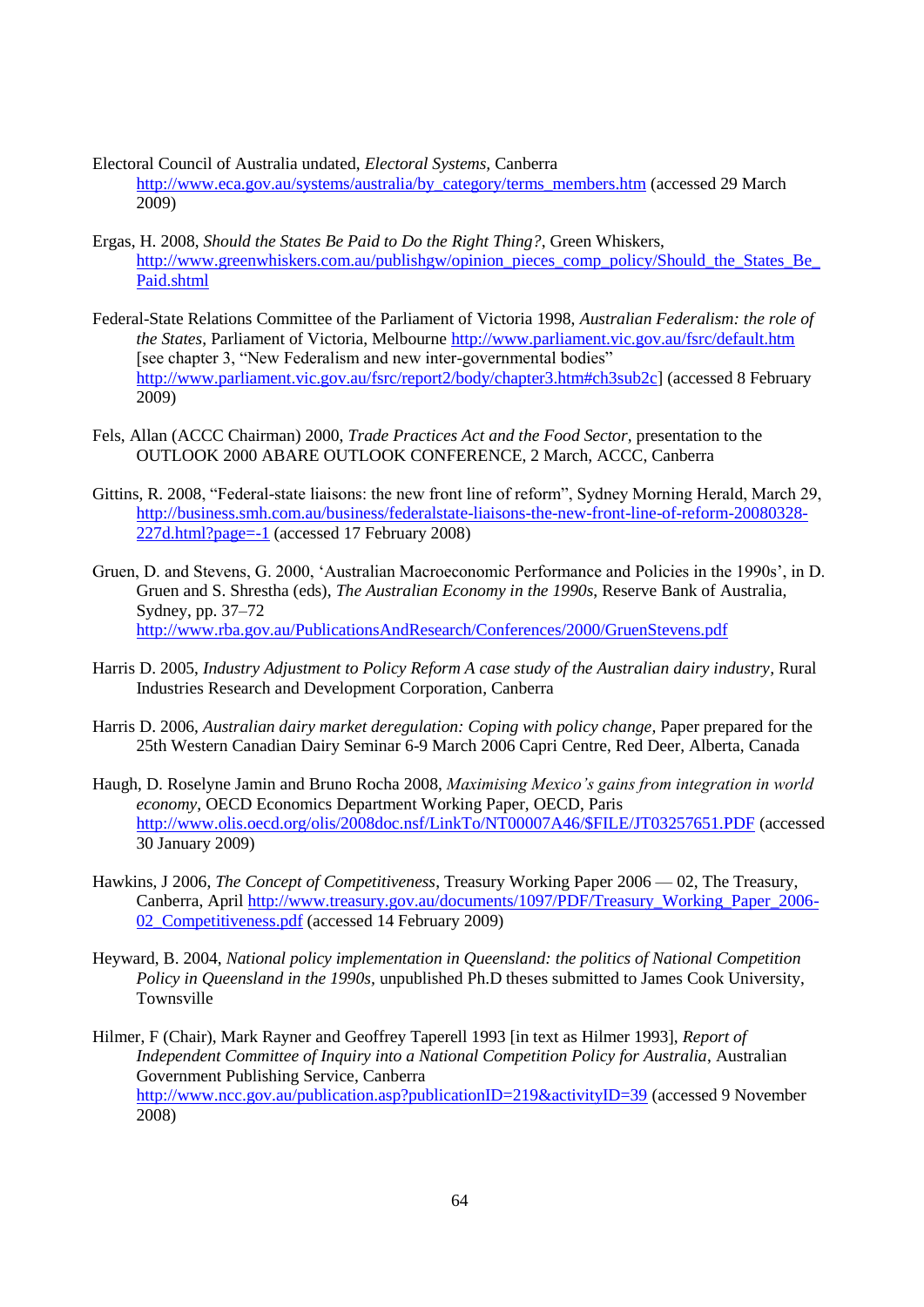- Hilmer, F., M. Angwin, J. Layt, G. Dudley, P. Barratt and P. McLaughlin 1993, *Working Relations: A Fresh Start for Australian Enterprises*, The Business Library, Melbourne.
- Howard, J. 1997, *More time for Business: A statement by the Prime Minister,* AGPS, Canberra <http://www.innovation.gov.au/Section/SmallBusiness/Documents/mt4bcontents.pdf> (accessed 17) February 2009)
- IAC (Industry Assistance Commission) 1989, *Annual Report 1988-89,* AGPS, Canberra
- IC (Industry Commission) 1990, *Annual Report 1989-90*, AGPS, Melbourne <http://www.pc.gov.au/ic/research/annualreport/annualreport8990> (accessed 15 February 2009)
- IC 1991a, *Australian Dairy Industry*, AGPS, Inquiry report no. 19, Canberra
- IC 1991b, *Annual Report 1990-91*, AGPS, Canberra <http://www.pc.gov.au/ic/research/annualreport/annualreport9091>(accessed 15 February 2009)
- IC 1995, *The Growth and Revenue Implications of Hilmer and Related Reforms, A report by the Industry Commission to the Council of Australian Governments*, AGPS, Canberra
- IC 1997, *Industry Commission Submission to the NSW Dairy Industry Review*, AGPS, Canberra [http://www.pc.gov.au/\\_\\_data/assets/pdf\\_file/0015/9051/nswdairy.pdf](http://www.pc.gov.au/__data/assets/pdf_file/0015/9051/nswdairy.pdf) (accessed 8 February 2009)
- IPART (Independent Pricing and Regulatory Tribunal) 2006, *Investigation into the burden of regulation in NSW and improving regulatory efficiency*, Sydney
- Johnson, A 2000, "Taxi industry deregulation: should there be compensation", *Agenda*, Vol.2, No. 2, pp. 171-183.<http://epress.anu.edu.au/agenda/007/02/7-2-NA-1.pdf> (accessed 3 March 2009)
- Keating, M. 2004, *Who rules? How government retains control of a privatised economy*, The Federation Press, Sydney
- Kelly P 2000, "The Politics of Economic Change in Australia in the 1980s and 1990s, in *The Australian Economy in the 1990s: Reserve Bank of Australia 2000 Conference* (eds. David Gruen and Sona Shrestha), Reserve Bank of Australia, Sydney <http://www.rba.gov.au/PublicationsAndResearch/Conferences/2000/Kelly%20address.pdf> (accessed 18 February 2009)
- King, S and Maddock, R. 1996, *Unlocking the infrastructure: the reform of public utilities in Australia*, Allen and Unwin, St Leonards
- Lechene, V., 2000, *Income and Price Elasticities of Demand for Foods Consumed in the Home,* Section 6 of the ''Annual Report on Food Expenditure, Consumption and Nutrient Intakes'', Report of the National Food Survey Committee, London, The Stationery Office, 2000, pp. 87-110 <https://statistics.defra.gov.uk/esg/publications/nfs/2000/Section6.pdf>
- LIC (Livestock Improvement Corporation) and Dairy NZ 2008, *New Zealand Dairy Statistics 2007/08,*  Hamilton
- Lim, G; Dixon, R and Tsiaplias S. 2008, *Phillips Curve and the Equilibrium Rate of Unemployment,*  Melbourne Institute Working Paper Series, Working Paper No. 21/08, Melbourne Institute, Melbourne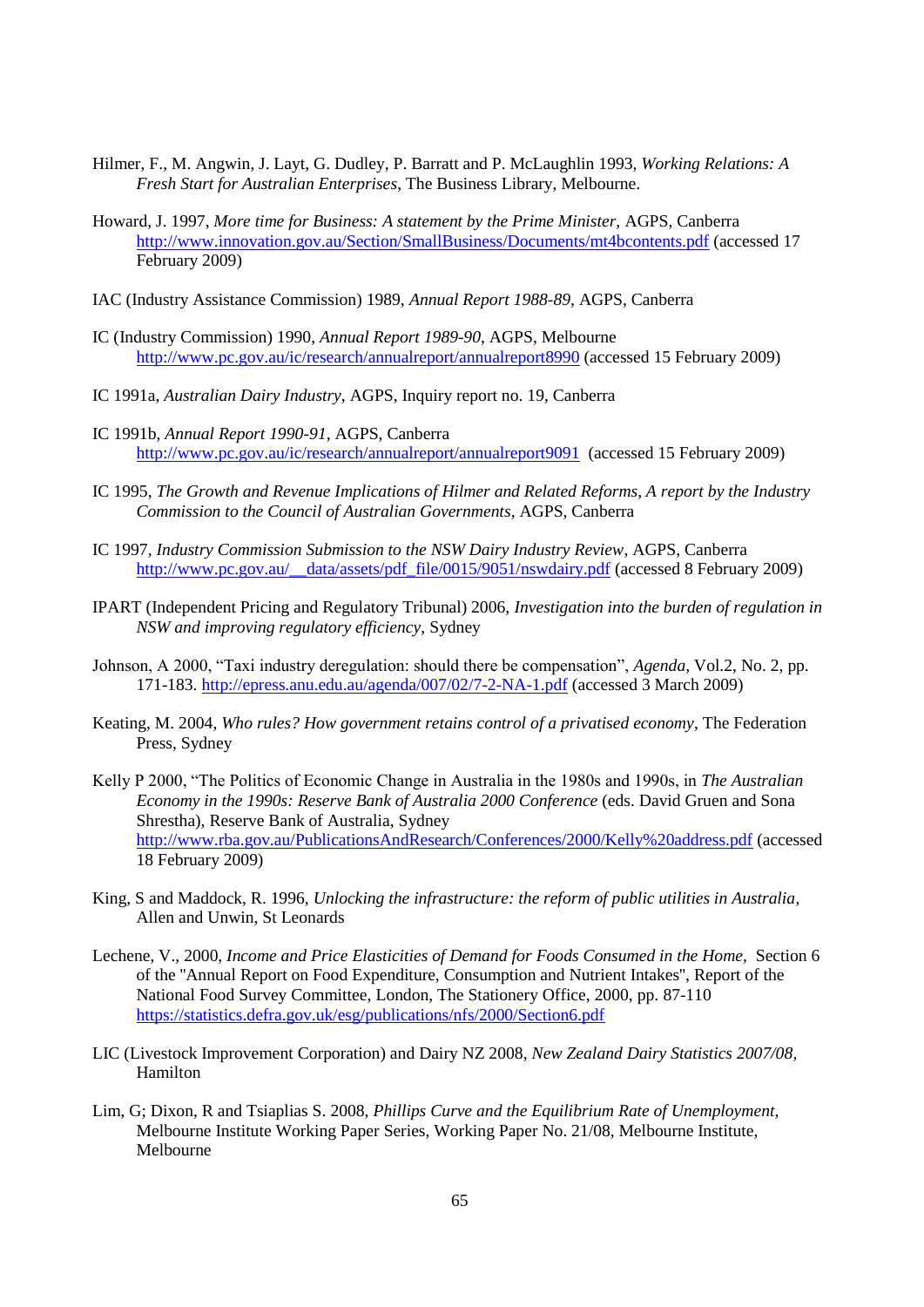- MacDonald, J., William D. McBride, and Erik J. O'Donoghue 2007, "Profits and losses lead to fewer small dairy farms and more large operations<sup>7</sup>, Amber Waves, USDA, Washington <http://www.ers.usda.gov/AmberWaves/September07/Features/DairyFarms.htm> (accessed 9 February 2009)
- MAV (Municipal Association of Victoria) 2005, *Submission to the 2006-06 State Budget*, Melbourne, December [http://www.mav.asn.au/CA256C320013CB4B/Lookup/State\\_Budget\\_0607/\\$file/State%20Budget\\_fi](http://www.mav.asn.au/CA256C320013CB4B/Lookup/State_Budget_0607/$file/State%20Budget_final.pdf) [nal.pdf](http://www.mav.asn.au/CA256C320013CB4B/Lookup/State_Budget_0607/$file/State%20Budget_final.pdf) (accessed 10 February 2009)
- McKinsey & Company 2008, *Future Directions for the Australian Economy, Materials prepared by McKinsey & Company for the 2020 Summit*, 19-20 April
- Messerlin, Patrick 2007, *Economic and Regulatory Reforms in Europe: Past Experience and Future Challenges,* 2007 Richard Snape Memorial Lecture, Productivity Commission, Melbourne [http://www.pc.gov.au/\\_\\_data/assets/pdf\\_file/0006/83526/messerlin.pdf](http://www.pc.gov.au/__data/assets/pdf_file/0006/83526/messerlin.pdf) (accessed 8 March 2009)
- Mexican Government 2008, Program Simplification of International Trade, Mexico City (in Spanish) <http://www.economia.gob.mx/pics/p/p2/181208-BoleFacilitacioncomercial.pdf> <http://www.economia.gob.mx/pics/p/p2/181208-GRM-DISC-RefArancel.pdf> [http://www.apartados.hacienda.gob.mx/sala\\_de\\_prensa/discursos/documentos](http://www.apartados.hacienda.gob.mx/sala_de_prensa/discursos/documentos) (accessed 18 February 2009)
- New South Wales Government 2004, *New South Wales Government Submission to the Productivity Commission Review of National Competition Policy Arrangements,* Sydney
- NCC (National Competition Council) 1996, *Annual Report 1995-96,* Melbourne <http://www.ncc.gov.au/articles/files/PIAn96-001.pdf>
- NCC 1998, *Annual Report 1996-97,* Melbourne
- NCC 1999, *1999 Assessment of Governments' Progress in Implementing National Competition Policy and Related Reforms,* NCC, Melbourne<http://www.ncc.gov.au/pdf/AST2V1Pb-006.pdf> (accessed 8 February 2008)
- NCC 2001, *2001 Assessment of Governments' Progress in Implementing National Competition Policy and Related Reforms,* NCC, Melbourne [http://www.ncc.gov.au/publication.asp?publicationID=59&sectorID=28](http://www.ncc.gov.au/publication.asp?publicationID=59§orID=28) (accessed 8 February 2008)
- NCC 2003, *Assessment of governments' progress in implementing National Competition Policy and related reforms, Volume 1,* NCC, Melbourne.
- NCC 2004a, *Submission to the Productivity Commission Review of National Competition Policy Arrangements,* National Competition Council, Melbourne http://www.pc.gov.au/\_data/assets/pdf\_file/0020/47018/sub071.pdf (accessed 3 February 2009)
- NCC 2004b, *Submission to the Productivity Commission on the discussion draft ‗Review of National Competition Policy Reforms',* National Competition Council, Melbourne [http://www.pc.gov.au/\\_\\_data/assets/pdf\\_file/0003/47892/subdr151.pdf](http://www.pc.gov.au/__data/assets/pdf_file/0003/47892/subdr151.pdf) (accessed 3 February 2009)
- NCC 2005, *Assessment of governments' progress in implementing the National Competition Policy and related reforms: 2005,* National Competition Council, Melbourne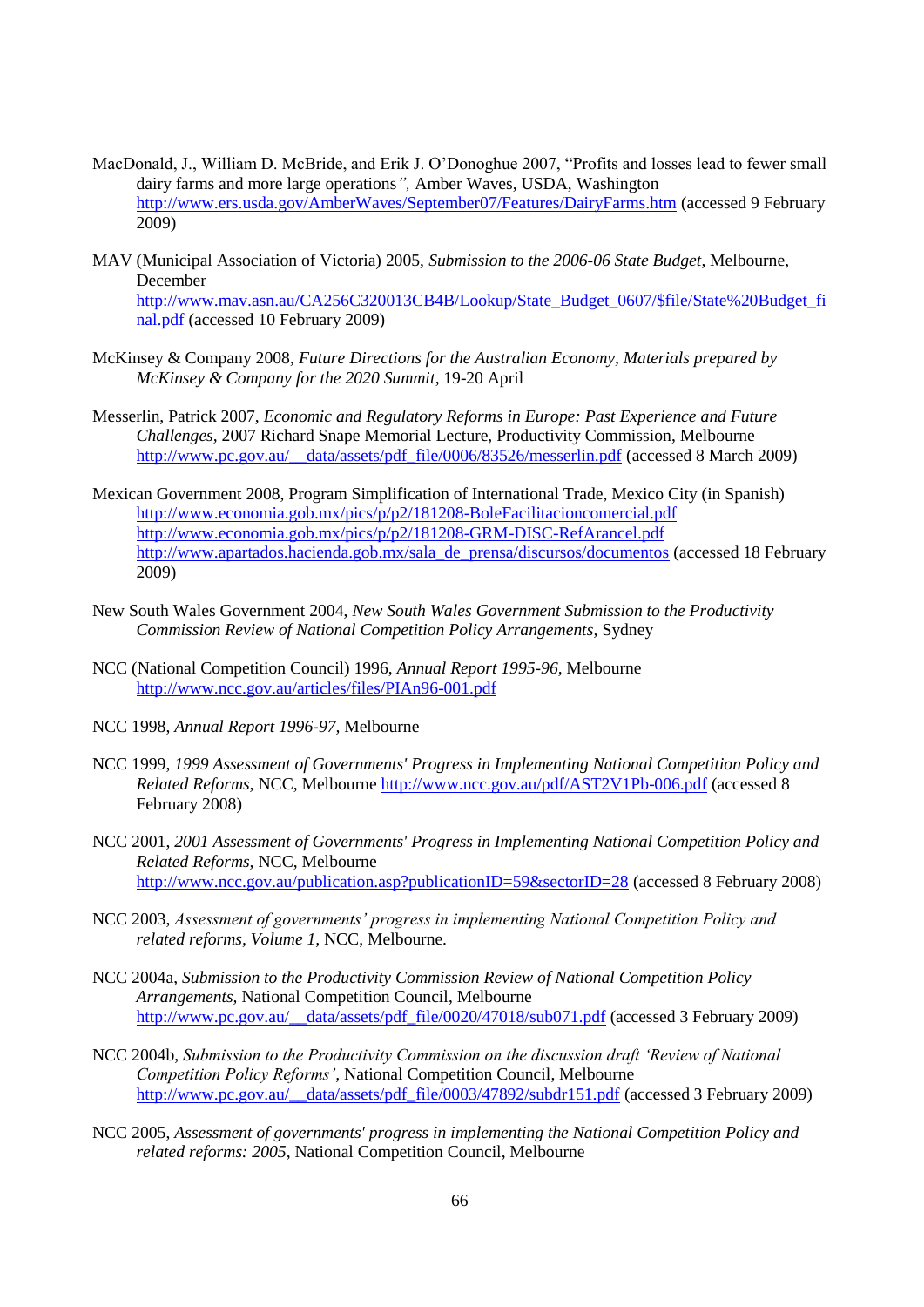- Nieuwenhuysen, J. 2007, *Victoria and New South Wales: Liquor Law Comparisons*, *Discussion Paper,*  Westfield, [http://westfield.com/corporate/pdf/media/070924\\_Discussion\\_paper.pdf](http://westfield.com/corporate/pdf/media/070924_Discussion_paper.pdf) (accessed 26 March 2009)
- OECD 2001, *Innovations in labour market policies: the Australian way,* OECD, Paris
- OECD 2005, *Economic Survey of Australia 2004*, OECD, Paris
- OECD 2006a, *Economic Survey of Australia 2006*, OECD, Paris
- OECD 2006b, *Employment Outlook,* OECD, Paris
- OECD 2007a, *Competition Assessment Toolkit*, OECD, Paris
- OECD 2008, *Economic Survey of Australia 2008*, OECD, Paris
- OECD 2009, *Going for Growth 2009*, OECD, Paris
- Painter, M. 1998, *Collaborative Federalism: Economic Reform in the 1990s,* Cambridge University Press, Melbourne
- Parliament of New South Wales 2004, Second Reading Debate 17 February 2004, *National Competition Policy Amendments (Commonwealth Financial Penalties) Bill 2004,* Hansard, New South Wales Parliament <http://www.parliament.nsw.gov.au/prod/PARLMENT/hansArt.nsf/V3Key/LA20040217034> (accessed 22 March 2009)
- PC (Productivity Commission) 1999a, *Impact of Competition Policy Reforms on Rural and Regional Australia*, Inquiry Report, Canberra
- PC (Productivity Commission) 1999b, *Impact of Competition Policy Reforms on Rural and Regional Australia*: *Modelling the Regional Impacts of Competition Policy Reforms,* Supplement to the Inquiry Report, Canberra
- PC 2004, *Review of the Gas Access Regime,* Productivity Commission Inquiry Report, Canberra
- PC 2005a, *Review of National Competition Policy Reforms*, Productivity Commission Inquiry Report, Canberra
- PC 2005b, *Productive Reform in a Federal System*, Roundtable proceedings, Canberra, October
- PC 2005c, *Trade and Assistance Review 2004-05,* Canberra
- PC 2006, *Potential Benefits of the National Reform Agenda*, Productivity Commission Research Paper, Canberra
- PC 2008a, *Annual Report 2007-08,* Productivity Commission, Canberra. <http://www.pc.gov.au/annualreports/annualreport0708> (accessed 5 March 2009)
- PC 2008b, *Assessing Local Government Revenue Raising Capacity:* Research Report, Productivity Commission, Canberra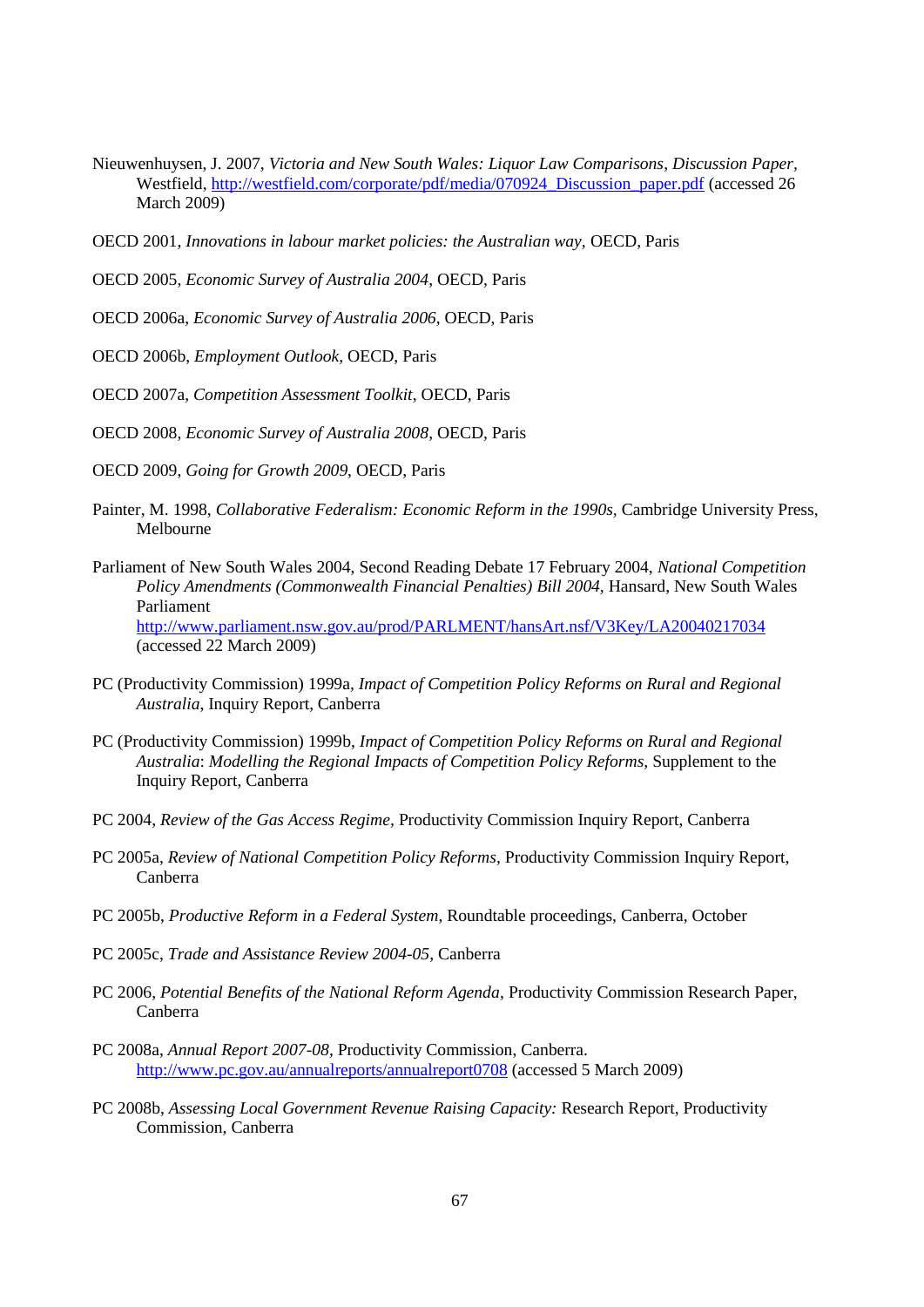- QCA undated, *Local Government* (webpage), Brisbane<http://www.qca.org.au/local-govt/> (accessed 23 March 2009)
- Queensland Government 2004, *Queensland Government submission to the Productivity Commission Review of National Competition Policy Arrangements,* Queensland Treasury, Brisbane
- Queensland Government 2006, *2006-07 Budget, Budget Paper 2: Strategy and Outlook,* Queensland Treasury, Brisbane [http://www.budget.qld.gov.au/budget-papers/2006-07/bp2\\_2006-07.pdf](http://www.budget.qld.gov.au/budget-papers/2006-07/bp2_2006-07.pdf)
- Quiggin, J. 1996, *Great expectations: Microeconomic reform and Australia,* Allen and Unwin, Sydney
- Quiggin, J. 2004, *Looking back on microeconomic reform: a sceptical viewpoint,* Australian Public Policy Program Working Paper: 1/P03*,* Schools of Economics and Political Science, University of Queensland Brisbane [http://www.uq.edu.au/rsmg/WP/WPP03\\_1.pdf](http://www.uq.edu.au/rsmg/WP/WPP03_1.pdf) (accessed 23 March 2009)
- RBA (Reserve Bank of Australia) 1997, "Privatisation in Australia", *Reserve Bank of Australia Bulletin*, Sydney, December [www.rba.gov.au/PublicationsAndResearch/Bulletin/bu\\_dec97/bu\\_1297\\_2.pdf](http://www.rba.gov.au/PublicationsAndResearch/Bulletin/bu_dec97/bu_1297_2.pdf)  (accessed 24 November 2008)
- Robinson, M. 1999, *Recent Australian experience with privatisation of government services*, School of Economics and Finance Discussion Papers, Queensland University of Technology, Brisbane [http://www.bus.qut.edu.au/faculty/schools/economics/documents/discussionPapers/1999/Robinson\\_](http://www.bus.qut.edu.au/faculty/schools/economics/documents/discussionPapers/1999/Robinson_56.pdf) [56.pdf](http://www.bus.qut.edu.au/faculty/schools/economics/documents/discussionPapers/1999/Robinson_56.pdf) (accessed 3 March 2009)
- SCNPMGTE (Steering Committee on National Performance Monitoring of Government Trading Enterprises) 1997, *Government Trading Enterprises Performance Indicators 1991-92 to1995-96,*  Industry Commission, Melbourne
- Smith, R, 1996, "Competition Policy Implications of the Hilmer Report for the dairy industry" Australian Dairy Industry Council 1996 Annual General Meeting, 4 December [http://www.accc.gov.au/content/item.phtml?itemId=95793&nodeId=b1a643faa9bf9b4a200020f2cae](http://www.accc.gov.au/content/item.phtml?itemId=95793&nodeId=b1a643faa9bf9b4a200020f2caeac0b5&fn=Competition%20policy.pdf) [ac0b5&fn=Competition%20policy.pdf](http://www.accc.gov.au/content/item.phtml?itemId=95793&nodeId=b1a643faa9bf9b4a200020f2caeac0b5&fn=Competition%20policy.pdf) (accessed 9 November 2008)
- Tasmanian Government 2004, *Tasmanian Government Submission to the Productivity Commission Review of National Competition Policy Arrangements*, Tasmanian Government, Hobart [http://www.pc.gov.au/\\_\\_data/assets/pdf\\_file/0009/47439/sub109.pdf](http://www.pc.gov.au/__data/assets/pdf_file/0009/47439/sub109.pdf) (accessed 22 March 2009)
- Treasury 1998, "1997-98 In Review: A Resilient Australian Economy", *Economic Roundup Spring 1998*, The Treasury, Canberra, pp.21-36 <http://www.treasury.gov.au/documents/198/PDF/round3.pdf> (accessed 5 March 2009)
- Topp V., L. Soames, D. Parham, and H. Bloch, 2008*, Productivity in the Mining Industry: Measurement and Interpretation, Productivity Commission Staff Working Paper,* Productivity Commission, Canberra [http://www.pc.gov.au/\\_\\_data/assets/pdf\\_file/0005/84911/mining-productivity.pdf](http://www.pc.gov.au/__data/assets/pdf_file/0005/84911/mining-productivity.pdf) (accessed 19 February 2009)
- United Dairy Farmers of Victoria, 1998, *Submission to the Productivity Commission inquiry into the Impact of Competition Policy Reformsn on Rural and Regional Australia,* Melbourne [http://www.pc.gov.au/\\_\\_data/assets/pdf\\_file/0005/33674/sub078.pdf](http://www.pc.gov.au/__data/assets/pdf_file/0005/33674/sub078.pdf) (accessed 24 March 2009)
- Victorian Government 1996, *National Competition Policy: Guidelines for the Review of Legislative Restrictions on Competition,* Melbourne